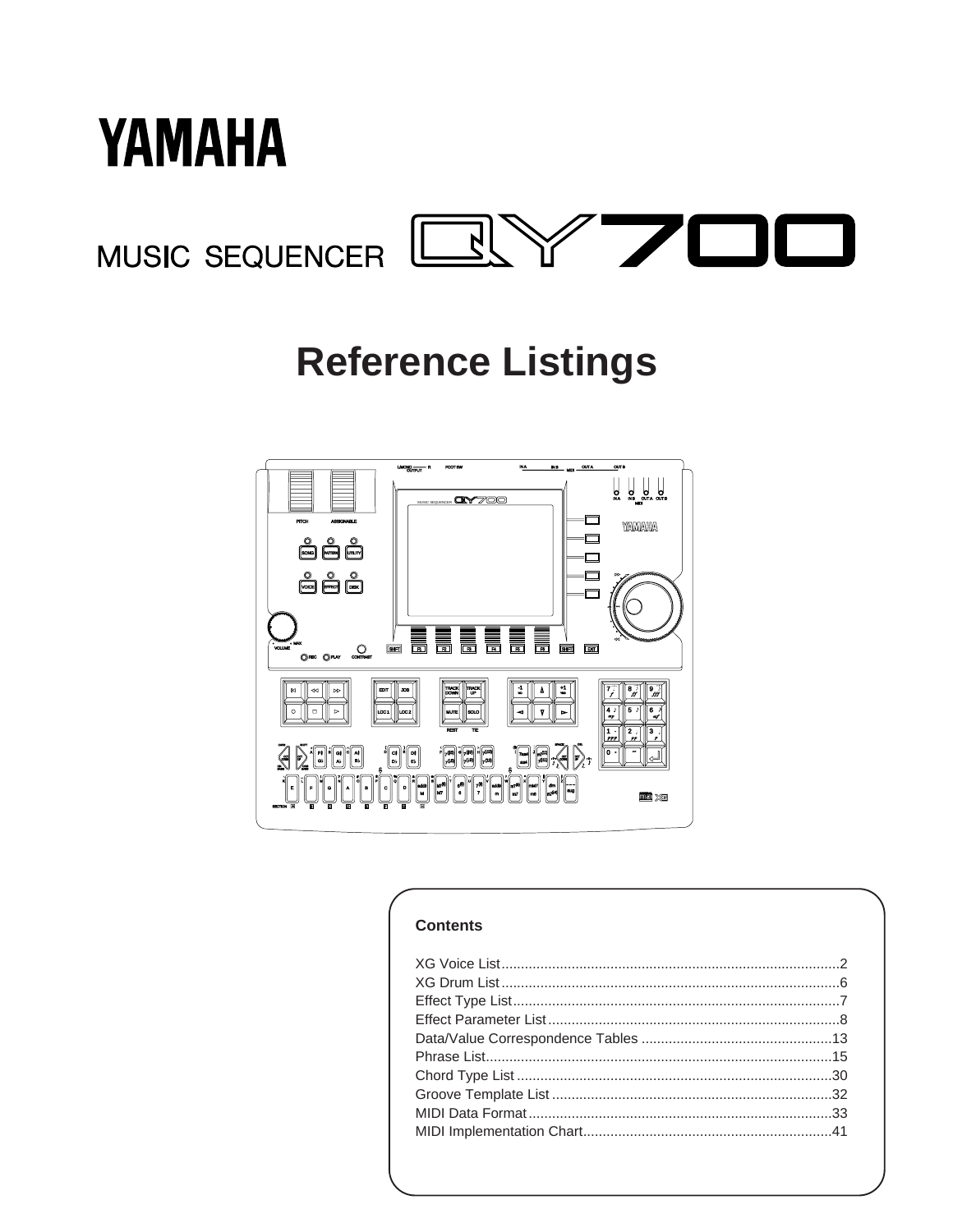### XG Voice List (Bank 0~24)

| Instrument                                             | $Pgm_{\#}$            | Bank 0<br>E                                              | <b>KSP</b><br>Bank 1     | EL                  | Stereo<br>Bank 3 | E              | Single<br>Bank 6 | Slow           | Bank 8     | Fast Decay     | Bank 12  | Double Attack<br>EL.<br>Bank 14 | EL             | Bright<br>Bank 16 |                | Bank 17         |                | Bank 18              | EL             | Bank 19    | lει | Rsonant<br>Bank 20 |                | Attack<br>Bank 24 |
|--------------------------------------------------------|-----------------------|----------------------------------------------------------|--------------------------|---------------------|------------------|----------------|------------------|----------------|------------|----------------|----------|---------------------------------|----------------|-------------------|----------------|-----------------|----------------|----------------------|----------------|------------|-----|--------------------|----------------|-------------------|
| Group                                                  |                       |                                                          |                          |                     |                  |                |                  |                |            |                |          |                                 |                |                   |                |                 |                |                      |                |            |     |                    |                |                   |
| Piano                                                  | 1<br>$\overline{2}$   | GrandPno<br>$\overline{1}$<br>BritePno                   | GrndPnoK<br>1 BritPnoK   | ī<br>1              |                  |                |                  |                |            |                |          |                                 |                |                   |                |                 |                | MelloGrP             |                |            |     |                    |                |                   |
|                                                        | 3                     | E.Grand                                                  | 2 ElGrPnoK               | 2                   |                  |                |                  |                |            |                |          |                                 |                |                   |                |                 |                |                      |                |            |     |                    |                |                   |
|                                                        | $\overline{4}$        | HnkyTonk<br>2                                            | HnkyTnkK                 | $\overline{2}$      |                  |                |                  |                |            |                |          |                                 |                |                   |                |                 |                |                      |                |            |     |                    |                |                   |
|                                                        | 5<br>6                | E.Piano1<br>$\overline{\mathbf{2}}$<br>E.Piano2          | El.Pno1K<br>$2$ El.Pno2K | $\overline{1}$<br>1 |                  |                |                  |                |            |                |          |                                 |                |                   |                |                 |                | MelloEP1             |                |            |     |                    |                |                   |
|                                                        | $\overline{7}$        | Harpsi.                                                  | 1 Harpsi.K               | $\vert$ 1           |                  |                |                  |                |            |                |          |                                 |                |                   |                |                 |                |                      |                |            |     |                    |                |                   |
|                                                        | 8                     | Clavi.                                                   | 2 Clavi. K               | $\vert$ 1           |                  |                |                  |                |            |                |          |                                 |                |                   |                |                 |                |                      |                |            |     |                    |                |                   |
| Chromatic                                              | 9                     | Celesta<br>$\mathbf{1}$                                  |                          |                     |                  |                |                  |                |            |                |          |                                 |                |                   |                |                 |                |                      |                |            |     |                    |                |                   |
| Percussion                                             | 10<br>11              | Glocken<br>1<br>MusicBox<br>2                            |                          |                     |                  |                |                  |                |            |                |          |                                 |                |                   |                |                 |                |                      |                |            |     |                    |                |                   |
|                                                        | 12                    | Vibes                                                    | VibesK                   |                     |                  |                |                  |                |            |                |          |                                 |                |                   |                |                 |                |                      |                |            |     |                    |                |                   |
|                                                        | 13                    | Marimba<br>1                                             | MarimbaK                 | 1                   |                  |                |                  |                |            |                |          |                                 |                |                   |                |                 |                |                      |                |            |     |                    |                |                   |
|                                                        | 14                    | Τī<br>Xylophon                                           |                          |                     |                  |                |                  |                |            |                |          |                                 |                |                   |                |                 |                |                      |                |            |     |                    |                |                   |
|                                                        | 15                    | TubulBel<br>1                                            |                          |                     |                  |                |                  |                |            |                |          |                                 |                |                   |                |                 |                |                      |                |            |     |                    |                |                   |
| Organ                                                  | 16                    | Dulcimer<br>$\vert$ 1<br>17 DrawOrgn                     | $\vert$ 1 $\vert$        |                     |                  |                |                  |                |            |                |          |                                 |                |                   |                |                 |                |                      |                |            |     |                    |                |                   |
|                                                        | 18                    | $\vert$ 1<br>PercOrgn                                    |                          |                     |                  |                |                  |                |            |                |          |                                 |                |                   |                |                 |                |                      |                |            |     |                    |                | 70sPcOr1          |
|                                                        | 19                    | RockOrgn<br>$\overline{\mathbf{2}}$                      |                          |                     |                  |                |                  |                |            |                |          |                                 |                |                   |                |                 |                |                      |                |            |     |                    |                |                   |
|                                                        | 20                    | ChrchOrg<br>2                                            |                          |                     |                  |                |                  |                |            |                |          |                                 |                |                   |                |                 |                |                      |                |            |     |                    |                |                   |
|                                                        | 21<br>$\overline{22}$ | Īī<br>ReedOrgn<br>12                                     |                          |                     |                  |                |                  |                |            |                |          |                                 |                |                   |                |                 |                |                      |                |            |     |                    |                |                   |
|                                                        | 23                    | Acordion<br>Harmnica<br>$\overline{1}$                   |                          |                     |                  |                |                  |                |            |                |          |                                 |                |                   |                |                 |                |                      |                |            |     |                    |                |                   |
|                                                        | 24                    | TangoAcd<br>$ 2\rangle$                                  |                          |                     |                  |                |                  |                |            |                |          |                                 |                |                   |                |                 |                |                      |                |            |     |                    |                |                   |
| Guitar                                                 | 25                    | NylonGtr<br>$\vert$ 1                                    |                          |                     |                  |                |                  |                |            |                |          |                                 |                | NylonGt2          | 1              |                 |                |                      |                |            |     |                    |                |                   |
|                                                        | $26\,$                | SteelGtr<br>1                                            |                          |                     |                  |                |                  |                |            |                |          |                                 |                | SteelGt2          |                |                 |                |                      |                |            |     |                    |                |                   |
|                                                        | 27<br>28              | Jazz Gtr<br>$\overline{1}$<br>ĪΤ<br>CleanGtr             |                          |                     |                  |                |                  |                |            |                |          |                                 |                |                   |                |                 |                | MelloGtr             |                |            |     |                    |                |                   |
|                                                        | 29                    | Mute.Gtr<br>T                                            |                          |                     |                  |                |                  |                |            |                |          |                                 |                |                   |                |                 |                |                      |                |            |     |                    |                |                   |
|                                                        | 30                    | Ovrdrive<br>$\overline{1}$                               |                          |                     |                  |                |                  |                |            |                |          |                                 |                |                   |                |                 |                |                      |                |            |     |                    |                |                   |
|                                                        | 31                    | Dist.Gtr                                                 | 1                        |                     |                  |                |                  |                |            |                |          |                                 |                |                   |                |                 |                |                      |                |            |     |                    |                |                   |
|                                                        | 32                    | $\vert$ 1<br>GtrHarmo                                    |                          |                     |                  |                |                  |                |            |                |          |                                 |                |                   |                |                 |                |                      |                |            |     |                    |                |                   |
| Bass                                                   | 33                    | Aco.Bass<br> 1 <br>FngrBass                              |                          |                     |                  |                |                  |                |            |                |          |                                 |                |                   |                |                 |                |                      |                |            |     |                    |                |                   |
|                                                        | 34<br>35              | $\overline{1}$<br>1<br>PickBass                          |                          |                     |                  |                |                  |                |            |                |          |                                 |                |                   |                |                 |                | FingrDrk             |                |            |     |                    |                |                   |
|                                                        | 36                    | π<br>Fretless                                            |                          |                     |                  |                |                  |                |            |                |          |                                 |                |                   |                |                 |                |                      |                |            |     |                    |                |                   |
|                                                        | 37                    | SlapBas1<br>⊺                                            |                          |                     |                  |                |                  |                |            |                |          |                                 |                |                   |                |                 |                |                      |                |            |     |                    |                |                   |
|                                                        | 38                    | SlapBas2<br>1                                            |                          |                     |                  |                |                  |                |            |                |          |                                 |                |                   |                |                 |                |                      |                |            |     |                    |                |                   |
|                                                        | 39<br>40              | SynBass1<br>1<br>SynBass2<br>$\overline{2}$              |                          |                     |                  |                | MelloSB1         | $\overline{1}$ |            |                | Seq Bass | 2                               |                |                   |                |                 |                | SynBa1Dk<br>ClkSynBa | 1              | 2 SynBa2Dk | 1   | FastResB           |                | 1 AcidBass        |
| Strings                                                | 41                    | Violin<br>$\mathbf{1}$                                   |                          |                     |                  |                |                  |                | SlowVin    |                |          |                                 |                |                   |                |                 |                |                      |                |            |     |                    |                |                   |
|                                                        | $42\,$                | $\overline{1}$<br>Viola                                  |                          |                     |                  |                |                  |                |            |                |          |                                 |                |                   |                |                 |                |                      |                |            |     |                    |                |                   |
|                                                        | 43                    | IT.<br>Cello                                             |                          |                     |                  |                |                  |                |            |                |          |                                 |                |                   |                |                 |                |                      |                |            |     |                    |                |                   |
|                                                        | 44                    | T<br>Contrabs                                            |                          |                     |                  |                |                  |                |            |                |          |                                 |                |                   |                |                 |                |                      |                |            |     |                    |                |                   |
|                                                        | 45<br>46              | Trem.Str<br>1<br>1                                       |                          |                     |                  |                |                  |                | SlowTrStr  | 1              |          |                                 |                |                   |                |                 |                |                      |                |            |     |                    |                |                   |
|                                                        | 47                    | Pizz.Str<br>Harp<br>1                                    |                          |                     |                  |                |                  |                |            |                |          |                                 |                |                   |                |                 |                |                      |                |            |     |                    |                |                   |
|                                                        | 48                    | T1<br>Timpani                                            |                          |                     |                  |                |                  |                |            |                |          |                                 |                |                   |                |                 |                |                      |                |            |     |                    |                |                   |
| Ensemble                                               | 49                    | Strings1<br>1                                            |                          |                     | S.Strngs         | $\vert$ 2      |                  |                | Slow Str   | $\vert$ 1      |          |                                 |                |                   |                |                 |                |                      |                |            |     |                    |                | ArcoStr           |
|                                                        | 50                    | ĪΤ<br>Strings2                                           |                          |                     | S.SIwStr         | $\overline{2}$ |                  |                | LegatoSt   | $\overline{2}$ |          |                                 |                |                   |                |                 |                |                      |                |            |     |                    |                |                   |
|                                                        | 51                    | $\overline{2}$<br>Syn.Str1                               |                          |                     |                  |                |                  |                |            |                |          |                                 |                |                   |                |                 |                |                      |                |            |     |                    |                |                   |
|                                                        | 52<br>53              | Syn.Str2<br>2<br>ChoirAah<br>1                           |                          |                     | S.Choir          | $ 2\rangle$    |                  |                |            |                |          |                                 |                | Ch.Aahs2          | 2              |                 |                |                      |                |            |     |                    |                |                   |
|                                                        | 54                    | VoiceOoh<br>11                                           |                          |                     |                  |                |                  |                |            |                |          |                                 |                |                   |                |                 |                |                      |                |            |     |                    |                |                   |
|                                                        | 55                    | SynVoice                                                 |                          |                     |                  |                |                  |                |            |                |          |                                 |                |                   |                |                 |                |                      |                |            |     |                    |                |                   |
|                                                        | 56                    | Orch.Hit<br>2                                            |                          |                     |                  |                |                  |                |            |                |          |                                 |                |                   |                |                 |                |                      |                |            |     |                    |                |                   |
| Brass                                                  | 57                    | T1<br>Trumpet                                            |                          |                     |                  |                |                  |                |            |                |          |                                 |                | Trumpet2          |                | 1 BriteTrp<br>2 |                |                      |                |            |     |                    |                |                   |
|                                                        | 58<br>59              | π<br>Trombone<br>$\overline{1}$                          |                          |                     |                  |                |                  |                |            |                |          |                                 |                |                   |                |                 |                | Trmbone2             | $\overline{2}$ |            |     |                    |                |                   |
|                                                        | 60                    | Tuba<br>Mute.Trp<br>1                                    |                          |                     |                  |                |                  |                |            |                |          |                                 |                | Tuba 2            |                |                 |                |                      |                |            |     |                    |                |                   |
|                                                        | 61                    | Fr.Horn<br>$\mathbf{z}$                                  |                          |                     |                  |                | FrHrSolo         | 2              |            |                |          |                                 |                |                   |                |                 |                |                      |                |            |     |                    |                |                   |
|                                                        | 62                    | <b>BrasSect</b><br>1                                     |                          |                     |                  |                |                  |                |            |                |          |                                 |                |                   |                |                 |                |                      |                |            |     |                    |                |                   |
|                                                        | 63                    | SynBras1<br>2<br>Ħ                                       |                          |                     |                  |                |                  |                |            |                | QuackBr  | 2                               |                |                   |                |                 |                |                      |                |            |     | RezSynBr           | $\overline{2}$ | PolyBrss          |
| Reed                                                   | 64<br>65              | SynBras2<br>SprnoSax<br>π                                |                          |                     |                  |                |                  |                |            |                |          |                                 |                |                   |                |                 |                | Soft Brs             | $\overline{2}$ |            |     |                    |                |                   |
|                                                        | 66                    | Alto Sax<br>$\overline{1}$                               |                          |                     |                  |                |                  |                |            |                |          |                                 |                |                   |                |                 |                |                      |                |            |     |                    |                |                   |
|                                                        | 67                    | TenorSax<br>1                                            |                          |                     |                  |                |                  |                |            |                |          |                                 |                |                   |                |                 |                |                      |                |            |     |                    |                |                   |
|                                                        | 68                    | Bari.Sax                                                 | $\overline{1}$           |                     |                  |                |                  |                |            |                |          |                                 |                |                   |                |                 |                |                      |                |            |     |                    |                |                   |
|                                                        | 69                    | Oboe<br>$\overline{2}$                                   |                          |                     |                  |                |                  |                |            |                |          |                                 |                |                   |                |                 |                |                      |                |            |     |                    |                |                   |
|                                                        | 70<br>$\overline{71}$ | 1<br>Eng.Horn<br>ĪΤ                                      |                          |                     |                  |                |                  |                |            |                |          |                                 |                |                   |                |                 |                |                      |                |            |     |                    |                |                   |
|                                                        | 72                    | Bassoon<br>π<br>Clarinet                                 |                          |                     |                  |                |                  |                |            |                |          |                                 |                |                   |                |                 |                |                      |                |            |     |                    |                |                   |
| Pipe                                                   | 73                    | Piccolo                                                  | $\overline{1}$           |                     |                  |                |                  |                |            |                |          |                                 |                |                   |                |                 |                |                      |                |            |     |                    |                |                   |
|                                                        | 74                    | Flute                                                    | $\mathbf{1}$             |                     |                  |                |                  |                |            |                |          |                                 |                |                   |                |                 |                |                      |                |            |     |                    |                |                   |
|                                                        | 75                    | Recorder<br>1                                            |                          |                     |                  |                |                  |                |            |                |          |                                 |                |                   |                |                 |                |                      |                |            |     |                    |                |                   |
|                                                        | 76                    | PanFlute<br>T.                                           |                          |                     |                  |                |                  |                |            |                |          |                                 |                |                   |                |                 |                |                      |                |            |     |                    |                |                   |
|                                                        | 78                    | <b>Bottle</b><br>$\vert$ <sub>2</sub><br>Shakhchi        |                          |                     |                  |                |                  |                |            |                |          |                                 |                |                   |                |                 |                |                      |                |            |     |                    |                |                   |
|                                                        | 79                    | Ħ<br>Whistle                                             |                          |                     |                  |                |                  |                |            |                |          |                                 |                |                   |                |                 |                |                      |                |            |     |                    |                |                   |
|                                                        | 80                    | Ocarina<br>π                                             |                          |                     |                  |                |                  |                |            |                |          |                                 |                |                   |                |                 |                |                      |                |            |     |                    |                |                   |
| Synth Lead                                             | 81                    | SquareLd<br>$\sqrt{2}$                                   |                          |                     |                  |                | Square 2         |                | 1 LMSquare | $\sqrt{2}$     |          |                                 |                |                   |                |                 |                | Hollow               |                | 1 Shmoog   | 2   |                    |                |                   |
|                                                        | 82                    | Saw.Lead<br>2                                            |                          |                     |                  |                | Saw 2            |                | 1 ThickSaw | 12             |          |                                 |                |                   |                |                 |                | DynaSaw              |                | 1 DigiSaw  |     | 2 Big Lead         |                | 2 HeavySyn        |
|                                                        | 83<br>84              | CaliopLd<br>2<br>Chiff Ld<br>$\overline{2}$              |                          |                     |                  |                |                  |                |            |                |          |                                 |                |                   |                |                 |                |                      |                |            |     |                    |                |                   |
|                                                        | 85                    | 12<br>CharanLd                                           |                          |                     |                  |                |                  |                |            |                |          |                                 |                |                   |                |                 |                |                      |                |            |     |                    |                |                   |
|                                                        | 86                    | $\overline{2}$<br>Voice Ld                               |                          |                     |                  |                |                  |                |            |                |          |                                 |                |                   |                |                 |                |                      |                |            |     |                    |                | SynthAah          |
|                                                        | 87                    | $\overline{2}$<br>Fifth Ld                               |                          |                     |                  |                |                  |                |            |                |          |                                 |                |                   |                |                 |                |                      |                |            |     |                    |                |                   |
| Synth Pad                                              | 88<br>89              | Bass &Ld<br>$\vert$ 2                                    |                          |                     |                  |                |                  |                |            |                |          |                                 |                | Big&Low           | 12             |                 |                |                      |                |            |     |                    |                |                   |
|                                                        | $\overline{90}$       | NewAgePd<br> 2 <br>Warm Pad<br>2                         |                          |                     |                  |                |                  |                |            |                |          |                                 |                | ThickPad          | $\overline{2}$ | Soft Pad        | $\overline{2}$ | SinePad              | $\overline{2}$ |            |     |                    |                |                   |
|                                                        | 91                    | PolySyPd<br>$\overline{2}$                               |                          |                     |                  |                |                  |                |            |                |          |                                 |                |                   |                |                 |                |                      |                |            |     |                    |                |                   |
|                                                        | 92                    | 2<br>ChoirPad                                            |                          |                     |                  |                |                  |                |            |                |          |                                 |                |                   |                |                 |                |                      |                |            |     |                    |                |                   |
|                                                        | 93                    | 12<br>BowedPad                                           |                          |                     |                  |                |                  |                |            |                |          |                                 |                |                   |                |                 |                |                      |                |            |     |                    |                |                   |
|                                                        |                       |                                                          |                          |                     |                  |                |                  |                |            |                |          |                                 |                |                   |                |                 |                |                      |                |            |     |                    |                |                   |
|                                                        | 94                    | MetalPad<br>$\overline{2}$                               |                          |                     |                  |                |                  |                |            |                |          |                                 |                |                   |                |                 |                |                      |                |            |     |                    |                |                   |
|                                                        | 95<br>96              | Halo Pad<br> 2 <br> 2                                    |                          |                     |                  |                |                  |                |            |                |          |                                 |                |                   |                |                 |                |                      |                |            |     |                    | $\mathfrak{p}$ |                   |
|                                                        | 97                    | SweepPad<br>Rain<br> 2                                   |                          |                     |                  |                |                  |                |            |                |          |                                 |                |                   |                |                 |                |                      |                |            |     | Shwimmer           |                |                   |
|                                                        | 98                    | SoundTrk<br>$\overline{2}$                               |                          |                     |                  |                |                  |                |            |                |          |                                 |                |                   |                |                 |                |                      |                |            |     |                    |                |                   |
|                                                        | 99                    | Crystal<br>$\overline{2}$                                |                          |                     |                  |                |                  |                |            |                | SynDrCmp | 2 Popcorn                       | $\overline{2}$ |                   |                |                 |                | TinyBell             |                |            |     |                    |                |                   |
|                                                        | 100                   | 12<br>Atmosphr                                           |                          |                     |                  |                |                  |                |            |                |          |                                 |                |                   |                |                 |                | WarmAtms             |                | 2 HollwRis | 2   |                    |                |                   |
|                                                        | 101<br>102            | 12<br>Bright<br>Goblins<br>2                             |                          |                     |                  |                |                  |                |            |                |          |                                 |                |                   |                |                 |                |                      |                |            |     |                    |                |                   |
|                                                        |                       | $\vert$ <sub>2</sub><br>103 Echoes                       |                          |                     |                  |                |                  |                | EchoPad2   | $\vert$ 2      |          | Echo Pan                        | $\overline{2}$ |                   |                |                 |                |                      |                |            |     |                    |                |                   |
|                                                        | 104                   | Sci-Fi<br> 2                                             |                          |                     |                  |                |                  |                |            |                |          |                                 |                |                   |                |                 |                |                      |                |            |     |                    |                |                   |
|                                                        | 105                   | Sitar<br> 1                                              |                          |                     |                  |                |                  |                |            |                |          |                                 |                |                   |                |                 |                |                      |                |            |     |                    |                |                   |
|                                                        | 106                   | Banjo<br>$\vert$ 1                                       |                          |                     |                  |                |                  |                |            |                |          |                                 |                |                   |                |                 |                |                      |                |            |     |                    |                |                   |
|                                                        | 107<br>108            | π<br>Shamisen<br>π<br>Koto                               |                          |                     |                  |                |                  |                |            |                |          |                                 |                |                   |                |                 |                |                      |                |            |     |                    |                |                   |
|                                                        | 109                   | Kalimba<br>T                                             |                          |                     |                  |                |                  |                |            |                |          |                                 |                |                   |                |                 |                |                      |                |            |     |                    |                |                   |
|                                                        |                       | $\overline{2}$<br>110 Bagpipe                            |                          |                     |                  |                |                  |                |            |                |          |                                 |                |                   |                |                 |                |                      |                |            |     |                    |                |                   |
|                                                        | 111                   | $\overline{0}$<br>Fiddle                                 |                          |                     |                  |                |                  |                |            |                |          |                                 |                |                   |                |                 |                |                      |                |            |     |                    |                |                   |
|                                                        | 112                   | T1.<br>Shanai                                            |                          |                     |                  |                |                  |                |            |                |          |                                 |                |                   |                |                 |                |                      |                |            |     |                    |                |                   |
|                                                        | 113                   | TnklBell<br>$\overline{2}$                               |                          |                     |                  |                |                  |                |            |                |          |                                 |                |                   |                |                 |                |                      |                |            |     |                    |                |                   |
|                                                        | 114                   | 2<br>Agogo                                               |                          |                     |                  |                |                  |                |            |                |          |                                 |                |                   |                |                 |                |                      |                |            |     |                    |                |                   |
|                                                        | 115<br>116            | $\overline{2}$<br>SteelDrm<br>WoodBlok<br>T              |                          |                     |                  |                |                  |                |            |                |          |                                 |                |                   |                |                 |                |                      |                |            |     |                    |                |                   |
|                                                        |                       | 117 TaikoDrm<br>1                                        |                          |                     |                  |                |                  |                |            |                |          |                                 |                |                   |                |                 |                |                      |                |            |     |                    |                |                   |
|                                                        | 118                   | MelodTom<br>2                                            |                          |                     |                  |                |                  |                |            |                |          |                                 |                |                   |                |                 |                |                      |                |            |     |                    |                |                   |
|                                                        | 119                   | Syn.Drum<br>11                                           |                          |                     |                  |                |                  |                |            |                |          |                                 |                |                   |                |                 |                |                      |                |            |     |                    |                |                   |
|                                                        | 120                   | RevCymbl<br>$\overline{1}$                               |                          |                     |                  |                |                  |                |            |                |          |                                 |                |                   |                |                 |                |                      |                |            |     |                    |                |                   |
|                                                        | 121                   | FretNoiz<br>2                                            |                          |                     |                  |                |                  |                |            |                |          |                                 |                |                   |                |                 |                |                      |                |            |     |                    |                |                   |
|                                                        | $122$<br>123          | $\overline{2}$<br>BrthNoiz<br>$\overline{2}$<br>Seashore |                          |                     |                  |                |                  |                |            |                |          |                                 |                |                   |                |                 |                |                      |                |            |     |                    |                |                   |
|                                                        | 124                   | 2<br>Tweet                                               |                          |                     |                  |                |                  |                |            |                |          |                                 |                |                   |                |                 |                |                      |                |            |     |                    |                |                   |
|                                                        | 125                   | 1<br>Telphone                                            |                          |                     |                  |                |                  |                |            |                |          |                                 |                |                   |                |                 |                |                      |                |            |     |                    |                |                   |
| Synth Effects<br>Ethnic<br>Percussive<br>Sound Effects | 126<br>127            | Helicptr<br>1<br>Applause<br>1                           |                          |                     |                  |                |                  |                |            |                |          |                                 |                |                   |                |                 |                |                      |                |            |     |                    |                |                   |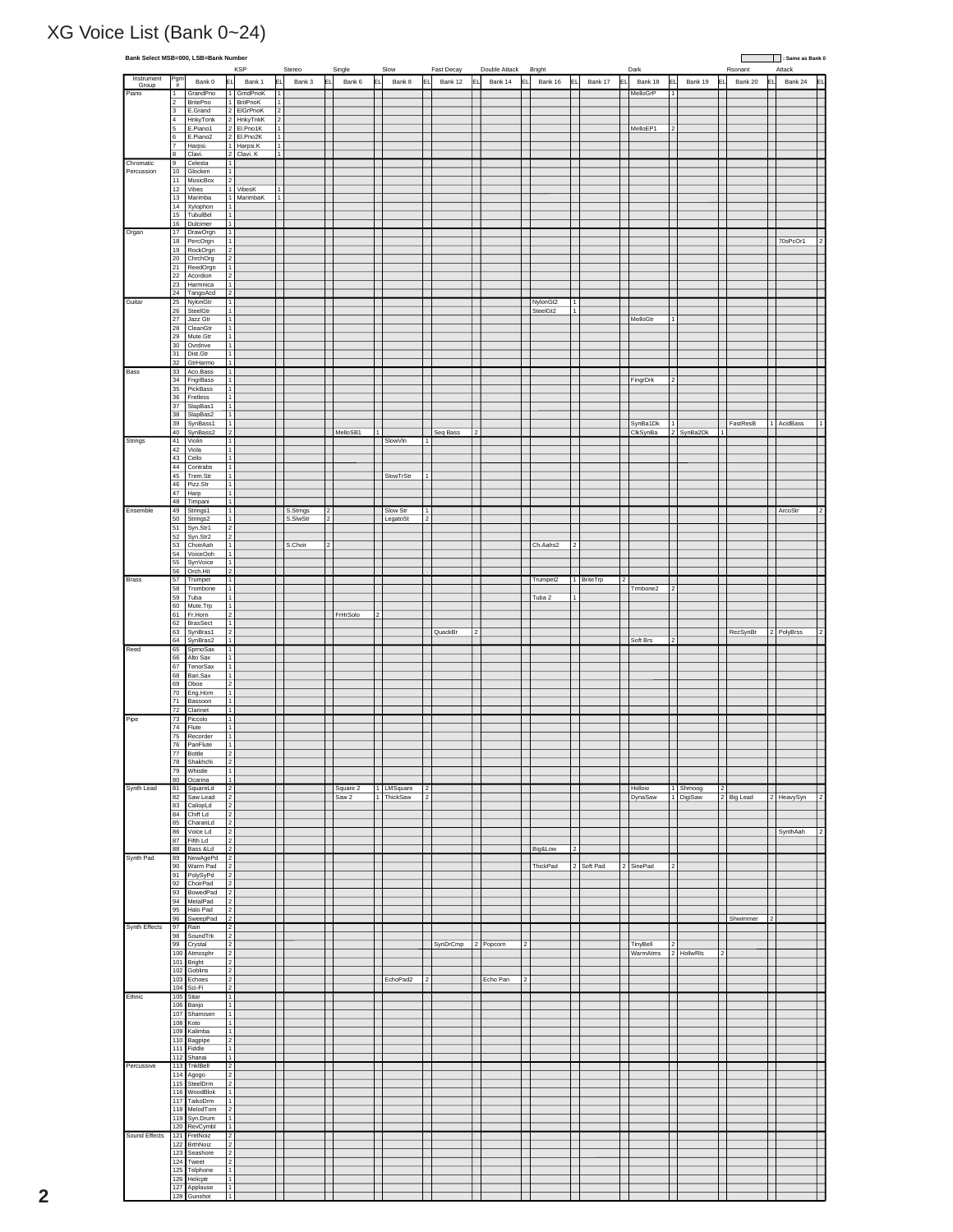# ERAT REPORT IN BENDEM SURFACE DIST (BANK 25∼40)<br>Release Rezo Sweep Muted Detune 1 Detune 2 Detune 3 Octave 1 Octave 2 5th 1 5th 2 Bend — Tutti Tutti

|                |                       | Dalik OBIECI MIOD=000, LOD=Dalik Nullibe | Release                                   | Rezo Sweep    | Muted                                  | Detune 1 | Detune 2                         | Detune 3      | Octave 1        | Octave 2     | 5th 1                 | 5th 2          | Bend                               | . .<br>Same as Bank 0<br>Tutti |
|----------------|-----------------------|------------------------------------------|-------------------------------------------|---------------|----------------------------------------|----------|----------------------------------|---------------|-----------------|--------------|-----------------------|----------------|------------------------------------|--------------------------------|
| Instrument     | Pgm                   | Bank 0                                   | Bank 25<br>EL<br>E                        | Bank 27<br>ΕL | Bank 28                                | Bank 32  | Bank 33<br>EI                    | Bank 34       | Bank 35         | Bank 36<br>E | Bank 37<br>EL         | Bank 38<br>EL. | Bank 39                            | Bank 40                        |
| Group<br>Piano | 1                     | GrandPno                                 | l 1                                       |               |                                        |          |                                  |               |                 |              |                       |                | PianoStr 2                         |                                |
|                | $\sqrt{2}$            | <b>BritePno</b>                          | 1                                         |               |                                        |          |                                  |               |                 |              |                       |                |                                    |                                |
|                | 3                     | E.Grand                                  | $\overline{2}$                            |               |                                        | Det.CP80 | $\boldsymbol{2}$                 |               |                 |              |                       |                | EIGrPno1 2                         |                                |
|                | $\sqrt{4}$<br>5       | HnkyTonk<br>E.Piano1                     | $\overline{\mathbf{c}}$<br>$\overline{2}$ |               |                                        | Chor.EP1 | $\overline{2}$                   |               |                 |              |                       |                | HardEl.P 2                         |                                |
|                | 6                     | E.Piano2                                 |                                           |               |                                        | Chor.EP2 | $\overline{2}$<br>DX Hard        | DXLegend      |                 |              |                       |                | DX Phase                           |                                |
|                | 7                     | Harpsi.                                  | 1 Harpsi.2<br>12                          |               |                                        |          |                                  |               | Harpsi.3        | 12           |                       |                |                                    |                                |
| Chromatic      | Γ8<br>9               | Clavi.<br>Celesta                        | $\overline{2}$<br>$\overline{1}$          | ClaviWah      | $\overline{2}$                         |          |                                  |               |                 |              |                       |                |                                    |                                |
| Percussion     | 10                    | Glocken                                  | $\mathbf{1}$                              |               |                                        |          |                                  |               |                 |              |                       |                |                                    |                                |
|                | 11<br>12              | MusicBox                                 | $\sqrt{2}$<br>$\overline{1}$              |               |                                        |          |                                  |               |                 |              |                       |                |                                    |                                |
|                | 13                    | Vibes<br>Marimba                         | $\overline{1}$                            |               |                                        |          |                                  |               |                 |              |                       |                |                                    |                                |
|                | 14                    | Xylophon                                 | $\overline{1}$                            |               |                                        |          |                                  |               |                 |              |                       |                |                                    |                                |
|                | 15<br>16              | TubulBel<br>Dulcimer                     | $\overline{1}$<br>$\overline{1}$          |               |                                        |          |                                  |               | Dulcimr2        | 2            |                       |                |                                    |                                |
| Organ          | 17                    | DrawOrgn                                 | $\overline{1}$                            |               |                                        | DetDrwOr | 2 60sDrOr1                       | 2 60sDrOr2    | 2 70sDrOr1      | 2 DrawOrg2   | $\vert$ 2<br>60sDrOr3 | 2 EvenBar<br>2 |                                    | $16+2"2/3$                     |
|                | 18                    | PercOrgn                                 | $\mathbf{1}$                              |               | DetProOr 2 LiteOrg                     |          | $\overline{2}$                   |               |                 |              | PercOrg2              | 2              |                                    |                                |
|                | 19<br>20              | RockOrgn<br>ChrchOrg                     | $\overline{2}$<br>$\overline{2}$          |               |                                        | ChurOrg3 | $\boldsymbol{2}$                 |               | ChurOrg2<br>Is  |              |                       |                | NotreDam                           |                                |
|                | 21                    | ReedOrgn                                 | $\overline{1}$                            |               |                                        |          |                                  |               |                 |              |                       |                | Puff Org 2                         |                                |
|                | 22<br>23              | Acordion                                 | $\overline{2}$<br>$\overline{1}$          |               | Accordit<br>$\mathfrak{p}$<br>Harmo 2  |          |                                  |               |                 |              |                       |                |                                    |                                |
|                | 24                    | Harmnica<br>TangoAcd                     | $\overline{2}$                            |               |                                        |          |                                  |               |                 |              |                       |                |                                    |                                |
| Guitar         | 25                    | NylonGtr                                 | 1 NylonGt3<br>2                           |               |                                        |          |                                  |               |                 |              |                       |                |                                    |                                |
|                | $\overline{26}$<br>27 | SteelGtr<br>Jazz Gtr                     | l 1<br>$\overline{1}$                     |               | JazzAmp                                |          |                                  |               | 12StrGtr        | 2            |                       |                | Nyln&Stl 2                         |                                |
|                | 28                    | CleanGtr                                 | $\overline{1}$                            |               |                                        | ChorusGt | $\boldsymbol{2}$                 |               |                 |              |                       |                |                                    |                                |
|                | 29                    | Mute.Gtr                                 | $\overline{1}$<br>$\overline{1}$          |               |                                        |          |                                  |               |                 |              |                       |                | FunkGtr1 2                         |                                |
|                | 30<br>31              | Ovrdrive<br>Dist.Gtr                     | 1                                         |               |                                        |          |                                  |               |                 |              |                       |                | FeedbkGt 2                         |                                |
|                | 32                    | GtrHarmo                                 | $\mathbf{1}$                              |               |                                        |          |                                  |               |                 |              |                       |                |                                    |                                |
| Bass           | 33<br>34              | Aco.Bass<br>FngrBass                     | $\mathbf{1}$<br>$\mathbf{1}$              | FlangeBa      |                                        |          |                                  |               |                 |              |                       |                | JazzRthm<br>Ba&DstEG               |                                |
|                | 35                    | PickBass                                 | 1                                         |               | MutePkBa                               |          |                                  |               |                 |              |                       |                |                                    |                                |
|                | 36<br>37              | Fretless<br>SlapBas1                     | $\overline{1}$<br>$\overline{1}$          | ResoSlap      | Fretles2 2 Fretles3<br>$\overline{1}$  | PunchThm | $\overline{2}$<br>$\overline{2}$ | Fretles4<br>2 |                 |              |                       |                |                                    |                                |
|                | 38                    | SlapBas2                                 | 1                                         |               |                                        |          |                                  |               |                 |              |                       |                |                                    |                                |
|                | 39<br>40              | SynBass1                                 | $\mathbf{1}$                              |               |                                        | 2 2      |                                  |               | Clv Bass        | 2            |                       |                | TeknoBa <sub>2</sub>               |                                |
| Strings        | 41                    | SynBass2<br>Violin                       | $\overline{2}$<br>$\overline{1}$          |               | SmthBa                                 |          |                                  |               |                 |              |                       |                | ModulrBa <sub>2</sub>              |                                |
|                | 42                    | Viola                                    | $\overline{1}$                            |               |                                        |          |                                  |               |                 |              |                       |                |                                    |                                |
|                | 43<br>44              | Cello<br>Contrabs                        | Π<br>Π                                    |               |                                        |          |                                  |               |                 |              |                       |                |                                    |                                |
|                | 45                    | Trem.Str                                 | $\overline{1}$                            |               |                                        |          |                                  |               |                 |              |                       |                | Susp Str 2                         |                                |
|                | 46<br>47              | Pizz.Str                                 | $\mathbf{1}$                              |               |                                        |          |                                  |               |                 |              |                       |                |                                    |                                |
|                | 48                    | Harp<br>Timpani                          | $\mathbf{1}$<br>$\overline{1}$            |               |                                        |          |                                  |               |                 |              |                       |                | YangChin 2                         |                                |
| Ensemble       | 49                    | Strings1                                 | $\overline{1}$                            |               |                                        |          |                                  |               | 60sStrng<br>12  |              |                       |                | Orchestr 2                         |                                |
|                | 50<br>51              | Strings2<br>Syn.Str1                     | T<br>$\overline{2}$                       | ResoStr       | $\overline{2}$                         |          |                                  |               |                 |              |                       |                | Warm Str 2                         |                                |
|                | 52                    | Syn.Str2                                 | $\overline{2}$                            |               |                                        |          |                                  |               |                 |              |                       |                |                                    |                                |
|                | 53<br>54              | ChoirAah                                 | $\mathbf{1}$                              |               | MelChoir <sup>2</sup>                  |          |                                  |               |                 |              |                       |                | ChoirStr 2                         |                                |
|                | 55                    | VoiceOoh<br>SynVoice                     | $\mathbf{1}$<br>$\mathbf{1}$              |               |                                        |          |                                  |               |                 |              |                       |                | SynVox2 2                          |                                |
|                | 56                    | Orch.Hit                                 | $\overline{2}$                            |               |                                        |          |                                  |               | OrchHit2<br>l 2 |              |                       |                |                                    |                                |
| <b>Brass</b>   | 57<br>58              | Trumpet<br>Trombone                      | $\overline{1}$<br>T                       |               | WarmTrp 2                              |          |                                  |               |                 |              |                       |                |                                    |                                |
|                | 59                    | Tuba                                     | $\overline{1}$                            |               |                                        |          |                                  |               |                 |              |                       |                |                                    |                                |
|                | 60<br>61              | Mute.Trp<br>Fr.Horn                      | $\mathbf{1}$<br>$\overline{2}$            |               | FrHorn2<br>$\mathbf{1}$                |          |                                  |               |                 |              | HornOrch              | 2              |                                    |                                |
|                | 62                    | <b>BrasSect</b>                          | $\overline{1}$                            |               |                                        |          |                                  |               | Tp&TbSec<br>l 2 |              |                       |                | BrssSec2 2                         |                                |
|                | 63<br>64              | SynBras1<br>SynBras2                     | $\overline{2}$<br>l 1                     | SynBras3      |                                        | JumpBrss |                                  |               |                 |              |                       |                | SynBras4 2                         |                                |
| Reed           | 65                    | SprnoSax                                 | $\overline{1}$                            |               |                                        |          |                                  |               |                 |              |                       |                |                                    |                                |
|                | 66<br>67              | Alto Sax<br>TenorSax                     | $\mathbf{1}$                              |               |                                        |          |                                  |               |                 |              |                       |                | Sax Sect 2<br>BrthTnSx 2           |                                |
|                | 68                    | Bari.Sax                                 | $\mathbf{1}$                              |               |                                        |          |                                  |               |                 |              |                       |                |                                    |                                |
|                | 69<br>70              | Oboe<br>Eng.Horn                         | $\overline{2}$<br>$\overline{1}$          |               |                                        |          |                                  |               |                 |              |                       |                |                                    |                                |
|                | 71                    | Bassoon                                  | $\overline{1}$                            |               |                                        |          |                                  |               |                 |              |                       |                |                                    |                                |
| Pipe           | 72<br>73              | Clarinet<br>Piccolo                      | $\vert$ 1<br>$\overline{1}$               |               |                                        |          |                                  |               |                 |              |                       |                |                                    |                                |
|                | 74                    | Flute                                    | $\mathbf{1}$                              |               |                                        |          |                                  |               |                 |              |                       |                |                                    |                                |
|                | 75<br>76              | Recorder<br>PanFlute                     | $\overline{1}$                            |               |                                        |          |                                  |               |                 |              |                       |                |                                    |                                |
|                | 77                    | Bottle                                   | $\overline{1}$<br>$\overline{2}$          |               |                                        |          |                                  |               |                 |              |                       |                |                                    |                                |
|                | 78                    | Shakhchi                                 | $\overline{2}$                            |               |                                        |          |                                  |               |                 |              |                       |                |                                    |                                |
|                | 79<br>80              | Whistle<br>Ocarina                       | $\overline{1}$<br>$\overline{1}$          |               |                                        |          |                                  |               |                 |              |                       |                |                                    |                                |
| Synth Lead     | 81                    | SquareLd                                 | $\overline{2}$                            |               |                                        |          |                                  |               |                 |              |                       |                |                                    |                                |
|                | 82<br>83              | Saw.Lead<br>CaliopLd                     | 2 WaspySyn<br>  2<br>$\overline{2}$       |               |                                        |          |                                  |               |                 |              |                       |                | PulseSaw                           | $\overline{2}$                 |
|                | 84                    | Chiff Ld                                 | $\overline{2}$                            |               |                                        |          |                                  |               |                 |              |                       |                |                                    |                                |
|                | 85                    | CharanLd                                 | $\overline{2}$                            |               |                                        |          |                                  |               |                 |              |                       |                |                                    |                                |
|                | 86<br>87              | Voice Ld<br>Fifth Ld                     | $\overline{2}$<br>$\overline{2}$          |               |                                        |          |                                  |               | <b>Big Five</b> | 2            |                       |                |                                    |                                |
|                | 88                    | Bass &Ld                                 | $\overline{2}$                            |               |                                        |          |                                  |               |                 |              |                       |                |                                    |                                |
| Synth Pad      | 89<br>90              | NewAgePd<br>Warm Pad                     | 2 <br>$\overline{2}$                      |               |                                        |          |                                  |               |                 |              |                       |                |                                    |                                |
|                | 91                    | PolySyPd                                 | $\overline{2}$                            |               |                                        |          |                                  |               |                 |              |                       |                |                                    |                                |
|                | 92<br>93              | ChoirPad<br>BowedPad                     | $\overline{2}$<br>$\overline{2}$          |               |                                        |          |                                  |               |                 |              |                       |                |                                    |                                |
|                | 94                    | MetalPad                                 | 2                                         |               |                                        |          |                                  |               |                 |              |                       |                |                                    |                                |
|                | 95                    | Halo Pad                                 | $\overline{2}$                            |               |                                        |          |                                  |               |                 |              |                       |                |                                    |                                |
| Synth Effects  | 96<br>97              | SweepPad<br>Rain                         | 2<br>$\overline{2}$                       | Converge      | 2                                      |          |                                  |               |                 |              |                       |                |                                    |                                |
|                | 98                    | SoundTrk                                 | $\overline{2}$                            | Prologue      |                                        |          |                                  |               |                 |              |                       |                |                                    |                                |
|                | 99<br>100             | Crystal<br>Atmosphr                      | $\overline{2}$<br>$\overline{2}$          |               |                                        |          |                                  |               | RndGlock<br>2   |              |                       |                | GlockChi 2<br>NylonEP <sub>2</sub> |                                |
|                | 101                   | Bright                                   | $\overline{2}$                            |               |                                        |          |                                  |               |                 |              |                       |                |                                    |                                |
|                | 102<br>103            | Goblins<br>Echoes                        | $\overline{2}$<br>$\overline{2}$          |               |                                        |          |                                  |               |                 |              |                       |                |                                    |                                |
|                | 104                   | Sci-Fi                                   | $\overline{2}$                            |               |                                        |          |                                  |               |                 |              |                       |                |                                    |                                |
| Ethnic         | 105<br>106            | Sitar<br>Banjo                           | $\vert$ 1 $\vert$<br>$\mathbf{1}$         |               | DetSitar<br>2 <sup>1</sup><br>MuteBnjo |          |                                  |               | Sitar 2         | $ 2\rangle$  |                       |                |                                    |                                |
|                | 107                   | Shamisen                                 | $\overline{1}$                            |               |                                        |          |                                  |               |                 |              |                       |                |                                    |                                |
|                | 108<br>109            | Koto<br>Kalimba                          | $\overline{1}$<br>$\mathbf{1}$            |               |                                        |          |                                  |               |                 |              |                       |                |                                    |                                |
|                |                       | 110 Bagpipe                              | $\overline{2}$                            |               |                                        |          |                                  |               |                 |              |                       |                |                                    |                                |
|                | 111<br>112            | Fiddle<br>Shanai                         | $\overline{1}$<br>$\overline{1}$          |               |                                        |          |                                  |               |                 |              |                       |                |                                    |                                |
| Percussive     | 113                   | TnklBell                                 | $\overline{\mathbf{c}}$                   |               |                                        |          |                                  |               |                 |              |                       |                |                                    |                                |
|                | 114                   | Agogo                                    | $\overline{2}$                            |               |                                        |          |                                  |               |                 |              |                       |                |                                    |                                |
|                | 115<br>116            | SteelDrm<br>WoodBlok                     | $\overline{2}$<br>$\overline{1}$          |               |                                        |          |                                  |               |                 |              |                       |                |                                    |                                |
|                | 117                   | TaikoDrm                                 | 1                                         |               |                                        |          |                                  |               |                 |              |                       |                |                                    |                                |
|                | 118<br>119            | MelodTom<br>Syn.Drum                     | $\overline{2}$<br>l 1                     |               |                                        |          |                                  |               |                 |              |                       |                |                                    |                                |
|                | 120                   | RevCymbl                                 | $\overline{1}$                            |               |                                        |          |                                  |               |                 |              |                       |                |                                    |                                |
| Sound Effects  | 121                   | FretNoiz                                 | $\overline{2}$                            |               |                                        |          |                                  |               |                 |              |                       |                |                                    |                                |
|                | $122$<br>123          | BrthNoiz<br>Seashore                     | $\overline{2}$<br>$\overline{2}$          |               |                                        |          |                                  |               |                 |              |                       |                |                                    |                                |
|                | 124                   | Tweet                                    | $\overline{2}$                            |               |                                        |          |                                  |               |                 |              |                       |                |                                    |                                |
|                | 125<br>126            | Telphone<br>Helicptr                     | $\mathbf{1}$<br>$\overline{1}$            |               |                                        |          |                                  |               |                 |              |                       |                |                                    |                                |
|                | 127                   | Applause                                 | $\overline{1}$                            |               |                                        |          |                                  |               |                 |              |                       |                |                                    |                                |
|                | 128                   | Gunshot                                  | $\vert$ 1                                 |               |                                        |          |                                  |               |                 |              |                       |                |                                    |                                |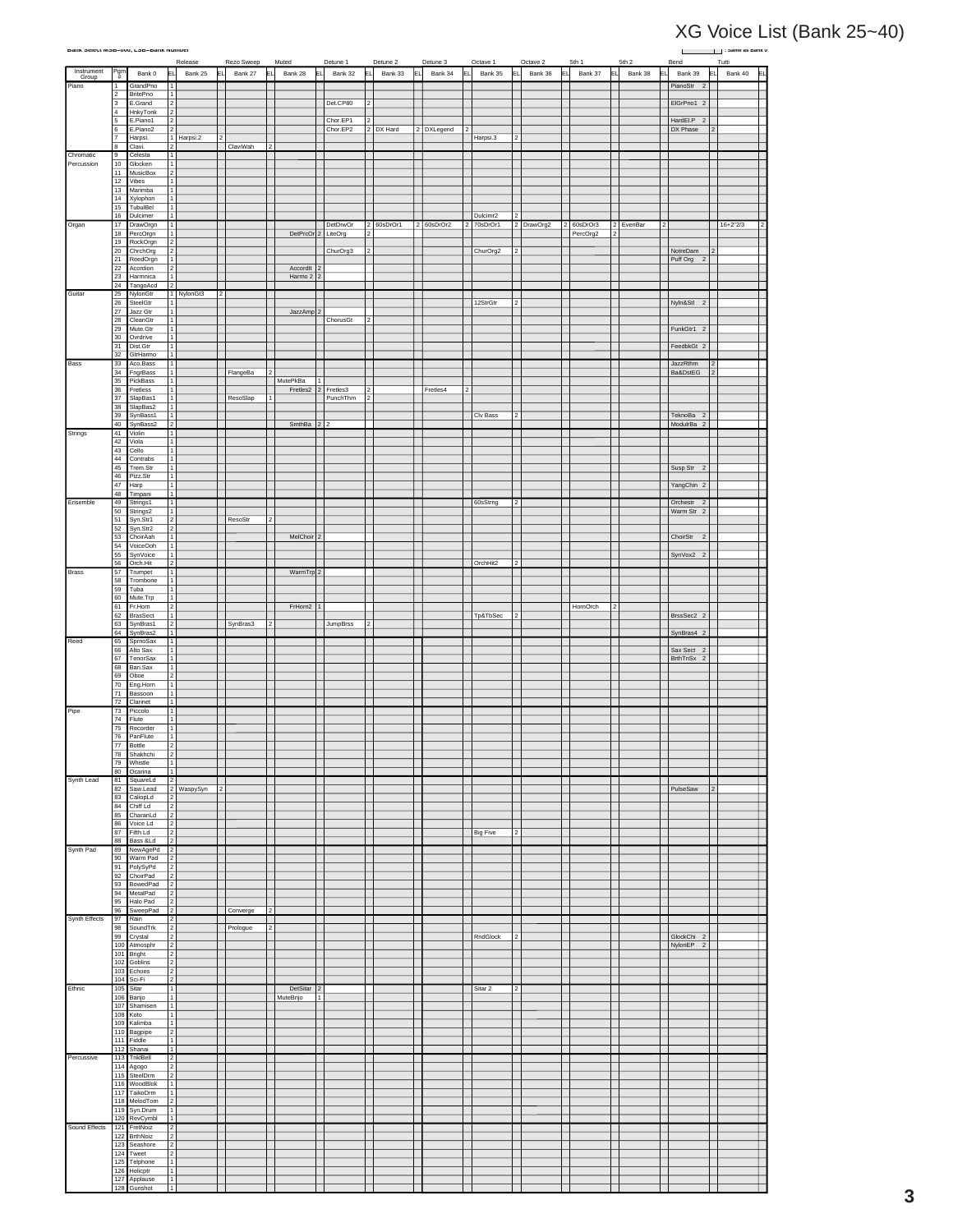### XG Voice List (Bank 41~71)

### **Bank Select MSB=000, LSB=Bank Number : Same as Bank 0**

|                     |                                  |                            |                                             |            |                |            |                | Velo-Switch                | Velo-Xfade                     |                                        | other wave    |                         |                                  |            |                |                                    |                         |   |                              |                                  |    |          |     |
|---------------------|----------------------------------|----------------------------|---------------------------------------------|------------|----------------|------------|----------------|----------------------------|--------------------------------|----------------------------------------|---------------|-------------------------|----------------------------------|------------|----------------|------------------------------------|-------------------------|---|------------------------------|----------------------------------|----|----------|-----|
| Instrument<br>Group | Pgn                              | Bank 0                     | lΕL                                         | Bank 41    |                | Bank 42    |                | Bank 43<br>lΕι             | Bank 45                        |                                        | Bank 64<br>FΙ | Bank 65<br>F            |                                  | Bank 66    |                | Bank 67<br>FI                      | Bank 68<br>IFI          |   | Bank 69<br>FI                | Bank 70                          | F١ | Bank 71  | lΕι |
| Piano               | $\overline{1}$<br>$\overline{2}$ | GrandPno<br>BritePno       | $\mathbf{1}$                                | 1 Dream    | 2              |            |                |                            |                                |                                        |               |                         |                                  |            |                |                                    |                         |   |                              |                                  |    |          |     |
|                     | 3                                | E.Grand                    | $\overline{2}$                              | EIGrPno2   | $\overline{2}$ |            |                |                            |                                |                                        |               |                         |                                  |            |                |                                    |                         |   |                              |                                  |    |          |     |
|                     | 4<br>l 5                         | HnkyTonk<br>E.Piano1       | $\overline{\phantom{a}}$                    |            |                |            |                | $VX ELP1$ 2                | 60sEI.P                        | l 1                                    |               |                         |                                  |            |                |                                    |                         |   |                              |                                  |    |          |     |
|                     | 6                                | E.Piano2                   | $\overline{2}$                              | DX+Analg   |                | 2 DXKotoEP | $\overline{2}$ |                            | VX EI.P2                       | $\overline{2}$                         |               |                         |                                  |            |                |                                    |                         |   |                              |                                  |    |          |     |
|                     | $\overline{7}$<br>8              | Harpsi.<br>Clavi.          | $\mathbf{1}$<br>$\overline{2}$              |            |                |            |                |                            | PulseClv                       | 1                                      |               | PierceCl                | 2                                |            |                |                                    |                         |   |                              |                                  |    |          |     |
| Chromatic           | 9                                | Celesta                    | $\vert$ 1                                   |            |                |            |                |                            |                                |                                        |               |                         |                                  |            |                |                                    |                         |   |                              |                                  |    |          |     |
| Percussion          | 10<br>11                         | Glocken<br>MusicBox        | $\mathbf{1}$<br>$\overline{2}$              |            |                |            |                |                            | Orgel                          | $\overline{2}$                         |               |                         |                                  |            |                |                                    |                         |   |                              |                                  |    |          |     |
|                     | $12$                             | Vibes                      | 1                                           |            |                |            |                | HardVibe <sub>2</sub>      |                                |                                        |               |                         |                                  |            |                |                                    |                         |   |                              |                                  |    |          |     |
|                     | 13<br>14                         | Marimba<br>Xylophon        | $\overline{1}$<br>$\mathbf 1$               |            |                |            |                |                            | SineMrmb                       | $\overline{2}$                         |               |                         |                                  |            |                |                                    |                         |   |                              |                                  |    |          |     |
|                     | 15                               | TubulBel                   | 1                                           |            |                |            |                |                            |                                |                                        |               |                         |                                  |            |                |                                    |                         |   |                              |                                  |    |          |     |
| Organ               | 16<br>17                         | Dulcimer<br>DrawOrgn       | 1<br>1                                      |            |                |            |                |                            | Organ Ba                       | $\mathbf{1}$                           |               | 70sDrOr2                |                                  | 2 CheezOrg |                | 2 DrawOrg3<br>2                    |                         |   |                              |                                  |    |          |     |
|                     | 18                               | PercOrgn                   |                                             |            |                |            |                |                            |                                |                                        |               |                         |                                  |            |                |                                    |                         |   |                              |                                  |    |          |     |
|                     | 19<br>20                         | RockOrgn<br>ChrchOrg       | $\overline{2}$<br>$\overline{2}$            |            |                |            |                |                            | RotaryOr<br>OrgFlute           | 2 <br>$\vert$ <sub>2</sub>             |               | SloRotar<br>TrmOrgFI    | $\overline{2}$<br>$\overline{2}$ | FstRotar   | $\mathfrak{p}$ |                                    |                         |   |                              |                                  |    |          |     |
|                     | 21                               | ReedOrgn                   | $\mathbf{1}$                                |            |                |            |                |                            |                                |                                        |               |                         |                                  |            |                |                                    |                         |   |                              |                                  |    |          |     |
|                     | 22<br>23                         | Acordion<br>Harmnica       | $\overline{2}$<br>$\mathbf{1}$              |            |                |            |                |                            |                                |                                        |               |                         |                                  |            |                |                                    |                         |   |                              |                                  |    |          |     |
| Guitar              | 24                               | TangoAcd<br>NylonGtr       | $\overline{2}$                              |            |                |            |                | VelGtHrm                   | TngoAcd2                       | $\overline{2}$                         |               |                         |                                  |            |                |                                    |                         |   |                              |                                  |    |          |     |
|                     | 25<br>26                         | SteelGtr                   | $\mathbf{1}$                                | Stl&Body   | $\mathcal{D}$  |            |                |                            |                                |                                        |               |                         |                                  |            |                |                                    |                         |   |                              |                                  |    |          |     |
|                     | 27<br>28                         | Jazz Gtr<br>CleanGtr       | 1<br>$\mathbf{1}$                           |            |                |            |                |                            |                                |                                        |               |                         |                                  |            |                |                                    |                         |   |                              |                                  |    |          |     |
|                     | 29                               | Mute.Gtr                   |                                             | 1 MuteStlG |                |            |                | FunkGtr2<br>2              | Jazz Man                       |                                        |               |                         |                                  |            |                |                                    |                         |   |                              |                                  |    |          |     |
|                     | 30<br>31                         | Ovrdrive<br>Dist.Gtr       | $\mathbf{1}$<br>$\mathbf{1}$                | FeedbGt2   |                |            |                | Gt.Pinch<br>  2            |                                |                                        |               |                         |                                  |            |                |                                    |                         |   |                              |                                  |    |          |     |
|                     | 32                               | GtrHarmo                   |                                             |            |                |            |                |                            |                                |                                        |               | GtFeedbk                | 1                                | GtrHrmo2   |                |                                    |                         |   |                              |                                  |    |          |     |
| Bass                | 33<br>34                         | Aco.Bass<br>FngrBass       | $\overline{1}$<br>$\overline{1}$            |            |                |            |                | $\overline{2}$<br>FngrSlap | VXUprght<br>FngBass2           | $\vert$ <sub>2</sub><br>T2             |               | ModAlem<br>12           |                                  |            |                |                                    |                         |   |                              |                                  |    |          |     |
|                     | 35                               | PickBass                   | $\overline{1}$                              |            |                |            |                |                            |                                |                                        |               |                         |                                  |            |                |                                    |                         |   |                              |                                  |    |          |     |
|                     | 36<br>37                         | Fretless<br>SlapBas1       | $\mathbf{1}$<br>1                           |            |                |            |                |                            |                                |                                        |               |                         |                                  |            |                |                                    |                         |   |                              |                                  |    |          |     |
|                     | 38<br>39                         | SlapBas2<br>SynBass1       | $\vert$ 1                                   |            |                |            |                | VeloSlap<br>12             | Oscar                          |                                        |               | <b>SqrBass</b>          |                                  | RubberBa   |                |                                    |                         |   |                              |                                  |    |          |     |
|                     | 40                               | SynBass2                   |                                             | 2 DX Bass  | ١D             |            |                |                            | X WireBa                       | $\overline{2}$                         |               |                         |                                  |            |                |                                    |                         |   |                              |                                  |    |          |     |
| Strings             | 41<br>42                         | Violin<br>Viola            | $\mathbf{1}$<br>$\overline{1}$              |            |                |            |                |                            |                                |                                        |               |                         |                                  |            |                |                                    |                         |   |                              |                                  |    |          |     |
|                     | 43                               | Cello                      | $\mathbf{1}$                                |            |                |            |                |                            |                                |                                        |               |                         |                                  |            |                |                                    |                         |   |                              |                                  |    |          |     |
|                     | 44<br>45                         | Contrabs<br>Trem.Str       | 1<br>$\vert$ 1                              |            |                |            |                |                            |                                |                                        |               |                         |                                  |            |                |                                    |                         |   |                              |                                  |    |          |     |
|                     | 46                               | Pizz.Str                   | $\mathbf{1}$                                |            |                |            |                |                            |                                |                                        |               |                         |                                  |            |                |                                    |                         |   |                              |                                  |    |          |     |
|                     | 47<br>48                         | Harp<br>Timpani            | $\overline{1}$<br>$\overline{1}$            |            |                |            |                |                            |                                |                                        |               |                         |                                  |            |                |                                    |                         |   |                              |                                  |    |          |     |
| Ensemble            | 49                               | Strings1                   |                                             | 1 Orchstr2 |                | 2 TremOrch | $\overline{2}$ |                            | VeloStr                        | $\overline{2}$                         |               |                         |                                  |            |                |                                    |                         |   |                              |                                  |    |          |     |
|                     | 50<br>51                         | Strings2<br>Syn.Str1       | $\overline{2}$                              | 1 Kingdom  |                |            |                |                            | 70s Str<br>Syn Str4            | 1<br>$\vert$ 2                         |               | Str Ens3<br>1<br>SS Str | 2                                |            |                |                                    |                         |   |                              |                                  |    |          |     |
|                     | 52<br>53                         | Syn.Str2                   | 2                                           |            |                |            |                |                            |                                |                                        |               |                         |                                  |            |                |                                    |                         |   |                              |                                  |    |          |     |
|                     | 54                               | ChoirAah<br>VoiceOoh       | $\mathbf{1}$<br>$\mathbf{1}$                |            |                |            |                |                            |                                |                                        |               |                         |                                  |            |                |                                    |                         |   |                              |                                  |    |          |     |
|                     | 55<br>56                         | SynVoice<br>Orch.Hit       | $\overline{2}$                              | 1 Choral   | $\mathcal{P}$  |            |                |                            | AnaVoice<br>Impact             | $\vert$ 1<br>$\overline{2}$            |               |                         |                                  |            |                |                                    |                         |   |                              |                                  |    |          |     |
| <b>Brass</b>        | 57                               | Trumpet                    | $\overline{1}$                              |            |                |            |                |                            |                                |                                        |               |                         |                                  |            |                |                                    |                         |   |                              |                                  |    |          |     |
|                     | 58<br>59                         | Trombone<br>Tuba           | 1<br>1                                      |            |                |            |                |                            |                                |                                        |               |                         |                                  |            |                |                                    |                         |   |                              |                                  |    |          |     |
|                     | 60                               | Mute.Trp                   | $\mathbf{1}$                                |            |                |            |                |                            |                                |                                        |               |                         |                                  |            |                |                                    |                         |   |                              |                                  |    |          |     |
|                     | 61<br>62                         | Fr.Horn<br><b>BrasSect</b> |                                             | 1 HiBrass  |                | 2 MelloBrs | $\overline{a}$ |                            |                                |                                        |               |                         |                                  |            |                |                                    |                         |   |                              |                                  |    |          |     |
|                     | 63                               | SynBras1                   | $\overline{2}$                              |            |                |            |                | AnaVelBr 2 AnaBrss1        |                                | $\overline{2}$                         |               |                         |                                  |            |                |                                    |                         |   |                              |                                  |    |          |     |
| Reed                | 64<br>65                         | SynBras2<br>SprnoSax       | $\overline{1}$<br>$\mathbf{1}$              | ChorBrss   |                |            |                | VelBras2 2 AnaBrss2        |                                | l2                                     |               |                         |                                  |            |                |                                    |                         |   |                              |                                  |    |          |     |
|                     | 66<br>67                         | Alto Sax                   | $\overline{1}$<br>1                         | SoftTenr   |                |            |                | HyprAlto                   |                                | $\mathbf{1}$                           |               |                         |                                  |            |                |                                    |                         |   |                              |                                  |    |          |     |
|                     | 68                               | TenorSax<br>Bari.Sax       |                                             |            | $\overline{2}$ |            |                |                            | TnrSax 2                       |                                        |               |                         |                                  |            |                |                                    |                         |   |                              |                                  |    |          |     |
|                     | 69                               | Oboe                       | $\overline{2}$<br>$\overline{1}$            |            |                |            |                |                            |                                |                                        |               |                         |                                  |            |                |                                    |                         |   |                              |                                  |    |          |     |
|                     | 70<br>71                         | Eng.Horn<br>Bassoon        | $\mathbf{1}$                                |            |                |            |                |                            |                                |                                        |               |                         |                                  |            |                |                                    |                         |   |                              |                                  |    |          |     |
| Pipe                | 72<br>$73$                       | Clarinet<br>Piccolo        | $\vert$ 1<br>$\vert$ 1                      |            |                |            |                |                            |                                |                                        |               |                         |                                  |            |                |                                    |                         |   |                              |                                  |    |          |     |
|                     | $\overline{74}$                  | Flute                      | $\mathbf{1}$                                |            |                |            |                |                            |                                |                                        |               |                         |                                  |            |                |                                    |                         |   |                              |                                  |    |          |     |
|                     | 75<br>76                         | Recorder<br>PanFlute       | 1                                           |            |                |            |                |                            |                                |                                        |               |                         |                                  |            |                |                                    |                         |   |                              |                                  |    |          |     |
|                     | 77                               | Bottle                     | $\overline{2}$                              |            |                |            |                |                            |                                |                                        |               |                         |                                  |            |                |                                    |                         |   |                              |                                  |    |          |     |
|                     | 78<br>79                         | Shakhchi<br>Whistle        | 2<br>$\mathbf 1$                            |            |                |            |                |                            |                                |                                        |               |                         |                                  |            |                |                                    |                         |   |                              |                                  |    |          |     |
|                     | 80                               | Ocarina                    | 1                                           |            |                |            |                |                            |                                |                                        |               |                         |                                  |            |                |                                    |                         |   |                              |                                  |    |          |     |
| Synth Lead          | 81<br>82                         | SquareLd<br>Saw.Lead       | 2<br>$\boldsymbol{2}$                       | Dr. Lead   |                |            |                | VeloLead                   | Mellow                         | 2                                      |               | SoloSine                | 12                               | SineLead   | 11             |                                    |                         |   |                              |                                  |    |          |     |
|                     | 83                               | CaliopLd                   | $\overline{\mathbf{2}}$                     |            |                |            |                |                            |                                |                                        |               | Pure Pad                | 2                                |            |                |                                    |                         |   |                              |                                  |    |          |     |
|                     | 84<br>85                         | Chiff Ld<br>CharanLd       | $\overline{2}$<br>2                         |            |                |            |                |                            | Rubby<br>DistLead              | $\vert$ <sub>2</sub><br>$\overline{2}$ |               | WireLead                | $\overline{2}$                   |            |                |                                    |                         |   |                              |                                  |    |          |     |
|                     | 86                               | Voice Ld                   | $\overline{2}$                              |            |                |            |                |                            | VoxLead                        | 2                                      |               |                         |                                  |            |                |                                    |                         |   |                              |                                  |    |          |     |
|                     | 87<br>88                         | Fifth Ld<br>Bass &Ld       | $\overline{2}$<br>2                         |            |                |            |                |                            | Fat&Prky                       | 2                                      |               | SoftWurl                | 2                                |            |                |                                    |                         |   |                              |                                  |    |          |     |
| Synth Pad           | 89<br>90                         | NewAgePd<br>Warm Pad       | $\overline{\mathbf{2}}$<br>$\boldsymbol{2}$ |            |                |            |                |                            | Fantasy2<br>Horn Pad           | 2<br>2                                 |               | RotarStr<br>2           |                                  |            |                |                                    |                         |   |                              |                                  |    |          |     |
|                     | 91                               | PolySyPd                   | 2                                           |            |                |            |                |                            | PolyPd80                       | $ 2\rangle$                            |               | ClickPad                |                                  | 2 Ana Pad  |                | 2 SquarPad<br>2                    |                         |   |                              |                                  |    |          |     |
|                     | 92<br>93                         | ChoirPad<br>BowedPad       | $\overline{2}$<br>$\overline{\mathbf{2}}$   |            |                |            |                |                            | Heaven <sub>2</sub><br>Glacier | $\overline{2}$<br>$\vert$ 2            |               | GlassPad                | $\overline{2}$                   | Itopia     |                | 2 CC Pad<br>$\overline{2}$         |                         |   |                              |                                  |    |          |     |
|                     | 94                               | MetalPad                   | $\overline{2}$                              |            |                |            |                |                            | Tine Pad                       | 2                                      |               | Pan Pad                 | $\overline{2}$                   |            |                |                                    |                         |   |                              |                                  |    |          |     |
|                     | 95<br>96                         | Halo Pad<br>SweepPad       | $\overline{\mathbf{2}}$<br>2                |            |                |            |                |                            | PolarPad                       | l 2                                    |               |                         |                                  | Celstial   |                |                                    |                         |   |                              |                                  |    |          |     |
| Synth Effects       | 97                               | Rain                       | $\overline{\mathbf{c}}$<br>$\overline{2}$   |            |                |            |                | ClaviPad 2                 | HrmoRain                       | 2<br>$\overline{2}$                    |               | AfrcnWnd<br>  2         |                                  | Caribean   | $\overline{c}$ |                                    |                         |   |                              |                                  |    |          |     |
|                     | 98<br>99                         | SoundTrk<br>Crystal        |                                             | 2 ClearBel |                | 2 ChorBell | $\overline{2}$ |                            | Ancestri                       |                                        | SynMalet      | 1 SftCryst              |                                  | 2 LoudGlok |                | 2 XmasBell<br>$\vert$ <sub>2</sub> | VibeBell                |   | 2 DigiBell<br>$\overline{2}$ | AirBells<br>$\overline{2}$       |    | BellHarp | 2   |
|                     | 100                              | Atmosphr<br>101 Bright     | $\overline{\mathbf{2}}$<br>$\overline{2}$   |            |                |            |                |                            | NylnHarp<br>FantaBel           | 12<br>$\vert$ 2                        |               | Harp Vox                | $\overline{2}$                   | AtmosPad   |                | 2 Planet                           |                         |   |                              |                                  |    |          |     |
|                     | 102                              | Goblins                    | $\overline{\mathbf{2}}$                     |            |                |            |                |                            | GobSyn                         | $ 2\rangle$                            |               | 50sSciFi                |                                  | 2 Ring Pad |                | 2 Ritual<br>2                      | ToHeaven<br>$ 2\rangle$ |   |                              | Night<br>$\overline{\mathbf{z}}$ |    | Glisten  | 2   |
|                     | 103<br>104                       | Echoes<br>Sci-Fi           | $\overline{2}$<br>$\overline{2}$            |            |                |            |                |                            | EchoBell<br>Starz <sub>2</sub> | $\overline{2}$                         |               | Big Pan                 | 2                                | SynPiano   | 2.             | Creation<br>$\overline{2}$         | Stardust                | 2 | Reso Pan                     |                                  |    |          |     |
| Ethnic              | 105                              | Sitar                      | $\overline{1}$                              |            |                |            |                |                            |                                |                                        |               |                         |                                  |            |                |                                    |                         |   |                              |                                  |    |          |     |
|                     | 106<br>107                       | Banjo<br>Shamisen          | $\overline{1}$<br>$\mathbf{1}$              |            |                |            |                |                            |                                |                                        |               |                         |                                  |            |                |                                    |                         |   |                              |                                  |    |          |     |
|                     | 108                              | Koto                       | $\mathbf 1$                                 |            |                |            |                |                            |                                |                                        |               |                         |                                  |            |                |                                    |                         |   |                              |                                  |    |          |     |
|                     | 109<br>110                       | Kalimba<br>Bagpipe         | $\vert$ 1<br>2                              |            |                |            |                |                            |                                |                                        |               |                         |                                  |            |                |                                    |                         |   |                              |                                  |    |          |     |
|                     | 111                              | Fiddle                     | $\overline{1}$                              |            |                |            |                |                            |                                |                                        |               |                         |                                  |            |                |                                    |                         |   |                              |                                  |    |          |     |
| Percussive          | 112<br>113                       | Shanai<br>TnklBell         | $\vert$ 1<br>$\overline{2}$                 |            |                |            |                |                            | Shanai2                        | 1                                      |               |                         |                                  |            |                |                                    |                         |   |                              |                                  |    |          |     |
|                     |                                  | 114 Agogo                  | $\boldsymbol{2}$                            |            |                |            |                |                            |                                |                                        |               |                         |                                  |            |                |                                    |                         |   |                              |                                  |    |          |     |
|                     | 115<br>116                       | SteelDrm<br>WoodBlok       | $\overline{\mathbf{2}}$<br>$\vert$ 1        |            |                |            |                |                            |                                |                                        |               |                         |                                  |            |                |                                    |                         |   |                              |                                  |    |          |     |
|                     | 117                              | TaikoDrm                   | 1                                           |            |                |            |                |                            |                                |                                        |               |                         |                                  |            |                |                                    |                         |   |                              |                                  |    |          |     |
|                     | 118<br>119                       | MelodTom<br>Syn.Drum       | 1                                           |            |                |            |                |                            | Mel Tom2<br>Ana Tom            | 1                                      |               | Real Tom<br>ElecPerc    | 2<br>$\overline{2}$              | Rock Tom   |                |                                    |                         |   |                              |                                  |    |          |     |
| Sound Effects       | 120<br>121                       | RevCymbl<br>FretNoiz       | $\overline{1}$<br>$\overline{2}$            |            |                |            |                |                            |                                |                                        |               |                         |                                  |            |                |                                    |                         |   |                              |                                  |    |          |     |
|                     |                                  | 122 BrthNoiz               | $\overline{2}$                              |            |                |            |                |                            |                                |                                        |               |                         |                                  |            |                |                                    |                         |   |                              |                                  |    |          |     |
|                     | 123<br>124                       | Seashore<br>Tweet          | 2<br>2                                      |            |                |            |                |                            |                                |                                        |               |                         |                                  |            |                |                                    |                         |   |                              |                                  |    |          |     |
|                     | 125                              | Telphone                   | $\overline{1}$                              |            |                |            |                |                            |                                |                                        |               |                         |                                  |            |                |                                    |                         |   |                              |                                  |    |          |     |
|                     | 126<br>$127\,$                   | Helicptr<br>Applause       | 1<br>$\overline{1}$                         |            |                |            |                |                            |                                |                                        |               |                         |                                  |            |                |                                    |                         |   |                              |                                  |    |          |     |
|                     |                                  | 128 Gunshot                | $\overline{1}$                              |            |                |            |                |                            |                                |                                        |               |                         |                                  |            |                |                                    |                         |   |                              |                                  |    |          |     |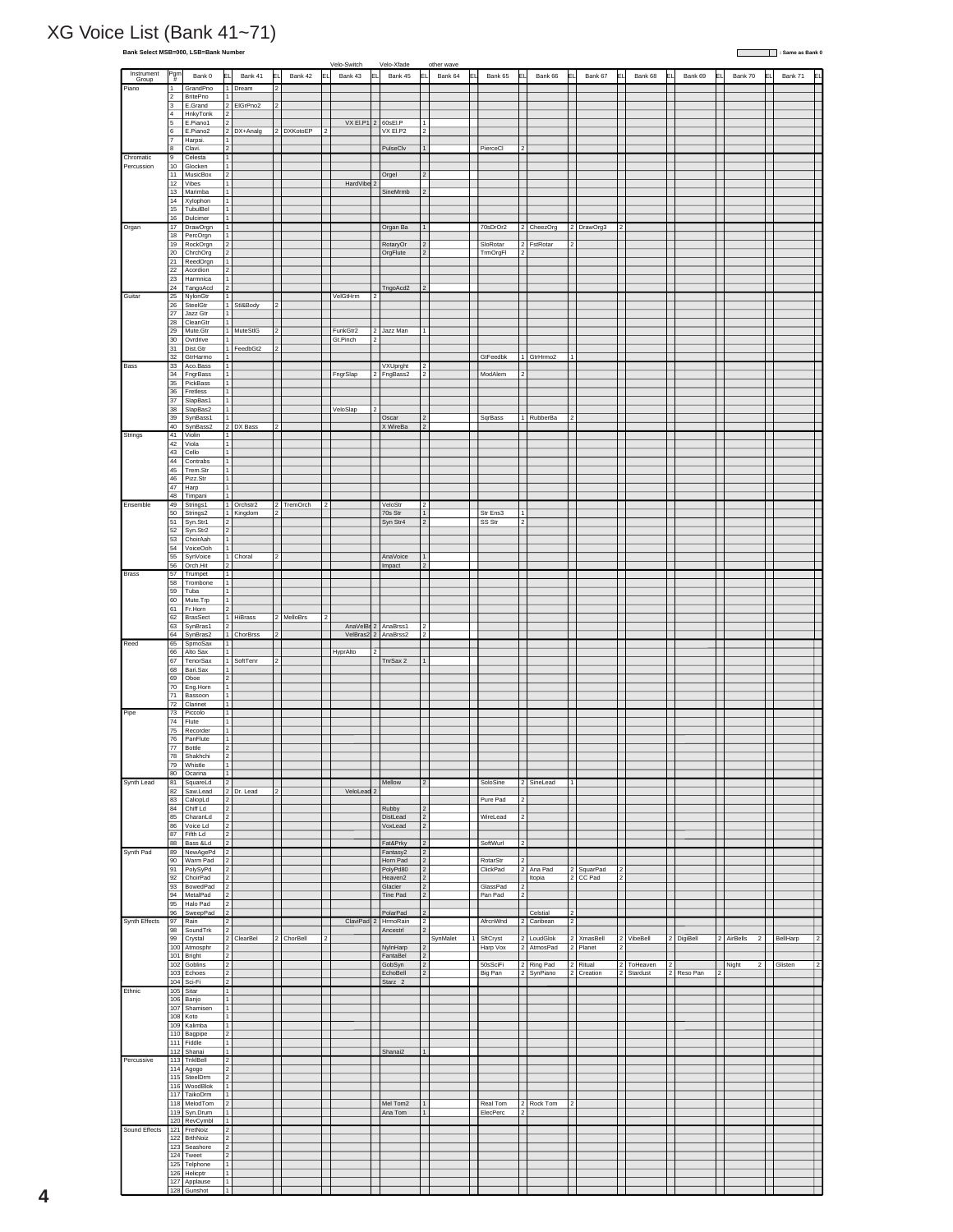| Bank Select MSB=000, LSB=Bank Number |                       |                                        |                                                  |            |    |                      |                         |                        |                |            |    |               | Ш                     |            | : Same as Bank 0 | Bank Select MSB=064, LSB=000                                                   | <b>Contract Contract</b> | : No sound |
|--------------------------------------|-----------------------|----------------------------------------|--------------------------------------------------|------------|----|----------------------|-------------------------|------------------------|----------------|------------|----|---------------|-----------------------|------------|------------------|--------------------------------------------------------------------------------|--------------------------|------------|
| Instrument<br>Group                  | Pgrr<br>#             | Bank 0                                 | ΕL                                               | Bank 72    | EL | Bank 96              | l۴ı                     | Bank 97                | lΕL            | Bank 98    | EL | Bank 99<br>EL | Bank 100              | <b>IEL</b> | <b>Bank 101</b>  | <b>SFX</b><br>Pgrr<br>#<br>Bank 0<br>IΕI                                       |                          |            |
| Piano                                | 1<br>$\overline{2}$   | GrandPno<br>BritePno                   | 1                                                |            |    |                      |                         |                        |                |            |    |               |                       |            |                  | CuttngNz<br>1<br>CttngNz2<br>$\mathfrak{p}$<br>$\overline{2}$                  |                          |            |
|                                      | $\overline{3}$<br>4   | E.Grand<br>HnkyTonk                    | $\overline{2}$<br>$\overline{2}$                 |            |    |                      |                         |                        |                |            |    |               |                       |            |                  | 3<br>$\overline{4}$<br>Str Slap<br>$\mathbf{1}$                                |                          |            |
|                                      | 5<br>6                | E.Piano1<br>E.Piano2                   | $\overline{\mathbf{2}}$<br>2                     |            |    |                      |                         |                        |                |            |    |               |                       |            |                  | 5<br>6                                                                         |                          |            |
|                                      | 7<br>8                | Harpsi.<br>Clavi.                      | 1<br>$\overline{2}$                              |            |    |                      |                         |                        |                |            |    |               |                       |            |                  | $\overline{7}$<br>8                                                            |                          |            |
| Chromatic<br>Percussion              | 9<br>10               | Celesta<br>Glocken                     | $\mathbf{1}$<br>$\overline{1}$                   |            |    |                      |                         |                        |                |            |    |               |                       |            |                  | 9<br>10                                                                        |                          |            |
|                                      | 11<br>12              | MusicBox<br>Vibes                      | $\overline{c}$<br>1                              |            |    |                      |                         |                        |                |            |    |               |                       |            |                  | 11<br>12                                                                       |                          |            |
|                                      | 13<br>14              | Marimba<br>Xylophon                    | 1<br>$\overline{1}$                              |            |    |                      |                         | Balafon <sub>2</sub>   |                | 2 Log Drum |    |               |                       |            |                  | 13<br>14                                                                       |                          |            |
|                                      | 15<br>16              | TubulBel<br>Dulcimer                   | 1<br>1                                           |            |    | ChrchBel<br>Cimbalom | $\overline{2}$<br> 2    | Carillon<br>Santur     | $\overline{2}$ |            |    |               |                       |            |                  | 15<br>$16\,$                                                                   |                          |            |
| Organ                                | 17 <sub>2</sub><br>18 | DrawOrgn<br>PercOrgn                   | 1<br>1                                           |            |    |                      |                         |                        |                |            |    |               |                       |            |                  | 17<br>Fl.KClik<br>$\overline{1}$<br>18                                         |                          |            |
|                                      | 19<br>20              | RockOrgn<br>ChrchOrg                   | $\mathbf{2}$<br>2                                |            |    |                      |                         |                        |                |            |    |               |                       |            |                  | 19<br>$\overline{20}$                                                          |                          |            |
|                                      | 21<br>$\overline{22}$ | ReedOrgn<br>Acordion                   | 1                                                |            |    |                      |                         |                        |                |            |    |               |                       |            |                  | $\overline{21}$<br>22                                                          |                          |            |
|                                      | 23<br>24              | Harmnica<br>TangoAcd                   | 1<br>$\overline{2}$                              |            |    |                      |                         |                        |                |            |    |               |                       |            |                  | $23\,$<br>24                                                                   |                          |            |
| Guitar                               | 25<br>26              | NylonGtr<br>SteelGtr                   | 1 <br>1                                          |            |    | Ukulele<br>Mandolin  | l 1<br>$\boldsymbol{2}$ |                        |                |            |    |               |                       |            |                  | 25<br>${\bf 26}$                                                               |                          |            |
|                                      | 27<br>28              | Jazz Gtr<br>CleanGtr                   | 1<br>1                                           |            |    |                      |                         |                        |                |            |    |               |                       |            |                  | $27\,$<br>${\bf 28}$                                                           |                          |            |
|                                      | 29<br>30              | Mute.Gtr<br>Ovrdrive                   | 1<br>$\mathbf{1}$                                |            |    |                      |                         |                        |                |            |    |               |                       |            |                  | 29<br>30 <sub>o</sub>                                                          |                          |            |
|                                      | 31<br>32              | Dist.Gtr<br>GtrHarmo                   | $\mathbf{1}$<br>$\overline{1}$                   |            |    |                      |                         |                        |                |            |    |               |                       |            |                  | 31<br>32                                                                       |                          |            |
| Bass                                 | 33                    | Aco.Bass<br>34 FngrBass                | $\overline{1}$<br>1                              |            |    |                      |                         |                        |                |            |    |               |                       |            |                  | 33<br>Rain<br>34<br>Thunder                                                    |                          |            |
|                                      | 35<br>36              | PickBass<br>Fretless                   | 1<br>$\mathbf{1}$                                |            |    | SynFretl             | $\overline{2}$          | Smooth                 | l2             |            |    |               |                       |            |                  | 35<br>Wind<br>36<br>Stream<br>2                                                |                          |            |
|                                      | 37                    | SlapBas1                               | 1                                                |            |    |                      |                         |                        |                |            |    |               |                       |            |                  | $37\,$<br>Bubble<br>$\overline{2}$                                             |                          |            |
|                                      | 38<br>39<br>40        | SlapBas2<br>SynBass1<br>SynBass2       | $\mathbf{1}$<br>$\overline{1}$<br>$\overline{2}$ |            |    | Hammer               | 2                       |                        |                |            |    |               |                       |            |                  | $38\,$<br>Feed<br>39<br>40                                                     |                          |            |
| Strings                              | 41<br>42              | Violin<br>Viola                        | 1<br>1                                           |            |    |                      |                         |                        |                |            |    |               |                       |            |                  | 41<br>42                                                                       |                          |            |
|                                      | 43<br>44              | Cello<br>Contrabs                      | $\mathbf{1}$<br>1                                |            |    |                      |                         |                        |                |            |    |               |                       |            |                  | 43<br>44                                                                       |                          |            |
|                                      | 45<br>46              | Trem.Str<br>Pizz.Str                   | $\mathbf{1}$<br>$\overline{1}$                   |            |    |                      |                         |                        |                |            |    |               |                       |            |                  | 45<br>46                                                                       |                          |            |
|                                      | 47<br>48              | Harp<br>Timpani                        | $\mathbf{1}$<br>1                                |            |    |                      |                         |                        |                |            |    |               |                       |            |                  | 47<br>48                                                                       |                          |            |
| Ensemble                             | 49<br>50              | Strings1<br>Strings2                   | 1<br>1                                           |            |    |                      |                         |                        |                |            |    |               |                       |            |                  | 49<br>Dog<br>1<br>50<br>Horse                                                  |                          |            |
|                                      | 51<br>52              | Syn.Str1                               | 2<br>$\overline{\mathbf{c}}$                     |            |    |                      |                         |                        |                |            |    |               |                       |            |                  | 51<br>Bird 2                                                                   |                          |            |
|                                      | 53<br>54              | Syn.Str2<br>ChoirAah                   | $\overline{1}$<br>$\overline{1}$                 |            |    |                      |                         |                        |                |            |    |               |                       |            |                  | 52<br>53<br>54                                                                 |                          |            |
|                                      | 55                    | VoiceOoh<br>SynVoice                   | 1                                                |            |    |                      |                         |                        |                |            |    |               |                       |            |                  | 55<br>Ghost                                                                    |                          |            |
| <b>Brass</b>                         | 56<br>57              | Orch.Hit<br>Trumpet                    | $\overline{2}$<br>1                              |            |    |                      |                         |                        |                |            |    |               |                       |            |                  | 56<br>Maou<br>$\boldsymbol{2}$<br>57                                           |                          |            |
|                                      | 58<br>59              | Trombone<br>Tuba                       | 1<br>$\mathbf{1}$<br>$\mathbf{1}$                |            |    |                      |                         |                        |                |            |    |               |                       |            |                  | 58<br>59                                                                       |                          |            |
|                                      | 60<br>61<br>62        | Mute.Trp<br>Fr.Horn<br><b>BrasSect</b> | $\overline{2}$<br>1                              |            |    |                      |                         |                        |                |            |    |               |                       |            |                  | 60<br>61<br>62                                                                 |                          |            |
|                                      | 64                    | 63 SynBras1                            | $\boldsymbol{2}$<br>$\vert$ 1                    |            |    |                      |                         |                        |                |            |    |               |                       |            |                  | 63<br>64                                                                       |                          |            |
| Reed                                 | 65<br>66              | SynBras2<br>SprnoSax<br>Alto Sax       | 1<br>1                                           |            |    |                      |                         |                        |                |            |    |               |                       |            |                  | 65<br>Tel.Dial<br>66<br>DoorSqek                                               |                          |            |
|                                      | 67                    | TenorSax                               | 1<br>$\overline{1}$                              |            |    |                      |                         |                        |                |            |    |               |                       |            |                  | 67<br>Door Slam<br>1<br>1                                                      |                          |            |
|                                      | 68<br>69<br>70        | Bari.Sax<br>Oboe<br>Eng.Horn           | $\overline{2}$<br>1                              |            |    |                      |                         |                        |                |            |    |               |                       |            |                  | 68<br>Scratch<br>69<br>Scratch <sub>2</sub><br>$\overline{a}$<br>70<br>WindChm |                          |            |
|                                      | 71<br>72              | Bassoon<br>Clarinet                    | 1<br>$\overline{1}$                              |            |    |                      |                         |                        |                |            |    |               |                       |            |                  | 71<br>Telphon2<br>1<br>$\overline{72}$                                         |                          |            |
| Pipe                                 | 73<br>74              | Piccolo<br>Flute                       | 1.<br>$\mathbf{1}$                               |            |    |                      |                         |                        |                |            |    |               |                       |            |                  | 73<br>74                                                                       |                          |            |
|                                      | 75<br>76              | Recorder<br>PanFlute                   | $\overline{1}$<br>$\overline{11}$                |            |    |                      |                         |                        |                |            |    |               |                       |            |                  | 75<br>76                                                                       |                          |            |
|                                      | 77<br>78              | Bottle<br>Shakhchi                     | $\overline{\mathbf{2}}$<br>$\vert$ 2             |            |    |                      |                         |                        |                |            |    |               |                       |            |                  | $77\,$<br>78                                                                   |                          |            |
|                                      | 79<br>80              | Whistle<br>Ocarina                     | 1<br>$\mathbf{1}$                                |            |    |                      |                         |                        |                |            |    |               |                       |            |                  | 79<br>80                                                                       |                          |            |
| Synth Lead                           | 81<br>82              | SquareLd<br>Saw.Lead                   | 2<br>$\overline{2}$                              |            |    |                      | $\overline{2}$          |                        |                |            |    |               |                       |            |                  | 81<br>CarEngin<br>82                                                           |                          |            |
|                                      | 83<br>84              | CaliopLd<br>Chiff Ld                   | $\overline{2}$<br>$\overline{c}$                 |            |    | Seq Ana              |                         |                        |                |            |    |               |                       |            |                  | Car Stop<br>83<br>Car Pass<br>84<br>CarCrash                                   |                          |            |
|                                      | 85<br>86              | CharanLd<br>Voice Ld                   | $\overline{2}$<br>2                              |            |    |                      |                         |                        |                |            |    |               |                       |            |                  | 85 Siren<br>$\overline{2}$<br>86<br>Train                                      |                          |            |
|                                      | 87<br>88              | Fifth Ld<br>Bass &Ld                   | 2<br>$\overline{a}$                              |            |    |                      |                         |                        |                |            |    |               |                       |            |                  | 87<br>Jetplane<br>$\overline{a}$<br>88<br>Starship                             |                          |            |
| Synth Pad                            | 89<br>90              | NewAgePd<br>Warm Pad                   | $\overline{2}$<br>$\overline{2}$                 |            |    |                      |                         |                        |                |            |    |               |                       |            |                  | 89<br>$\overline{2}$<br>Burst<br>90<br>Coaster<br>$\overline{2}$               |                          |            |
|                                      | 91<br>92              | PolySyPd<br>ChoirPad                   | 2<br>$\overline{2}$                              |            |    |                      |                         |                        |                |            |    |               |                       |            |                  | 91<br>SbMarine<br>$\mathbf 2$<br>92                                            |                          |            |
|                                      | 93<br>94              | BowedPad<br>MetalPad                   | $\overline{2}$                                   |            |    |                      |                         |                        |                |            |    |               |                       |            |                  | 93<br>94                                                                       |                          |            |
|                                      | 95<br>96              | Halo Pad<br>SweepPad                   | $\mathcal{P}$                                    |            |    |                      |                         |                        |                |            |    |               |                       |            |                  | 95<br>96                                                                       |                          |            |
| Synth Effects                        | 98                    | 97 Rain<br>SoundTrk                    | $\overline{2}$                                   |            |    |                      |                         |                        |                |            |    |               |                       |            |                  | 97<br>Laughing<br>98<br>Scream<br>1                                            |                          |            |
|                                      | 99<br>100             | Crystal<br>Atmosphr                    | 2                                                | 2 Gamelmba | 2  |                      |                         |                        |                |            |    |               |                       |            |                  | 99<br>Punch<br>100<br>Heart                                                    |                          |            |
|                                      | 101<br>102            | <b>Bright</b><br>Goblins               | 2<br>2                                           |            |    | Smokey<br>BelChoir   | 2<br>$\overline{2}$     |                        |                |            |    |               |                       |            |                  | 101<br>FootStep<br>$\mathbf{1}$<br>102                                         |                          |            |
|                                      | 103<br>104            | Echoes<br>Sci-Fi                       | $\boldsymbol{2}$<br>$\overline{2}$               |            |    |                      |                         |                        |                |            |    |               |                       |            |                  | 103<br>104                                                                     |                          |            |
| Ethnic                               | 105                   | Sitar<br>106 Banjo                     | 1<br>$\overline{1}$                              |            |    | Tambra<br>Rabab      | $\overline{2}$          | 2 Tamboura<br>Gopichnt | $\overline{2}$ | 2 Oud      |    |               |                       |            |                  | 105<br>106                                                                     |                          |            |
|                                      | 108                   | 107 Shamisen<br>Koto                   | 1 <br>1                                          |            |    | T. Koto              |                         | 2 Kanoon               | $\vert$ 2      |            |    |               |                       |            |                  | 107<br>108                                                                     |                          |            |
|                                      | 109<br>110            | Kalimba<br>Bagpipe                     | 1<br>$\overline{2}$                              |            |    |                      |                         |                        |                |            |    |               |                       |            |                  | 109<br>110                                                                     |                          |            |
|                                      | 111<br>112            | Fiddle<br>Shanai                       | $\overline{1}$<br>$\overline{1}$                 |            |    | Pungi                |                         | 1 Hichriki             | 2              |            |    |               |                       |            |                  | 111<br>112                                                                     |                          |            |
| Percussive                           | 113<br>114            | TnklBell<br>Agogo                      | $\overline{2}$<br>$\overline{2}$                 |            |    | Bonang               |                         | 2 Gender               |                | 2 Gamelan  |    | 2 S.Gamlan    | 2 Rama Cym 2 AsianBel |            |                  | 113 MchinGun<br>114 LaserGun                                                   |                          |            |
|                                      | 115<br>116            | SteelDrm<br>WoodBlok                   | 2<br>$\mathbf{1}$                                |            |    | Castanet             | 1                       | GlasPerc               |                | 2 ThaiBell |    |               |                       |            |                  | 115 Xplosion<br>116 FireWork<br>2                                              |                          |            |
|                                      | 117<br>118            | TaikoDrm<br>MelodTom                   | $\overline{1}$<br>$\vert$ 2                      |            |    | Gr.Cassa             |                         |                        |                |            |    |               |                       |            |                  | 117<br>118                                                                     |                          |            |
|                                      | 119<br>120            | Syn.Drum<br>RevCymbl                   | $\overline{1}$<br>$\overline{1}$                 |            |    |                      |                         |                        |                |            |    |               |                       |            |                  | 119<br>120                                                                     |                          |            |
| Sound Effects                        |                       | 121 FretNoiz<br>122 BrthNoiz           | $\overline{\mathbf{2}}$<br>2                     |            |    |                      |                         |                        |                |            |    |               |                       |            |                  | $121$<br>122                                                                   |                          |            |
|                                      | 123<br>124            | Seashore<br>Tweet                      | $\mathfrak{p}$                                   |            |    |                      |                         |                        |                |            |    |               |                       |            |                  | 123<br>124                                                                     |                          |            |
|                                      | 125<br>126            | Telphone<br>Helicptr                   | $\mathbf{1}$<br>$\overline{1}$                   |            |    |                      |                         |                        |                |            |    |               |                       |            |                  | 125<br>126                                                                     |                          |            |
|                                      | 127                   | Applause<br>128 Gunshot                | $\overline{1}$<br>1                              |            |    |                      |                         |                        |                |            |    |               |                       |            |                  | 127<br>128                                                                     |                          |            |
|                                      |                       |                                        |                                                  |            |    |                      |                         |                        |                |            |    |               |                       |            |                  |                                                                                |                          |            |

#### 2uttngNz 2 CttngNz2 2 3 4 Str Slap | 1 5 6 7 8 9 10 11 12 13 14 15 16 17 Fl.KClik 1 18 19 20 21 22 23 24 25 26 27 28 29 30 31 32 33 Rain 1 34 Thunder 1 35 Wind 1 36 Stream 2 37 Bubble 2 38 Feed 2 39 40 41 42 43 44 45 46 47 48 49 Dog 1 50 Horse 1 51 Bird 2 1 52 53 54 55 Ghost 2 56 Maou 2 57 58 59 60 61 62 63 64 Bank  $0$ # SFX 65 Tel.Dial 1 66 DoorSqek 1 67 Door Slam 1 68 Scratch 1 69 Scratch 2 2 70 WindChm 1 71 Telphon2 1 72 73 74 75 76 77 78 79 80 81 CarEngin 1 82 Car Stop | 1 83 Car Pass | 1 84 CarCrash 1 85 Siren 2 86 Train 1 87 Jetplane 2 88 Starship 2 89 Burst 2 90 Coaster 2 91 SbMarine 2 92 93 94 95 96 97 Laughing 1<br>98 Scream 1 99 Punch 1 100 **Heart** 1 101 FootStep | 1 102 103 104 105 106 107 108 109 110 111 112 113 MchinGun | 1 114 LaserGun | 2 115 Xplosion 2 116 FireWork 2 117 118 119 120 121 122 123 124 125 126

### XG Voice List (Bank 72~101, SFX)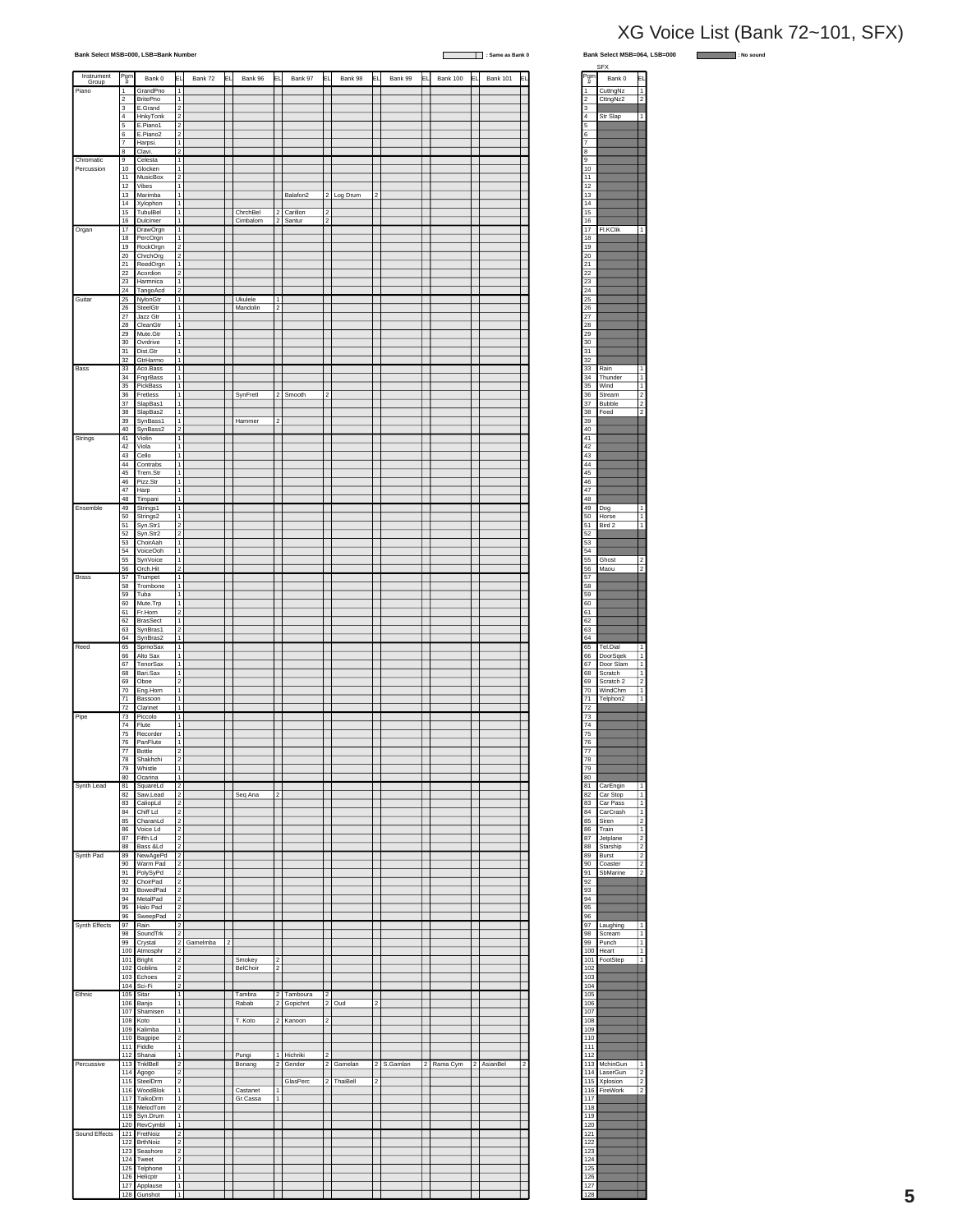# **Bank Select MSB=Bank Number, LSB=000** XG Drum List (Bank 127~126)

| Bank                        |                                           | 127                      |                        | 127<br>127                     | 127<br>127      | 127                    | 127                                   | 127            | 127                 | 126            | 126                       |                 |                                      |           |
|-----------------------------|-------------------------------------------|--------------------------|------------------------|--------------------------------|-----------------|------------------------|---------------------------------------|----------------|---------------------|----------------|---------------------------|-----------------|--------------------------------------|-----------|
| Program#                    |                                           | $\mathbf{1}$             |                        | $\boldsymbol{9}$<br>2          | 17<br>25        | 26                     | 33                                    | 41             | 49                  | $1\quad2$      |                           |                 |                                      |           |
| Note# Note                  |                                           |                          |                        |                                | Standard2 Kit   | Room Kit               | Rock Kit                              | Electro Kit    |                     | Jazz Kit       | <b>Brush Kit</b>          | Classic Kit     | SFX <sub>1</sub><br>SFX <sub>2</sub> |           |
|                             |                                           |                          |                        | Key   Alternate   Standard Kit |                 |                        |                                       |                | Analog Kit          |                |                           |                 |                                      |           |
| off                         | assign                                    |                          |                        |                                |                 |                        |                                       |                |                     |                |                           |                 |                                      |           |
| 13                          | $C# -1$                                   |                          | 3 Surdo                | Mute                           |                 |                        |                                       |                |                     |                |                           |                 |                                      |           |
| 14                          | $ D - 1 $                                 |                          | 3 Surdo                | Open                           |                 |                        |                                       |                |                     |                |                           |                 |                                      |           |
| 15                          | $D# -1$                                   |                          | Hi Q                   |                                |                 |                        |                                       |                |                     |                |                           |                 |                                      |           |
|                             |                                           |                          |                        |                                |                 |                        |                                       |                |                     |                |                           |                 |                                      |           |
| 16                          | İΕ<br>$-1$                                |                          | Whip                   | Slap                           |                 |                        |                                       |                |                     |                |                           |                 |                                      |           |
| 17                          | F<br>$-1$                                 |                          | 4 Scratch              | Push                           |                 |                        |                                       |                |                     |                |                           |                 |                                      |           |
| 18                          | $F# -1$                                   |                          | 4 Scratch              | Pull                           |                 |                        |                                       |                |                     |                |                           |                 |                                      |           |
| 19                          | G<br>$-1$                                 |                          | Finger                 | Snap                           |                 |                        |                                       |                |                     |                |                           |                 |                                      |           |
|                             |                                           |                          | Click                  | Noise                          |                 |                        |                                       |                |                     |                |                           |                 |                                      |           |
| 20                          | G#<br>$-1$                                |                          |                        |                                |                 |                        |                                       |                |                     |                |                           |                 |                                      |           |
| $^{21}$                     | $\overline{A}$<br>$-1$                    |                          |                        | Metronome Click                |                 |                        |                                       |                |                     |                |                           |                 |                                      |           |
| 22                          | $AH -1$                                   |                          |                        | Metronome Bell                 |                 |                        |                                       |                |                     |                |                           |                 |                                      |           |
| 23                          | B.<br>$-1$                                |                          | Seq Click L            |                                |                 |                        |                                       |                |                     |                |                           |                 |                                      |           |
| 24                          | $\circ$<br>l c                            |                          | Seq Click H            |                                |                 |                        |                                       |                |                     |                |                           |                 |                                      |           |
|                             |                                           |                          |                        |                                |                 |                        |                                       |                |                     |                |                           |                 |                                      |           |
| 25                          | C#<br>$\overline{\mathbf{0}}$             |                          | Brush                  | Tap                            |                 |                        |                                       |                |                     |                |                           |                 |                                      |           |
| 26                          | l D<br>$\,$ 0                             | $\circ$                  |                        | Brush Swirl L                  |                 |                        |                                       |                |                     |                |                           |                 |                                      |           |
| 27                          | D# 0                                      |                          | Brush                  | Slap                           |                 |                        |                                       |                |                     |                |                           |                 |                                      |           |
| 28                          | E<br>$\mathbf 0$                          | 0                        |                        | Brush Swirl H                  |                 |                        | Reverse                               | Cymbal         | Reverse Cymbal      |                |                           |                 |                                      |           |
|                             |                                           |                          |                        |                                |                 |                        |                                       |                |                     |                |                           |                 |                                      |           |
| 29                          | $\circ$<br>l F                            | l o                      |                        | Snare Roll                     | Snare Roll 2    |                        |                                       |                |                     |                |                           |                 |                                      |           |
| 30                          | F#<br>$\,0\,$                             |                          | Castanet               |                                | Hi Q            | Hi Q                   |                                       |                |                     |                |                           |                 |                                      |           |
| 31                          | G<br>$\mathbf 0$                          |                          | Snare L                | Snare L <sub>2</sub>           | SD              | ${\sf Rock}\, {\sf M}$ | Snare M                               | SD Rock H      | Brush Slap L        |                |                           |                 |                                      |           |
| 32                          | G# 0                                      |                          | Sticks                 |                                |                 |                        |                                       |                |                     |                |                           |                 |                                      |           |
|                             |                                           |                          |                        |                                |                 |                        |                                       |                |                     |                |                           |                 |                                      |           |
| 33                          | A 0                                       |                          | Bass                   | Drum L                         |                 |                        | Bass Drum M Bass Drum H 4 Bass Drum M |                |                     | Bass Drum   L2 |                           |                 |                                      |           |
| 34                          | A# 0                                      |                          | Open                   | <b>Rim Shot</b>                | Open Rim Shot 2 |                        |                                       |                |                     |                |                           |                 |                                      |           |
| 35                          | B<br>$\,$ 0                               |                          | Bass                   | Drum M                         | Bass Drum M 2   |                        | Bass Drum H 3                         | <b>BD Rock</b> | BD Analog L         |                | Gran Cassa                |                 |                                      |           |
| 36                          | c<br>$\overline{1}$                       |                          | Bass                   | Drum H                         | Bass Drum H 2   |                        | <b>BD Rock</b>                        | <b>BD</b> Gate | <b>BD Analog H</b>  | <b>BD Jazz</b> | <b>BD</b> Soft            | Gran Cassa Mute | <b>Guitar Cutting Noise</b>          | Dial Tone |
| 37                          | C#<br>$\overline{1}$                      |                          | Side                   | Stick                          |                 |                        | Analog Side                           | Stick          |                     | Guitar         | <b>Cutting Noise</b>      |                 | Door Creaking                        |           |
|                             |                                           |                          |                        |                                |                 |                        |                                       |                |                     |                |                           |                 |                                      |           |
| 38                          | D<br>$\overline{1}$                       |                          |                        | Snare M Snare M 2              | SD Room L       | SD Rock                | SD Rock L                             | Analog Snare L | Brush Slap          | Marching Sn M  |                           | Door Slam       |                                      |           |
| 39                          | $D#$ 1                                    |                          | Hand                   | Clap                           |                 |                        |                                       |                | String Slap         | Scratch        |                           |                 |                                      |           |
| 40                          | E<br>$\overline{1}$                       |                          | Snare H                | Snare H <sub>2</sub>           | SD Room H       | SD Rock Rim            | SD Rock H                             | Analog Snare H | Brush Tap           | Marching Sn    | Н                         | Scratch 2       |                                      |           |
| 41                          | F<br>$\overline{1}$                       |                          | Floor                  | Tom L                          | Room            | Tom 1                  | Rock Tom 1                            | E Tom 1        | Analog Tom 1        |                | Jazz Tom 1   Brush Tom 1  | Jazz Tom 1      | Windchime                            |           |
|                             |                                           |                          |                        |                                |                 |                        |                                       |                |                     |                |                           |                 |                                      |           |
| 42                          | F#<br>$\overline{1}$                      |                          | Hi-Hat                 | Closed                         |                 |                        | Analog HH                             | Closed 1       |                     |                | Telephone                 | Ring2           |                                      |           |
| 43                          | l G<br>$\overline{1}$                     |                          | Floor                  | Tom H                          | Room            | Tom 2                  | Rock Tom 2                            | E Tom 2        | Analog Tom 2        |                | Jazz Tom 2 Brush Tom 2    | Jazz Tom 2      |                                      |           |
| 44                          | G#<br>$\overline{1}$                      |                          | Hi-Hat                 | Pedal                          |                 |                        | Analog HH                             | Closed 2       |                     |                |                           |                 |                                      |           |
| 45                          | A<br>$\,$ 1                               |                          | Low Tom                | Room                           | Tom 3<br>Rock   | Tom 3<br>E             | Tom 3                                 | Analog Tom 3   | Jazz Tom 3          | Brush Tom      | 3                         | Jazz Tom 3      |                                      |           |
| 46                          | A# 1                                      |                          | Hi-Hat                 |                                |                 |                        |                                       | Open           |                     |                |                           |                 |                                      |           |
|                             |                                           |                          |                        | Open                           |                 |                        | Analog HH                             |                |                     |                |                           |                 |                                      |           |
| 47                          | B<br>$\overline{1}$                       |                          | Mid Tom                | İΕ                             | Room Tom 4      | Rock Tom 4             | E Tom 4                               | Analog Tom 4   | Jazz Tom 4          | Brush Tom      | $\overline{4}$            | Jazz Tom 4      |                                      |           |
| 48                          | ∣c.<br>$\overline{a}$                     |                          | Mid Tom   H            |                                | Room Tom 5      | Rock Tom 5             | E Tom 5                               | Analog Tom 5   | Jazz Tom 5          | Brush Tom 5    |                           | Jazz Tom 5      |                                      |           |
| 49                          | C#<br>$\overline{2}$                      |                          | Crash                  | Cymbal 1                       |                 |                        | Analog Cymbal                         |                | Hand Cym.Open       |                |                           |                 |                                      |           |
| 50                          | D.<br>$\overline{\mathbf{c}}$             |                          | High Tom               | Room                           | Tom 6 Rock      | Tom 6                  | $E$ Tom 6                             | Analog Tom 6   | Jazz Tom 6          | Brush Tom      | 6                         | Jazz Tom 6      |                                      |           |
|                             | D#2                                       |                          |                        |                                |                 |                        |                                       |                |                     |                |                           |                 |                                      |           |
| $\overline{51}$             |                                           |                          | Ride                   | Cymbal 1                       |                 |                        |                                       |                | Hand                | Cym.Closed L   |                           |                 |                                      |           |
| 52                          | $\overline{2}$<br>E                       |                          | Chinese                | Cymbal                         |                 |                        |                                       |                |                     |                | FL.Key Click Engine Start |                 |                                      |           |
| 53                          | l F<br>$\overline{2}$                     |                          | Ride                   | Cymbal Cup                     |                 |                        |                                       |                |                     | Tire           | Screech                   |                 |                                      |           |
| 54                          | $\overline{2}$<br>F#                      |                          |                        | Tambourine                     |                 |                        |                                       |                |                     | Car            | Passing                   |                 |                                      |           |
|                             |                                           |                          |                        |                                |                 |                        |                                       |                |                     |                |                           |                 |                                      |           |
| 55                          | G<br>$\overline{2}$                       |                          | Splash                 | Cymbal                         |                 |                        |                                       |                |                     | Crash          |                           |                 |                                      |           |
| $\overline{56}$             | G#2                                       |                          | Cowbell                |                                |                 | Analog                 | Cowbell                               |                |                     | Siren          |                           |                 |                                      |           |
| 57                          | $\overline{2}$<br>A                       |                          | Crash                  | Cymbal 2                       |                 |                        |                                       |                | Hand Cym.Open       | H              |                           | Train           |                                      |           |
| 58                          | A# 2                                      |                          | Vibraslap              |                                |                 |                        |                                       |                | Jetplane            |                |                           |                 |                                      |           |
| 59                          | B<br>$\overline{2}$                       |                          | Ride                   | Cymbal 2                       |                 |                        |                                       |                | Hand                | Cym.Closed H   |                           | Starship        |                                      |           |
|                             |                                           |                          |                        |                                |                 |                        |                                       |                |                     |                |                           |                 |                                      |           |
| 60                          | $\overline{c}$<br>$\overline{\mathbf{3}}$ |                          | Bongo H                |                                |                 |                        |                                       |                | <b>Burst Noise</b>  |                |                           |                 |                                      |           |
| $\overline{\phantom{1}}$ 61 | C#<br>$\overline{\phantom{a}3}$           |                          | Bongo L                |                                |                 |                        |                                       |                | Coaster             |                |                           |                 |                                      |           |
| 62                          | D<br>$\overline{\mathbf{3}}$              |                          | Conga H Mute           |                                |                 |                        | Analog Conga                          | H              |                     |                | SbMarine                  |                 |                                      |           |
| 63                          | D# 3                                      |                          | Conga H Open           |                                |                 |                        | Analog Conga                          | M              |                     |                |                           |                 |                                      |           |
|                             | E<br>$\mathsf 3$                          |                          | Conga L                |                                |                 |                        |                                       |                |                     |                |                           |                 |                                      |           |
| 64                          |                                           |                          |                        |                                |                 | Analog                 | Conga L                               |                |                     |                |                           |                 |                                      |           |
| 65                          | ١F<br>$\ensuremath{\mathsf{3}}$           |                          | Timbale                | lн                             |                 |                        |                                       |                |                     |                |                           |                 |                                      |           |
| 66                          | $\overline{\mathbf{3}}$<br>F#             |                          | Timbale $\overline{L}$ |                                |                 |                        |                                       |                |                     |                |                           |                 |                                      |           |
| 67                          | ∣G<br>$\overline{\mathbf{3}}$             |                          | Agogo H                |                                |                 |                        |                                       |                |                     |                |                           |                 |                                      |           |
|                             |                                           |                          |                        |                                |                 |                        |                                       |                |                     |                |                           |                 |                                      |           |
| 68                          | G# 3                                      |                          | Agogo L                |                                |                 |                        |                                       |                | Rain                | Laughing       |                           |                 |                                      |           |
| 69                          | $\mathsf 3$<br>A                          |                          | Cabasa                 |                                |                 |                        |                                       |                | Thunder             | Screaming      |                           |                 |                                      |           |
| 70                          | A#<br>$\mathsf 3$                         |                          | Maracas                |                                |                 | Analog                 | Maracas                               |                |                     | Wind           | Punch                     |                 |                                      |           |
| 71                          | E<br>$\overline{\mathbf{3}}$              | ۱o                       |                        | Samba Whistle H                |                 |                        |                                       |                |                     | Stream         | Heartbeat                 |                 |                                      |           |
| 72                          | c<br>$\overline{4}$                       | 0                        |                        | Samba Whistle L                |                 |                        |                                       |                |                     | Bubble         | Footsteps                 |                 |                                      |           |
| 73                          | $\overline{4}$<br>l C#                    |                          | Guiro                  | Short                          |                 |                        |                                       |                | Feed                |                |                           |                 |                                      |           |
|                             |                                           |                          |                        |                                |                 |                        |                                       |                |                     |                |                           |                 |                                      |           |
| 74                          | D<br>$\sqrt{4}$                           | $\circ$                  |                        | Guiro Long                     |                 |                        |                                       |                |                     |                |                           |                 |                                      |           |
| 75                          | D#<br>$\overline{4}$                      |                          | Claves                 |                                |                 | Analog                 | Claves                                |                |                     |                |                           |                 |                                      |           |
| 76                          | E<br>$\sqrt{4}$                           |                          | Wood                   | <b>Block H</b>                 |                 |                        |                                       |                |                     |                |                           |                 |                                      |           |
| 77                          | F<br>$\sqrt{4}$                           |                          | Wood                   | <b>Block L</b>                 |                 |                        |                                       |                |                     |                |                           |                 |                                      |           |
| 78                          | $F#$ 4                                    |                          | Cuica                  | Mute                           |                 | Scratch Push           | Scratch Push                          |                |                     |                |                           |                 |                                      |           |
|                             |                                           |                          |                        |                                |                 |                        |                                       |                |                     |                |                           |                 |                                      |           |
| 79                          | G<br>$\sqrt{4}$                           |                          | Cuica                  | Open                           |                 | Scratch Pull           | Scratch Pull                          |                |                     |                |                           |                 |                                      |           |
| 80                          | l G#<br>$\overline{4}$                    | $\overline{\phantom{a}}$ | Triangle               | Mute                           |                 |                        |                                       |                |                     |                |                           |                 |                                      |           |
| 81                          | $\overline{4}$<br>A                       | $\overline{2}$           | Triangle               | Open                           |                 |                        |                                       |                |                     |                |                           |                 |                                      |           |
| 82                          | $A#$ 4                                    |                          | Shaker                 |                                |                 |                        |                                       |                |                     |                |                           |                 |                                      |           |
|                             |                                           |                          |                        |                                |                 |                        |                                       |                |                     |                |                           |                 |                                      |           |
| 83                          | $\overline{4}$<br>B                       |                          | Jingle                 | Bell                           |                 |                        |                                       |                |                     |                |                           |                 |                                      |           |
| $\overline{84}$             | $\overline{c}$<br>$\overline{5}$          |                          | <b>Bell Tree</b>       |                                |                 |                        |                                       |                | Dog                 | Machine        | Gun                       |                 |                                      |           |
| 85                          | $\overline{C}$<br>5                       |                          |                        |                                |                 |                        |                                       |                | <b>Horse Gallop</b> | Laser Gun      |                           |                 |                                      |           |
| 86                          | $\overline{\mathsf{D}}$<br>$\overline{5}$ |                          |                        |                                |                 |                        |                                       |                | Bird 2              | Explosion      |                           |                 |                                      |           |
|                             |                                           |                          |                        |                                |                 |                        |                                       |                |                     |                |                           |                 |                                      |           |
| 87                          | D# 5                                      |                          |                        |                                |                 |                        |                                       |                | FireWork            |                |                           |                 |                                      |           |
| 88                          | $\overline{5}$<br>E                       |                          |                        |                                |                 |                        |                                       |                |                     |                |                           |                 |                                      |           |
| 69                          | F<br>$\overline{\phantom{a}}$             |                          |                        |                                |                 |                        |                                       |                |                     |                |                           |                 |                                      |           |
| 90                          | F#<br>5                                   |                          |                        |                                |                 |                        |                                       |                | Ghost               |                |                           |                 |                                      |           |
| 91                          | TG.<br>$\overline{\phantom{a}}$           |                          |                        |                                |                 |                        |                                       |                | Maou                |                |                           |                 |                                      |           |
|                             |                                           |                          |                        |                                |                 |                        |                                       |                |                     |                |                           |                 |                                      |           |

**Bank Select MSB=127, LSB=111**

2 User Kit

**: Drum map can be selected from any desired kit**

D

**: Same as Standard Kit**

**in the soundary of the soundary set of the soundary set of the soundary set of the soundary set of the soundary set of the soundary set of the soundary set of the soundary set of the soundary set of the soundary set of th**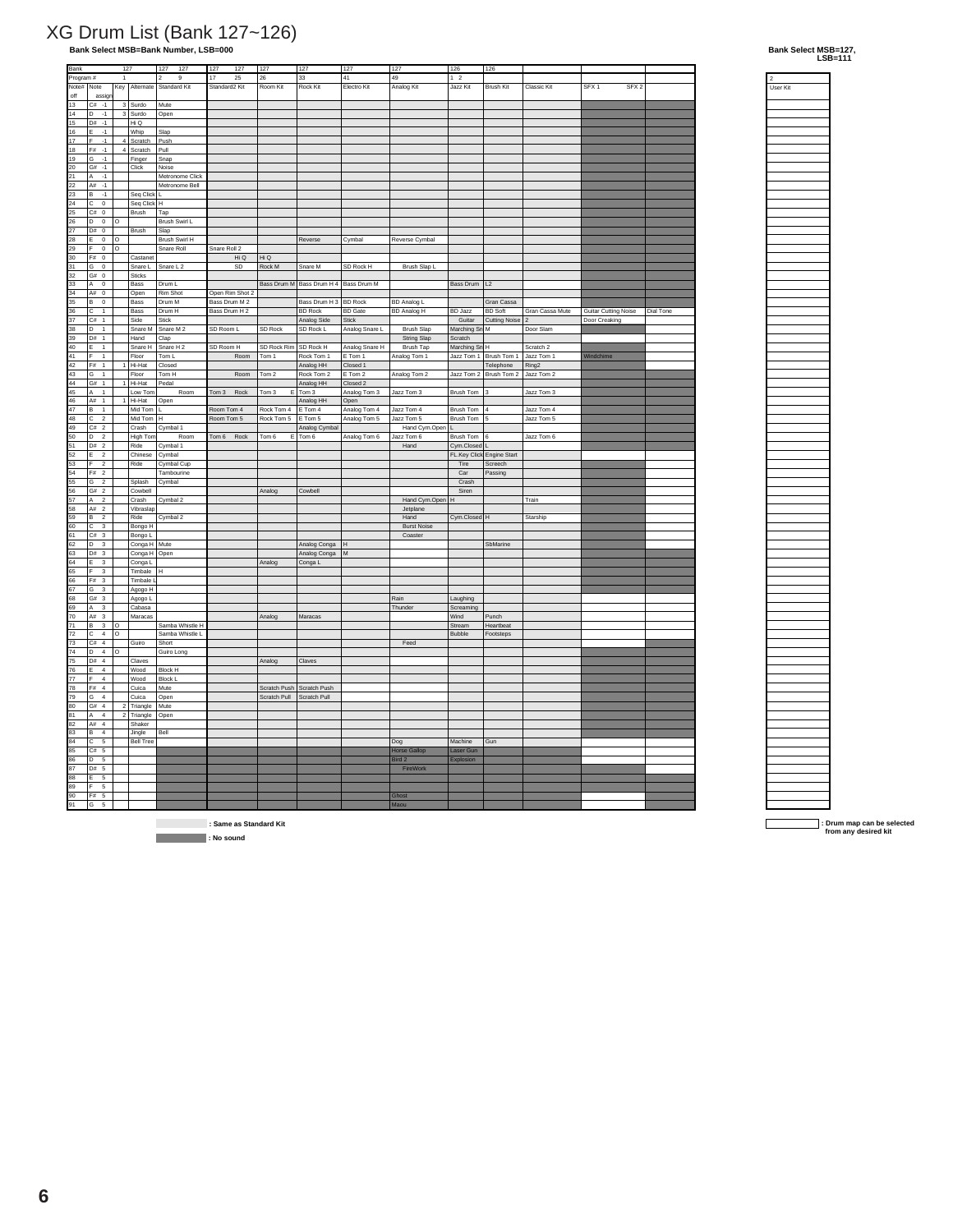### **REVERB**

| No.             | <b>MSBLSB</b> | Exclusive | <b>Effect Type</b> | Description                                                        |
|-----------------|---------------|-----------|--------------------|--------------------------------------------------------------------|
| $\Omega$        |               | 0         | NO EFFECT          | Effect turned off.                                                 |
|                 |               | 0         | HALL1              | Reverb simulating the resonance of a hall.                         |
| $\overline{2}$  |               |           | HALL <sub>2</sub>  | Reverb simulating the resonance of a hall.                         |
| 3               |               | 0         | ROOM1              | Reverb simulating the resonance of a room.                         |
| 4               | ົ             |           | ROOM <sub>2</sub>  | Reverb simulating the resonance of a room.                         |
| 5               |               | 2         | ROOM3              | Reverb simulating the resonance of a room.                         |
| 6               |               | 0         | STAGE1             | Reverb appropriate for a solo instrument.                          |
| 7               | 3             |           | STAGE <sub>2</sub> | Reverb appropriate for a solo instrument.                          |
| 8               |               | 0         | PLATE              | Reverb simulating a metal plate reverb unit.                       |
| 9               | 10            | 0         | <b>WHITE ROOM</b>  | A unique short reverb with a bit of initial delay.                 |
| 10 <sup>1</sup> | 11            | 0         | <b>TUNNEL</b>      | Simulation of a tunnel space expanding to left and right.          |
| 11              | 13            |           | BASEMENT           | A bit of initial delay followed by reverb with a unique resonance. |

### **CHORUS**

| No. | Exclusive |          | <b>Effect Type</b>  | Description                                                                                            |
|-----|-----------|----------|---------------------|--------------------------------------------------------------------------------------------------------|
|     | MSB LSB   |          |                     |                                                                                                        |
| 0   |           | 0        | <b>NO EFFECT</b>    | Effect turned off.                                                                                     |
|     | 41        | 0        | CHORUS <sub>1</sub> | Conventional chorus program that adds natural spaciousness.                                            |
|     | 41        |          | CHORUS <sub>2</sub> | Conventional chorus program that adds natural spaciousness.                                            |
|     | 41        | 2        | CHORUS3             | Conventional chorus program that adds natural spaciousness.                                            |
| 4   | 41        | 8        | CHORUS4             | Chorus with stereo input. The pan setting specified for the Part will also apply to the effect sound.  |
| 5   | 42        | $\Omega$ | CELESTE1            | A 3-phase LFO adds modulation and spaciousness to the sound.                                           |
| 6   | 42        |          | CELESTE2            | A 3-phase LFO adds modulation and spaciousness to the sound.                                           |
|     | 42        | 2        | CELESTE3            | A 3-phase LFO adds modulation and spaciousness to the sound.                                           |
| 8   | 42        | 8        | CELESTE4            | CELESTE with stereo input. The pan setting specified for the Part will also apply to the effect sound. |
| 9   | 43        | $\Omega$ | FLANGER1            | Adds a jet-airplane effect to the sound.                                                               |
| 10  | 43        |          | FLANGER2            | Adds a jet-airplane effect to the sound.                                                               |
| 11  | 42        | 8        | FLANGER3            | Adds a jet-airplane effect to the sound.                                                               |

### **VARIATION**

| No                      | MSB LSB                 | Exclusive      | <b>Effect Type</b>   | Description                                                                                                         |
|-------------------------|-------------------------|----------------|----------------------|---------------------------------------------------------------------------------------------------------------------|
| 0                       | 0                       | 0              | NO EFFECT            | Effect turned off.                                                                                                  |
| 1                       | 1                       | 0              | HALL1                | Reverb simulating the resonance of a hall.                                                                          |
| $\overline{\mathbf{c}}$ | 1                       | $\mathbf{1}$   | HALL <sub>2</sub>    | Reverb simulating the resonance of a hall.                                                                          |
| 3                       | $\overline{\mathbf{c}}$ | 0              | ROOM <sub>1</sub>    | Reverb simulating the resonance of a room.                                                                          |
| 4                       | $\boldsymbol{2}$        | $\mathbf{1}$   | ROOM <sub>2</sub>    | Reverb simulating the resonance of a room.                                                                          |
| 5                       | $\overline{\mathbf{c}}$ | 2              | ROOM3                | Reverb simulating the resonance of a room.                                                                          |
| 6                       | 3                       | 0              | STAGE1               | Reverb appropriate for a solo instrument.                                                                           |
| 7                       | 3                       | 1              | STAGE2               | Reverb appropriate for a solo instrument.                                                                           |
| 8                       | 4                       | 0              | <b>PLATE</b>         | Reverb simulating a metal plate reverb unit.                                                                        |
| 9                       | 5                       | 0              | DELAY L,C,R          | A program that creates three delay sounds; L, R, and C (center).                                                    |
| 10                      | 6                       | 0              | DELAY L,R            | A program that creates two delay sounds; L and R. Two feedback delays are provided.                                 |
| 11                      | $\overline{7}$          | 0              | <b>ECHO</b>          | Two delays (L and R) and independent feedback delays for L and R.                                                   |
| 12                      | 8                       | 0              | <b>CROSS DERAY</b>   | A program that crosses the feedback of two delays.                                                                  |
| 13                      | 9                       | 0              | ER <sub>1</sub>      | An effect that produces only the early reflection component of reverb.                                              |
| 14                      | 9                       | 1              | ER <sub>2</sub>      | An effect that produces only the early reflection component of reverb.                                              |
| 15                      | Α                       | 0              | <b>GATE REBERB</b>   | A simulation of gated reverb.                                                                                       |
| 16                      | В                       | 0              | <b>REBERSE GATE</b>  | A program that simulates gated reverb played backwards.                                                             |
| 17                      | 14                      | 0              | <b>KARAOKE 1</b>     | A delay with feedback of the same type as used for karaoke reverb.                                                  |
| 18                      | 14                      | 1              | <b>KARAOKE 2</b>     | A delay with feedback of the same type as used for karaoke reverb.                                                  |
| 19                      | 14                      | $\overline{2}$ | <b>KARAOKE 3</b>     | A delay with feedback of the same type as used for karaoke reverb.                                                  |
| 20                      | 41                      | 0              | CHORUS1              | A conventional chorus program, providing natural spaciousness.                                                      |
| 21                      | 41                      | $\mathbf{1}$   | CHORUS2              | A conventional chorus program, providing natural spaciousness.                                                      |
| 22                      | 41                      | 2              | CHORUS3              | A conventional chorus program, providing natural spaciousness.                                                      |
| 23                      | 41                      | 8              | CHORUS4              | Chorus with stereo input.                                                                                           |
| 24                      | 42                      | 0              | CELESTE1             | A 3-phase LFO adds modulation and spaciousness to the sound.                                                        |
| 25                      | 42                      | 1              | CELESTE2             | A 3-phase LFO adds modulation and spaciousness to the sound.                                                        |
| 26                      | 42                      | 2              | CELESTE3             | A 3-phase LFO adds modulation and spaciousness to the sound.                                                        |
| 27                      | 42                      | 8              | CELESTE4             | Celeste with stereo input.                                                                                          |
| 28                      | 43                      | 0              | FLANGER1             | Adds a jet-airplane effect to the sound.                                                                            |
| 29                      | 43                      | 1              | <b>FLANGER2</b>      | Adds a jet-airplane effect to the sound.                                                                            |
| 30                      | 43                      | 8              | <b>FLANGER3</b>      | Adds a jet-airplane effect to the sound.                                                                            |
| 31                      | 44                      | 0              | <b>SYMPHONIC</b>     | A multi-phase version of CELESTE.                                                                                   |
| 32                      | 45                      | 0              | ROTARY SPEAKER       | A simulation of a rotary speaker. You can use an AC1 (assignable controller) etc. to control the speed of rotation. |
| 33                      | 46                      | 0              | <b>TREMOLO</b>       | An effect that cyclically modulates the volume.                                                                     |
| 34                      | 47                      | 0              | <b>AUTO PAN</b>      | A program that cyclically moves the sound image to left and right, front and back.                                  |
| 35                      | 48                      | 0              | PHASER1              | Cyclically changes the phase to add modulation to the sound.                                                        |
| 36                      | 48                      | 8              | PHASER <sub>2</sub>  | Phaser with stereo input.                                                                                           |
| 37                      | 49                      | 0              | <b>DISTORTION</b>    | Adds a sharp-edged distortion to the sound.                                                                         |
| 38                      | 4A                      | 0              | <b>OVER DRIVE</b>    | Adds mild distortion to the sound.                                                                                  |
| 39                      | 4B                      | 0              | AMP SIMULATOR        | A simulation of a guitar amp.                                                                                       |
| 40                      | 4C                      | 0              | 3BAND EQ(MONO)       | A mono EQ with adjustable LOW, MID, and HIGH equalizing.                                                            |
| 41                      | 4D                      | 0              | 2BAND EQ(STEREO)     | A stereo EQ with adjustable LOW and HIGH. Ideal for drum Parts.                                                     |
| 42                      | 4E                      | 0              | <b>AUTO WAH(LFO)</b> | Cyclically modulates the center frequency of a wah filter. With an AC1 etc. this can function as a pedal wah.       |
|                         |                         |                |                      |                                                                                                                     |
| 43                      | 40                      | 0              | <b>THRU</b>          | Bypass without applying an effect.                                                                                  |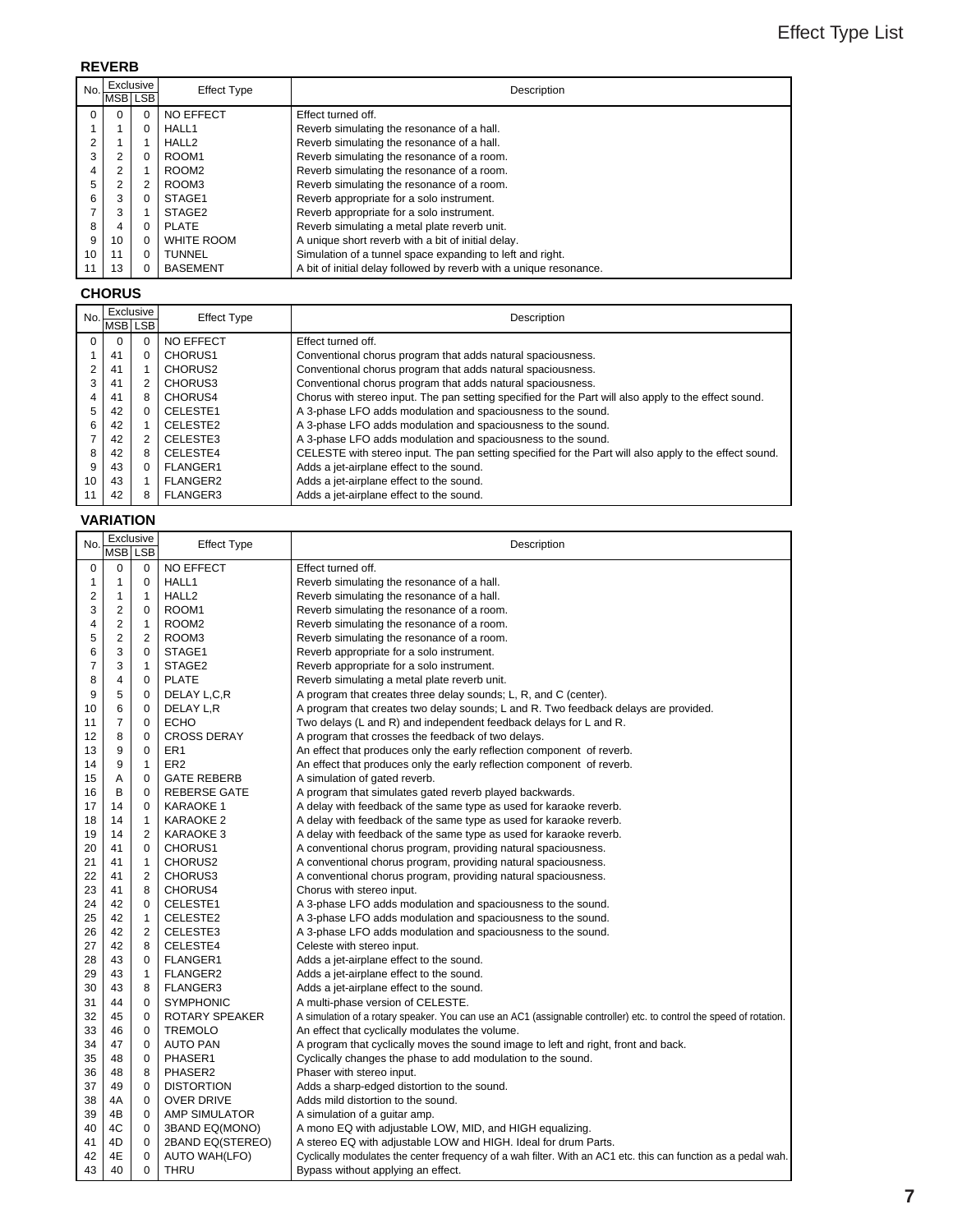**[00] No Effect [00] No Effect**

### **[01] Rev Hall 1 ~ [08] Rev Plate [01] Chorus 1 ~ [08] Celeste 4**

|                | No. Parameter (MIDI) | Display                     | Value     | <b>Table</b> | MW.FC |    | No.   Parameter (MIDI) | Display       | Value     | Table    | MW.FC |
|----------------|----------------------|-----------------------------|-----------|--------------|-------|----|------------------------|---------------|-----------|----------|-------|
|                | Reverb Time          | $0.3 - 30.0s$               | $0 - 69$  | tb_rvt       |       |    | <b>ILFO</b> Frequency  | 0.000~39.70Hz | $0 - 127$ | disp_lfo |       |
|                | 2 Diffusion          | $0 - 10$                    | $0 - 10$  |              |       |    | 2   LFO PM Depth       | $0 - 127$     | $0 - 127$ |          |       |
|                | 3 Initial Delay      | $0.1 - 99.3$ ms             | $0 - 63$  | tb dly200    |       | 3  | l Feedback Level       | $-63 - +63$   | $1 - 127$ |          |       |
|                | 4 HPF Cutoff         | Thru~8.0kHz                 | $0 - 52$  | disp_fc      |       | 4  | Delay Offset           | 0.0~50.0ms    | $0 - 127$ | tb_dly50 |       |
|                | 5   LPF Cutoff       | 1.0kHz~Thru                 | 34-60     | disp_fc      |       | 5  |                        |               |           |          |       |
| 6              |                      |                             |           |              |       | 6  | *EQ Low Freq.          | 50~2.0kHz     | 8-40      | disp_fc  |       |
| $\overline{7}$ |                      |                             |           |              |       |    | *EQ Low Gain           | $-12 - +12dB$ | 52-76     |          |       |
| 8              |                      |                             |           |              |       | 8  | *EQ High Freq.         | 500Hz~16.0kHz | 28-58     | disp_fc  |       |
| 9              |                      |                             |           |              |       | 9  | *EQ High Gain          | $-12 - +12dB$ | 52-76     |          |       |
| 10             |                      |                             |           |              |       | 10 |                        |               |           |          |       |
| 11             | *Rev Delay           | $0.1 - 99.3$ ms             | $0 - 63$  | tb dly200    |       | 11 |                        |               |           |          |       |
| 12             | *Density             | $0 - 3$                     | $0 - 3$   |              |       | 12 |                        |               |           |          |       |
| 13             | *Rev/Er Balance      | $R < E63 - R = E - R63 > E$ | $1 - 127$ |              |       | 13 |                        |               |           |          |       |
| 14             |                      |                             |           |              |       | 14 |                        |               |           |          |       |
| 15             | *Feedback Level      | $-63 - +63$                 | $1 - 127$ |              |       | 15 | *Input Mode            | mono/stereo   | $0 - 1$   |          |       |
| 16             |                      |                             |           |              |       | 16 |                        |               |           |          |       |

### **Reverb Type Chorus Type**

|                | No. Parameter (MIDI) | Display         | Value     | Table    | MW.FC |
|----------------|----------------------|-----------------|-----------|----------|-------|
|                | <b>LFO Frequency</b> | 0.000~39.70Hz   | $0 - 127$ | disp Ifo |       |
| $\overline{2}$ | LFO PM Depth         | $0 - 127$       | $0 - 127$ |          |       |
| 3              | Feedback Level       | $-63 - +63$     | $1 - 127$ |          |       |
| $\overline{4}$ | Delay Offset         | $0.0 - 50.0$ ms | $0 - 127$ | tb dly50 |       |
| 5              |                      |                 |           |          |       |
| 6              | *EQ Low Freq.        | 50~2.0kHz       | $8 - 40$  | disp fc  |       |
| 7              | *EQ Low Gain         | $-12 - +12$ dB  | 52-76     |          |       |
| 8              | *EQ High Freq.       | 500Hz~16.0kHz   | 28-58     | disp fc  |       |
| 9              | *EQ High Gain        | $-12 - +12dB$   | 52-76     |          |       |
| 10             |                      |                 |           |          |       |
| 11             |                      |                 |           |          |       |
| 12             |                      |                 |           |          |       |
| 13             |                      |                 |           |          |       |
| 14             |                      |                 |           |          |       |
| 15             | *Input Mode          | mono/stereo     | $0 - 1$   |          |       |
| 16             |                      |                 |           |          |       |

#### **[09] Rev WhiteRm ~ [11] Rev Basemnt**

|                | No. Parameter (MIDI) | Display                     | Value     | <b>Table</b> | MW.FC |
|----------------|----------------------|-----------------------------|-----------|--------------|-------|
| $\mathbf{1}$   | Reverb Time          | $0.3 - 30.0s$               | $0 - 69$  | tb rvt       |       |
| $\mathfrak{p}$ | <b>Diffusion</b>     | $0 - 10$                    | $0 - 10$  |              |       |
| 3              | <b>Initial Delay</b> | $0.1 - 99.3$ ms             | $0 - 63$  | tb dly200    |       |
| 4              | <b>HPF Cutoff</b>    | Thru~8.0kHz                 | $0 - 52$  | disp fc      |       |
| 5              | <b>LPF Cutoff</b>    | 1.0kHz~Thru                 | 34-60     | disp fc      |       |
| 6              | *Width               | $0.5 - 10.2m$               | $0 - 37$  |              |       |
| $\overline{7}$ | *Height              | $0.5 - 20.2m$               | $0 - 73$  |              |       |
| 8              | *Depth               | $0.5 - 30.2m$               | $0 - 104$ |              |       |
| 9              | *Wall Vary           | $0 - 30$                    | $0 - 30$  |              |       |
| 10             |                      |                             |           |              |       |
| 11             | *Rev Delay           | $0.1 - 99.3$ ms             | $0 - 63$  | tb_dly200    |       |
| 12             | *Density 0~3         | $0 - 3$                     |           |              |       |
| 13             | *Rev/Er Balance      | $R < E63 - R = E - R63 > E$ | $1 - 127$ |              |       |
| 14             |                      |                             |           |              |       |
| 15             | *Feedback Level      | $-63 - +63$                 | $1 - 127$ |              |       |
| 16             |                      |                             |           |              |       |

### **[09] Flanger 1 ~ [11] Flanger 3**

|                | No.   Parameter (MIDI) | Display                   | Value     | Table    | MW.FC |
|----------------|------------------------|---------------------------|-----------|----------|-------|
| 1              | <b>LFO Frequency</b>   | 0.000~39.70Hz             | $0 - 127$ | disp Ifo |       |
| $\overline{2}$ | LFO Depth              | $0 - 127$                 | $0 - 127$ |          |       |
| 3              | Feedback Level         | $-63 - +63$               | $1 - 127$ |          |       |
| 4              | Delay Offset           | $0.0 - 6.3$ ms            | $0 - 63$  | tb dly50 |       |
| 5              |                        |                           |           |          |       |
| 6              | *EQ Low Freq.          | 50Hz~2.0kHz               | $8 - 40$  | disp fc  |       |
| $\overline{7}$ | *EQ Low Gain           | $-12 - +12dB$             | 52-76     |          |       |
| 8              | *EQ High Freq.         | 500Hz~16.0kHz             | 28-58     | disp fc  |       |
| 9              | *EQ High Gain          | $-12 - +12$ dB            | 52-76     |          |       |
| 10             |                        |                           |           |          |       |
| 11             |                        |                           |           |          |       |
| 12             |                        |                           |           |          |       |
| 13             |                        |                           |           |          |       |
| 14             | *LFO Phase Diff.       | $-180 - +180$ deg(reso=3) | 4-124     |          |       |
| 15             |                        |                           |           |          |       |
| 16             |                        |                           |           |          |       |

\* indicates parameters set by MIDI system exclusive messages.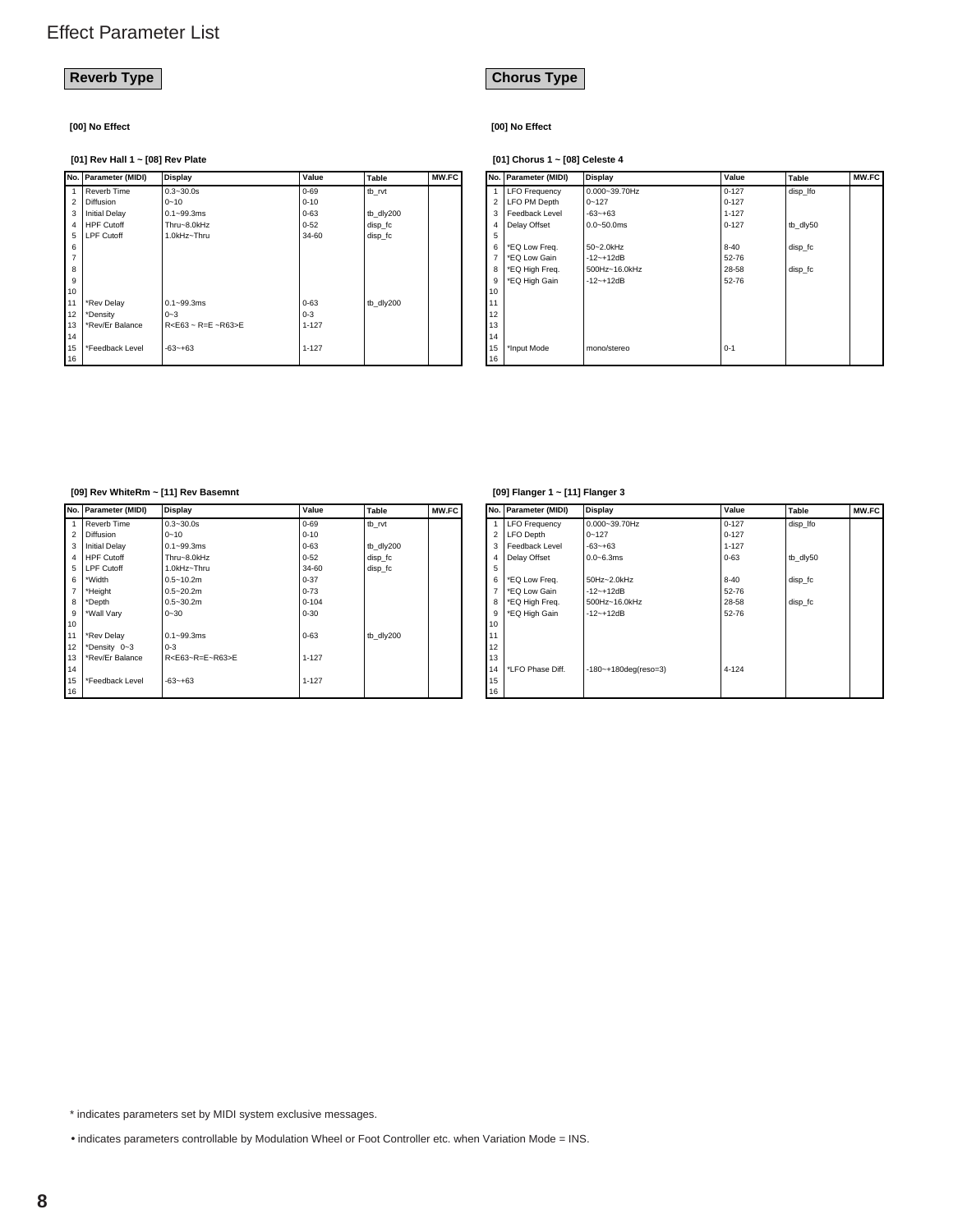### **Variation Type**

### **[00] No Effect**

### **[01] Rev Hall 1 ~ [08] Rev Plate**

|                | No. Parameter (MIDI) | Display                        | Value     | Table     | <b>MW.FC</b> |
|----------------|----------------------|--------------------------------|-----------|-----------|--------------|
| 1              | Reverb Time          | $0.3 - 30.0s$                  | $0 - 69$  | tb rvt    |              |
| $\overline{2}$ | <b>Diffusion</b>     | $0 - 10$                       | $0 - 10$  |           |              |
| 3              | <b>Initial Delay</b> | $0.1 - 99.3$ ms                | $0 - 63$  | tb dly200 |              |
| 4              | <b>HPF Cutoff</b>    | Thru~8.0kHz                    | $0 - 52$  | disp fc   |              |
| 5              | <b>LPF Cutoff</b>    | 1.0kHz~Thru                    | 34-60     | disp fc   |              |
| 6              |                      |                                |           |           |              |
| $\overline{7}$ |                      |                                |           |           |              |
| 8              |                      |                                |           |           |              |
| 9              |                      |                                |           |           |              |
| 10             | Wet/Dry              | W <d63~w=d~w63>D</d63~w=d~w63> | $1 - 127$ |           |              |
| 11             | *Rev Delay           | $0.1 - 99.3$ ms                | $0 - 63$  | tb dly200 |              |
| 12             | *Density             | $0 - 3$                        | $0 - 3$   |           |              |
| 13             | *Rev/Er Balance      | R <e63~r=e~r63>E</e63~r=e~r63> | $1 - 127$ |           |              |
| 14             |                      |                                |           |           |              |
| 15             | *Feedback Level      | $-63 - +63$                    | $1 - 127$ |           |              |
| 16             |                      |                                |           |           |              |

### **[11] Echo**

|                         | No. Parameter (MIDI) | Display                      | Value     | Table   | <b>MW.FC</b> |
|-------------------------|----------------------|------------------------------|-----------|---------|--------------|
| 1                       | Lch Delay1           | $0.1 - 355.0m$               | 1-3550    |         |              |
| $\overline{\mathbf{c}}$ | Lch Feedback Level   | $-63 - +63$                  | $1 - 127$ |         |              |
| 3                       | Rch Delay1           | $0.1 - 355.0m$               | 1-3550    |         |              |
| 4                       | Rch Feedback Level   | $-63 - +63$                  | $1 - 127$ |         |              |
| 5                       | High Damp            | $0.1 - 1.0$                  | $1 - 10$  |         |              |
| 6                       | *Lch Delay2          | $0.1 - 360.0$ ms             | 1-3600    |         |              |
| $\overline{7}$          | *Rch Delay2          | $0.1 - 360.0$ ms             | 1-3600    |         |              |
| 8                       | *Delay2 Level        | $0 - 127$                    | $0 - 127$ |         |              |
| 9                       |                      |                              |           |         |              |
| 10                      | Wet/Dry              | $W < D63-W = D \sim W63 > D$ | $1 - 127$ |         |              |
| 11                      |                      |                              |           |         |              |
| 12                      |                      |                              |           |         |              |
| 13                      | *EQ Low Freq.        | 50Hz~2.0kHz                  | $8 - 40$  | disp fc |              |
| 14                      | *EQ Low Gain         | $-12 - +12dB$                | 52-76     |         |              |
| 15                      | *EQ High Freq.       | 500Hz~16.0kHz                | $8 - 58$  | disp fc |              |
| 16                      | *EQ High Gain        | $-12 - +12dB$                | 52-76     |         |              |

### **[09] Delay L, C, R**

|                | No. Parameter (MIDI) | Display                        | Value     | Table   | MW.FC |
|----------------|----------------------|--------------------------------|-----------|---------|-------|
| 1              | Lch Delay            | $0.1 - 715.0$ msec             | 1-7150    |         |       |
| $\mathfrak{p}$ | <b>Rch Delay</b>     | $0.1 - 715.0$ msec             | 1-7150    |         |       |
| 3              | Cch Delay            | $0.1 - 715.0$ msec             | 1-7150    |         |       |
| 4              | Feedback Delay       | $0.1 - 715.0$ msec             | 1-7150    |         |       |
| 5              | Feedback Level       | $-63 - +63$                    | $1 - 127$ |         |       |
| 6              | *Cch Level           | $0 - 127$                      | $0 - 127$ |         |       |
| 7              | *High Damp           | $0.1 - 1.0$                    | $1 - 10$  |         |       |
| 8              |                      |                                |           |         |       |
| 9              |                      |                                |           |         |       |
| 10             | Wet/Drv              | W <d63~w=d~w63>D</d63~w=d~w63> | $1 - 127$ |         |       |
| 11             |                      |                                |           |         |       |
| 12             |                      |                                |           |         |       |
| 13             | *EQ Low Freq.        | 50Hz~2.0kHz                    | $8 - 40$  | disp fc |       |
| 14             | *EQ Low Gain         | $-12 - +12$ dB                 | 52-76     |         |       |
| 15             | *EQ High Freq.       | 500Hz~16.0kHz                  | 28-58     | disp fc |       |
| 16             | *EQ High Gain        | $-12 - +12dB$                  | 52-76     |         |       |

### **[12] CrossDelay**

|                | No.   Parameter (MIDI) | Display                        | Value     | Table   | MW.FC |
|----------------|------------------------|--------------------------------|-----------|---------|-------|
| 1              | L->R Delay             | $0.1 - 355.0m$                 | 1-3550    |         |       |
| $\mathfrak{p}$ | R->L Delay             | $0.1 - 355.0m$                 | 1-3550ß   |         |       |
| 3              | Feedback Level         | $-63 - +63$                    | $1 - 127$ |         |       |
| 4              | <b>Input Select</b>    | L,R,L&R(L,R is MonoMix)        | $0 - 2$   |         |       |
| 5              | High Damp              | $0.1 - 1.0$                    | $1 - 10$  |         |       |
| 6              |                        |                                |           |         |       |
| $\overline{7}$ |                        |                                |           |         |       |
| 8              |                        |                                |           |         |       |
| 9              |                        |                                |           |         |       |
| 10             | Wet/Dry                | W <d63~w=d~w63>D</d63~w=d~w63> | $1 - 127$ |         |       |
| 11             |                        |                                |           |         |       |
| 12             |                        |                                |           |         |       |
| 13             | *EQ Low Freq.          | 50Hz~2.0kHz                    | $8 - 40$  | disp fc |       |
| 14             | *EQ Low Gain           | $-12 - +12$ dB                 | 52-76     |         |       |
| 15             | *EQ High Freq.         | 500Hz~16.0kHz                  | $8 - 58$  | disp_fc |       |
| 16             | *EQ High Gain          | $-12 - +12dB$                  | 52-76     |         |       |

### **[10] Delay L, R**

|                | No. Parameter (MIDI) | Display                        | Value     | Table   | MW.FC |    | No. Parameter (MIDI) | <b>Display</b>                 | Value     | Table     | MW.FC |
|----------------|----------------------|--------------------------------|-----------|---------|-------|----|----------------------|--------------------------------|-----------|-----------|-------|
| $\overline{1}$ | Lch Delay            | $0.1 - 715.0$ msec             | 1-7150    |         |       |    | Type                 | S-H, L-H, Rdm, Rvs, Plt, Spr   | $0 - 5$   |           |       |
|                | 2 Rch Delay          | 0.1~715.0msec                  | 1-7150    |         |       |    | Room Size            | $0.1 - 7.0$                    | $0 - 44$  | tb room   |       |
|                | 3 Feedback Delay1    | 0.1~715.0msec                  | 1-7150    |         |       | 3  | Diffusion            | $0 - 10$                       | $0 - 10$  |           |       |
|                | 4 Feedback Delay2    | $0.1 - 715.0$ msec             | 1-7150    |         |       |    | <b>Initial Delay</b> | $0.1 - 200.0$ ms               | $0 - 127$ | tb dly200 |       |
|                | 5   Feedback Level   | $-63 - +63$                    | $1 - 127$ |         |       | 5  | Feedback Level       | $-63 - +63$                    | $1 - 127$ |           |       |
|                | 6 *High Damp         | $0.1 - 1.0$                    | $1 - 10$  |         |       | 6  | *HPF Cutoff          | Thru~8.0kHz                    | $0 - 52$  | disp_fc   |       |
| $\overline{7}$ |                      |                                |           |         |       |    | *LPF Cutoff          | 1.0kHz~Thru                    | 34-60     | disp_fc   |       |
| 8              |                      |                                |           |         |       | 8  |                      |                                |           |           |       |
| 9              |                      |                                |           |         |       | q  |                      |                                |           |           |       |
| 10             | Wet/Dry              | W <d63~w=d~w63>D</d63~w=d~w63> | $1 - 127$ |         |       | 10 | Wet/Dry              | W <d63~w=d~w63>D</d63~w=d~w63> | $1 - 127$ |           | ٠     |
| 11             |                      |                                |           |         |       | 11 | *Liveness            | $0 - 10$                       | $0 - 10$  |           |       |
| 12             |                      |                                |           |         |       | 12 | *Density             | $0 - 3$                        | $0 - 3$   |           |       |
| 13             | *EQ Low Freq.        | 50Hz~2.0kHz                    | $8 - 40$  | disp_fc |       | 13 | *High Damp           | $0.1 - 1.0$                    | $1 - 10$  |           |       |
| 14             | *EQ Low Gain         | $-12 - +12dB$                  | 52-76     |         |       | 14 |                      |                                |           |           |       |
| 15             | *EQ High Freq.       | 500Hz~16.0kHz                  | 28-58     | disp_fc |       | 15 |                      |                                |           |           |       |
|                | 16   *EQ High Gain   | $-12 - +12dB$                  | $52 - 76$ |         |       | 16 |                      |                                |           |           |       |

### **[13] EarlyRef.1, [14]EarlyRef.2**

|                | No. Parameter (MIDI) | Display                        | Value     | <b>Table</b> | MW.FC |
|----------------|----------------------|--------------------------------|-----------|--------------|-------|
| 1              | Type                 | S-H, L-H, Rdm, Rvs, Plt, Spr   | $0 - 5$   |              |       |
| $\overline{2}$ | Room Size            | $0.1 - 7.0$                    | $0 - 44$  | tb room      |       |
| 3              | <b>Diffusion</b>     | $0 - 10$                       | $0 - 10$  |              |       |
| 4              | <b>Initial Delay</b> | $0.1 - 200.0$ ms               | $0 - 127$ | tb dly200    |       |
| 5              | Feedback Level       | $-63 - +63$                    | $1 - 127$ |              |       |
| 6              | *HPF Cutoff          | Thru~8.0kHz                    | $0 - 52$  | disp fc      |       |
| $\overline{7}$ | *LPF Cutoff          | 1.0kHz~Thru                    | 34-60     | disp fc      |       |
| 8              |                      |                                |           |              |       |
| 9              |                      |                                |           |              |       |
| 10             | Wet/Dry              | W <d63~w=d~w63>D</d63~w=d~w63> | $1 - 127$ |              |       |
| 11             | *Liveness            | $0 - 10$                       | $0 - 10$  |              |       |
| 12             | *Density             | $0 - 3$                        | $0 - 3$   |              |       |
| 13             | *High Damp           | $0.1 - 1.0$                    | $1 - 10$  |              |       |
| 14             |                      |                                |           |              |       |
| 15             |                      |                                |           |              |       |
| 16             |                      |                                |           |              |       |

\* indicates parameters set by MIDI system exclusive messages.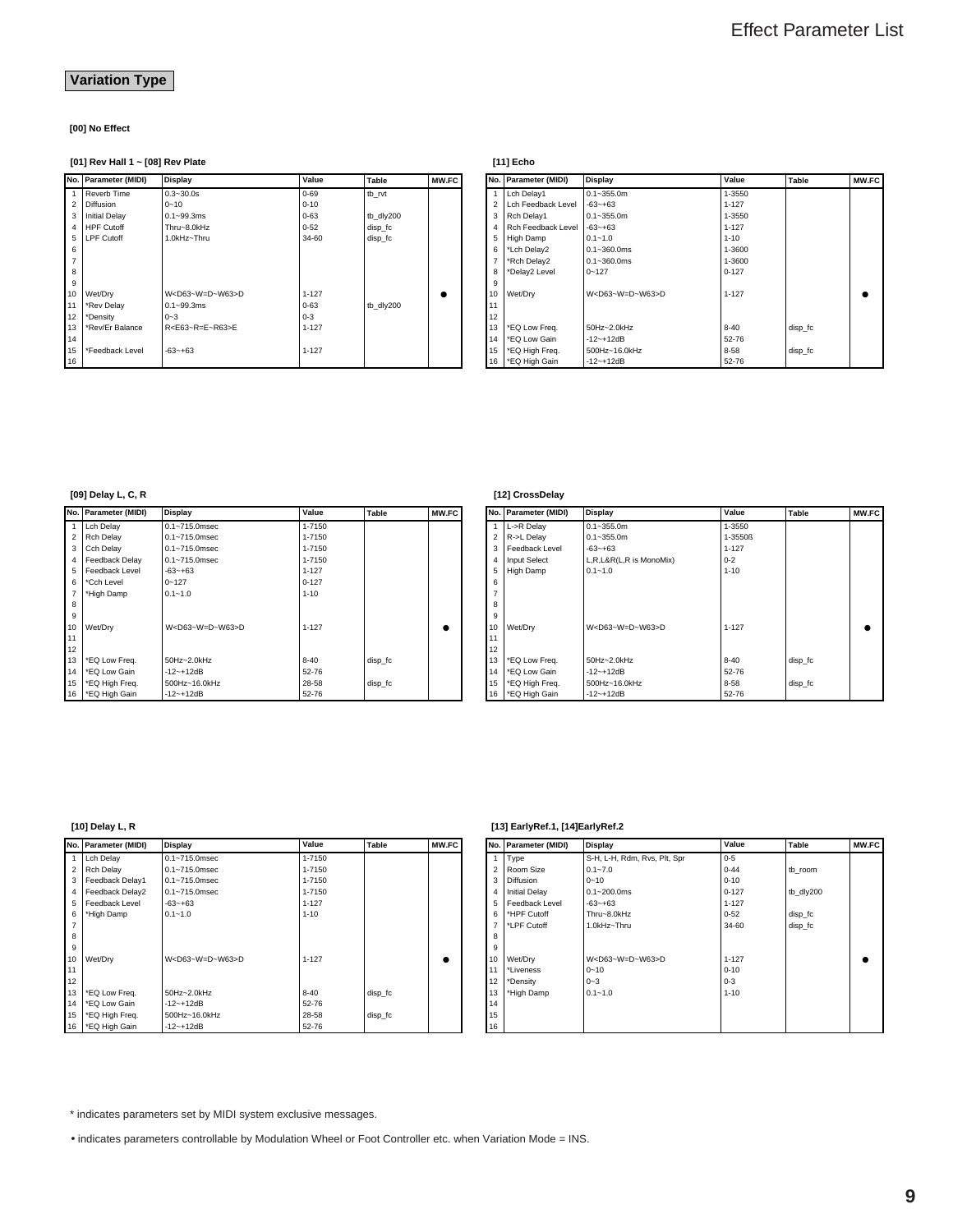### **[15] GateReverb, [16]ReversGate**

|                         | No. Parameter (MIDI) | Display                        | Value     | Table     | MW.FC |
|-------------------------|----------------------|--------------------------------|-----------|-----------|-------|
|                         | Type                 | TypeA, TypeB                   | $0 - 1$   |           |       |
| $\overline{\mathbf{c}}$ | Room Size            | $0.1 - 7.0$                    | $0 - 44$  | tb room   |       |
| 3                       | <b>Diffusion</b>     | $0 - 10$                       | $0 - 10$  |           |       |
| $\overline{4}$          | <b>Initial Delay</b> | $0.1 - 200.0$ ms               | $0 - 127$ | tb dly200 |       |
| 5                       | Feedback Level       | $-63 - +63$                    | $1 - 127$ |           |       |
| 6                       | *HPF Cutoff          | Thru~8.0kHz                    | $0 - 52$  | disp fc   |       |
| $\overline{7}$          | *LPF Cutoff          | 1.0kHz~Thru                    | 34-60     | disp fc   |       |
| 8                       |                      |                                |           |           |       |
| 9                       |                      |                                |           |           |       |
| 10                      | Wet/Dry              | W <d63~w=d~w63>D</d63~w=d~w63> | $1 - 127$ |           |       |
| 11                      | *Liveness            | $0 - 10$                       | $0 - 10$  |           |       |
| 12                      | *Density             | $0 - 3$                        | $0 - 3$   |           |       |
| 13                      | *High Damp           | $0.1 - 1.0$                    | $1 - 10$  |           |       |
| 14                      |                      |                                |           |           |       |
| 15                      |                      |                                |           |           |       |
| 16                      |                      |                                |           |           |       |

### **[28] Flanger 1 ~ [30] Flanger 3**

| N.FC      |                | No. Parameter (MIDI) | <b>Display</b>                 | Value     | Table    | MW.FC |
|-----------|----------------|----------------------|--------------------------------|-----------|----------|-------|
|           |                | <b>LFO Frequency</b> | 0.000~39.70Hz                  | $0 - 127$ | disp Ifo |       |
|           | 2              | LFO Depth            | $0 - 127$                      | $0 - 127$ |          |       |
|           | 3              | Feedback Level       | $-63 - +63$                    | $1 - 127$ |          |       |
|           | 4              | Delay Offset         | $0.0 - 50.0$ ms                | $0 - 127$ | tb dly50 |       |
|           | 5              |                      |                                |           |          |       |
|           | 6              | *EQ Low Freq.        | 50Hz~2.0kHz                    | $8 - 40$  | disp fc  |       |
|           | $\overline{7}$ | *EQ Low Gain         | $-12 - +12dB$                  | 52-76     |          |       |
|           | 8              | *EQ High Freq.       | 500Hz~16.0kHz                  | 28-58     | disp fc  |       |
|           | 9              | *EQ High Gain        | $-12 - +12dB$                  | 52-76     |          |       |
| $\bullet$ | 10             | Wet/Drv              | W <d63~w=d~w63>D</d63~w=d~w63> | $1 - 127$ |          |       |
|           | 11             |                      |                                |           |          |       |
|           | 12             |                      |                                |           |          |       |
|           | 13             |                      |                                |           |          |       |
|           | 14             | *LFO Phase Diff.     | $-180 - +180$ deg              | 4-124     |          |       |
|           | 15             |                      |                                |           |          |       |
|           | 16             |                      |                                |           |          |       |

### **[17] Rev Karaoke1~[19]Rev Karaoke3**

| No.            | Parameter (MIDI)  | <b>Display</b>                 | Value     | Table     | MW.FC |
|----------------|-------------------|--------------------------------|-----------|-----------|-------|
|                | Delay Time        | $0.1 - 400.0$ ms               | $0 - 127$ | tb_dly400 |       |
| $\overline{2}$ | Feedback Level    | $-63 - +63$                    | $1 - 127$ |           |       |
| 3              | <b>HPF Cutoff</b> | Thru~8.0kHz                    | $0 - 52$  | disp_fc   |       |
| $\overline{4}$ | <b>LPF Cutoff</b> | 1.0kHz~Thru                    | 34-60     | disp_fc   |       |
| 5              |                   |                                |           |           |       |
| 6              |                   |                                |           |           |       |
| $\overline{7}$ |                   |                                |           |           |       |
| 8              |                   |                                |           |           |       |
| 9              |                   |                                |           |           |       |
| 10             | Wet/Dry           | W <d63~w=d~w63>D</d63~w=d~w63> | $1 - 127$ |           | ٠     |
| 11             |                   |                                |           |           |       |
| 12             |                   |                                |           |           |       |
| 13             |                   |                                |           |           |       |
| 14             |                   |                                |           |           |       |
| 15             |                   |                                |           |           |       |
| 16             |                   |                                |           |           |       |

### **[31] Symphonic**

|                | No. Parameter (MIDI) | Display                        | Value     | Table    | MW.FC |
|----------------|----------------------|--------------------------------|-----------|----------|-------|
|                | <b>LFO Frequency</b> | 0.000~39.70Hz                  | $0 - 127$ | disp_lfo |       |
| $\overline{2}$ | <b>LFO Depth</b>     | $0 - 127$                      | $0 - 127$ |          |       |
| 3              | Delay Offset         | $0.0 - 50.0$ ms                | $0 - 127$ | tb dly50 |       |
| 4              |                      |                                |           |          |       |
| 5              |                      |                                |           |          |       |
| 6              | *EQ Low Freq.        | 50Hz~2.0kHz                    | $8 - 40$  | disp fc  |       |
| 7              | *EQ Low Gain         | $-12 - +12dB$                  | 52-76     |          |       |
| 8              | *EQ High Freq.       | 500Hz~16.0kHz                  | 28-58     | disp_fc  |       |
| 9              | *EQ High Gain        | $-12 - +12dB$                  | 52-76     |          |       |
| 10             | Wet/Dry              | W <d63~w=d~w63>D</d63~w=d~w63> | $1 - 127$ |          |       |
| 11             |                      |                                |           |          |       |
| 12             |                      |                                |           |          |       |
| 13             |                      |                                |           |          |       |
| 14             |                      |                                |           |          |       |
| 15             |                      |                                |           |          |       |
| 16             |                      |                                |           |          |       |

### **[20] Chorus 1~[27] Celeste 4**

|                | No. Parameter (MIDI) | <b>Display</b>                 | Value     | Table    | MW.FC |                | No. Parameter (MIDI) | <b>Display</b>                 | Value     | Table    | MW.FC     |
|----------------|----------------------|--------------------------------|-----------|----------|-------|----------------|----------------------|--------------------------------|-----------|----------|-----------|
|                | 1   LFO Frequency    | 0.000~39.70Hz                  | $0 - 127$ | disp_lfo |       |                | <b>LFO Frequency</b> | 0.000~39.70Hz                  | $0 - 127$ | disp_lfo | $\bullet$ |
|                | 2   LFO PM Depth     | $0 - 127$                      | $0 - 127$ |          |       | $\mathfrak{p}$ | LFO Depth            | $0 - 127$                      | $0 - 127$ |          |           |
|                | 3 Feedback Level     | $-63 - +63$                    | $1 - 127$ |          |       |                |                      |                                |           |          |           |
|                | 4 Delay Offset       | $0.0 - 50.0$ ms                | $0 - 127$ | tb dly50 |       |                |                      |                                |           |          |           |
| 5              |                      |                                |           |          |       | 5              |                      |                                |           |          |           |
| $6-1$          | *EQ Low Freq.        | 50Hz~2.0kHz                    | $8 - 40$  | disp_fc  |       | 6              | *EQ Low Freq.        | 50Hz~2.0kHz                    | $8 - 40$  | disp_fc  |           |
| 7 <sup>1</sup> | *EQ Low Gain         | $-12 - +12dB$                  | 52-76     |          |       |                | *EQ Low Gain         | $-12 - +12dB$                  | 52-76     |          |           |
|                | 8   *EQ High Freq.   | 500Hz~16.0kHz                  | 28-58     | disp_fc  |       | 8              | *EQ High Freq.       | 500Hz~16.0kHz                  | 28-58     | disp_fc  |           |
|                | 9   *EQ High Gain    | $-12 - +12dB$                  | 52-76     |          |       | 9              | *EQ High Gain        | $-12 - +12dB$                  | 52-76     |          |           |
| 10             | Wet/Dry              | W <d63~w=d~w63>D</d63~w=d~w63> | $1 - 127$ |          |       | 10             | Wet/Dry              | W <d63~w=d~w63>D</d63~w=d~w63> | $1 - 127$ |          |           |
| 11             |                      |                                |           |          |       | 11             |                      |                                |           |          |           |
| 12             |                      |                                |           |          |       | 12             |                      |                                |           |          |           |
| 13             |                      |                                |           |          |       | 13             |                      |                                |           |          |           |
| 14             |                      |                                |           |          |       | 14             |                      |                                |           |          |           |
| 15             | *Input Mode          | mono/stereo                    | $0 - 1$   |          |       | 15             |                      |                                |           |          |           |
| 16             |                      |                                |           |          |       | 16             |                      |                                |           |          |           |

### **[32] Rotary Sp.**

|                | No.   Parameter (MIDI) | Display                        | Value     | Table    | <b>MW.FC</b> |
|----------------|------------------------|--------------------------------|-----------|----------|--------------|
| 1              | <b>LFO Frequency</b>   | 0.000~39.70Hz                  | $0 - 127$ | disp Ifo |              |
| $\overline{2}$ | <b>LFO Depth</b>       | $0 - 127$                      | $0 - 127$ |          |              |
| 3              |                        |                                |           |          |              |
| 4              |                        |                                |           |          |              |
| 5              |                        |                                |           |          |              |
| 6              | *EQ Low Freq.          | 50Hz~2.0kHz                    | $8 - 40$  | disp fc  |              |
| $\overline{7}$ | *EQ Low Gain           | $-12 - +12dB$                  | 52-76     |          |              |
| 8              | *EQ High Freq.         | 500Hz~16.0kHz                  | 28-58     | disp fc  |              |
| 9              | *EQ High Gain          | $-12 - +12dB$                  | 52-76     |          |              |
| 10             | Wet/Dry                | W <d63~w=d~w63>D</d63~w=d~w63> | $1 - 127$ |          |              |
| 11             |                        |                                |           |          |              |
| 12             |                        |                                |           |          |              |
| 13             |                        |                                |           |          |              |
| 14             |                        |                                |           |          |              |
| 15             |                        |                                |           |          |              |
| 16             |                        |                                |           |          |              |

\* indicates parameters set by MIDI system exclusive messages.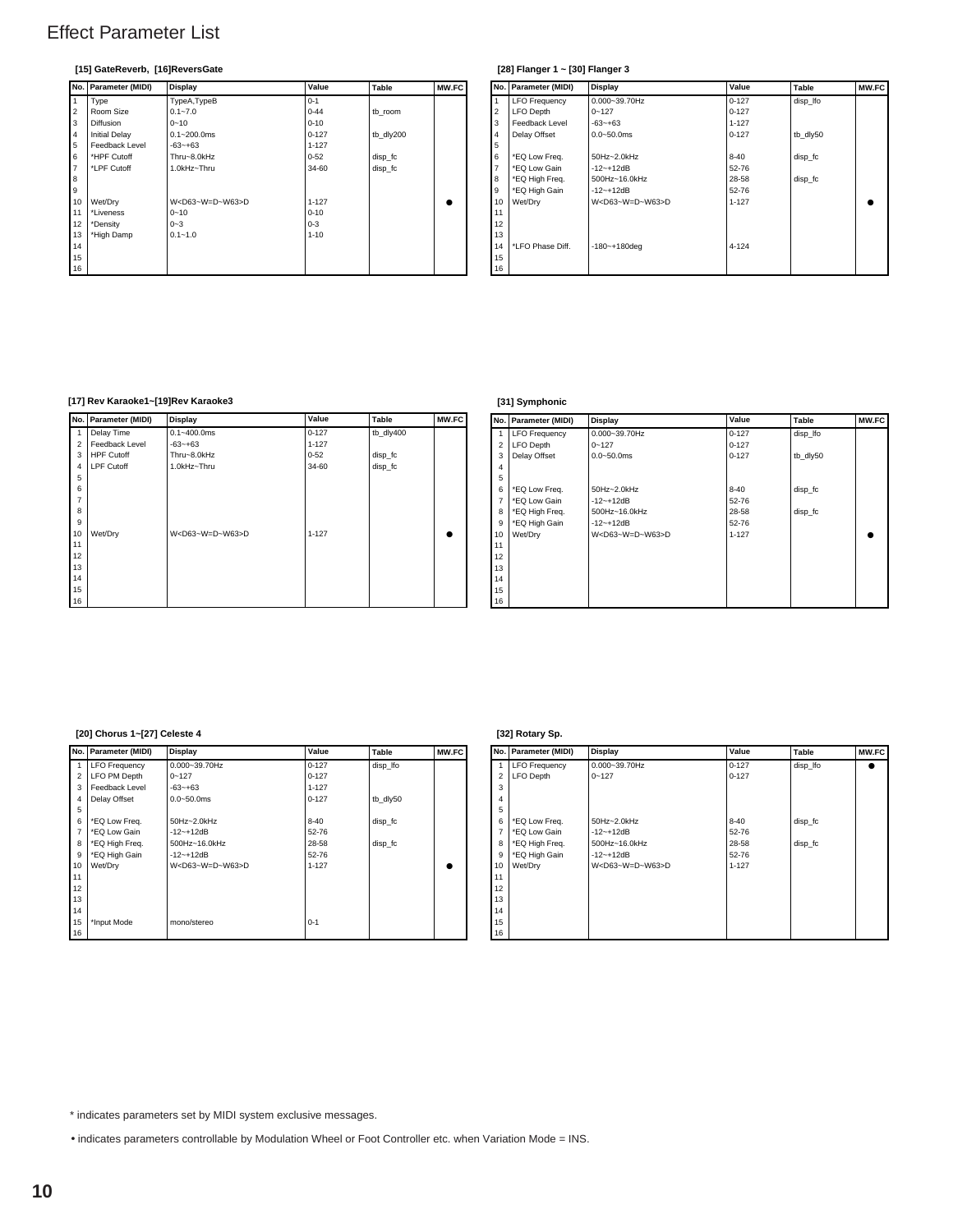**[33] Tremolo**

|                   | No. Parameter (MIDI) | Value<br>Display   |           | Table    | <b>MW.FC</b> |
|-------------------|----------------------|--------------------|-----------|----------|--------------|
|                   | <b>LFO Frequency</b> | $0.000 - 39.70$ Hz | $0 - 127$ | disp Ifo | $\bullet$    |
| $\overline{2}$    | AM Depth             | $0 - 127$          | $0 - 127$ |          |              |
| 3                 | PM Depth             | $0 - 127$          | $0 - 127$ |          |              |
| 4                 |                      |                    |           |          |              |
| 5                 |                      |                    |           |          |              |
| 6                 | *EQ Low Freq.        | 50Hz~2.0kHz        | $8 - 40$  | disp fc  |              |
| $\overline{7}$    | *EQ Low Gain         | $-12 - +12dB$      | 52-76     |          |              |
| 8                 | *EQ High Freq.       | 500Hz~16.0kHz      | 28-58     | disp fc  |              |
| 9                 | *EQ High Gain        | $-12 - +12dB$      | 52-76     |          |              |
| 10                |                      |                    |           |          |              |
| 11                |                      |                    |           |          |              |
| 12                |                      |                    |           |          |              |
| 13                |                      |                    |           |          |              |
| 14                | *LFO Phase Diff.     | $-180 - +180$ deg  | $4 - 124$ |          |              |
| 15<br>*Input Mode |                      | mono/stereo        | $0 - 1$   |          |              |
| 16                |                      |                    |           |          |              |

### **[36] Phaser 2**

|                | No. Parameter (MIDI) | <b>Display</b>                 | Value     | Table    | MW.FC |
|----------------|----------------------|--------------------------------|-----------|----------|-------|
|                | <b>LFO Frequency</b> | $0.000 - 39.70$ Hz             | $0 - 127$ | disp Ifo |       |
| $\overline{2}$ | <b>LFO</b> Depth     | $0 - 127$                      |           |          |       |
| 3              | Phase Shift Offset   | $0 - 127$                      | $0 - 127$ |          |       |
| 4              | Feedback Level       | $-63 - +63$                    | $1 - 127$ |          |       |
| 5              |                      |                                |           |          |       |
| 6              | *EQ Low Freq.        | 50Hz~2.0kHz                    | $8 - 40$  | disp fc  |       |
| $\overline{7}$ | *EQ Low Gain         | $-12 - +12dB$                  | 52-76     |          |       |
| 8              | *EQ High Freq.       | 500Hz~16.0kHz                  | 28-58     | disp fc  |       |
| 9              | *EQ High Gain        | $-12 - +12dB$                  | 52-76     |          |       |
| 10             | Wet/Dry              | W <d63~w=d~w63>D</d63~w=d~w63> | $1 - 127$ |          |       |
| 11             | *Stage               | $3 - 5$                        | $3-5$     |          |       |
| 12             |                      |                                |           |          |       |
| 13             | *LFO Phase Diff.     | $-180 - +180$ deg(reso=3)      | $4 - 124$ |          |       |
| 14             |                      |                                |           |          |       |
| 15             |                      |                                |           |          |       |
| 16             |                      |                                |           |          |       |

### **[34] Auto PAN**

|                | No. Parameter (MIDI) | Display                         | Value     | Table    | MW.FC |
|----------------|----------------------|---------------------------------|-----------|----------|-------|
| 1              | <b>LFO Frequency</b> | 0.000~39.70Hz                   |           | disp_lfo | ٠     |
| $\overline{2}$ | L/R Depth            | $0 - 127$                       | $0 - 127$ |          |       |
| 3              | F/R Depth            | $0 - 127$                       | $0 - 127$ |          |       |
| 4              | <b>PAN Direction</b> | L<->R,L->R,L<-R,Lturn,Rturn,L/R | $0 - 5$   |          |       |
| 5              |                      |                                 |           |          |       |
| 6              | *EQ Low Freq.        | 50Hz~2.0kHz                     | $8 - 40$  | disp fc  |       |
| $\overline{7}$ | *EQ Low Gain         | $-12 - +12dB$                   | 52-76     |          |       |
| 8              | *EQ High Freq.       | 500Hz~16.0kHz                   | 28-58     | disp fc  |       |
| 9              | *EQ High Gain        | $-12 - +12dB$                   | 52-76     |          |       |
| 10             |                      |                                 |           |          |       |
| 11             |                      |                                 |           |          |       |
| 12             |                      |                                 |           |          |       |
| 13             |                      |                                 |           |          |       |
| 14             |                      |                                 |           |          |       |
| 15             |                      |                                 |           |          |       |
| 16             |                      |                                 |           |          |       |

### **[37] Distortion, [38]Overdrive**

| $\overline{V.FC}$ |                | No. Parameter (MIDI) | Display                        | Value     | Table   | MW.FC |
|-------------------|----------------|----------------------|--------------------------------|-----------|---------|-------|
| $\bullet$         |                | <b>Drive</b>         | $0 - 127$                      | $0 - 127$ |         |       |
|                   | $\overline{2}$ | EQ Low Frequency     | 50Hz~2.0kHz                    | $8 - 40$  | disp fc |       |
|                   | 3              | EQ Low Gain          | $-12 - +12dB$                  | 52-76     |         |       |
|                   | 4              | LPF Cutoff           | 1.0kHz~Thru                    | 34-60     | disp_fc |       |
|                   | 5              | Output Level         | $0 - 127$                      | $0 - 127$ |         |       |
|                   | 6              |                      |                                |           |         |       |
|                   | 7              | EQ Mid Frequency     | 500Hz~10.0kHz                  | 28-54     | disp_fc |       |
|                   | 8              | *EQ Mid Gain         | $-12 - +12dB$                  | 52-76     |         |       |
|                   | 9              | *EQ Mid Width        | $1.0 - 12.0$                   | 10-120    |         |       |
|                   | 10             | *Wet/Dry             | W <d63~w=d~w63>D</d63~w=d~w63> | $1 - 127$ |         |       |
|                   | 11             | Edge(Clip Curve)     | $0 - 127$                      | $0 - 127$ |         |       |
|                   | 12             |                      |                                |           |         |       |
|                   | 13             |                      |                                |           |         |       |
|                   | 14             |                      |                                |           |         |       |
|                   | 15             |                      |                                |           |         |       |
|                   | 16             |                      |                                |           |         |       |

### **[35] Phaser 1**

|       | No. Parameter (MIDI) | Display                        | Value     | Table    | MW.FC |                | No. Parameter (MIDI) | Display                        | Value     | Table   | MW.FC     |
|-------|----------------------|--------------------------------|-----------|----------|-------|----------------|----------------------|--------------------------------|-----------|---------|-----------|
|       | 1   LFO Frequency    | 0.000~39.70Hz                  | $0 - 127$ | disp_lfo |       |                | Drive                | $0 - 127$                      | $0 - 127$ |         | $\bullet$ |
|       | 2   LFO Depth        | $0 - 127$                      | $0 - 127$ |          |       | $\overline{2}$ | AMP Type             | Off,Stack,Combo,Tube           | $0-3$     |         |           |
|       | 3 Phase Shift Offset | $0 - 127$                      | $0 - 127$ |          |       |                | 3 LPF Cutoff         | 1.0kHz~Thru                    | 34-60     | disp_fc |           |
|       | 4 Feedback Level     | $-63 - +63$                    | $1 - 127$ |          |       | 4              | Output Level         | $0 - 127$                      | $0 - 127$ |         |           |
| 5     |                      |                                |           |          |       | 5              |                      |                                |           |         |           |
| $6-1$ | *EQ Low Freq.        | 50Hz~2.0kHz                    | $8 - 40$  | disp_fc  |       | 6              |                      |                                |           |         |           |
|       | 7   *EQ Low Gain     | $-12 - +12dB$                  | $52 - 76$ |          |       |                |                      |                                |           |         |           |
|       | 8   *EQ High Freq.   | 500Hz~16.0kHz                  | 28-58     | disp_fc  |       | 8              |                      |                                |           |         |           |
| 9 I   | *EQ High Gain        | $-12 - +12dB$                  | 52-76     |          |       | 9              |                      |                                |           |         |           |
|       | 10 Wet/Dry           | W <d63~w=d~w63>D</d63~w=d~w63> | $1 - 127$ |          |       | 10             | Wet/Dry              | W <d63~w=d~w63>D</d63~w=d~w63> | $1 - 127$ |         |           |
| 11    | *Stage               | 6,7,8,9,10                     | $6 - 10$  |          |       | 11             | *Edge(Clip Curve)    | $0 - 127$                      | $0 - 127$ |         |           |
| 12    |                      |                                |           |          |       | 12             |                      |                                |           |         |           |
| 13    |                      |                                |           |          |       | 13             |                      |                                |           |         |           |
| 14    |                      |                                |           |          |       | 14             |                      |                                |           |         |           |
| 15    |                      |                                |           |          |       | 15             |                      |                                |           |         |           |
| 16    |                      |                                |           |          |       | 16             |                      |                                |           |         |           |

### **[39] G-Amp.Sim**

|                | No. Parameter (MIDI) | <b>Display</b>                 | Value     | Table   | MW.FC |
|----------------|----------------------|--------------------------------|-----------|---------|-------|
| $\mathbf{1}$   | <b>Drive</b>         | $0 - 127$                      | $0 - 127$ |         |       |
| $\overline{2}$ | AMP Type             | Off,Stack,Combo,Tube           | $0 - 3$   |         |       |
| 3              | <b>LPF Cutoff</b>    | 1.0kHz~Thru                    | 34-60     | disp fc |       |
| $\overline{4}$ | Output Level         | $0 - 127$                      | $0 - 127$ |         |       |
| 5              |                      |                                |           |         |       |
| 6              |                      |                                |           |         |       |
| $\overline{7}$ |                      |                                |           |         |       |
| 8              |                      |                                |           |         |       |
| 9              |                      |                                |           |         |       |
| 10             | Wet/Dry              | W <d63~w=d~w63>D</d63~w=d~w63> | $1 - 127$ |         |       |
| 11             | *Edge(Clip Curve)    | $0 - 127$                      | $0 - 127$ |         |       |
| 12             |                      |                                |           |         |       |
| 13             |                      |                                |           |         |       |
| 14             |                      |                                |           |         |       |
| 15             |                      |                                |           |         |       |
| 16             |                      |                                |           |         |       |

\* indicates parameters set by MIDI system exclusive messages.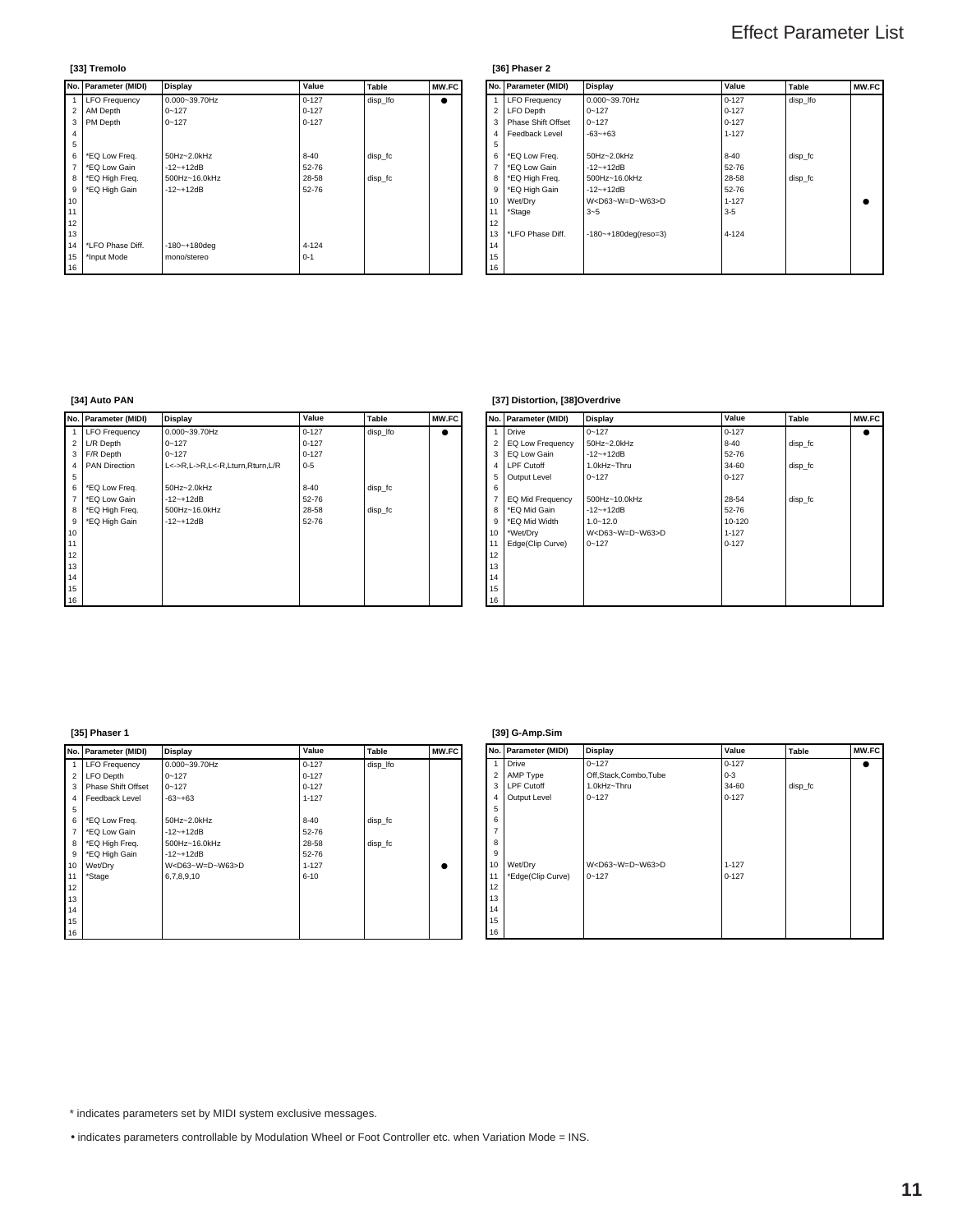### **[40] 3 Band EQ**

|                | No. Parameter (MIDI) | Display       | Value  | Table   | MW.FC |
|----------------|----------------------|---------------|--------|---------|-------|
| 1              | EQ Low Gain          | $-12 - +12dB$ | 52-76  |         |       |
| $\overline{2}$ | EQ Mid Frequency     | 500Hz~10.0kHz | 28-54  | disp_fc |       |
| 3              | EQ Mid Gain          | $-12 - +12dB$ | 52-76  |         |       |
| 4              | EQ Mid Width         | $1.0 - 12.0$  | 10-120 |         |       |
| 5              | EQ High Gain         | $-12 - +12dB$ | 52-76  |         |       |
| 6              | *EQ Low Freq.        | 50Hz~2.0kHz   | 8-40   | disp_fc |       |
| 7              | *EQ High Freq.       | 500Hz~16.0kHz | 28-58  | disp_fc |       |
| 8              |                      |               |        |         |       |
| 9              |                      |               |        |         |       |
| 10             |                      |               |        |         |       |
| 11             |                      |               |        |         |       |
| 12             |                      |               |        |         |       |
| 13             |                      |               |        |         |       |
| 14             |                      |               |        |         |       |
| 15             |                      |               |        |         |       |
| 16             |                      |               |        |         |       |

**[41] 2 Band EQ**

|                | No.   Parameter (MIDI) | <b>Display</b> | Value    | Table   | MW.FC |
|----------------|------------------------|----------------|----------|---------|-------|
|                | EQ Low Frequency       | 50Hz~2.0kHz    | $8 - 40$ | disp_fc |       |
| $\overline{2}$ | EQ Low Gain            | $-12 - +12dB$  | 52-76    |         |       |
| 3              | EQ High Frequency      | 500Hz~16.0kHz  | 28-58    | disp_fc |       |
| 4              | EQ High Gain           | $-12 - +12dB$  | 52-76    |         |       |
| 5              |                        |                |          |         |       |
| 6              |                        |                |          |         |       |
| $\overline{7}$ |                        |                |          |         |       |
| 8              |                        |                |          |         |       |
| 9              |                        |                |          |         |       |
| 10             |                        |                |          |         |       |
| 11             |                        |                |          |         |       |
| 12             |                        |                |          |         |       |
| 13             |                        |                |          |         |       |
| 14             |                        |                |          |         |       |
| 15             |                        |                |          |         |       |
| 16             |                        |                |          |         |       |

### **[42] Auto Wah**

|                | No. Parameter (MIDI)   | Display                        | Value     | Table     | MW.FC |
|----------------|------------------------|--------------------------------|-----------|-----------|-------|
| 1              | <b>LFO Frequency</b>   | $0.000 - 39.70$ Hz             | $0 - 127$ | disp Ifo  |       |
| $\overline{2}$ | <b>LFO Depth</b>       | $0 - 127$                      | $0 - 127$ |           |       |
| 3              | Cutoff FrequencyOffset | 50Hz~14.0kHz                   |           | tb wah fq |       |
| $\overline{4}$ | Resonance              | $1.0 - 12.0$                   | 10-120    |           |       |
| 5              |                        |                                |           |           |       |
| 6              | *EQ Low Freq.          | 50Hz~2.0kHz                    | $8 - 40$  | disp fc   |       |
| $\overline{7}$ | *EQ Low Gain           | $-12 - +12dB$                  | 52-76     |           |       |
| 8              | *EQ High Freq.         | 500Hz~16.0kHz                  | 28-58     | disp fc   |       |
| 9              | *EQ High Gain          | $-12 - +12dB$                  | 52-76     |           |       |
| 10             | Wet/Dry                | W <d63~w=d~w63>D</d63~w=d~w63> | $1 - 127$ |           |       |
| 11             |                        |                                |           |           |       |
| 12             |                        |                                |           |           |       |
| 13             |                        |                                |           |           |       |
| 14             |                        |                                |           |           |       |
| 15             |                        |                                |           |           |       |
| 16             |                        |                                |           |           |       |

\* indicates parameters set by MIDI system exclusive messages.

• indicates parameters controllable by Modulation Wheel or Foot Controller etc. when Variation Mode = INS.

**[43] THRU** Signal is passed without modification.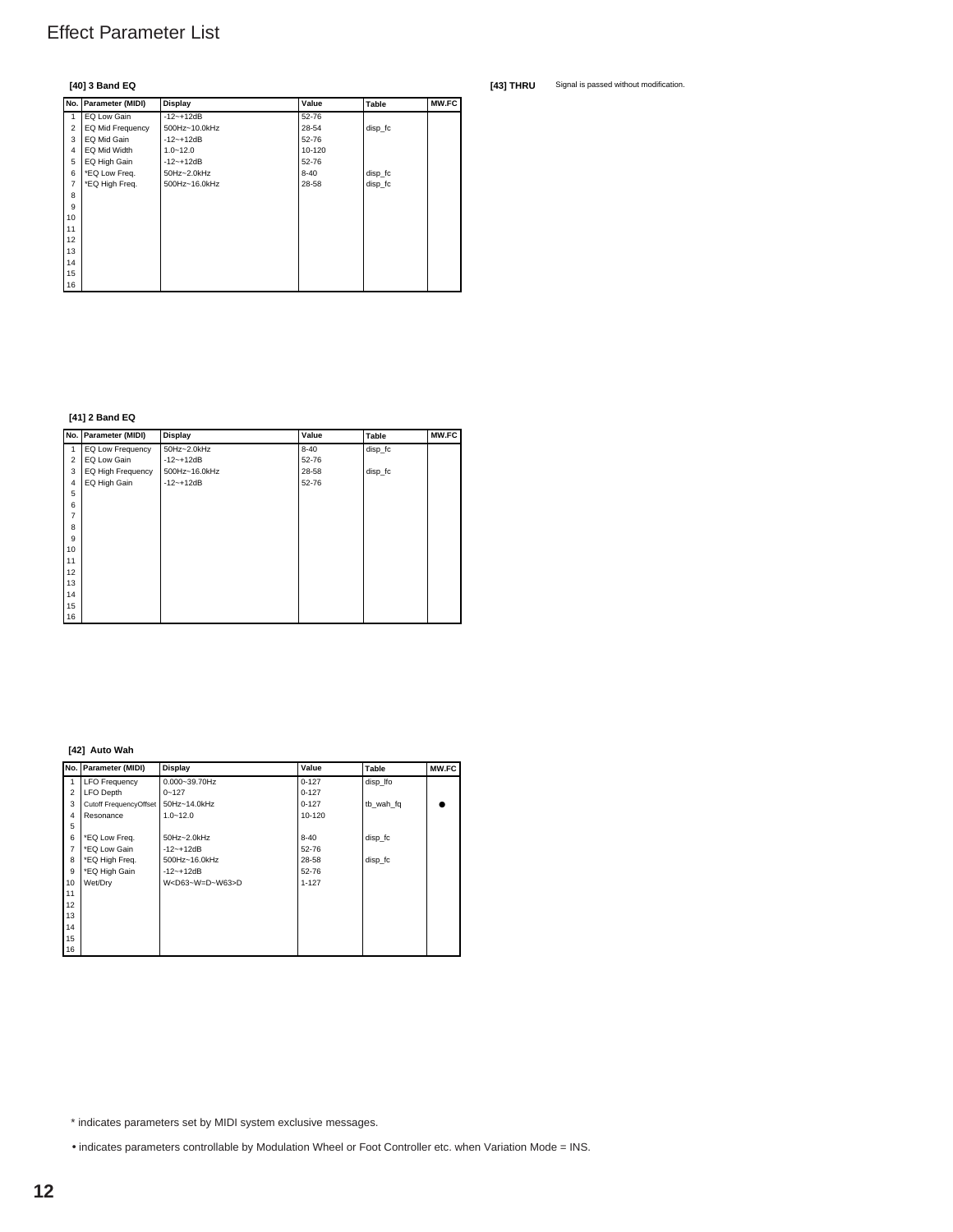### Data/Value Correspondence Tables

| tb rvt                |       |      |       |      |       |
|-----------------------|-------|------|-------|------|-------|
| reverb time table [s] |       |      |       |      |       |
| Data                  | Value | Data | Value | Data | Value |
| 0                     | 0.3   | 32   | 3.5   | 64   | 17.0  |
| 1                     | 0.4   | 33   | 3.6   | 65   | 18.0  |
| 2                     | 0.5   | 34   | 3.7   | 66   | 19.0  |
| 3                     | 0.6   | 35   | 3.8   | 67   | 20.0  |
| 4                     | 0.7   | 36   | 3.9   | 68   | 25.0  |
| 5                     | 0.8   | 37   | 4.0   | 37   | 30.0  |
| 6                     | 0.9   | 38   | 4.1   |      |       |
| 7                     | 1.0   | 39   | 4.2   |      |       |
| 8                     | 1.1   | 40   | 4.3   |      |       |
| 9                     | 1.2   | 41   | 4.4   |      |       |
| 10                    | 1.3   | 42   | 4.5   |      |       |
| 11                    | 1.4   | 43   | 4.6   |      |       |
| 12                    | 1.5   | 44   | 4.7   |      |       |
| 13                    | 1.6   | 45   | 4.8   |      |       |
| 14                    | 1.7   | 46   | 4.9   |      |       |
| 15                    | 1.8   | 47   | 5.0   |      |       |
| 16                    | 1.9   | 48   | 5.5   |      |       |
| 17                    | 2.0   | 49   | 6.0   |      |       |
| 18                    | 2.1   | 50   | 6.5   |      |       |
| 19                    | 2.2   | 51   | 7.0   |      |       |
| 20                    | 2.3   | 52   | 7.5   |      |       |
| 21                    | 2.4   | 53   | 8.0   |      |       |
| 22                    | 2.5   | 54   | 8.5   |      |       |
| 23                    | 2.6   | 55   | 9.0   |      |       |
| 24                    | 2.7   | 56   | 9.5   |      |       |
| 25                    | 2.8   | 57   | 10.0  |      |       |
| 26                    | 2.9   | 58   | 11.0  |      |       |
| 27                    | 3.0   | 59   | 12.0  |      |       |
| 28                    | 3.1   | 60   | 13.0  |      |       |
| 29                    | 3.2   | 61   | 14.0  |      |       |
| 30                    | 3.3   | 62   | 15.0  |      |       |
| 31                    | 3.4   | 63   | 16.0  |      |       |

#### **tb\_dly400**

delay time table [×0.1ms] (MAX400.0ms)

| Data           | Value | Data | Value | Data | Value | Data | Value |
|----------------|-------|------|-------|------|-------|------|-------|
| 0              | 1     | 32   | 1009  | 64   | 2016  | 96   | 3024  |
| 1              | 32    | 33   | 1040  | 65   | 2048  | 97   | 3055  |
| 2              | 64    | 34   | 1072  | 66   | 2079  | 98   | 3087  |
| 3              | 95    | 35   | 1103  | 67   | 2111  | 99   | 3118  |
| 4              | 127   | 36   | 1135  | 68   | 2142  | 100  | 3150  |
| 5              | 158   | 37   | 1166  | 69   | 2174  | 101  | 3181  |
| 6              | 190   | 38   | 1198  | 70   | 2205  | 102  | 3213  |
| $\overline{7}$ | 221   | 39   | 1229  | 71   | 2237  | 103  | 3244  |
| 8              | 253   | 40   | 1261  | 72   | 2268  | 104  | 3276  |
| 9              | 284   | 41   | 1292  | 73   | 2300  | 105  | 3307  |
| 10             | 316   | 42   | 1324  | 74   | 2331  | 106  | 3339  |
| 11             | 347   | 43   | 1355  | 75   | 2363  | 107  | 3370  |
| 12             | 379   | 44   | 1386  | 76   | 2394  | 108  | 3402  |
| 13             | 410   | 45   | 1418  | 77   | 2426  | 109  | 3433  |
| 14             | 442   | 46   | 1449  | 78   | 2457  | 110  | 3465  |
| 15             | 473   | 47   | 1481  | 79   | 2489  | 111  | 3496  |
| 16             | 505   | 48   | 1512  | 80   | 2520  | 112  | 3528  |
| 17             | 536   | 49   | 1544  | 81   | 2552  | 113  | 3559  |
| 18             | 568   | 50   | 1575  | 82   | 2583  | 114  | 3591  |
| 19             | 599   | 51   | 1607  | 83   | 2615  | 115  | 3622  |
| 20             | 631   | 52   | 1638  | 84   | 2646  | 116  | 3654  |
| 21             | 662   | 53   | 1670  | 85   | 2677  | 117  | 3685  |
| 22             | 694   | 54   | 1701  | 86   | 2709  | 118  | 3717  |
| 23             | 725   | 55   | 1733  | 87   | 2740  | 119  | 3748  |
| 24             | 757   | 56   | 1764  | 88   | 2772  | 120  | 3780  |
| 25             | 788   | 57   | 1796  | 89   | 2803  | 121  | 3811  |
| 26             | 820   | 58   | 1827  | 90   | 2835  | 122  | 3843  |
| 27             | 851   | 59   | 1859  | 91   | 2866  | 123  | 3874  |
| 28             | 883   | 60   | 1890  | 92   | 2898  | 124  | 3906  |
| 29             | 914   | 61   | 1922  | 93   | 2929  | 125  | 3937  |
| 30             | 946   | 62   | 1953  | 94   | 2961  | 126  | 3969  |
| 31             | 977   | 63   | 1985  | 95   | 2992  | 127  | 4000  |

|                | tb_dly200                              |      |       |      |       |      |       |  |  |  |
|----------------|----------------------------------------|------|-------|------|-------|------|-------|--|--|--|
|                | delay time table [x0.1ms] (MAX200.0ms) |      |       |      |       |      |       |  |  |  |
| Data           | Value                                  | Data | Value | Data | Value | Data | Value |  |  |  |
| 0              | 01                                     | 32   | 505   | 64   | 1008  | 96   | 1512  |  |  |  |
| 1              | 17                                     | 33   | 520   | 65   | 1024  | 97   | 1528  |  |  |  |
| $\overline{2}$ | 32                                     | 34   | 536   | 66   | 1040  | 98   | 1544  |  |  |  |
| 3              | 48                                     | 35   | 552   | 67   | 1056  | 99   | 1559  |  |  |  |
| 4              | 64                                     | 36   | 568   | 68   | 1071  | 100  | 1575  |  |  |  |
| 5              | 80                                     | 37   | 583   | 69   | 1087  | 101  | 1591  |  |  |  |
| 6              | 95                                     | 38   | 599   | 70   | 1103  | 102  | 1606  |  |  |  |
| 7              | 111                                    | 39   | 615   | 71   | 1119  | 103  | 1622  |  |  |  |
| 8              | 127                                    | 40   | 631   | 72   | 1134  | 104  | 1638  |  |  |  |
| 9              | 143                                    | 41   | 646   | 73   | 1150  | 105  | 1654  |  |  |  |
| 10             | 158                                    | 42   | 662   | 74   | 1166  | 106  | 1669  |  |  |  |
| 11             | 174                                    | 43   | 678   | 75   | 1182  | 107  | 1685  |  |  |  |
| 12             | 190                                    | 44   | 694   | 76   | 1197  | 108  | 1701  |  |  |  |
| 13             | 206                                    | 45   | 709   | 77   | 1213  | 109  | 1717  |  |  |  |
| 14             | 221                                    | 46   | 725   | 78   | 1229  | 110  | 1732  |  |  |  |
| 15             | 237                                    | 47   | 741   | 79   | 1244  | 111  | 1748  |  |  |  |
| 16             | 253                                    | 48   | 757   | 80   | 1260  | 112  | 1764  |  |  |  |
| 17             | 269                                    | 49   | 772   | 81   | 1276  | 113  | 1780  |  |  |  |
| 18             | 284                                    | 50   | 788   | 82   | 1292  | 114  | 1795  |  |  |  |
| 19             | 300                                    | 51   | 804   | 83   | 1307  | 115  | 1811  |  |  |  |
| 20             | 316                                    | 52   | 819   | 84   | 1323  | 116  | 1827  |  |  |  |
| 21             | 332                                    | 53   | 835   | 85   | 1339  | 117  | 1843  |  |  |  |
| 22             | 347                                    | 54   | 851   | 86   | 1355  | 118  | 1858  |  |  |  |
| 23             | 363                                    | 55   | 867   | 87   | 1370  | 119  | 1874  |  |  |  |
| 24             | 379                                    | 56   | 882   | 88   | 1386  | 120  | 1890  |  |  |  |
| 25             | 395                                    | 57   | 898   | 89   | 1402  | 121  | 1906  |  |  |  |
| 26             | 410                                    | 58   | 914   | 90   | 1418  | 122  | 1921  |  |  |  |
| 27             | 426                                    | 59   | 930   | 91   | 1433  | 123  | 1937  |  |  |  |
| 28             | 442                                    | 60   | 945   | 92   | 1449  | 124  | 1953  |  |  |  |
| 29             | 457                                    | 61   | 961   | 93   | 1465  | 125  | 1969  |  |  |  |
| 30             | 473                                    | 62   | 977   | 94   | 1481  | 126  | 1984  |  |  |  |
| 31             | 489                                    | 63   | 993   | 95   | 1496  | 127  | 2000  |  |  |  |

| tb_dly50<br>delay time table [x0.1ms] (MAX50.0ms) |                |             |       |             |       |      |       |  |  |
|---------------------------------------------------|----------------|-------------|-------|-------------|-------|------|-------|--|--|
| Data                                              | Value          | <b>Data</b> | Value | <b>Data</b> | Value | Data | Value |  |  |
| 0                                                 | 0              | 32          | 32    | 64          | 64    | 96   | 96    |  |  |
| 1                                                 | 1              | 33          | 33    | 65          | 65    | 97   | 97    |  |  |
| $\overline{2}$                                    | $\overline{2}$ | 34          | 34    | 66          | 66    | 98   | 98    |  |  |
| 3                                                 | 3              | 35          | 35    | 67          | 67    | 99   | 99    |  |  |
| 4                                                 | $\overline{4}$ | 36          | 36    | 68          | 68    | 100  | 100   |  |  |
| 5                                                 | 5              | 37          | 37    | 69          | 69    | 101  | 111   |  |  |
| 6                                                 | 6              | 38          | 38    | 70          | 70    | 102  | 122   |  |  |
| 7                                                 | 7              | 39          | 39    | 71          | 71    | 103  | 133   |  |  |
| 8                                                 | 8              | 40          | 40    | 72          | 72    | 104  | 144   |  |  |
| 9                                                 | 9              | 41          | 41    | 73          | 73    | 105  | 155   |  |  |
| 10                                                | 10             | 42          | 42    | 74          | 74    | 106  | 171   |  |  |
| 11                                                | 11             | 43          | 43    | 75          | 75    | 107  | 186   |  |  |
| 12                                                | 12             | 44          | 44    | 76          | 76    | 108  | 202   |  |  |
| 13                                                | 13             | 45          | 45    | 77          | 77    | 109  | 218   |  |  |
| 14                                                | 14             | 46          | 46    | 78          | 78    | 110  | 233   |  |  |
| 15                                                | 15             | 47          | 47    | 79          | 79    | 111  | 249   |  |  |
| 16                                                | 16             | 48          | 48    | 80          | 80    | 112  | 265   |  |  |
| 17                                                | 17             | 49          | 49    | 81          | 81    | 113  | 280   |  |  |
| 18                                                | 18             | 50          | 50    | 82          | 82    | 114  | 296   |  |  |
| 19                                                | 19             | 51          | 51    | 83          | 83    | 115  | 312   |  |  |
| 20                                                | 20             | 52          | 52    | 84          | 84    | 116  | 328   |  |  |
| 21                                                | 21             | 53          | 53    | 85          | 85    | 117  | 343   |  |  |
| 22                                                | 22             | 54          | 54    | 86          | 86    | 118  | 359   |  |  |
| 23                                                | 23             | 55          | 55    | 87          | 87    | 119  | 375   |  |  |
| 24                                                | 24             | 56          | 56    | 88          | 88    | 120  | 390   |  |  |
| 25                                                | 25             | 57          | 57    | 89          | 89    | 121  | 406   |  |  |
| 26                                                | 26             | 58          | 58    | 90          | 90    | 122  | 422   |  |  |
| 27                                                | 27             | 59          | 59    | 91          | 91    | 123  | 437   |  |  |
| 28                                                | 28             | 60          | 60    | 92          | 92    | 124  | 453   |  |  |
| 29                                                | 29             | 61          | 61    | 93          | 93    | 125  | 469   |  |  |
| 30                                                | 30             | 62          | 62    | 94          | 94    | 126  | 484   |  |  |
| 31                                                | 31             | 63          | 63    | 95          | 95    | 127  | 500   |  |  |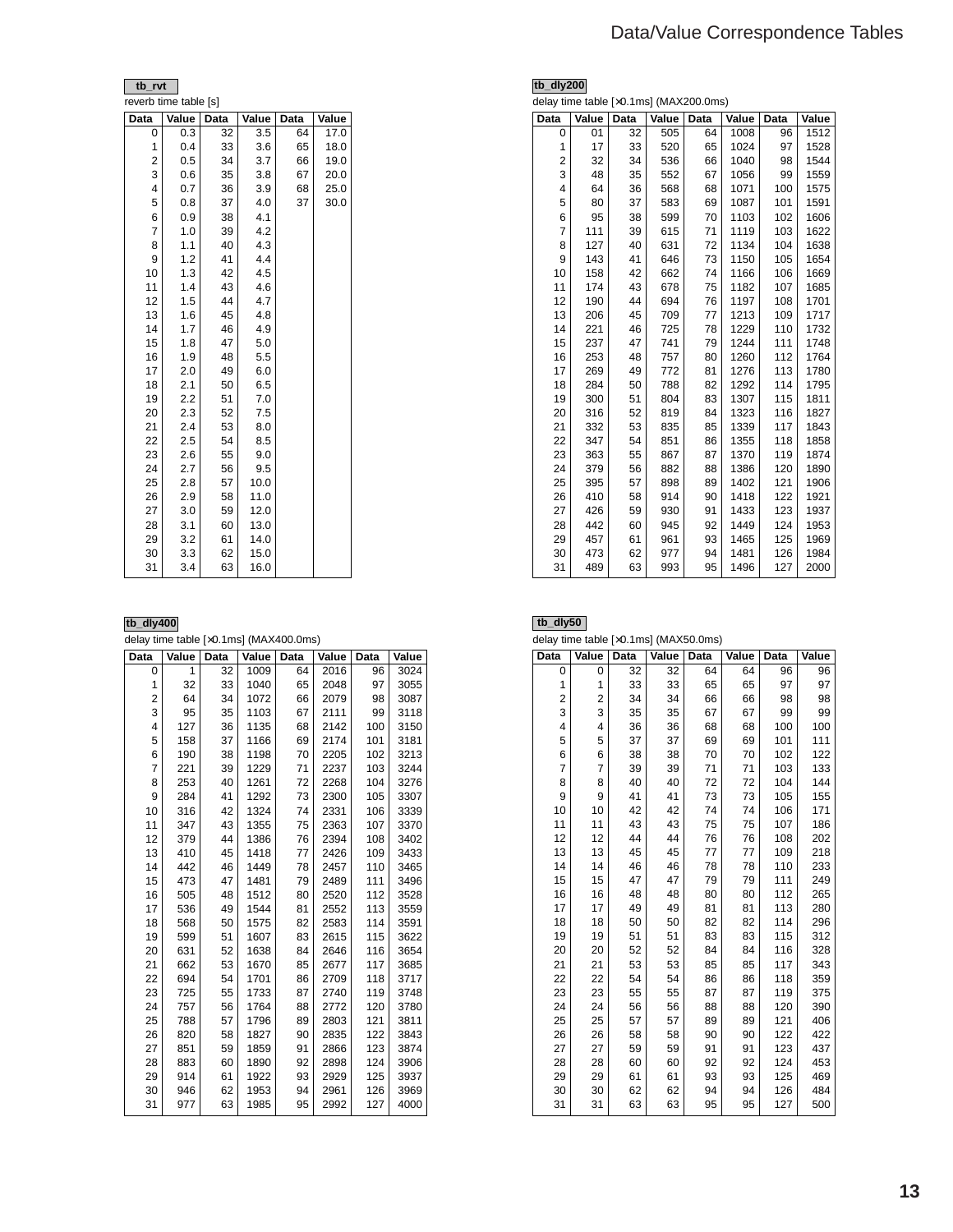### Data/Value Correspondence Tables

| disp_fc        |                                    |      |                  | tb_room                 |                |
|----------------|------------------------------------|------|------------------|-------------------------|----------------|
|                | cutoff freq. table for filter [Hz] |      |                  | room size table         |                |
| Data           | Value                              | Data | Value            | Data                    | Value          |
| $\mathbf 0$    | 20                                 | 32   | 800              | 0                       |                |
| 1              | 22                                 | 33   | 900              | 1                       | 3              |
| $\mathbf 2$    | 25                                 | 34   | 1.0k             | 2                       |                |
| 3              | 28                                 | 35   | 1.1k             | 3                       |                |
| 4              | 32                                 | 36   | 1.2k             | $\overline{\mathbf{4}}$ | $\overline{7}$ |
| 5              | 36                                 | 37   | 1.4k             | 5                       | 9              |
| 6              | 40                                 | 38   | 1.6k             | 6                       | 10             |
| $\overline{7}$ | 45                                 | 39   | 1.8k             | $\overline{7}$          | 12             |
| 8              | 50                                 | 40   | 2.0 <sub>k</sub> | 8                       | 14             |
| 9              | 56                                 | 41   | 2.2k             | 9                       | 15             |
| 10             | 63                                 | 42   | 2.5k             | 10                      | 17             |
| 11             | 70                                 | 43   | 2.8k             | 11                      | 18             |
| 12             | 80                                 | 44   | 3.2k             | 12                      | 20             |
| 13             | 90                                 | 45   | 3.6k             | 13                      | 21             |
| 14             | 100                                | 46   | 4.0k             | 14                      | 23             |
| 15             | 110                                | 47   | 4.5k             | 15                      | 25             |
| 16             | 125                                | 48   | 5.0k             | 16                      | 26             |
| 17             | 140                                | 49   | 5.6k             | 17                      | 28             |
| 18             | 160                                | 50   | 6.3k             | 18                      | 29             |
| 19             | 180                                | 51   | 7.0k             | 19                      | 31             |
| 20             | 200                                | 52   | 8.0k             | 20                      | 32             |
| 21             | 225                                | 53   | 9.0k             | 21                      | 34             |
| 22             | 250                                | 54   | 10.0k            | 22                      | 35             |
| 23             | 280                                | 55   | 11.0k            | 23                      | 37             |
| 24             | 315                                | 56   | 12.0k            | 24                      | 39             |
| 25             | 355                                | 57   | 14.0k            | 25                      | 40             |
| 26             | 400                                | 58   | 16.0k            | 26                      | 42             |
| 27             | 450                                | 59   | 18.0k            | 27                      | 43             |
| 28             | 500                                | 60   | 20.0k            | 28                      | 45             |
| 29             | 560                                |      |                  | 29                      | 46             |
| 30             | 630                                |      |                  | 30                      | 48             |
| 31             | 700                                |      |                  | 31                      | 50             |

LFO freq. table [Hz]

| Data                    | Value | Data | Value | Data | Value | Data | Value |
|-------------------------|-------|------|-------|------|-------|------|-------|
| 0                       | 0.000 | 32   | 1.346 | 64   | 2.692 | 96   | 8.411 |
| 1                       | 0.042 | 33   | 1.388 | 65   | 2.776 | 97   | 8.748 |
| 2                       | 0.084 | 34   | 1.430 | 66   | 2.860 | 98   | 9.084 |
| 3                       | 0.126 | 35   | 1.472 | 67   | 2.944 | 99   | 9.421 |
| $\overline{\mathbf{4}}$ | 0.168 | 36   | 1.514 | 68   | 3.028 | 100  | 9.757 |
| 5                       | 0.210 | 37   | 1.556 | 69   | 3.112 | 101  | 10.09 |
| 6                       | 0.252 | 38   | 1.598 | 70   | 3.196 | 102  | 10.77 |
| $\overline{7}$          | 0.294 | 39   | 1.640 | 71   | 3.280 | 103  | 11.44 |
| 8                       | 0.336 | 40   | 1.682 | 72   | 3.365 | 104  | 12.11 |
| 9                       | 0.379 | 41   | 1.724 | 73   | 3.449 | 105  | 12.79 |
| 10                      | 0.421 | 42   | 1.766 | 74   | 3.533 | 106  | 13.46 |
| 11                      | 0.463 | 43   | 1.808 | 75   | 3.617 | 107  | 14.13 |
| 12                      | 0.505 | 44   | 1.851 | 76   | 3.701 | 108  | 14.80 |
| 13                      | 0.547 | 45   | 1.893 | 77   | 3.869 | 109  | 15.48 |
| 14                      | 0.589 | 46   | 1.935 | 78   | 4.037 | 110  | 16.15 |
| 15                      | 0.631 | 47   | 1.977 | 79   | 4.206 | 111  | 16.82 |
| 16                      | 0.673 | 48   | 2.019 | 80   | 4.374 | 112  | 17.50 |
| 17                      | 0.715 | 49   | 2.061 | 81   | 4.542 | 113  | 18.17 |
| 18                      | 0.757 | 50   | 2.103 | 82   | 4.710 | 114  | 19.51 |
| 19                      | 0.799 | 51   | 2.145 | 83   | 4.879 | 115  | 20.86 |
| 20                      | 0.841 | 52   | 2.187 | 84   | 5.047 | 116  | 22.21 |
| 21                      | 0.883 | 53   | 2.229 | 85   | 5.215 | 117  | 23.55 |
| 22                      | 0.925 | 54   | 2.271 | 86   | 5.383 | 118  | 24.90 |
| 23                      | 0.967 | 55   | 2.313 | 87   | 5.552 | 119  | 26.24 |
| 24                      | 1.009 | 56   | 2.355 | 88   | 5.720 | 120  | 27.59 |
| 25                      | 1.051 | 57   | 2.397 | 89   | 6.056 | 121  | 28.94 |
| 26                      | 1.093 | 58   | 2.439 | 90   | 6.393 | 122  | 30.28 |
| 27                      | 1.136 | 59   | 2.481 | 91   | 6.729 | 123  | 31.63 |
| 28                      | 1.178 | 60   | 2.523 | 92   | 7.066 | 124  | 32.97 |
| 29                      | 1.220 | 61   | 2.565 | 93   | 7.402 | 125  | 34.32 |
| 30                      | 1.262 | 62   | 2.608 | 94   | 7.738 | 126  | 37.01 |
| 31                      | 1.304 | 63   | 2.650 | 95   | 8.075 | 127  | 39.70 |

|                                | room size table         |    |    |  |  |  |  |  |  |  |
|--------------------------------|-------------------------|----|----|--|--|--|--|--|--|--|
| Value<br>Value<br>Data<br>Data |                         |    |    |  |  |  |  |  |  |  |
| 0                              | 1                       | 32 | 51 |  |  |  |  |  |  |  |
| 1                              | 3                       | 33 | 53 |  |  |  |  |  |  |  |
| $\overline{\mathbf{c}}$        | $\overline{\mathbf{4}}$ | 34 | 54 |  |  |  |  |  |  |  |
| 3<br>4                         | 6                       | 35 | 56 |  |  |  |  |  |  |  |
|                                | $\overline{7}$          | 36 | 57 |  |  |  |  |  |  |  |
| 5                              | 9                       | 37 | 59 |  |  |  |  |  |  |  |
| 6                              | 10                      | 38 | 61 |  |  |  |  |  |  |  |
| $\overline{7}$                 | 12                      | 39 | 62 |  |  |  |  |  |  |  |
| 8                              | 14                      | 40 | 64 |  |  |  |  |  |  |  |
| 9                              | 15                      | 41 | 65 |  |  |  |  |  |  |  |
| 10                             | 17                      | 42 | 67 |  |  |  |  |  |  |  |
| 11                             | 18                      | 43 | 68 |  |  |  |  |  |  |  |
| 12                             | 20                      | 44 | 70 |  |  |  |  |  |  |  |
| 13                             | 21                      |    |    |  |  |  |  |  |  |  |
| 14                             | 23                      |    |    |  |  |  |  |  |  |  |
| 15                             | 25                      |    |    |  |  |  |  |  |  |  |
| 16                             | 26                      |    |    |  |  |  |  |  |  |  |
| 17                             | 28                      |    |    |  |  |  |  |  |  |  |
| 18                             | 29                      |    |    |  |  |  |  |  |  |  |
| 19                             | 31                      |    |    |  |  |  |  |  |  |  |
| 20                             | 32                      |    |    |  |  |  |  |  |  |  |
| 21                             | 34                      |    |    |  |  |  |  |  |  |  |
| 22                             | 35                      |    |    |  |  |  |  |  |  |  |
| 23                             | 37                      |    |    |  |  |  |  |  |  |  |
| 24                             | 39                      |    |    |  |  |  |  |  |  |  |
| 25                             | 40                      |    |    |  |  |  |  |  |  |  |
| 26                             | 42                      |    |    |  |  |  |  |  |  |  |
| 27                             | 43                      |    |    |  |  |  |  |  |  |  |
| 28                             | 45                      |    |    |  |  |  |  |  |  |  |
| 29                             | 46                      |    |    |  |  |  |  |  |  |  |
| 30                             | 48                      |    |    |  |  |  |  |  |  |  |
| 31                             | 50                      |    |    |  |  |  |  |  |  |  |

| tb_Wah_fq                   |  |
|-----------------------------|--|
| Wah Cutoff Freq. table [Hz] |  |

| Data | Value | Data | Value | Data | Value | Data | Value |
|------|-------|------|-------|------|-------|------|-------|
| 0    | 50    | 32   | 500   | 64   | 2.14k | 96   | 6.20k |
| 1    | 55    | 33   | 530   | 65   | 2.22k | 97   | 6.38k |
| 2    | 60    | 34   | 560   | 66   | 2.31k | 98   | 6.56k |
| 3    | 66    | 35   | 590   | 67   | 2.40k | 99   | 6.75k |
| 4    | 72    | 36   | 620   | 68   | 2.49k | 100  | 6.95k |
| 5    | 80    | 37   | 650   | 69   | 2.58k | 101  | 7.15k |
| 6    | 86    | 38   | 680   | 70   | 2.67k | 102  | 7.35k |
| 7    | 94    | 39   | 720   | 71   | 2.77k | 103  | 7.56k |
| 8    | 100   | 40   | 760   | 72   | 2.87k | 104  | 7.78k |
| 9    | 110   | 41   | 800   | 73   | 2.97k | 105  | 8.00k |
| 10   | 120   | 42   | 840   | 74   | 3.08k | 106  | 8.22k |
| 11   | 130   | 43   | 880   | 75   | 3.19k | 107  | 8.44k |
| 12   | 140   | 44   | 920   | 76   | 3.30k | 108  | 8.67k |
| 13   | 150   | 45   | 960   | 77   | 3.41k | 109  | 8.90k |
| 14   | 162   | 46   | 1.00k | 78   | 3.53k | 110  | 9.14k |
| 15   | 174   | 47   | 1.05k | 79   | 3.65k | 111  | 9.38k |
| 16   | 186   | 48   | 1.10k | 80   | 3.77k | 112  | 9.63k |
| 17   | 200   | 49   | 1.15k | 81   | 3.90k | 113  | 9.90k |
| 18   | 215   | 50   | 1.20k | 82   | 4.03k | 114  | 10.2k |
| 19   | 230   | 51   | 1.26k | 83   | 4.16k | 115  | 10.4k |
| 20   | 245   | 52   | 1.32k | 84   | 4.29k | 116  | 10.7k |
| 21   | 260   | 53   | 1.38k | 85   | 4.43k | 117  | 10.9k |
| 22   | 280   | 54   | 1.43k | 86   | 4.57k | 118  | 11.2k |
| 23   | 300   | 55   | 1.50k | 87   | 4.72k | 119  | 11.5k |
| 24   | 315   | 56   | 1.56k | 88   | 4.87k | 120  | 11.8k |
| 25   | 335   | 57   | 1.62k | 89   | 5.02k | 121  | 12.1k |
| 26   | 355   | 58   | 1.69k | 90   | 5.18k | 122  | 12.4k |
| 27   | 380   | 59   | 1.76k | 91   | 5.34k | 123  | 12.7k |
| 28   | 400   | 60   | 1.83k | 92   | 5.50k | 124  | 13.0k |
| 29   | 425   | 61   | 1.90k | 93   | 5.67k | 125  | 13.3k |
| 30   | 450   | 62   | 1.98k | 94   | 5.84k | 126  | 13.7k |
| 31   | 475   | 63   | 2.06k | 95   | 6.02k | 127  | 14.0k |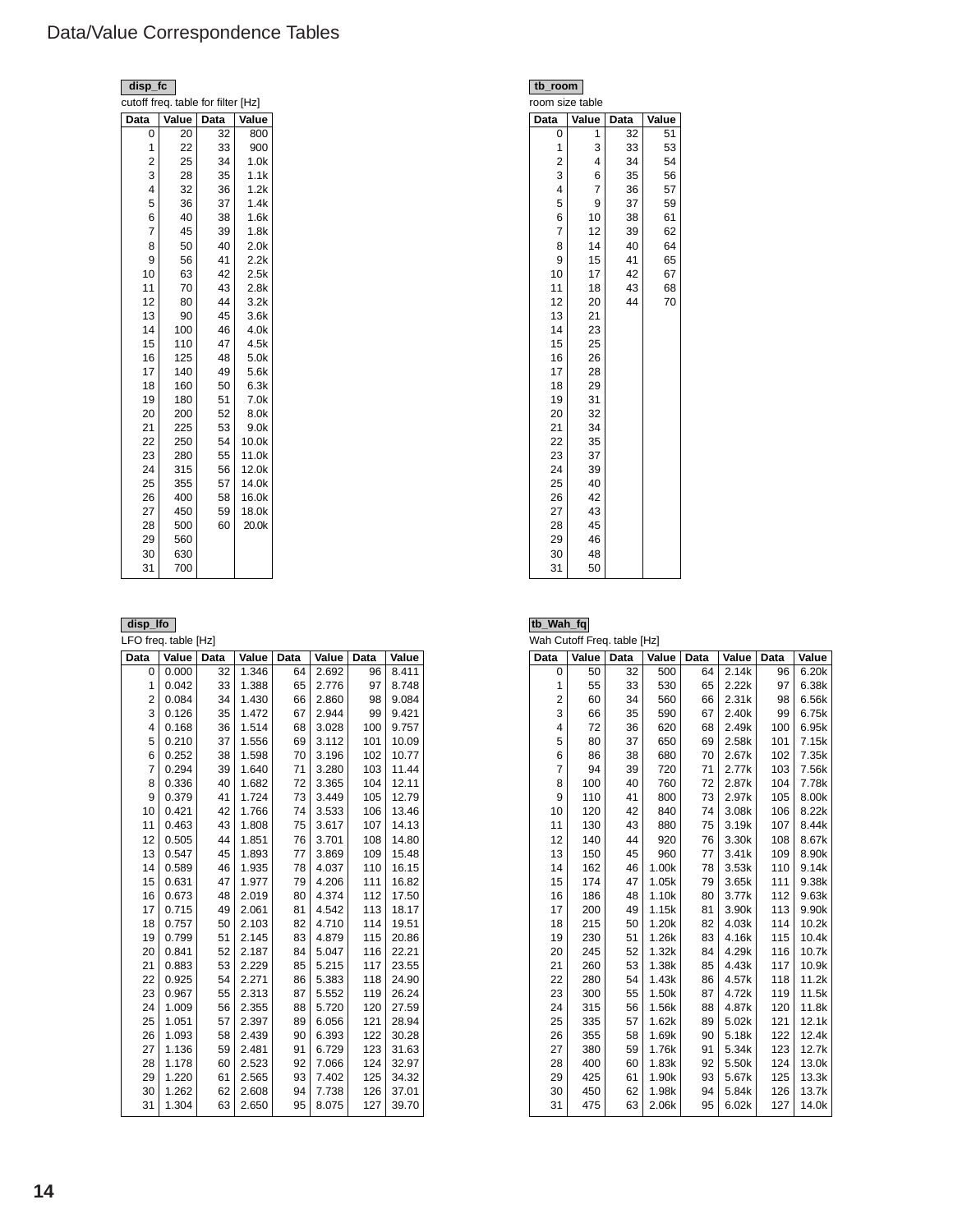# Phrase List (Drum-a)

| 16beat             | Drum -a                                           |                      |                                               |                           |                                                        | 8beat              | Drum -a                                                             |                           |                                                                   |                    |                                                        |
|--------------------|---------------------------------------------------|----------------------|-----------------------------------------------|---------------------------|--------------------------------------------------------|--------------------|---------------------------------------------------------------------|---------------------------|-------------------------------------------------------------------|--------------------|--------------------------------------------------------|
| Phrase No.         | <b>Phrase Name</b>                                | Phrase No.           | <b>Phrase Name</b>                            | Phrase No.                | <b>Phrase Name</b>                                     | Phrase No.         | <b>Phrase Name</b>                                                  | Phrase No.                | <b>Phrase Name</b>                                                | Phrase No.         | <b>Phrase Name</b>                                     |
| Da16001<br>Da16002 | DA BreakBt 1<br>DA BreakBt 2                      | Da16090<br>Da16091   | $\mathbf{2}$<br>PO Prayer<br>PO Shuvlin       | Da16179<br><b>Da16180</b> | JA Fission 1<br>JA Fission 2                           | Da08001<br>Da08002 | DA BreakBt 1<br>DA BreakBt 2                                        | <b>Da08090</b><br>Da08091 | RO Boogie<br>8<br>RO Boogie<br>9                                  | Da08179<br>Da08180 | 3<br><b>RB R&amp;B</b><br>RB R&B<br>4                  |
| Da16003            | DA BreakBt 3                                      | Da16092              | PO Soupy                                      | Da16181                   | JA Fission 3                                           | Da08003            | DA BreakBt 3                                                        | Da08092                   | RO Boogie 10                                                      | Da08181            | RB R&B<br>5                                            |
| Da16004<br>Da16005 | DA BreakBt 4<br>DA BreakBt 5                      | Da16093<br>Da16094   | PO Tense<br>1<br>PO Tense<br>2                | Da16182<br>Da16183        | JA JazFunk 1<br>JA JazFunk 2                           | Da08004<br>Da08005 | DA BreakBt 4<br>DA BreakBt 5                                        | Da08093<br>Da08094        | RO Boogie 11<br>RO Boogie 12                                      | Da08182<br>Da08183 | RB R&B<br>6<br>7<br>RB R&B                             |
| Da16006            | DA BreakBt 6                                      | Da16095              | PO Tense<br>3                                 | Da16184                   | JA JazFunk 3                                           | Da08006            | DA Dig Ya! 1                                                        | Da08095                   | RO Hard<br>ı                                                      | Da08184            | RB Soul<br>1                                           |
| Da16007<br>Da16008 | DA BreakBt 7<br>DA BreakBt 8                      | Da16096<br>Da16097   | PO Tense<br>4<br>RO Dirge<br>1                | Da16185<br>Da16186        | JA JazFunk 4<br>JA JazFunk 5                           | Da08007<br>Da08008 | DA Dig Ya! 2<br>DA Much                                             | Da08096<br>Da08097        | <b>RO</b> Hard<br>2<br>RO Hard<br>3                               | Da08185<br>Da08186 | RB Soul<br>2<br>RB Soul<br>з                           |
| Da16009            | DA BreakBt 9                                      | Da16098              | RO Dirge<br>2                                 | Da16187                   | JA JazFunk 6                                           | Da08009            | PO Cherry<br>$\mathbf{1}$                                           | Da08098                   | RO Hard<br>4                                                      | Da08187            | JA Ballad<br>1                                         |
| Da16010<br>Da16011 | DA BreakB 10<br>DA BreakB 11                      | Da16099<br>Da16100   | <b>RO</b> Hotel<br>1<br><b>RO</b> Hotel<br>2  | Da16188<br>Da16189        | LA Bossa<br>LA Calient 1                               | Da08010<br>Da08011 | PO Cherry<br>2<br>PO Cherry<br>3                                    | Da08099<br>Da08100        | 5<br><b>RO</b> Hard<br><b>RO</b> Hard<br>6                        | Da08188<br>Da08189 | JA Ballad<br>2<br>JA Ballad<br>3                       |
| Da16012            | DA BreakB 12                                      | Da16101              | <b>RO Metal</b><br>1                          | Da16190                   | LA Calient 2                                           | Da08012            | PO Ethno<br>1                                                       | Da08101                   | <b>RO Harder</b><br>1                                             | Da08190            | JA Ballad<br>4                                         |
| Da16013<br>Da16014 | DA BreakB 13<br>DA BreakB 14                      | Da16102<br>Da16103   | RO Metal<br>2<br>3<br>RO Metal                | Da16191<br>Da16192        | LA Calypso 1<br>LA Calypso 2                           | Da08013<br>Da08014 | PO Ethno<br>2<br><b>PO Feel</b><br>1                                | Da08102<br>Da08103        | <b>RO Harder</b><br>$\overline{\mathbf{2}}$<br>RO Hardest 1       | Da08191<br>Da08192 | JA Ballad<br>5<br>JA Ballad<br>6                       |
| Da16015            | DA BreakB 15                                      | Da16104              | RO Metal<br>4                                 | Da16193                   | LA Calypso 3                                           | Da08015            | PO Feel<br>2                                                        | Da08104                   | RO Hardest 2                                                      | Da08193            | JA Ballad<br>- 7                                       |
| Da16016<br>Da16017 | DA BreakB 16<br>DA BreakB 17                      | Da16105<br>Da16106   | 5<br>RO Metal<br>RO Rocker<br>1               | Da16194<br>Da16195        | LA Corazon 1<br>LA Corazon 2                           | Da08016<br>Da08017 | PO Feel<br>3<br>PO Feel<br>4                                        | Da08105<br>Da08106        | RO Hardest 3<br>RO Hardest 4                                      | Da08194<br>Da08195 | JA Ballad<br>8<br>JA Ballad<br>9                       |
| Da16018            | DA BreakB 18                                      | Da16107              | RO Rocker<br>$\mathbf{2}$                     | Da16196                   | LA Espagno 1                                           | Da08018            | 1<br>PO Gated                                                       | Da08107                   | RO Heavy<br>ı                                                     | Da08196            | JA Ballad 10                                           |
| Da16019<br>Da16020 | DA BreakB 19<br>DA BreakB 20                      | Da16108<br>Da16109   | RO Rocker<br>3<br>RO Rocker<br>$\overline{4}$ | Da16197<br>Da16198        | LA Espagno 2<br>LA Merengu 1                           | Da08019<br>Da08020 | PO Gated<br>2<br>PO GiveUp! 1                                       | Da08108<br>Da08109        | RO Heavy<br>2<br>RO Heavy<br>3                                    | Da08197<br>Da08198 | JA Ballad 11<br>JA Ballad 12                           |
| Da16021<br>Da16022 | DA BreakB 21<br>DA BreakB 22                      | Da16110<br>Da16111   | RO Rocker<br>5<br>RO Rocker<br>6              | Da16199<br>Da16200        | LA Merengu 2<br>LA Samba<br>1                          | Da08021<br>Da08022 | PO GiveUp! 2<br>PO GiveUp! 3                                        | Da08110<br>Da08111        | RO Heavy<br>4<br>RO Heavy<br>5                                    | Da08199<br>Da08200 | JA Ballad 13<br>JA Ballad 14                           |
| Da16023            | DA BreakB 23                                      | Da16112              | RO Rocker<br>7                                | Da16201                   | LA Samba<br>2                                          | Da08023            | PO GiveUp! 4                                                        | Da08112                   | RO Jammin' 1                                                      | Da08201            | JA Ballad 15                                           |
| Da16024<br>Da16025 | DA BreakB 24<br>DA BreakB 25                      | Da16113<br>Da16114   | RO Rocker<br>8<br>RO Rocker<br>9              | Da16202<br>Da16203        | LA Samba<br>3<br>LA Samba<br>4                         | Da08024<br>Da08025 | PO Hustler 1<br>PO Hustler 2                                        | Da08113<br>Da08114        | RO Jammin'<br>$\overline{\mathbf{2}}$<br>RO Jammin' 3             | Da08202<br>Da08203 | JA Ballad 16<br>JA Maiden<br>1                         |
| Da16026            | DA BreakB 26                                      | Da16115              | RO Rocker 10                                  | Da16204                   | LA Samba<br>5                                          | Da08026            | PO Hustler 3                                                        | Da08115                   | RO R&R                                                            | Da08204            | JA Maiden<br>$\overline{\mathbf{z}}$                   |
| Da16027<br>Da16028 | DA BreakB 27<br>DA BreakB 28                      | Da16116<br>Da16117   | RO Rocker 11<br>RO Rockin' 1                  | Da16205<br>Da16206        | LA Samba<br>6<br>LA SambaPp<br>1                       | Da08027<br>Da08028 | PO Hustler 4<br>PO Hustler 5                                        | Da08116<br>Da08117        | RO Rockaby 1<br>RO Rockaby 2                                      | Da08205<br>Da08206 | JA Maiden<br>3<br>JA Swing<br>1                        |
| Da16029            | DA BreakB 29                                      | Da16118              | RO Rockin' 2                                  | Da16207                   | LA SambaPp<br>-2                                       | Da08029            | PO Hustler 6                                                        | Da08118                   | RO Rockaby 3                                                      | Da08207            | JA Swing<br>2                                          |
| Da16030<br>Da16031 | DA BreakB 30<br>DA BreakB 31                      | Da16119<br>Da16120   | RO Rose<br>1<br>RO Rose<br>2                  | Da16208<br>Da16209        | LA SambaPp<br>- 3<br>LA SambaPp 4                      | Da08030<br>Da08031 | PO Killer<br>PO Love<br>1                                           | Da08119<br>Da08120        | RO Rockaby 4<br>RO Rockaby 5                                      | Da08208<br>Da08209 | JA Swing<br>3<br>JA Swing<br>4                         |
| Da16032            | DA ComeOn! 1                                      | Da16121              | RO Wrapped                                    | Da16210                   | LA SambaPp 5                                           | Da08032            | PO Love<br>2                                                        | Da08121                   | RO Rockin'<br>-1                                                  | Da08210            | JA Swing<br>5                                          |
| Da16033<br>Da16034 | DA ComeOn! 2<br>DA ComeOn! 3                      | Da16122<br>Da16123   | CW Memphis 1<br>CW Memphis 2                  | Da16211<br>Da16212        | LA SambaPp 6<br>LA SambaPp<br>-7                       | Da08033<br>Da08034 | PO Love<br>з<br>PO Love<br>4                                        | Da08122<br>Da08123        | RO Rockin' 2<br>RO Rockin'<br>3                                   | Da08211<br>Da08212 | JA Swing<br>6<br>JA Swing<br>7                         |
| Da16035            | DA ComeOn! 4                                      | Da16124              | CW Memphis 3                                  | Da16213                   | LA SambaPp 8                                           | Da08035            | PO Lovin'<br>1                                                      | Da08124                   | RO Rockin' 4                                                      | Da08213            | JA Swing<br>8                                          |
| Da16036<br>Da16037 | DA ComeOn! 5<br>DA ComeOn! 6                      | Da16125<br>Da16126   | RB Esteem<br>RB Funkie<br>$\mathbf{1}$        | Da16214<br>Da16215        | LA Soca<br>1<br>LA Soca<br>2                           | Da08036<br>Da08037 | PO Lovin'<br>$\overline{\mathbf{2}}$<br>PO Lovin'<br>з              | Da08125<br>Da08126        | RO Roll<br>1<br>RO Roll<br>2                                      | Da08214<br>Da08215 | JA Swing<br>9<br>JA Swing<br>10                        |
| Da16038            | DA ComeOn! 7                                      | Da16127              | RB Funkie<br>2                                | Da16216                   | LA Tejano                                              | Da08038            | PO Lovin'<br>4                                                      | Da08127                   | RO Shadow                                                         | Da08216            | JA Swing<br>11                                         |
| Da16039<br>Da16040 | DA Disco<br>DA DisFunk 1                          | Da16128<br>Da16129   | RB Funkie<br>3<br>RB Funkie<br>$\overline{4}$ | Da16217<br>Da16218        | WO Hi-Life 1<br>WO Hi-Life 2                           | Da08039<br>Da08040 | PO Lovin'<br>5<br>PO Mine                                           | Da08128<br>Da08129        | RO Sharon<br>$\mathbf{1}$<br>RO Sharon<br>$\overline{\mathbf{2}}$ | Da08217<br>Da08218 | JA Swing<br>12<br>JA Swing<br>13                       |
| Da16041            | DA DisFunk 2                                      | Da16130<br>Da16131   | RB Funkier 1<br>RB Funkier 2                  | Da16219<br>Da16220        | WO Mozambq 1<br>WO Mozambq 2                           | Da08041<br>Da08042 | PO Motel<br>1<br>2                                                  | Da08130<br>Da08131        | RO Surfin'<br>-1                                                  | Da08219<br>Da08220 | JA Swingin 1<br>JA Swingin 2                           |
| Da16042<br>Da16043 | DA DisFunk 3<br>DA DisFunk 4                      | Da16132              | RB Funkier 3                                  | Da16221                   | WO Reggae<br>$\mathbf{1}$                              | Da08043            | PO Motel<br>PO Night<br>1                                           | Da08132                   | RO Surfin' 2<br>RO Surfin' 3                                      | Da08221            | JA Swingin 3                                           |
| Da16044<br>Da16045 | DA DisFunk 5<br>DA DisFunk 6                      | Da16133<br>Da16134   | RB Funkier 4<br>RB Funkier 5                  | Da16222<br>Da16223        | WO Reggae<br>$\overline{\mathbf{2}}$<br>WO Reggae<br>3 | Da08044<br>Da08045 | PO Night<br>2<br>PO Place<br>1                                      | Da08133<br>Da08134        | RO Surfin'<br>$\overline{\bf 4}$<br>RO Surfin' 5                  | Da08222<br>Da08223 | JA Swingin 4<br>LA Bossa<br>1                          |
| Da16046            | DA DisFunk 7                                      | Da16135              | RB Funkier 6                                  | Da16224                   | WO Reggae<br>4                                         | Da08046            | PO Place<br>2                                                       | Da08135                   | RO Surfin' 6                                                      | Da08224            | LA Bossa<br>2                                          |
| Da16047<br>Da16048 | DA DisFunk 8<br>DA DisFunk 9                      | Da16136<br>Da16137   | RB Funkyst 1<br>RB Funkyst 2                  | Da16225<br>Da16226        | WO Reggae<br>5<br>WO Reggae<br>6                       | Da08047<br>Da08048 | PO Place<br>3<br>PO Pressur                                         | Da08136<br>Da08137        | RO Surfin'<br>7<br>RO Surfin'<br>8                                | Da08225<br>Da08226 | LA Bossa<br>3<br>LA Bossa<br>4                         |
| Da16049            | DA DisFnk 10                                      | Da16138              | RB FunkBay 1                                  | Da16227                   | WO Reggae<br>7                                         | Da08049            | PO Push<br>1                                                        | Da08138                   | RO Surfin'<br>9                                                   | Da08227            | LA Bossa<br>5                                          |
| Da16050<br>Da16051 | DA Drummer<br>DA EuroBt. 1                        | Da16139<br>Da16140   | RB FunkBay 2<br>RB FunkBay 3                  | Da16228<br>Da16229        | WO Soweto<br>1<br>2<br>WO Soweto                       | Da08050<br>Da08051 | PO Push<br>$\overline{\mathbf{2}}$<br>PO Push<br>3                  | Da08139<br>Da08140        | RO Strait<br>1<br>2<br>RO Strait                                  | Da08228<br>Da08229 | LA Bossa<br>6<br>LA Cumbia<br>1                        |
| Da16052            | DA EuroBt. 2                                      | Da16141              | RB FunkBay 4                                  | Da16230                   | WO Zydeco<br>1                                         | Da08052            | PO Shuflin 1                                                        | Da08141                   | RO Strait<br>3                                                    | Da08230            | LA Cumbia<br>2                                         |
| Da16053<br>Da16054 | DA EuroBt. 3<br>DA Get'Nuff                       | Da16142<br>Da16143   | RB FunkBay 5<br>RB FunkBay 6                  | Da16231                   | WO Zydeco<br>2                                         | Da08053<br>Da08054 | PO Shuflin 2<br>PO Shuflin 3                                        | Da08142<br>Da08143        | RO Strait<br>4<br>5<br>RO Strait                                  | Da08231<br>Da08232 | LA Rhumba<br>1<br>LA Rhumba<br>$\overline{\mathbf{2}}$ |
| Da16055<br>Da16056 | DA Ground 1<br>DA Ground<br>2                     | Da16144<br>Da16145   | RB NAwlins 1<br>RB NAwlins 2                  |                           |                                                        | Da08055<br>Da08056 | PO Shuflin 4<br>PO Sledge<br>-1                                     | Da08144<br>Da08145        | RO Strobly 1<br>RO Strobly 2                                      | Da08233<br>Da08234 | LA Rhumba<br>3<br>LA Rhumba<br>4                       |
| Da16057            | DA Ground<br>-3                                   | Da16146              | RB SlowJam 1                                  |                           |                                                        | Da08057            | PO Sledge<br>2                                                      | Da08146                   | RO Strobly 3                                                      | Da08235            | LA Rhumba<br>5                                         |
| Da16058<br>Da16059 | DA Ground<br>4<br>DA Ground<br>5                  | Da16147<br>Da16148   | RB SlowJam 2<br>RB SlowJam 3                  |                           |                                                        | Da08058<br>Da08059 | PO Sledge<br>3<br>PO Soupy<br>1                                     | Da08147<br>Da08148        | CW Ballad<br>- 1<br>CW Ballad<br>$\overline{\mathbf{2}}$          | Da08236<br>Da08237 | LA Rhumba<br>6<br>LA Ska<br>1                          |
| Da16060            | DA Ground<br>6                                    | Da16149              | RB SlowJam 4                                  |                           |                                                        | Da08060            | PO Soupy<br>2                                                       | Da08149                   | CW Ballad<br>3                                                    | Da08238            | LA Ska<br>2                                            |
| Da16061<br>Da16062 | DA Ground<br>7<br>DA Ground<br>8                  | Da16150<br>Da16151   | RB SlowJam 5<br>RB SlowJam 6                  |                           |                                                        | Da08061<br>Da08062 | PO Soupy<br>3<br>PO Suhwing 1                                       | Da08150<br>Da08151        | CW BothKin 1<br>CW BothKin 2                                      | Da08239<br>Da08240 | WO Ju-Ju<br>1<br>WO Ju-Ju<br>2                         |
| Da16063            | DA Ground<br>9                                    | Da16152              | RB SlowJam 7                                  |                           |                                                        | Da08063            | PO Suhwing 2                                                        | Da08152                   | CW BothKin 3                                                      | Da08241            | WO New Age 1                                           |
| Da16064<br>Da16065 | DA Hip<br>1<br>2<br>DA Hip                        | Da16153<br>Da16154   | RB SlowJam 8<br>RB SlowJam 9                  |                           |                                                        | Da08064<br>Da08065 | PO Suhwing 3<br>PO Suhwing 4                                        | Da08153<br>Da08154        | CW BothKin 4<br>CW BothKin 5                                      | Da08242<br>Da08243 | WO New Age 2<br>WO Reggae 1                            |
| Da16066            | DA Hip<br>з<br>4                                  | Da16155              | RB SloJam 10                                  |                           |                                                        | Da08066            | PO Suhwing 5                                                        | Da08155                   | CW BothKin 6                                                      | Da08244            | WO Reggae 2                                            |
| Da16067<br>Da16068 | DA Hop<br>5<br>DA Hop                             | Da16156<br>Da16157   | RB SloJam 11<br>RB SloJam 12                  |                           |                                                        | Da08067<br>Da08068 | PO Tense<br>-1<br>PO Tense<br>2                                     | Da08156<br>Da08157        | CW BothKin 7<br>CW Nash<br>1                                      | Da08245<br>Da08246 | WO Reggae 3<br>WO Reggae<br>$\overline{4}$             |
| Da16069<br>Da16070 | DA Jungle<br>1<br>DA Jungle<br>2                  | Da16158<br>Da16159   | RB SloJam 13<br>RB SloJam 14                  |                           |                                                        | Da08069<br>Da08070 | PO Truckin 1<br>PO Truckin 2                                        | Da08158<br>Da08159        | $\mathbf{2}$<br>CW Nash<br>CW Nash<br>3                           | Da08247<br>Da08248 | WO Reggae<br>5<br>WO Roxy<br>1                         |
| Da16071            | DA Jungle<br>3                                    | Da16160              | RB Soulful 1                                  |                           |                                                        | Da08071            | PO Truckin 3                                                        | Da08160                   | CW Nash<br>4                                                      | Da08249            | $\mathbf{2}$<br>WO Roxy                                |
| Da16072<br>Daiou/3 | DA Jungle<br>$\overline{4}$<br>DA Rap<br><b>T</b> | Da16161<br>nateres   | RB Soulful 2<br>RB Soulful 3                  |                           |                                                        | Da08072<br>Da08073 | PO Vision 1<br>PO Vision<br>-4                                      | Da08161<br>Dauslez        | CW Nash<br>5<br>CW Nash                                           |                    |                                                        |
| Da16074            | DA Rap<br>$\overline{a}$                          | Da16163              | RB Soulful 4                                  |                           |                                                        | Da08074            | PO Vision 3                                                         | Da08163                   | 7<br>CW Nash                                                      |                    |                                                        |
| Da16075<br>Da16076 | DA Rap<br>3<br>DA Rap<br>4                        | Da16164<br>Da16165   | RB Soulful 5<br>RB Soulful 6                  |                           |                                                        | Da08075<br>Da08076 | PO Water<br>1<br>PO Water<br>2                                      | Da08164<br>Da08165        | CW Nash<br>8<br>CW Nash<br>9                                      |                    |                                                        |
| Da16077            | DA Rave<br>$\mathbf{1}$                           | Da16166              | RB Soulful 7                                  |                           |                                                        | Da08077            | PO Woody<br>$\mathbf{1}$                                            | Da08166                   | RB Blues<br>1                                                     |                    |                                                        |
| Da16078<br>Da16079 | DA Rave<br>$\overline{a}$<br>DA Rave<br>3         | Da16167<br>Da16168   | RB Soulful 8<br>RB Soulful 9                  |                           |                                                        | Da08078<br>Da08079 | PO Woody<br>2<br>PO Woody<br>3                                      | Da08167<br>Da08168        | RB Blues<br>2<br>RB Blues<br>3                                    |                    |                                                        |
| Da16080            | DA Tekno<br>$\mathbf{1}$                          | Da16169              | RB Soulfl 10                                  |                           |                                                        | Da08080            | PO Woody<br>$4^{\circ}$                                             | Da08169                   | RB Esteem                                                         |                    |                                                        |
| Da16081<br>Da16082 | DA Tekno<br>2<br>PO Ethno                         | Da16170<br>Da16171   | RB Soulfl 11<br>RB Soulfl 12                  |                           |                                                        | Da08081<br>Da08082 | RO Anthem<br>RO Baby                                                | Da08170<br>Da08171        | RB Funkier<br>RB I Feel<br>1                                      |                    |                                                        |
| Da16083<br>Da16084 | PO Fly<br>1                                       | Da16172              | RB Soulfl 13<br>RB Soulfl 14                  |                           |                                                        | Da08083<br>Da08084 | RO Boogie<br>$\mathbf{1}$                                           | Da08172<br>Da08173        | RB I Feel<br>2<br>RB Motor                                        |                    |                                                        |
| Da16085            | PO Fly<br>$\mathbf{2}$<br>PO Gaddget              | Da16173<br>Da16174   | RB UpGospl 1                                  |                           |                                                        | Da08085            | RO Boogie<br>$\overline{2}$<br>RO Boogie<br>$\overline{\mathbf{3}}$ | Da08174                   | 1<br>RB Motor<br>2                                                |                    |                                                        |
| Da16086<br>Da16087 | PO Magic<br>PO Muses                              | Da16175<br>1 Da16176 | RB UpGospl 2<br>JA AfroJaz 1                  |                           |                                                        | Da08086<br>Da08087 | RO Boogie<br>$\overline{4}$<br>RO Boogie<br>5                       | Da08175<br>Da08176        | RB Motor<br>з<br>RB Motor<br>4                                    |                    |                                                        |
| Da16088            | PO Muses                                          | 2 Da16177            | JA AfroJaz 2                                  |                           |                                                        | Da08088            | RO Boogie<br>6                                                      | Da08177                   | RB R&B<br>1                                                       |                    |                                                        |
| Da16089            | PO Prayer<br>$\mathbf{1}$                         | Da16178              | JA Ballad                                     |                           |                                                        | Da08089            | RO Boogie<br>7                                                      | Da08178                   | RB R&B<br>2                                                       |                    |                                                        |

| 3/4beat    | Drum -a            |   |            |                             |            |                            |
|------------|--------------------|---|------------|-----------------------------|------------|----------------------------|
| Phrase No. | <b>Phrase Name</b> |   | Phrase No. | <b>Phrase Name</b>          | Phrase No. | <b>Phrase Name</b>         |
| Da 34001   | Ballad<br>RO.      | 1 | Da34011    | Tenasee 1<br>CW             | Da34018    | 1<br>JA Vince              |
| Da 34002   | RO Ballad          | 2 | Da34012    | CW Tenasee 2                | Da34019    | $\overline{a}$<br>JA Vince |
| Da 34003   | RO Ballad          | 3 | Da34013    | CW Tenasee 3                | Da34020    | 3<br>JA Vince              |
| Da 34004   | RO Ballad          | 4 | Da34014    | CW Tenasee 4                | Da34021    | JA Vince<br>4              |
| Da 34005   | RO Ballad          | 5 | Da34015    | Tenasee 5<br>CW <sub></sub> | Da34022    | 5<br>JA Vince              |
| Da34006    | RO Ballad          | 6 | Da34016    | CW<br>Tenasee 6             | Da34023    | 6<br>JA Vince              |
| Da 34007   | RO Ballad          | 7 | Da34017    | CW Tenasee 7                | Da34024    | 7<br>JA Vince              |
| Da 34008   | Ballad<br>RO.      | я |            |                             | Da34025    | JA Vince<br>я              |
| Da 34009   | RO Ballad          | ٩ |            |                             | Da34026    | 9<br>JA Vince              |
| Da 34010   | RO Ballad 10       |   |            |                             | Da34027    | 10<br>JA Vince             |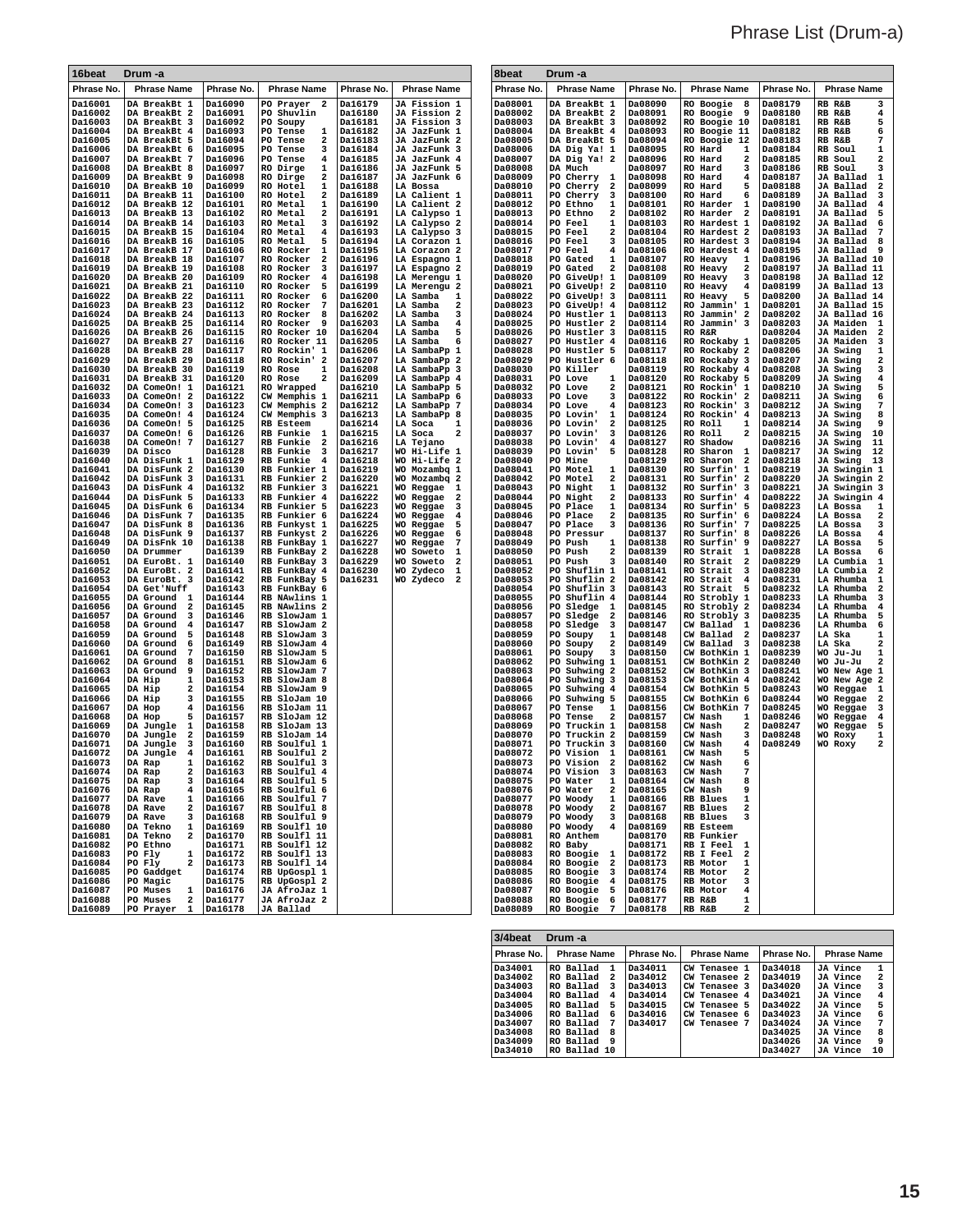### Phrase List (Drum-b:General)

|                    | 16beat Drum -b(General)                     |                    | 8beat Drum -b(General)                                  |                    |                              |                    | 3/4beat Drum -b(General)                               |
|--------------------|---------------------------------------------|--------------------|---------------------------------------------------------|--------------------|------------------------------|--------------------|--------------------------------------------------------|
| Phrase No.         | <b>Phrase Name</b>                          | Phrase No.         | <b>Phrase Name</b>                                      | Phrase No.         | <b>Phrase Name</b>           | Phrase No.         | <b>Phrase Name</b>                                     |
| Db16001            | GE 4onFlor 1                                | Db08001            | GE 4onFlor 1                                            | Db08090            | <b>GE Shuffle 4</b>          | Db34001            | GE Ballad<br>$\mathbf{1}$                              |
| Db16002            | GE 4onFlor 2                                | Db08002            | GE 4onFlor 2                                            | Db08091            | GE Shuffle 5                 | Db34002            | GE Ballad 2                                            |
| Db16003            | GE 4onFlor 3                                | Db08003            | GE 4onFlor 3                                            | Db08092            | GE Shuffle 6                 | Db34003            | GE Pop<br>1                                            |
| Db16004<br>Db16005 | GE 4onFlor 4<br>GE 4onFlor 5                | Db08004<br>Db08005 | GE 4onFlor 4<br>GE 4onFlor 5                            | Db08093<br>Db08094 | GE Shuffle 7<br>GE Shuffle 8 | Db34004<br>Db34005 | GE Pop<br>2<br>GE Pop<br>з                             |
| Db16006            | GE 4onFlor 6                                | Db08006            | GE 4onFlor 6                                            | Db08095            | GE Shuffle 9                 | Db34006            | GE Pop<br>4                                            |
| Db16007            | GE 4onFlor 7                                | Db08007            | GE 4onFlor 7                                            | Db08096            | GE Shuflin 1                 | Db34007            | GE Pop<br>5                                            |
| Db16008            | GE 4onFlor 8                                | Db08008            | GE 4onFlor 8                                            | Db08097            | GE Shuflin 2                 | Db34008            | GE Pop<br>6                                            |
| Db16009            | GE 4onFlor 9                                | Db08009            | GE 4onFlo 9                                             | Db08098            | GE Shuflin 3                 | Db34009            | GE Pop<br>7                                            |
| Db16010<br>Db16011 | GE 4onFlo 10<br>GE 4onFlo 11                | Db08010<br>Db08011 | GE 4onFlo 10<br>GE 4onFlo 11                            | Db08099<br>Db08100 | GE Shuflin 4<br>GE Shuflin 5 | Db34010<br>Db34011 | GE Pop<br>8<br>GE Pop<br>9                             |
| Db16012            | GE 4onFlo 12                                | Db08012            | GE 4onFlo 12                                            | Db08101            | GE Shuflin 6                 | Db34012            | GE Pop<br>10                                           |
| Db16013            | GE 4onFlo 13                                | Db08013            | GE 4onFlo 13                                            |                    |                              | Db34013            | GE Pop<br>11                                           |
| Db16014            | GE 4onFlo 14<br>GE 4onFlo 15                | Db08014            | GE 4onFlo 14                                            |                    |                              | Db34014            | GE Pop<br>12                                           |
| Db16015<br>Db16016 | GE 4onFlo 16                                | Db08015<br>Db08016 | GE 4onFlo 15<br>GE 4onFlo 16                            |                    |                              | Db34015<br>Db34016 | GE Swaltz<br>$\mathbf{1}$<br>GE Swaltz<br>$\mathbf{2}$ |
| Db16017            | GE 4onFlo 17                                | Db08017            | GE 68Shufl 1                                            |                    |                              | Db34017            | GE Swaltz<br>3                                         |
| Db16018            | GE 4onFlo 18                                | Db08018            | GE 68Shufl 2                                            |                    |                              |                    |                                                        |
| Db16019            | GE 4onFlo 19                                | Db08019            | GE Ballad<br>ı                                          |                    |                              |                    |                                                        |
| Db16020<br>Db16021 | GE 4onFlo 20<br>GE 4onFlo 21                | Db08020<br>Db08021 | GE Ballad<br>2<br>GE Ballad<br>3                        |                    |                              |                    |                                                        |
| Db16022            | GE 4onFlo 22                                | Db08022            | GE Ballad<br>4                                          |                    |                              |                    |                                                        |
| Db16023            | GE 4onFlo 23                                | Db08023            | GE Ballad 5                                             |                    |                              |                    |                                                        |
| Db16024            | GE 4onFlo 24                                | Db08024            | GE Ballad 6                                             |                    |                              |                    |                                                        |
| Db16025            | GE Ballade 1<br>GE Ballade 2                | Db08025            | GE Ballad 7<br>GE Ballad 8                              |                    |                              |                    |                                                        |
| Db16026<br>Db16027 | GE Ballade 3                                | Db08026<br>Db08027 | GE Ballad 9                                             |                    |                              |                    |                                                        |
| Db16028            | GE BalldEG 1                                | Db08028            | GE Ballad 10                                            |                    |                              |                    |                                                        |
| Db16029            | GE BalldEG 2                                | Db08029            | GE Ballad 11                                            |                    |                              |                    |                                                        |
| Db16030            | GE BalldEG 3<br>GE BalldEG 4                | Db08030<br>Db08031 | GE Ballad 12<br>GE Ballade 1                            |                    |                              |                    |                                                        |
| Db16031<br>Db16032 | GE BalldEG 5                                | Db08032            | GE Ballade 2                                            |                    |                              |                    |                                                        |
| Db16033            | GE Ballot<br>1                              | Db08033            | GE Ballade 3                                            |                    |                              |                    |                                                        |
| Db16034            | GE Ballot<br>$\overline{a}$                 | Db08034            | GE Ballade 4                                            |                    |                              |                    |                                                        |
| Db16035            | GE Ballot<br>3                              | Db08035            | GE Ballade 5                                            |                    |                              |                    |                                                        |
| Db16036<br>Db16037 | GE Ballot<br>4<br>GE Boy<br>1               | Db08036<br>Db08037 | GE Ballade 6<br>GE Ballade 7                            |                    |                              |                    |                                                        |
| Db16038            | GE Boy<br>2                                 | Db08038            | GE Ballade 8                                            |                    |                              |                    |                                                        |
| Db16039            | GE Boy<br>з                                 | Db08039            | GE Ballade 9                                            |                    |                              |                    |                                                        |
| Db16040            | GE Boy<br>4                                 | Db08040            | GE Ballde 10                                            |                    |                              |                    |                                                        |
| Db16041<br>Db16042 | GE Bread<br>1<br>GE Bread<br>2              | Db08041<br>Db08042 | GE Ballde 11<br>GE Ballde 12                            |                    |                              |                    |                                                        |
| Db16043            | GE Bread<br>3                               | Db08043            | GE Ballde 13                                            |                    |                              |                    |                                                        |
| Db16044            | GE Bread<br>4                               | Db08044            | GE BalladG 1                                            |                    |                              |                    |                                                        |
| Db16045<br>Db16046 | GE Bread<br>5                               | Db08045            | GE BalladG 2<br>GE BalladP 1                            |                    |                              |                    |                                                        |
| Db16047            | GE Bread<br>6<br>GE Bread<br>7              | Db08046<br>Db08047 | GE BalladP 2                                            |                    |                              |                    |                                                        |
| Db16048            | GE Bread<br>8                               | Db08048            | GE BalladP 3                                            |                    |                              |                    |                                                        |
| Db16049            | GE Bread<br>- 9                             | Db08049            | GE BalladP 4                                            |                    |                              |                    |                                                        |
| Db16050            | GE Bread 10<br>GE Bread 11                  | Db08050            | GE BalldEP 1<br>GE BalldEP 2                            |                    |                              |                    |                                                        |
| Db16051<br>Db16052 | GE Bread 12                                 | Db08051<br>Db08052 | GE BalldEP 3                                            |                    |                              |                    |                                                        |
| Db16053            | GE Bread 13                                 | Db08053            | GE BalldEP 4                                            |                    |                              |                    |                                                        |
| Db16054            | GE Butter 1                                 | Db08054            | GE BalldEP 5                                            |                    |                              |                    |                                                        |
| Db16055            | GE Butter 2<br>GE Butter 3                  | Db08055            | GE BalldEP 6<br>GE BalldEP 7                            |                    |                              |                    |                                                        |
| Db16056<br>Db16057 | <b>GE Butter</b><br>$\overline{\mathbf{4}}$ | Db08056<br>Db08057 | GE BalldEP 8                                            |                    |                              |                    |                                                        |
| Db16058            | GE Butter<br>5                              | Db08058            | GE Ballot<br>1                                          |                    |                              |                    |                                                        |
| Db16059            | GE Hustlin 1                                | Db08059            | GE Ballot<br>2                                          |                    |                              |                    |                                                        |
| Db16060            | GE Hustlin 2                                | Db08060            | GE Ballot<br>GE Bumpin'                                 |                    |                              |                    |                                                        |
| Db16061<br>Db16062 | GE Primer<br>1<br>GE Primer<br>2            | Db08061<br>Db08062 | 1<br>GE Bumpin'<br>2                                    |                    |                              |                    |                                                        |
| Db16063            | <b>GE Primer</b><br>-3                      | Db08063            | GE Bumpin'<br>з                                         |                    |                              |                    |                                                        |
| Db16064            | GE Primer 4                                 | Db08064            | GE Bumpin'<br>4                                         |                    |                              |                    |                                                        |
| Db16065<br>Db16066 | GE Primer 5<br><b>GE Primer</b><br>-6       | Db08065<br>Db08066 | GE Bumpin'<br>-5<br>GE Bumpin'<br>6                     |                    |                              |                    |                                                        |
| Db16067            | GE Primer<br>-7                             | Db08067            | GE Bumpin'<br>7                                         |                    |                              |                    |                                                        |
| Db16068            | GE Pushed 1                                 | Db08068            | GE Butter<br>ı                                          |                    |                              |                    |                                                        |
| Db16069            | GE Pushed 2                                 | Db08069            | GE Butter<br>2                                          |                    |                              |                    |                                                        |
| Db16070<br>Db16071 | GE Shtuff<br>1<br>GE Shtuff 2               | Db08070<br>Db08071 | GE Butter<br>3<br>GE Butter<br>4                        |                    |                              |                    |                                                        |
| Db16072            | GE Vanilla 1                                | Db08072            | GE Butter<br>5                                          |                    |                              |                    |                                                        |
| Db16073            | GE Vanilla 2                                | Db08073            | GE Freddy 1                                             |                    |                              |                    |                                                        |
| Db16074            | GE Vanilla 3                                | Db08074            | <b>GE Freddy</b><br>2                                   |                    |                              |                    |                                                        |
|                    |                                             | Db08075<br>Db08076 | <b>GE Free</b><br>1<br><b>GE Free</b><br>$\overline{a}$ |                    |                              |                    |                                                        |
|                    |                                             | Db08077            | <b>GE Free</b><br>3                                     |                    |                              |                    |                                                        |
|                    |                                             | Db08078            | GE Light<br>$\overline{a}$                              |                    |                              |                    |                                                        |
|                    |                                             | Db08079            | GE Light<br>3                                           |                    |                              |                    |                                                        |
|                    |                                             | Db08080<br>Db08081 | GE Lighter 1<br>GE Lighter 2                            |                    |                              |                    |                                                        |
|                    |                                             | Db08082            | GE Lighter 3                                            |                    |                              |                    |                                                        |
|                    |                                             | Db08083            | GE Lighter 4                                            |                    |                              |                    |                                                        |
|                    |                                             | Db08084            | GE Pushed                                               |                    |                              |                    |                                                        |
|                    |                                             | Db08085<br>Db08086 | GE Shtuff<br>1<br>GE Shtuff 2                           |                    |                              |                    |                                                        |
|                    |                                             | Db08087            | GE Shuffle 1                                            |                    |                              |                    |                                                        |
|                    |                                             | Db08088            | GE Shuffle 2                                            |                    |                              |                    |                                                        |
|                    |                                             | Db08089            | GE Shuffle 3                                            |                    |                              |                    |                                                        |

| 3/4beat Drum -b(General) |                    |           |                |  |  |  |  |  |  |  |
|--------------------------|--------------------|-----------|----------------|--|--|--|--|--|--|--|
| Phrase No.               | <b>Phrase Name</b> |           |                |  |  |  |  |  |  |  |
| Db34001                  | GE                 | Ballad    | 1              |  |  |  |  |  |  |  |
| Db34002                  |                    | GE Ballad | $\overline{a}$ |  |  |  |  |  |  |  |
| Db34003                  | GЕ                 | Pop       | 1              |  |  |  |  |  |  |  |
| Db34004                  | GE                 | Pop       | $\overline{a}$ |  |  |  |  |  |  |  |
| Db34005                  | GE                 | Pop       | 3              |  |  |  |  |  |  |  |
| Db34006                  | GE                 | Pop       | 4              |  |  |  |  |  |  |  |
| Db34007                  | GE                 | Pop       | -5             |  |  |  |  |  |  |  |
| Db34008                  | GE                 | Pop       | 6              |  |  |  |  |  |  |  |
| Db34009                  | GE                 | Pop       | 7              |  |  |  |  |  |  |  |
| Db34010                  | GE                 | Pop       | 8              |  |  |  |  |  |  |  |
| Db34011                  | GE                 | Pop       | 9              |  |  |  |  |  |  |  |
| Db34012                  | GE                 | Pop       | 10             |  |  |  |  |  |  |  |
| Db34013                  | GE                 | Pop       | 11             |  |  |  |  |  |  |  |
| Db34014                  | GE                 | Pop       | 12             |  |  |  |  |  |  |  |
| Db34015                  | GE                 | Swaltz    | 1              |  |  |  |  |  |  |  |
| Db34016                  | GE                 | Swaltz    | 2              |  |  |  |  |  |  |  |
| Db34017                  | GE                 | Swaltz    | 3              |  |  |  |  |  |  |  |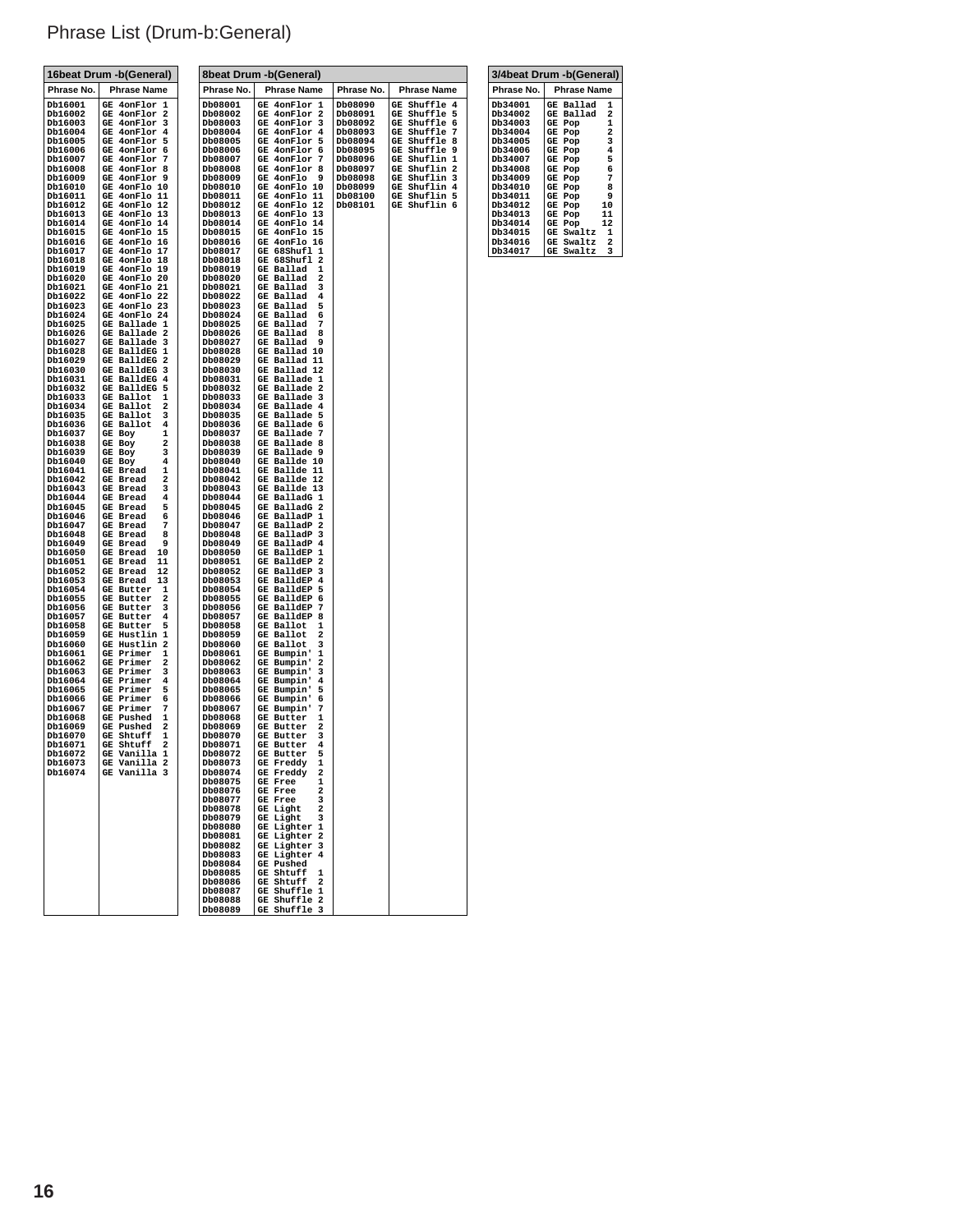|                    | 16beat Drum Fill-a (Pop&Rock)              |                    |                              | 8beat              | Drum Fill-a(Pop&Rock)            |                    |                                                 |                    |                                                        |
|--------------------|--------------------------------------------|--------------------|------------------------------|--------------------|----------------------------------|--------------------|-------------------------------------------------|--------------------|--------------------------------------------------------|
| Phrase No.         | <b>Phrase Name</b>                         | Phrase No.         | <b>Phrase Name</b>           | Phrase No.         | <b>Phrase Name</b>               | Phrase No.         | <b>Phrase Name</b>                              | Phrase No.         | <b>Phrase Name</b>                                     |
| Fa16001            | DA Come On                                 | <b>Fa16077</b>     | RO Rocker<br>6               | Fa08001            | DA Dig Ya! 1                     | Fa08078            | PO Tense<br>2                                   | Fa08153            | 13<br>RO R&R                                           |
| Fa16002            | DA DisFunk 1                               | Fa16078            | RO Rocker<br>7               | Fa08002            | DA Dig Ya! 2                     | Fa08079            | PO Truckin 1                                    | Fa08154            | RO Rockaby 1                                           |
| Fa16003            | DA DisFunk 2                               | Fa16079            | RO Rocker<br>8               | Fa08003            | DA Dig Ya! 3                     | Fa08080            | PO Truckin 2                                    | Fa08155            | RO Rockaby 2                                           |
| Fa16004            | DA DisFunk 3                               | Fa16080            | RO Rockin'<br>1              | Fa08004            | PO Cherry                        | Fa08081            | PO Truckin 3                                    | Fa08156            | RO Rockaby 3                                           |
| Fa16005            | DA DisFunk 4                               | Fa16081            | RO Rockin'<br>2              | Fa08005            | PO Ethno                         | Fa08082            | PO Truckin 4                                    | <b>Fa08157</b>     | RO Rockaby 4                                           |
| Fa16006<br>Fa16007 | DA DisFunk 5<br>DA DisFunk 6               | Fa16082<br>Fa16083 | RO Rockin' 3<br>RO Rockin' 4 | Fa08006<br>Fa08007 | PO Feel<br>1<br>PO Feel<br>2     | Fa08083<br>Fa08084 | PO Truckin 5<br>PO Vision<br>$\mathbf{1}$       | Fa08158<br>Fa08159 | RO Rockaby 5<br>RO Rockaby 6                           |
| Fa16008            | DA DisFunk 7                               | Fa16084            | RO Rockin' 5                 | Fa08008            | PO Feel<br>3                     | Fa08085            | PO Vision<br>2                                  | Fa08160            | RO Rockaby 7                                           |
| Fa16009            | DA DisFunk 8                               | Fa16085            | RO Rockin' 6                 | Fa08009            | PO Fly                           | Fa08086            | RO 2ZTop<br>1                                   | Fa08161            | RO Rockaby 8                                           |
| Fa16010            | DA EuroBt. 1                               | Fa16086            | RO Rosanna                   | Fa08010            | PO Gated<br>1                    | Fa08087            | RO 2ZTop<br>2                                   | Fa08162            | RO Rockaby 9                                           |
| Fa16011            | DA EuroBt. 2                               | Fa16087            | CW Memphis 1                 | Fa08011            | PO Gated<br>2                    | Fa08088            | RO 2ZTop<br>з                                   | Fa08163            | RO Rockby 10                                           |
| Fa16012            | DA EuroBt. 3                               | Fa16088            | CW Memphis 2                 | Fa08012            | PO Gated<br>3                    | Fa08089            | RO 2ZTop<br>4                                   | Fa08164            | <b>RO Rocker</b>                                       |
| Fa16013            | DA EuroBt. 4                               | Fa16089            | CW Memphis 3                 | Fa08013            | PO Gated<br>4                    | Fa08090            | RO 2ZTop<br>5                                   | Fa08165            | RO Rockin' 1                                           |
| Fa16014<br>Fa16015 | DA EuroBt. 5<br>DA EuroBt. 6               | Fa16090<br>Fa16091 | CW Memphis 4<br>CW Memphis 5 | Fa08014<br>Fa08015 | PO Gated<br>5<br>PO Gated<br>6   | Fa08091<br>Fa08092 | RO 2ZTop<br>6<br>RO 2ZTop<br>7                  | Fa08166<br>Fa08167 | RO Rockin' 2<br>RO Rockin' 3                           |
| Fa16016            | DA EuroBt. 7                               | Fa16092            | CW Memphis 6                 | Fa08016            | PO Gated<br>7                    | Fa08093            | RO 2ZTop<br>8                                   | Fa08168            | RO Rockin' 4                                           |
| Fa16017            | DA EuroBt. 8                               |                    |                              | Fa08017            | PO Gated<br>8                    | Fa08094            | RO 2ZTop<br>9                                   | Fa08169            | RO Rockin' 5                                           |
| Fa16018            | DA Ground<br>1                             |                    |                              | Fa08018            | PO Gated<br>9                    | Fa08095            | RO Anthem                                       | Fa08170            | RO Rockin' 6                                           |
| Fa16019            | DA Ground<br>$\mathbf{2}$                  |                    |                              | Fa08019            | PO Hustler 1                     | Fa08096            | RO Baby                                         | <b>Fa08171</b>     | RO Rockin' 7                                           |
| Fa16020            | DA Ground<br>3                             |                    |                              | Fa08020            | PO Hustler 2                     | Fa08097            | RO Boogie 1                                     | Fa08172            | RO Rockin' 8                                           |
| Fa16021<br>Fa16022 | DA Ground<br>$\overline{4}$<br>DA Hip<br>1 |                    |                              | Fa08021<br>Fa08022 | PO Hustler 3<br>PO Hustler 4     | Fa08098<br>Fa08099 | RO Boogie<br>2<br>RO Boogie<br>з                | Fa08173<br>Fa08174 | RO Roll<br>1<br>RO Roll<br>2                           |
| Fa16023            | DA Hip<br>2                                |                    |                              | Fa08023            | PO Hustler 5                     | Fa08100            | RO Boogie<br>4                                  | Fa08175            | RO Roll<br>з                                           |
| Fa16024            | DA Hop<br>1                                |                    |                              | Fa08024            | PO Hustler 6                     | Fa08101            | RO Boogie<br>5                                  | Fa08176            | RO Sharon 1                                            |
| Fa16025            | DA Hop<br>2                                |                    |                              | Fa08025            | PO Hustler 7                     | Fa08102            | RO Boogie<br>6                                  | Fa08177            | RO Sharon<br>$\overline{\mathbf{2}}$                   |
| Fa16026            | DA Hop<br>з                                |                    |                              | Fa08026            | PO Hustler 8                     | Fa08103            | RO Boogie<br>-7                                 | Fa08178            | RO Surfin' 1                                           |
| Fa16027            | DA Hop<br>4                                |                    |                              | Fa08027            | PO Hustler 9                     | Fa08104            | RO Boogie<br>- 8                                | Fa08179            | RO Surfin' 2                                           |
| Fa16028<br>Fa16029 | DA Jungle<br>1<br>DA Jungle<br>2           |                    |                              | Fa08028<br>Fa08029 | PO Hustler10<br>PO LookFor 1     | Fa08105<br>Fa08106 | RO Boogie<br>و.<br>RO Boogie 10                 | Fa08180<br>Fa08181 | RO Surfin' 3<br>RO Surfin' 4                           |
| Fa16030            | DA Jungle<br>з                             |                    |                              | Fa08030            | PO LookFor 2                     | Fa08107            | RO Boogie 11                                    | Fa08182            | RO Surfin' 5                                           |
| Fa16031            | DA Jungle<br>4                             |                    |                              | Fa08031            | PO LookFor 3                     | Fa08108            | RO Boogie 12                                    | Fa08183            | RO Surfin' 6                                           |
| Fa16032            | DA Jungle<br>5                             |                    |                              | Fa08032            | PO LOOKFOr 4                     | Fa08109            | RO Boogie 13                                    | Fa08184            | RO Surfin' 7                                           |
| Fa16033            | DA Rap<br>1                                |                    |                              | Fa08033            | PO Love<br>1                     | Fa08110            | RO Hard<br>1                                    | Fa08185            | RO Surfin' 8                                           |
| Fa16034            | DA Rap<br>2                                |                    |                              | Fa08034            | PO Love<br>2                     | Fa08111            | RO Hard<br>2                                    | Fa08186            | RO Strait<br>1                                         |
| Fa16035<br>Fa16036 | DA Rap<br>з<br>DA Rap<br>4                 |                    |                              | Fa08035<br>Fa08036 | PO Love<br>3<br>PO Love<br>4     | Fa08112<br>Fa08113 | RO Hard<br>з<br>RO Hard<br>4                    | Fa08187<br>Fa08188 | RO Strait<br>$\overline{\mathbf{2}}$<br>RO Strait<br>з |
| Fa16037            | DA Rap<br>5                                |                    |                              | Fa08037            | PO Love<br>5                     | Fa08114            | RO Hard<br>5                                    | Fa08189            | RO Strait<br>$\overline{4}$                            |
| Fa16038            | DA Rap<br>6                                |                    |                              | Fa08038            | PO Love<br>6                     | Fa08115            | RO Hard<br>6                                    | Fa08190            | RO Strait<br>5                                         |
| Fa16039            | DA Rave<br>1                               |                    |                              | Fa08039            | PO Love<br>7                     | Fa08116            | RO Harder<br>ı                                  | Fa08191            | RO Strait<br>6                                         |
| Fa16040            | DA Rave<br>2                               |                    |                              | Fa08040            | PO Lovin'<br>1                   | Fa08117            | <b>RO</b> Harder<br>2                           | Fa08192            | RO Strait<br>7                                         |
| Fa16041<br>Fa16042 | з<br>DA Rave<br>DA Rave<br>4               |                    |                              | Fa08041<br>Fa08042 | PO Lovin'<br>2<br>PO Lovin'<br>з | Fa08118<br>Fa08119 | <b>RO</b> Harder<br>з<br><b>RO</b> Harder<br>4  | Fa08193<br>Fa08194 | RO Strait<br>8<br>RO Strait<br>9                       |
| Fa16043            | 5<br>DA Rave                               |                    |                              | Fa08043            | PO Lovin'<br>4                   | Fa08120            | <b>RO</b> Harder<br>5                           | Fa08195            | RO Strait 10                                           |
| Fa16044            | DA ShuFill 1                               |                    |                              | Fa08044            | PO Mine<br>1                     | Fa08121            | RO Harder<br>6                                  | Fa08196            | RO Strait 11                                           |
| Fa16045            | DA ShuFill 2                               |                    |                              | Fa08045            | PO Mine<br>2                     | Fa08055            | PO Push<br>1                                    | Fa08197            | RO Strait 12                                           |
| Fa16046            | DA ShuFill 3                               |                    |                              | Fa08046            | PO Mine<br>3                     | Fa08122            | <b>RO Harder</b><br>-7                          | Fa08198            | RO Strait 13                                           |
| Fa16047<br>Fa16048 | DA ShuFill 4<br>DA ShuFill 5               |                    |                              | Fa08047<br>Fa08048 | PO Motel<br>1<br>PO Motel<br>2   | Fa08123            | <b>RO</b> Harder<br>8<br><b>RO</b> Harder<br>و. | Fa08199<br>Fa08200 | RO Strait 14<br>RO Strait 15                           |
| Fa16049            | DA ShuFi 6                                 |                    |                              | Fa08049            | PO Motel<br>з                    | Fa08124<br>Fa08125 | RO Harder 10                                    | Fa08201            | RO Strait 16                                           |
| Fa16050            | DA Tekno                                   |                    |                              | <b>Fa08050</b>     | PO Night                         | Fa08126            | RO Harder 11                                    | Fa08202            | RO Strait 17                                           |
| Fa16051            | PO Ethno<br>1                              |                    |                              | Fa08051            | PO Place<br>1                    | Fa08127            | RO Hardest 1                                    | Fa08203            | RO Strait 18                                           |
| Fa16052            | PO Ethno<br>2                              |                    |                              | Fa08052            | PO Place<br>2                    | Fa08128            | RO Hardest 2                                    | Fa08204            | RO Strobly 1                                           |
| Fa16053            | PO Killer<br>1                             |                    |                              | Fa08053            | PO Pressur 1                     | Fa08129            | RO Hardest 3                                    | Fa08205            | RO Strobly 2                                           |
| Fa16054<br>Fa16055 | PO Killer<br>2<br>PO Playbak               |                    |                              | Fa08054<br>Fa08056 | PO Pressur 2<br>PO Push<br>2     | Fa08130<br>Fa08131 | RO Hardest 4<br>RO Hardest 5                    | Fa08206<br>Fa08207 | RO Strobly 3<br>RO Strobly 4                           |
| Fa16056            | PO Prayer<br>1                             |                    |                              | Fa08057            | PO Push<br>з                     | Fa08132            | RO Hardest 6                                    | Fa08208            | RO Strobly 5                                           |
| Fa16057            | PO Prayer<br>2                             |                    |                              | <b>Fa08058</b>     | PO Push<br>4                     | Fa08133            | RO Hardest 7                                    | Fa08209            | CW Ballad 1                                            |
| Fa16058            | PO Prayer<br>3                             |                    |                              | Fa08059            | PO Push<br>5                     | Fa08134            | RO Heavy<br>1                                   | Fa08210            | CW Ballad 2                                            |
| Fa16059            | PO Prayer<br>4                             |                    |                              | Fa08060            | PO Push<br>6                     | Fa08135            | RO Heavy<br>2                                   | Fa08211            | CW Ballad<br>3                                         |
| Fa16060            | PO Value<br>1                              |                    |                              | Fa08061            | PO Push<br>7                     | Fa08136            | RO Heavy<br>з                                   | Fa08212            | CW Nash<br>1                                           |
| Fa16061<br>Fa16062 | PO Water<br>RO Dirge<br>1                  |                    |                              | Fa08062<br>Fa08063 | PO Push<br>8<br>PO Push<br>9     | Fa08137<br>Fa08138 | RO Heavy<br>4<br>RO Hotel                       | Fa08213<br>Fa08214 | $\overline{\mathbf{c}}$<br>CW Nash<br>CW Nash<br>з     |
| Fa16063            | RO Dirge<br>2                              |                    |                              | <b>Fa08064</b>     | PO Push<br>10                    | Fa08139            | RO Jammin' 1                                    | Fa08215            | CW Nash<br>4                                           |
| Fa16064            | RO Dirge<br>3                              |                    |                              | <b>Fa08065</b>     | PO Push 11                       | Fa08140            | RO Jammin' 2                                    | Fa08216            | CW Nash<br>5                                           |
| Fa16065            | RO Dirge<br>4                              |                    |                              | Fa08066            | PO Shuvlin 1                     | Fa08141            | RO R&R<br>$\mathbf{1}$                          | Fa08217            | CW Nash<br>6                                           |
| Fa16066            | RO Hotel<br>1                              |                    |                              | Fa08067            | PO Shuvlin 2                     | <b>Fa08142</b>     | RO R&R<br>$\mathbf{2}$                          | Fa08218            | 7<br>CW Nash                                           |
| Fa16067            | RO Hotel<br>2                              |                    |                              | Fa08068            | PO Soupy 1                       | Fa08143            | RO R&R<br>$\overline{\mathbf{3}}$               | Fa08219            | CW Nash<br>8                                           |
| Fa16068<br>Fa16069 | RO Hotel<br>3<br>RO Metal 1                |                    |                              | Fa08069<br>Fa08070 | PO Soupy 2<br>PO Suhwing         | Fa08144<br>Fa08145 | RO R&R<br>$\overline{4}$<br>RO R&R<br>5         | Fa08220<br>Fa08221 | CW Nash<br>9<br>CW Nash<br>10                          |
| Fa16070            | RO Metal<br>2                              |                    |                              | Fa08071            | PO GiveUp! 1                     | Fa08146            | RO R&R<br>6                                     | Fa08222            | CW Nash<br>11                                          |
| <b>Fa16071</b>     | RO Metal<br>3                              |                    |                              | Fa08072            | PO GiveUp! 2                     | Fa08147            | RO R&R<br>7                                     |                    |                                                        |
| Fa16072            | RO Rocker 1                                |                    |                              | Fa08073            | PO GiveUp! 3                     | Fa08148            | RO R&R<br>8                                     |                    |                                                        |
| Fa16073            | RO Rocker 2                                |                    |                              | Fa08074            | PO GiveUp! 4                     | Fa08149            | RO R&R<br>9                                     |                    |                                                        |
| Fa16074            | RO Rocker 3                                |                    |                              | Fa08075            | PO GiveUp! 5                     | <b>Fa08150</b>     | RO R&R<br>10                                    |                    |                                                        |
| Fa16075<br>Fa16076 | RO Rocker 4<br>RO Rocker 5                 |                    |                              | Fa08076<br>Fa08077 | PO GiveUp! 6<br>PO Tense 1       | Fa08151<br>Fa08152 | RO R&R<br>11<br>12<br>RO R&R                    |                    |                                                        |
|                    |                                            |                    |                              |                    |                                  |                    |                                                 |                    |                                                        |

| 3/4beat<br>Drum Fill-a<br>(Pop&Rock) |                             |  |  |  |  |  |
|--------------------------------------|-----------------------------|--|--|--|--|--|
| Phrase No.                           | <b>Phrase Name</b>          |  |  |  |  |  |
| Fa34001                              | RO Ballad<br>1              |  |  |  |  |  |
| Fa34002                              | $\overline{a}$<br>RO Ballad |  |  |  |  |  |
| Fa34003                              | 3<br>RO Ballad              |  |  |  |  |  |
| Fa34004                              | 4<br>RO Ballad              |  |  |  |  |  |
| Fa34005                              | 5<br>RO Ballad              |  |  |  |  |  |
| Fa34006                              | 6<br>RO Ballad              |  |  |  |  |  |
| Fa34007                              | 7<br>RO Ballad              |  |  |  |  |  |
| Fa34008                              | 8<br>RO Ballad              |  |  |  |  |  |
| Fa34009                              | 9<br>RO Ballad              |  |  |  |  |  |
| Fa34010                              | 1<br><b>CW Tenasee</b>      |  |  |  |  |  |
| Fa34011                              | 2<br>CW Tenasee             |  |  |  |  |  |
| Fa34012                              | 3<br>CW Tenasee             |  |  |  |  |  |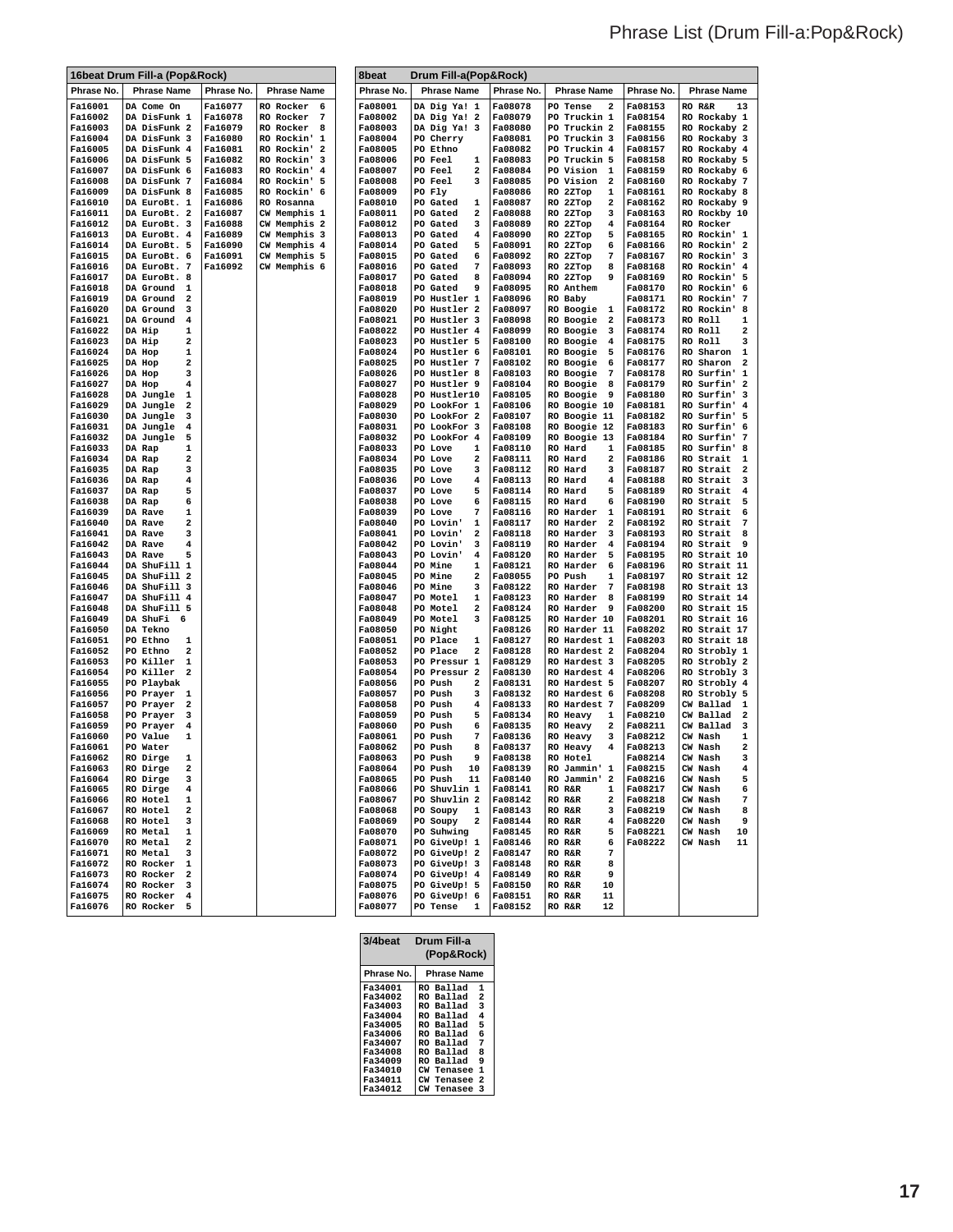# Phrase List (Drum Fill-b:Specific)

|                    | 16beat Drum Fill-b(Specific)        |                    |                                    |                     | Drum Fill-b(Specific)                            |                    |                                      |
|--------------------|-------------------------------------|--------------------|------------------------------------|---------------------|--------------------------------------------------|--------------------|--------------------------------------|
| Phrase No.         | <b>Phrase Name</b>                  | Phrase No.         | <b>Phrase Name</b>                 | 8beat<br>Phrase No. | <b>Phrase Name</b>                               | Phrase No.         | <b>Phrase Name</b>                   |
| Fb16001            | RB Esteem 1                         | Fb16077            | LA Espagno 4                       | Fb08001             | RB Blues<br>1                                    | Fb08077            | LA Bossa<br>2                        |
| Fb16002            | RB Esteem<br>- 2                    | Fb16078            | LA Merengu 1                       | Fb08002             | RB Blues<br>2                                    | Fb08078            | LA Cumbia<br>$\mathbf{1}$            |
| Fb16003            | RB Esteem<br>- 3                    | Fb16079            | LA Merengu 2                       | Fb08003             | RB Blues<br>3                                    | Fb08079            | LA Cumbia<br>$\overline{\mathbf{2}}$ |
| Fb16004            | RB Esteem<br>$\overline{4}$         | Fb16080            | LA Merengu 3                       | Fb08004             | RB Blues<br>4                                    | Fb08080            | LA Rhumba<br>1                       |
| Fb16005            | RB Funkie                           | Fb16081            | LA Merengu 4                       | Fb08005             | RB Blues<br>5                                    | Fb08081            | LA Rhumba<br>$\overline{\mathbf{2}}$ |
| Fb16006            | RB Funkier 1                        | Fb16082<br>Fb16083 | LA Samba<br>1                      | Fb08006             | RB I Feel<br>1<br>RB I Feel                      | Fb08082            | LA Rhumba<br>- 3<br>4                |
| Fb16007<br>Fb16008 | RB Funkier 2<br><b>RB Funkier 3</b> | Fb16084            | LA Samba<br>2<br>LA Samba<br>з     | Fb08007<br>Fb08008  | 2<br>RB I Feel<br>3                              | Fb08083<br>Fb08084 | LA Rhumba<br>LA Rhumba<br>5          |
| Fb16009            | RB Funkier 4                        | Fb16085            | LA Samba<br>4                      | Fb08009             | <b>RB I Feel</b><br>4                            | Fb08085            | LA Rhumba<br>6                       |
| Fb16010            | RB Funkier 5                        | Fb16086            | LA Samba<br>5                      | Fb08010             | RB Motor<br>1                                    | Fb08086            | LA Rhumba<br>7                       |
| Fb16011            | RB Funkier 6                        | Fb16087            | LA Samba<br>6                      | Fb08011             | RB Motor<br>2                                    | Fb08087            | LA Rhumba<br>8                       |
| Fb16012            | RB Funkyst 1                        | Fb16088            | 7<br>LA Samba                      | Fb08012             | RB Motor<br>з                                    | Fb08088            | LA Rhumba 9                          |
| Fb16013            | RB Funkyst 2                        | Fb16089            | LA Samba<br>8                      | Fb08013             | 4<br>RB Motor                                    | Fb08089            | LA Rhumba 10                         |
| Fb16014<br>Fb16015 | RB Funkyst 3<br>RB FunkBay 1        | Fb16090<br>Fb16091 | LA Samba<br>9<br>LA Samba 10       | Fb08014<br>Fb08015  | RB Motor<br>5<br>RB Motor<br>6                   | Fb08090<br>Fb08091 | LA Rhumba 11<br>LA Rhumba 12         |
| Fb16016            | RB FunkBay 2                        | Fb16092            | LA SambaPp 1                       | Fb08016             | RB Motor<br>7                                    | Fb08092            | LA Rhumba 13                         |
| Fb16017            | RB FunkBay 3                        | Fb16093            | LA SambaPp 2                       | Fb08017             | RB Motor<br>8                                    | Fb08093            | LA Rhumba 14                         |
| Fb16018            | RB FunkBay 4                        | Fb16094            | LA SambaPp 3                       | Fb08018             | RB Motor<br>9                                    | Fb08094            | LA Ska<br>1                          |
| Fb16019            | RB FunkBay 5                        | Fb16095            | LA Soca<br>1                       | Fb08019             | RB Motor<br>10                                   | Fb08095            | LA Ska<br>2                          |
| Fb16020            | RB FunkBay 6                        | Fb16096            | LA Soca<br>$\overline{\mathbf{2}}$ | Fb08020             | RB Motor<br>11                                   | Fb08096            | LA Ska<br>3                          |
| Fb16021            | RB FunkBay 7                        | Fb16097            | LA Soca<br>з                       | Fb08021             | RB Motor<br>12                                   | Fb08097            | LA Ska<br>4                          |
| Fb16022<br>Fb16023 | RB FunkBay 8<br>RB NAwlins 1        | Fb16098<br>Fb16099 | LA Soca<br>4<br>LA Tejano<br>1     | Fb08022<br>Fb08023  | RB Motor<br>13<br>RB Motor<br>14                 | Fb08098<br>Fb08099 | WO Ju-Ju<br>1<br>WO Ju-Ju<br>2       |
| Fb16024            | RB NAwlins 2                        | Fb16100            | LA Tejano<br>2                     | Fb08024             | RB Motor<br>15                                   | Fb08100            | WO Ju-Ju<br>з                        |
| Fb16025            | RB NAwlins 3                        | Fb16101            | LA Tejano<br>з                     | Fb08025             | RB Motor<br>16                                   | Fb08101            | WO Ju-Ju<br>4                        |
| Fb16026            | RB NAwlins 4                        | Fb16102            | LA Tejano<br>4                     | Fb08026             | RB Motor<br>17                                   | Fb08102            | WO New Age                           |
| Fb16027            | RB SlowJam 1                        | Fb16103            | WO Hi-Life 1                       | Fb08027             | RB Motor<br>18                                   | Fb08103            | WO Reggae 1                          |
| Fb16028            | RB SlowJam 2                        | Fb16104            | WO Hi-Life 2                       | Fb08028             | RB R&B<br>1                                      | Fb08104            | WO Reggae 2                          |
| Fb16029<br>Fb16030 | RB SlowJam 3<br>RB SlowJam 4        | Fb16105<br>Fb16106 | WO Hi-Life 3<br>WO Hi-Life 4       | Fb08029<br>Fb08030  | RB R&B<br>$\overline{\mathbf{z}}$<br>RB R&B<br>з |                    |                                      |
| Fb16031            | RB SlowJam 5                        | Fb16107            | WO Mozambq 1                       | Fb08031             | RB R&B<br>4                                      |                    |                                      |
| Fb16032            | RB SlowJam 6                        | Fb16108            | WO Mozambq 2                       | Fb08032             | RB R&B<br>5                                      |                    |                                      |
| Fb16033            | RB SlowJam 7                        | Fb16109            | WO Mozambq 3                       | Fb08033             | RB R&B<br>6                                      |                    |                                      |
| Fb16034            | RB SlowJam 8                        | Fb16110            | WO Mozambq 4                       | Fb08034             | RB R&B<br>7                                      |                    |                                      |
| Fb16035            | RB SlowJam 9                        | Fb16111            | WO Reggae<br>1                     | Fb08035             | RB R&B<br>8                                      |                    |                                      |
| Fb16036<br>Fb16037 | RB SloJam 10<br>RB SloJam 11        | Fb16112<br>Fb16113 | WO Reggae<br>2<br>WO Reggae<br>з   | Fb08036<br>Fb08037  | RB R&B<br>9<br>RB R&B<br>10                      |                    |                                      |
| Fb16038            | RB Soulful 1                        | Fb16114            | WO Reggae<br>4                     | Fb08038             | RB R&B<br>11                                     |                    |                                      |
| Fb16039            | RB Soulful 2                        | Fb16115            | WO Reggae<br>5                     | Fb08039             | RB R&B<br>12                                     |                    |                                      |
| Fb16040            | RB Soulful 3                        | Fb16116            | WO Reggae<br>6                     | Fb08040             | RB R&B<br>13                                     |                    |                                      |
| Fb16041            | RB Soulful 4                        | Fb16117            | WO Reggae<br>7                     | Fb08041             | RB R&B<br>14                                     |                    |                                      |
| Fb16042<br>Fb16043 | RB Soulful 5<br>RB Soulful 6        | Fb16118<br>Fb16119 | WO Reggae<br>8<br>WO Reggae<br>9   | Fb08042<br>Fb08043  | RB R&B<br>15<br>RB Slow Jam                      |                    |                                      |
| Fb16044            | RB UpGospl 1                        | Fb16120            | WO Soweto<br>1                     | Fb08044             | RB Soul<br>$\mathbf{1}$                          |                    |                                      |
| Fb16045            | RB UpGospl 2                        | Fb16121            | WO Soweto<br>2                     | Fb08045             | RB Soul<br>2                                     |                    |                                      |
| Fb16046            | RB UpGospl 3                        | Fb16122            | WO Soweto<br>з                     | Fb08046             | RB Soul<br>3                                     |                    |                                      |
| Fb16047            | RB UpGospl 4                        | Fb16123            | WO Zydeco<br>1                     | Fb08047             | RB Soulful 1                                     |                    |                                      |
| Fb16048            | RB UpGospl 5                        | Fb16124            | WO Zydeco<br>2<br>з                | Fb08048             | RB Soulful 2                                     |                    |                                      |
| Fb16049<br>Fb16050 | RB UpGospl 6<br>JA AfroJaz 1        | Fb16125<br>Fb16126 | WO Zydeco<br>WO Zydeco<br>4        | Fb08049<br>Fb08050  | RB Soulful 3<br>RB Soulful 4                     |                    |                                      |
| Fb16051            | JA AfroJaz 2                        |                    |                                    | Fb08051             | RB Soulful 5                                     |                    |                                      |
| Fb16052            | JA AfroJaz 3                        |                    |                                    | Fb08052             | JA Ballad<br>- 1                                 |                    |                                      |
| Fb16053            | JA Fission 1                        |                    |                                    | Fb08053             | JA Ballad<br>$\overline{\mathbf{2}}$             |                    |                                      |
| Fb16054            | JA Fission 2                        |                    |                                    | Fb08054             | JA Ballad<br>3                                   |                    |                                      |
| Fb16055<br>Fb16056 | JA Fission 3<br>JA Fission 4        |                    |                                    | Fb08055<br>Fb08056  | JA Ballad<br>4<br>JA Ballad<br>5                 |                    |                                      |
| Fb16057            | JA JazFunk 1                        |                    |                                    | Fb08057             | JA Maiden<br>1                                   |                    |                                      |
| Fb16058            | JA JazFunk 2                        |                    |                                    | Fb08058             | JA Maiden<br>$\overline{\mathbf{2}}$             |                    |                                      |
| Fb16059            | JA JazFunk 3                        |                    |                                    | Fb08059             | JA Maiden<br>3                                   |                    |                                      |
| Fb16060            | JA JazFunk 4                        |                    |                                    | Fb08060             | <b>JA Maiden</b><br>4                            |                    |                                      |
| Fb16061            | LA Calient 1                        |                    |                                    | Fb08061             | JA Swing<br>1                                    |                    |                                      |
| Fb16062<br>Fb16063 | LA Calient 2                        |                    |                                    | Fb08062             | JA Swing<br>2<br>3                               |                    |                                      |
| Fb16064            | LA Calient 3<br>LA Calient 4        |                    |                                    | Fb08063<br>Fb08064  | JA Swing<br>JA Swing<br>4                        |                    |                                      |
| Fb16065            | LA Calypso 1                        |                    |                                    | Fb08065             | JA Swing<br>5                                    |                    |                                      |
| Fb16066            | LA Calypso 2                        |                    |                                    | Fb08066             | JA Swing<br>6                                    |                    |                                      |
| Fb16067            | LA Calypso 3                        |                    |                                    | Fb08067             | JA Swing<br>7                                    |                    |                                      |
| Fb16068            | LA Calypso 4                        |                    |                                    | Fb08068             | JA Swingin 1                                     |                    |                                      |
| Fb16069<br>Fb16070 | LA Corazon 1<br>LA Corazon 2        |                    |                                    | Fb08069<br>Fb08070  | JA Swingin 2<br>JA Swingin 3                     |                    |                                      |
| Fb16071            | LA Corazon 3                        |                    |                                    | Fb08071             | JA Swingin 4                                     |                    |                                      |
| Fb16072            | LA Corazon 4                        |                    |                                    | Fb08072             | JA Swingin 5                                     |                    |                                      |
| Fb16073            | LA Cumbia                           |                    |                                    | Fb08073             | JA Swingin 6                                     |                    |                                      |
| Fb16074            | LA Espagno 1                        |                    |                                    | Fb08074             | JA Swingin 7                                     |                    |                                      |
| Fb16075<br>Fb16076 | LA Espagno 2<br>LA Espagno 3        |                    |                                    | Fb08075<br>Fb08076  | JA Swingin 8<br>LA Bossa<br>1                    |                    |                                      |
|                    |                                     |                    |                                    |                     |                                                  |                    |                                      |

| 3/4beat        | Drum Fill-b<br>(Specific)                  |
|----------------|--------------------------------------------|
| Phrase No.     | <b>Phrase Name</b>                         |
| Fb34001        | <b>JA Vince</b><br>1                       |
| Fb34002        | $\overline{\mathbf{2}}$<br><b>JA Vince</b> |
| <b>Fb34003</b> | 3<br><b>JA Vince</b>                       |
| Fb34004        | 4<br>JA Vince                              |
|                |                                            |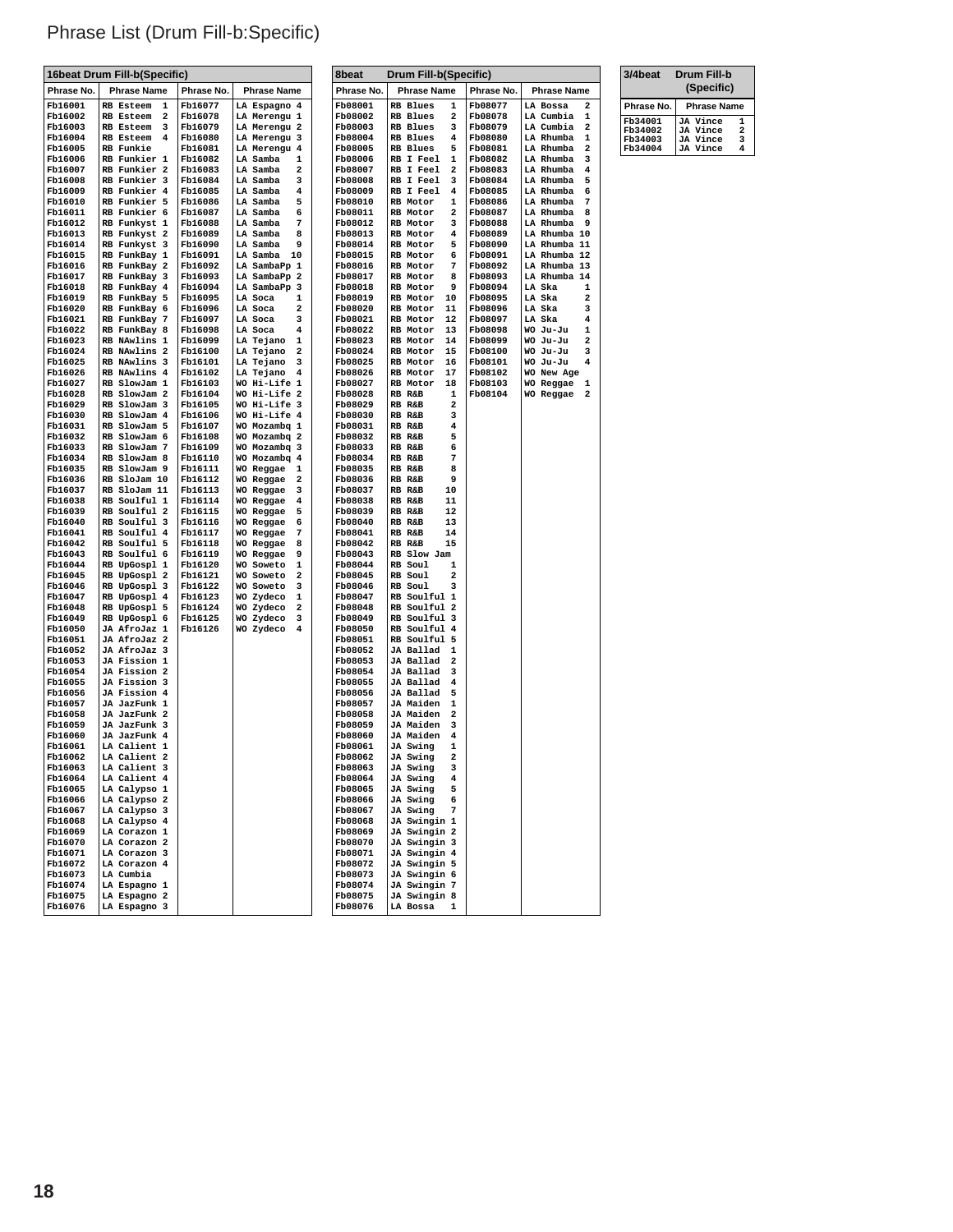# Phrase List (Drum Fill-c:General)

| 16beat Drum Fill-c(General) |                                      |  |  |  |
|-----------------------------|--------------------------------------|--|--|--|
| Phrase No.                  | <b>Phrase Name</b>                   |  |  |  |
| Fc16001                     | GE 4onFloor                          |  |  |  |
| Fc16002                     | GE Ballade<br>1                      |  |  |  |
| Fc16003                     | GE Ballade 2                         |  |  |  |
| Fc16004                     | GE Ballade<br>3                      |  |  |  |
| Fc16005                     | GE Ballade 4                         |  |  |  |
| Fc16006                     | GE Ballot<br>1                       |  |  |  |
| Fc16007                     | GE Ballot<br>$\overline{\mathbf{2}}$ |  |  |  |
| Fc16008                     | 3<br>GE Ballot                       |  |  |  |
| Fc16009                     | GE Ballot 4                          |  |  |  |
| Fc16010                     | Ballot 5<br>GE                       |  |  |  |
| Fc16011                     | Ballot 6<br>GE                       |  |  |  |
| Fc16012                     | GE Ballot<br>7                       |  |  |  |
| Fc16013                     | GE Ballot<br>8                       |  |  |  |
| Fc16014                     | <b>GE Bread</b><br>1                 |  |  |  |
| Fc16015                     | $\overline{a}$<br>GE Bread           |  |  |  |
| Fc16016                     | 3<br><b>GE Bread</b>                 |  |  |  |
| Fc16017                     | 4<br><b>GE Bread</b>                 |  |  |  |
| Fc16018                     | 5<br><b>GE Bread</b>                 |  |  |  |
| Fc16019                     | <b>GE Bread</b><br>6                 |  |  |  |
| Fc16020                     | 7<br><b>GE Bread</b>                 |  |  |  |
| Fc16021                     | <b>GE Bread</b><br>8                 |  |  |  |
| Fc16022                     | <b>GE Bread</b><br>٩                 |  |  |  |
| Fc16023                     | GE<br>10<br>Bread                    |  |  |  |
| Fc16024                     | 11<br>GE<br>Bread                    |  |  |  |
| Fc16025                     | $\mathbf{1}$<br>GE<br>Hustlin        |  |  |  |
| Fc16026                     | Hustlin <sub>2</sub><br>GE           |  |  |  |
| Fc16027                     | GE Hustlin 3                         |  |  |  |
| Fc16028                     | $\mathbf{1}$<br>GE Pushed            |  |  |  |
| Fc16029                     | GE Pushed 2                          |  |  |  |
| Fc16030                     | GE Vanilla 1                         |  |  |  |
| Fc16031                     | GE Vanilla 2                         |  |  |  |

| 8beat                     | Drum Fill-c(General)                                        |                    |                                           |  |  |
|---------------------------|-------------------------------------------------------------|--------------------|-------------------------------------------|--|--|
| Phrase No.                | <b>Phrase Name</b>                                          | Phrase No.         | <b>Phrase Name</b>                        |  |  |
| Fc08001                   | GE 4onFlor<br>1                                             | Fc08077            | <b>GE Free</b><br>6                       |  |  |
| Fc08002                   | GE 4onFlor<br>- 2                                           | <b>FC08078</b>     | <b>GE Free</b><br>7                       |  |  |
| Fc08003                   | GE 68Shuffle<br>GE Ballad<br>1                              | Fc08079            | <b>GE Free</b><br>8<br><b>GE Free</b>     |  |  |
| Fc08004<br>Fc08005        | GE Ballad<br>2                                              | Fc08080<br>Fc08081 | 9<br><b>GE Free</b><br>10                 |  |  |
| Fc08006                   | GE Ballad<br>3                                              | Fc08082            | GE Light<br>1                             |  |  |
| Fc08007                   | GE Ballad<br>4                                              | Fc08083            | GE Light<br>$\overline{a}$                |  |  |
| Fc08008<br>Fc08009        | GE Ballad<br>5<br>GE Ballad<br>6                            | Fc08084<br>Fc08085 | <b>GE Light</b><br>з<br>GE Light<br>4     |  |  |
| Fc08010                   | GE Ballad<br>7                                              | Fc08086            | GE Lighter<br>1                           |  |  |
| Fc08011                   | GE Ballad<br>8                                              | Fc08087            | GE Lighter<br>2                           |  |  |
| Fc08012                   | GE Ballad<br>9                                              | Fc08088            | GE Litest<br>1<br>$\overline{a}$          |  |  |
| <b>Fc08013</b><br>Fc08014 | GE Ballade 1<br>GE Ballade 2                                | Fc08089<br>Fc08090 | <b>GE Litest</b><br><b>GE Litest</b><br>3 |  |  |
| Fc08015                   | GE Ballade 3                                                | Fc08091            | <b>GE Litest</b><br>4                     |  |  |
| Fc08016                   | GE Ballade 4                                                | Fc08092            | GE Pushed                                 |  |  |
| Fc08017<br>Fc08018        | GE Ballade 5<br>GE Ballade 6                                | Fc08093<br>Fc08094 | GE Shuffle 1<br>GE Shuffle 2              |  |  |
| Fc08019                   | GE BalladG 1                                                | Fc08095            | GE Shuffle<br>3                           |  |  |
| Fc08020                   | GE BalladG 2                                                | Fc08096            | GE Shuffle 4                              |  |  |
| Fc08021                   | GE BalladG 3<br>GE BalladG 4                                | Fc08097            | GE Shuffle 5<br>GE Shuffle 6              |  |  |
| Fc08022<br>Fc08023        | GE BalladP<br>1                                             | Fc08098<br>Fc08099 | GE Shuffle 7                              |  |  |
| Fc08024                   | GE BalladP 2                                                | Fc08100            | GE Shuffle 8                              |  |  |
| Fc08025                   | GE BalladP 3                                                | Fc08101            | GE Shuffle 9                              |  |  |
| Fc08026<br>Fc08027        | GE BalladP 4<br>GE BalladP 5                                | Fc08102<br>Fc08103 | GE Shuffl 10<br>GE Shuffl 11              |  |  |
| Fc08028                   | GE BalladP 6                                                | Fc08104            | GE Shuffl 12                              |  |  |
| Fc08029                   | GE BalladP 7                                                | Fc08105            | GE Shuffl 13                              |  |  |
| Fc08030                   | GE BalladP 8<br>GE BalladP 9                                | Fc08106<br>Fc08107 | GE Shuffl 14<br>GE Shuffl 15              |  |  |
| Fc08031<br>Fc08032        | GE BalldEP 1                                                | Fc08108            | GE Shufled 1                              |  |  |
| Fc08033                   | GE BalldEP 2                                                | Fc08109            | GE Shufled 2                              |  |  |
| Fc08034                   | GE BalldEP 3                                                | Fc08110            | GE Shufled 3                              |  |  |
| Fc08035<br>Fc08036        | GE BalldEP 4<br>GE BalldEP 5                                | Fc08111<br>Fc08112 | GE Shufled 4<br>GE Shufled 5              |  |  |
| Fc08037                   | GE Ballot<br>1                                              | Fc08113            | GE Shuflin 1                              |  |  |
| Fc08038                   | GE Ballot<br>$\overline{a}$                                 | Fc08114            | GE Shuflin 2                              |  |  |
| Fc08039<br>Fc08040        | GE Bumpin'<br>1<br>GE Bumpin'<br>$\overline{a}$             | Fc08115<br>Fc08116 | GE Shuflin 3<br>GE Shuflin 4              |  |  |
| Fc08041                   | GE Bumpin'<br>3                                             | Fc08117            | GE Shuflin 5                              |  |  |
| Fc08042                   | GE Bumpin'<br>$\overline{\bf 4}$                            | Fc08118            | GE Shuflin 6                              |  |  |
| Fc08043<br>Fc08044        | GE Bumpin'<br>5<br>GE Bumpin'<br>6                          | Fc08119<br>Fc08120 | GE Shuflin 7<br>GE Shuflin 8              |  |  |
| Fc08045                   | GE Bumpin'<br>7                                             | Fc08121            | GE Shuflin 9                              |  |  |
| Fc08046                   | GE Bumpin'<br>8                                             | Fc08122            | GE Shufln 10                              |  |  |
| Fc08047                   | GE Bumpin'<br>9<br>GE Bumpin 10                             | Fc08123            | GE Shufln 11                              |  |  |
| Fc08048<br>Fc08049        | GE Bumpin 11                                                | Fc08124<br>Fc08125 | GE Shufln 12<br>GE Shufln 13              |  |  |
| Fc08050                   | GE Bumpin 12                                                |                    |                                           |  |  |
| Fc08051                   | GE Bumpin 13                                                |                    |                                           |  |  |
| Fc08052<br>Fc08053        | GE Bumpin 14<br>GE Bumpin 15                                |                    |                                           |  |  |
| Fc08054                   | GE Bumpin 16                                                |                    |                                           |  |  |
| Fc08055                   | <b>GE Butter</b><br>1                                       |                    |                                           |  |  |
| Fc08056<br>Fc08057        | <b>GE Butter</b><br>$\overline{a}$<br><b>GE Butter</b><br>з |                    |                                           |  |  |
| Fc08058                   | $\overline{4}$<br><b>GE Butter</b>                          |                    |                                           |  |  |
| Fc08059                   | <b>GE Butter</b><br>5                                       |                    |                                           |  |  |
| Fc08060<br>Fc08061        | <b>GE Butter</b><br>6<br><b>GE Butter</b><br>7              |                    |                                           |  |  |
| Fc08062                   | <b>GE Butter</b><br>8                                       |                    |                                           |  |  |
| Fc08063                   | GE Butter 9                                                 |                    |                                           |  |  |
| Fc08064                   | GE Butter 10                                                |                    |                                           |  |  |
| Fc08065<br>Fc08066        | GE Butter 11<br>GE Butter 12                                |                    |                                           |  |  |
| Fc08067                   | GE Butter 13                                                |                    |                                           |  |  |
| Fc08068                   | GE Butter 14                                                |                    |                                           |  |  |
| Fc08069<br>Fc08070        | GE Butter 15<br>GE Butter 16                                |                    |                                           |  |  |
| Fc08071                   | <b>GE Freddy</b>                                            |                    |                                           |  |  |
| Fc08072                   | <b>GE Free</b><br>1                                         |                    |                                           |  |  |
| Fc08073<br>Fc08074        | <b>GE Free</b><br>2<br><b>GE Free</b><br>з                  |                    |                                           |  |  |
| Fc08075                   | <b>GE Free</b><br>4                                         |                    |                                           |  |  |
| Fc08076                   | 5<br><b>GE Free</b>                                         |                    |                                           |  |  |

| 3/4beat    | Drum Fill-c        | (General)          |
|------------|--------------------|--------------------|
| Phrase No. | <b>Phrase Name</b> |                    |
| Fc34001    | GE Ballad          | 1                  |
| Fc34002    | Ballad<br>GE.      | $\overline{a}$     |
| Fc34003    | GЕ<br>Pop          | 1                  |
| Fc34004    | GE Pop             | $\overline{2}$     |
| Fc34005    | GЕ<br>Pop          | 3                  |
| Fc34006    | GE<br>Pop          | $\overline{\bf 4}$ |
| Fc34007    | GE<br>Pop          | - 5                |
| Fc34008    | GE<br>Pop          | 6                  |
| Fc34009    | GE<br>Pop          | 7                  |
| Fc34010    | GЕ<br>Pop          | 8                  |
| Fc34011    | GE<br>Pop          | 9                  |
| Fc34012    | GЕ<br>Pop          | 10                 |
| Fc34013    | GE<br>Pop          | 11                 |
| Fc34014    | GЕ<br>Pop          | 12                 |
| Fc34015    | Swaltz<br>GE.      | 1                  |
| Fc34016    | Swaltz<br>GЕ       | 2                  |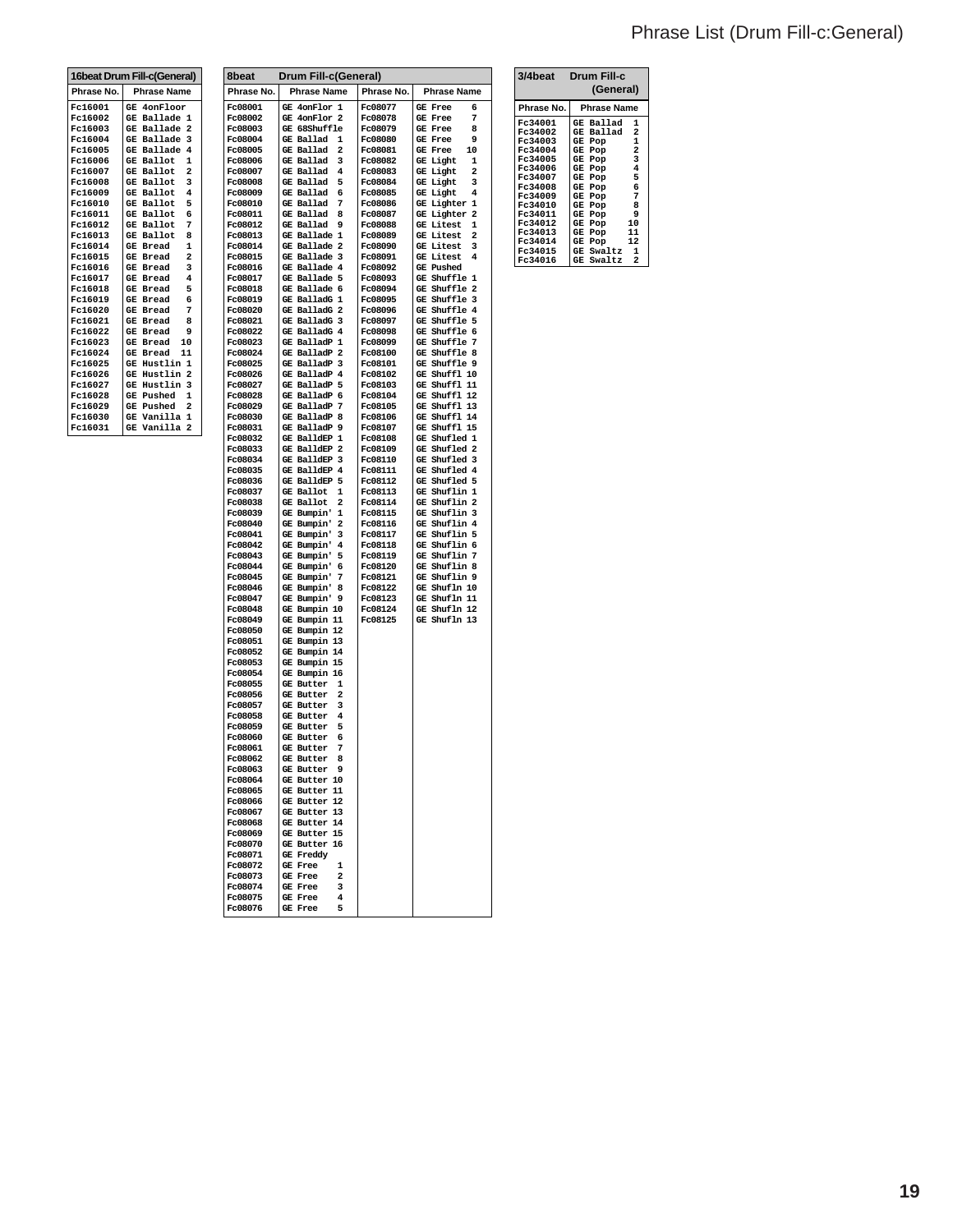| <b>16beat Drum Parts</b> |                                |                    |                                                           |                    |                                            | 8beat   |                     | <b>Drum Parts</b>              |                    |                                       |
|--------------------------|--------------------------------|--------------------|-----------------------------------------------------------|--------------------|--------------------------------------------|---------|---------------------|--------------------------------|--------------------|---------------------------------------|
| Phrase No.               | <b>Phrase Name</b>             | Phrase No.         | <b>Phrase Name</b>                                        | Phrase No.         | <b>Phrase Name</b>                         |         | Phrase No.          | <b>Phrase Name</b>             | Phrase No.         | <b>Phrase Name</b>                    |
| DP16001<br>DP16002       | DA AnaBell 1<br>DA AnaBell 2   | DP16077<br>DP16078 | DA SD Fill 4<br>DA SD Fill 5                              | DP16153<br>DP16154 | <b>JA Ride</b><br>8<br>9<br><b>JA Ride</b> |         | 08038 PO<br>DP08039 | Kick<br>11<br>PO Kick<br>12    | DP08114<br>DP08115 | <b>JA Ride</b><br>11<br>JA Ride       |
| DP16003                  | DA Clap<br>1                   | DP16079            | DA SD Fill 6                                              | DP16155            | <b>JA Ride</b><br>10                       |         | DP08040             | PO Kick<br>13                  | DP08116            | 12<br><b>JA Ride</b><br>13            |
| DP16004                  | DA Clap<br>2                   | DP16080            | DA SD Fill 7                                              | DP16156            | JA Snare<br>1                              |         | DP08041             | PO Kick<br>14                  | DP08117            | <b>JA Ride</b><br>14                  |
| DP16005                  | DA Hats<br>1                   | DP16081            | DA SD Fill 8                                              | DP16157            | 2<br>JA Snare                              |         | DP08042             | PO Ride<br>1                   | DP08118            | <b>JA Ride</b><br>15                  |
| DP16006                  | DA Hats<br>2                   | DP16082            | DA SD Fill 9                                              | DP16158            | JA Snare<br>з                              |         | DP08043             | PO Ride<br>2                   | DP08119            | JA Ride<br>16                         |
| DP16007                  | DA Hats<br>з                   | DP16083            | DA SD Fil 10                                              | DP16159            | JA Snare<br>4                              |         | DP08044             | PO Rim<br>1                    | DP08120            | <b>JA Ride</b><br>17                  |
| DP16008<br>DP16009       | DA Hats<br>4<br>5<br>DA Hats   | DP16084<br>DP16085 | DA SD Fil 11<br>DA SD Fil 12                              | DP16160<br>DP16161 | 5<br>JA Snare<br>JA Snare<br>6             |         | DP08045<br>DP08046  | PO Rim<br>2<br>PO Rim<br>з     | DP08121<br>DP08122 | <b>JA Ride</b><br>18<br>JA Ride<br>19 |
| DP16010                  | DA Hats<br>6                   | DP16086            | PO Hats<br>1                                              | DP16162            | 7<br>JA Snare                              |         | DP08047             | PO Rim<br>4                    | DP08123            | <b>JA Ride</b><br>20                  |
| DP16011                  | DA Hats<br>7                   | DP16087            | PO Hats<br>2                                              | DP16163            | JA Snare<br>8                              |         | DP08048             | PO Snare<br>1                  | DP08124            | JA Ride<br>21                         |
| DP16012                  | 8<br>DA Hats                   | DP16088            | PO Hats<br>3                                              | DP16164            | 9<br>JA Snare                              |         | DP08049             | PO Snare<br>2                  | DP08125            | <b>JA Ride</b><br>22                  |
| DP16013                  | DA Hats<br>9                   | DP16089            | PO Hats<br>4                                              | DP16165            | JA Snare<br>10                             |         | DP08050             | PO Snare<br>з                  | DP08126            | JA Ride<br>23                         |
| DP16014                  | DA Hats<br>10                  | DP16090            | PO Hats<br>5                                              | DP16166            | JA Snare<br>11                             |         | DP08051             | PO Snare<br>4                  | DP08127            | JA Rim                                |
| DP16015<br>DP16016       | DA Hats<br>11<br>12<br>DA Hats | DP16091<br>DP16092 | PO Hats<br>6<br>PO Hats<br>7                              | DP16167<br>DP16168 | JA Snare<br>12<br>JA Snare<br>-13          |         | DP08052<br>DP08053  | PO Snare<br>5<br>PO Snare<br>6 | DP08128<br>DP08129 | $\mathbf{1}$<br>JA Snare<br>JA Snare  |
| DP16017                  | DA Hats<br>13                  | DP16093            | PO Hats<br>8                                              | DP16169            | JA Snare<br>14                             |         | DP08054             | PO SnareFill                   | DP08130            | 3<br>JA Snare                         |
| DP16018                  | DA Hats<br>14                  | DP16094            | PO Hats<br>9                                              | DP16170            | JA Snare<br>15                             |         | DP08055             | CW Nash                        | DP08131            | <b>JA Snare</b><br>4                  |
| DP16019                  | DA Hats<br>15                  | DP16095            | PO Hats<br>10                                             | DP16171            | JA Snare<br>16                             |         | DP08056             | JA Brushin'1                   | DP08132            | JA Snare<br>5                         |
| DP16020                  | DA Hats<br>16                  | DP16096            | PO Hats<br>11                                             | DP16172            | JA Snare<br>17                             | DP08057 |                     | JA Brushin'2                   | DP08133            | JA Snare<br>6                         |
| DP16021                  | DA Hats<br>17                  | DP16097            | PO Kick<br>1                                              | DP16173            | JA Snare<br>18                             |         | DP08058             | JA Brushin'3                   | DP08134            | 7<br>JA Snare                         |
| DP16022                  | DA Hats<br>18                  | DP16098            | PO Kick<br>2                                              | DP16174            | <b>JA Snare</b> 19                         |         | DP08059             | JA Brushin'4                   | DP08135            | JA Snare<br>8                         |
| DP16023                  | 19<br>DA Hats                  | DP16099            | PO PeaSoup 1                                              |                    |                                            |         | DP08060             | JA Brushin'5                   | DP08136            | 9<br>JA Snare                         |
| DP16024<br>DP16025       | DA Hats<br>20<br>DA Hats<br>21 | DP16100<br>DP16101 | PO PeaSoup 2<br>PO PeaSoup 3                              |                    |                                            |         | DP08061<br>DP08062  | JA Compin' 1<br>JA Compin' 2   | DP08137<br>DP08138 | JA Snare<br>10<br>JA Snare<br>11      |
| DP16026                  | DA Hi-Q<br>1                   | DP16102            | PO Ride<br>1                                              |                    |                                            |         | DP08063             | JA Compin' 3                   | DP08139            | JA Snare<br>12                        |
| DP16027                  | 2<br>DA Hi-Q                   | DP16103            | PO Ride<br>2                                              |                    |                                            |         | DP08064             | JA Compin' 4                   | DP08140            | 13<br>JA Snare                        |
| DP16028                  | DA Hi-Q<br>з                   | DP16104            | PO Snare<br>1                                             |                    |                                            |         | DP08065             | JA Compin' 5                   | DP08141            | JA Snare<br>14                        |
| DP16029                  | DA Hi-Q<br>4                   | DP16105            | $\overline{\mathbf{2}}$<br>PO Snare                       |                    |                                            |         | DP08066             | JA Compin' 6                   | DP08142            | JA Snare 15                           |
| DP16030                  | DA Kick<br>1                   | DP16106            | PO Snare<br>3                                             |                    |                                            |         | DP08067             | JA Compin' 7                   | DP08143            | JA SD Roll 1                          |
| DP16031                  | DA Kick<br>2                   | DP16107            | JA Hats<br>1                                              |                    |                                            |         | DP08068             | JA Compin' 8                   | DP08144            | JA SD Roll 2                          |
| DP16032<br>DP16033       | DA Kick<br>з<br>DA Kick<br>4   | DP16108<br>DP16109 | JA Hats<br>2<br>JA Hats<br>з                              |                    |                                            |         | DP08069<br>DP08070  | JA Compin' 9<br>JA Compin 10   | DP08145            | JA Toms                               |
| DP16034                  | DA Kick<br>5                   | DP16110            | JA Hats<br>4                                              |                    |                                            |         | DP08071             | JA Compin 11                   |                    |                                       |
| DP16035                  | DA Kick<br>6                   | DP16111            | JA Hats<br>5                                              |                    |                                            |         | DP08072             | JA Compin 12                   |                    |                                       |
| DP16036                  | 7<br>DA Kick                   | DP16112            | JA Hats<br>6                                              |                    |                                            |         | DP08073             | JA Compin 13                   |                    |                                       |
| DP16037                  | DA Kick<br>8                   | DP16113            | JA Hats<br>7                                              |                    |                                            |         | DP08074             | JA Compin 14                   |                    |                                       |
| DP16038                  | DA Kick<br>9                   | DP16114            | JA Hats<br>8                                              |                    |                                            |         | DP08075             | JA Compin 15                   |                    |                                       |
| DP16039                  | DA Kick<br>10                  | DP16115            | JA Hats<br>9                                              |                    |                                            |         | DP08076             | JA Compin 16                   |                    |                                       |
| DP16040                  | DA Kick<br>11<br>DA Kick<br>12 | DP16116<br>DP16117 | JA Hats<br>10<br>JA Hats<br>11                            |                    |                                            | DP08078 | DP08077             | JA Compin 17<br>JA Compin 18   |                    |                                       |
| DP16041<br>DP16042       | DA Kick<br>13                  | DP16118            | JA Hats<br>12                                             |                    |                                            |         | DP08079             | JA Compin 19                   |                    |                                       |
| DP16043                  | DA Kick<br>14                  | DP16119            | JA Hats<br>13                                             |                    |                                            |         | DP08080             | JA Compin 20                   |                    |                                       |
| DP16044                  | DA Rave                        | DP16120            | JA Hats<br>14                                             |                    |                                            | DP08081 |                     | JA Crash<br>1                  |                    |                                       |
| DP16045                  | DA Ride                        | DP16121            | JA Hats<br>15                                             |                    |                                            |         | DP08082             | JA Crash<br>2                  |                    |                                       |
| DP16046                  | DA Rim                         | DP16122            | JA Hats<br>16                                             |                    |                                            |         | DP08083             | JA Crash<br>з                  |                    |                                       |
| DP16047                  | DA Slap<br>1                   | DP16123            | JA Kick<br>1                                              |                    |                                            |         | DP08084             | 1<br>JA Hats                   |                    |                                       |
| DP16048<br>DP16049       | DA Slap<br>2<br>DA Snare<br>1  | DP16124<br>DP16125 | $\overline{\mathbf{2}}$<br><b>JA Kick</b><br>JA Kick<br>3 |                    |                                            | DP08085 | DP08086             | 2<br>JA Hats<br>JA Hats<br>з   |                    |                                       |
| DP16050                  | DA Snare<br>2                  | DP16126            | JA Kick<br>4                                              |                    |                                            |         | DP08087             | JA Hats<br>4                   |                    |                                       |
| DP16051                  | DA Snare<br>з                  | DP16127            | JA Kick<br>5                                              |                    |                                            |         | DP08088             | 5<br>JA Hats                   |                    |                                       |
| DP16052                  | DA Snare<br>4                  | DP16128            | <b>JA Kick</b><br>6                                       |                    |                                            |         | DP08089             | JA Hats<br>6                   |                    |                                       |
| DP16053                  | DA Snare<br>5                  | DP16129            | 7<br>JA Kick                                              |                    |                                            |         | DP08090             | JA Hats<br>7                   |                    |                                       |
| DP16054                  | DA Snare<br>6                  | DP16130            | <b>JA Kick</b><br>8                                       |                    |                                            |         | DP08091             | JA Hats<br>8                   |                    |                                       |
| DP16055                  | DA Snare<br>7                  | DP16131            | JA Kick<br>9                                              |                    |                                            |         | DP08092             | JA Hats<br>9                   |                    |                                       |
| DP16056<br>DP16057       | DA Snare<br>8<br>DA Snare<br>9 | DP16132<br>DP16133 | JA Kick<br>10<br>JA Kick<br>11                            |                    |                                            |         | DP08093<br>DP08094  | JA Hats<br>10<br>JA Hats<br>11 |                    |                                       |
| DP16058                  | DA Snare<br>10                 | DP16134            | JA Kick<br>12                                             |                    |                                            |         | DP08095             | JA Hats<br>12                  |                    |                                       |
| DP16059                  | DA Snare<br>11                 | DP16135            | JA Kick<br>13                                             |                    |                                            |         | DP08096             | JA HatsPed 1                   |                    |                                       |
| DP16060                  | DA Snare<br>12                 | DP16136            | JA Kick<br>14                                             |                    |                                            |         | DP08097             | JA HatsPed 2                   |                    |                                       |
| DP16061                  | DA Snare 13                    | DP16137            | <b>JA Kick</b><br>15                                      |                    |                                            |         | DP08098             | JA HatsPed 3                   |                    |                                       |
| DP16062                  | DA Snare 14                    | DP16138            | JA Kick<br>16                                             |                    |                                            |         | DP08099             | JA Kick<br>1                   |                    |                                       |
| DP16063                  | DA Snare 15                    | DP16139            | JA Kick<br>17                                             |                    |                                            |         | DP08100             | 2<br>JA Kick                   |                    |                                       |
| DP16064                  | DA Snare 16                    | DP16140            | JA Kick<br>18                                             |                    |                                            |         | DP08101             | JA Kick<br>з                   |                    |                                       |
| DP16065<br>DP16066       | DA Snare 17<br>DA Snare 18     | DP16141<br>DP16142 | JA Kick<br>19<br><b>JA Kick</b><br>20                     |                    |                                            |         | DP08102<br>DP08103  | JA Kick<br>4<br>JA Kick<br>5   |                    |                                       |
| DP16067                  | DA Snare 19                    | DP16143            | JA Kick<br>21                                             |                    |                                            |         | DP08104             | JA Ride<br>1                   |                    |                                       |
| DP16068                  | DA Snare 20                    | DP16144            | JA Kick<br>22                                             |                    |                                            |         | DP08105             | JA Ride<br>2                   |                    |                                       |
| DP16069                  | DA Snare 21                    | DP16145            | <b>JA Kick</b><br>23                                      |                    |                                            |         | DP08106             | JA Ride<br>з                   |                    |                                       |
| DP16070                  | DA Snare 22                    | DP16146            | JA Ride<br>1                                              |                    |                                            | DP08107 |                     | JA Ride<br>4                   |                    |                                       |
| DP16071                  | DA Snare 23                    | DP16147            | JA Ride<br>2                                              |                    |                                            |         | DP08108             | <b>JA Ride</b><br>5            |                    |                                       |
| DP16072                  | DA Snare 24                    | DP16148            | JA Ride<br>3                                              |                    |                                            |         | DP08109             | JA Ride<br>6                   |                    |                                       |
| DP16073                  | DA Snare 25                    | DP16149            | <b>JA Ride</b><br>4                                       |                    |                                            |         | DP08110             | 7<br>JA Ride                   |                    |                                       |
| DP16074                  | DA SD Fill 1                   | DP16150            | JA Ride<br>5                                              |                    |                                            |         | DP08111             | JA Ride<br>8                   |                    |                                       |
| DP16075<br>DP16076       | DA SD Fill 2<br>DA SD Fill 3   | DP16151<br>DP16152 | JA Ride<br>6<br>JA Ride<br>7                              |                    |                                            |         | DP08112<br>DP08113  | 9<br>JA Ride<br>JA Ride<br>10  |                    |                                       |
|                          |                                |                    |                                                           |                    |                                            |         |                     |                                |                    |                                       |

| Phrase List (Drum Fill-b:Drum Parts) |  |
|--------------------------------------|--|
|--------------------------------------|--|

| 3/4beat        | <b>Drum Fill-c</b><br>(General) |            |                    |            |                    |            |                    |            |                    |            |                           |
|----------------|---------------------------------|------------|--------------------|------------|--------------------|------------|--------------------|------------|--------------------|------------|---------------------------|
| Phrase No.     | <b>Phrase Name</b>              | Phrase No. | <b>Phrase Name</b> | Phrase No. | <b>Phrase Name</b> | Phrase No. | <b>Phrase Name</b> | Phrase No. | <b>Phrase Name</b> | Phrase No. | <b>Phrase Name</b>        |
| DP34001        | PO Hats                         | DP34016    | PO Kick            | DP34031    | PO Kick<br>19      | DP34046    | PO Ride            | DP34061    | PO Snare<br>6      | DP34076    | CW Hats                   |
| DP34002        | PO Hats                         | DP34017    | PO Kick            | DP34032    | PO Kick<br>20      | DP34047    | PO Ride<br>8       | DP34062    | PO Snare           | DP34077    | 2<br>CW Hats              |
| DP34003        | PO Hats                         | DP34018    | PO Kick            | DP34033    | PO Kick<br>21      | DP34048    | PO Ride<br>q       | DP34063    | PO Snare           | DP34078    | CW Hats                   |
| DP34004        | PO Hats                         | DP34019    | PO Kick            | DP34034    | PO Kick<br>22      | DP34049    | PO Ride<br>10      | DP34064    | PO Snare           | DP34079    | CW Hats                   |
| DP34005        | PO Hats                         | DP34020    | PO Kick            | DP34035    | PO Kick<br>23      | DP34050    | PO Ride<br>11      | DP34065    | PO Snare<br>10     | DP34080    | JA Kick                   |
| DP34006        | PO Hats<br>6                    | DP34021    | PO Kick            | DP34036    | PO Kick<br>24      | DP34051    | PO Rim             | DP34066    | PO Snare<br>11     | DP34081    | JA Kick                   |
| DP34007        | PO Hats                         | DP34022    | PO Kick            | DP34037    | PO Kick<br>25      | DP34052    | PO Rim             | DP34067    | PO Snare<br>12     | DP34082    | JA Brushin'               |
| <b>DP34008</b> | PO HatsOpen                     | DP34023    | PO Kick<br>10      | DP34038    | PO Kick<br>26      | DP34053    | PO Rim             | DP34068    | PO Snare<br>13     | DP34083    | JA HatsPedal              |
| DP34009        | PO HatsPed 1                    | DP34024    | PO Kick<br>11      | DP34039    | PO Kick<br>27      | DP34054    | PO Rim<br>4        | DP34069    | PO Snare<br>14     | DP34084    | JA Ride                   |
| DP34010        | PO HatsPed 2                    | DP34025    | 12<br>PO Kick      | DP34040    | PO Ride            | DP34055    | PO Rim             | DP34070    | PO Toms            | DP34085    | JA Ride<br>$\overline{a}$ |
| DP34011        | PO HatsPed 3                    | DP34026    | 13<br>PO Kick      | DP34041    | PO Ride<br>2       | DP34056    | PO Snare           | DP34071    | PO Toms<br>2       | DP34086    | JA Ride<br>3              |
| DP34012        | PO HatsPed 4                    | DP34027    | PO Kick<br>14      | DP34042    | PO Ride<br>٦       | DP34057    | PO Snare           | DP34072    | PO Toms            | DP34087    | JA Ride                   |
| DP34013        | PO HatsPed 5                    | DP34028    | PO Kick<br>15      | DP34043    | PO Ride<br>4       | DP34058    | PO Snare           | DP34073    | PO Toms            |            |                           |
| DP34014        | PO Kick                         | DP34029    | PO Kick<br>16      | DP34044    | PO Ride<br>5       | DP34059    | PO Snare           | DP34074    | CW Brushin'1       |            |                           |
| DP34015        | PO Kick                         | DP34030    | 18<br>PO Kick      | DP34045    | PO Ride<br>6       | DP34060    | PO Snare           | DP34075    | CW Brushin'2       |            |                           |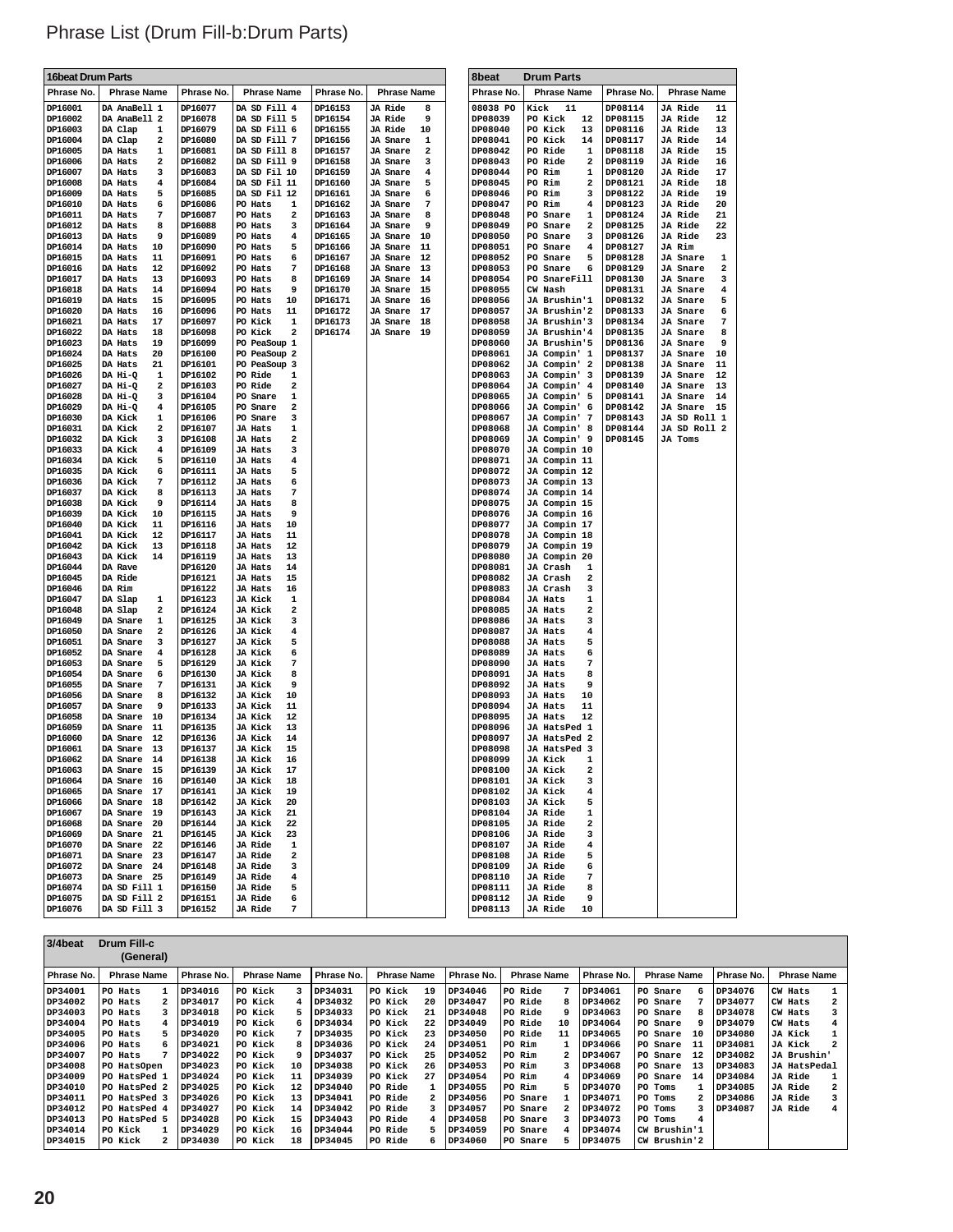### Phrase List (Percussion)

| <b>16beat Percussion</b> |                                       |                    |                              |  |  |
|--------------------------|---------------------------------------|--------------------|------------------------------|--|--|
| Phrase No.               | <b>Phrase Name</b>                    | Phrase No.         | <b>Phrase Name</b>           |  |  |
| PC16001                  | DA Agogo                              | PC16077            | GE Popcsn 18                 |  |  |
| PC16002<br>PC16003       | DA Cabasa<br>DA Conga<br>$\mathbf{1}$ | PC16078<br>PC16079 | GE Popcsn 19<br>GE Popcsn 20 |  |  |
| PC16004                  | DA Conga<br>$\mathbf{2}$              | PC16080            | GE Popcsn 21                 |  |  |
| PC16005                  | DA Eurobeat                           | PC16081            | GE Popcsn 22                 |  |  |
| PC16006                  | DA Shaker                             |                    |                              |  |  |
| PC16007<br>PC16008       | DA Street<br>DA Triangle              |                    |                              |  |  |
| PC16009                  | PO Conga<br>$\mathbf{1}$              |                    |                              |  |  |
| PC16010                  | PO Conga<br>2                         |                    |                              |  |  |
| PC16011<br>PC16012       | PO Conga<br>3<br>PO Shaker<br>-1      |                    |                              |  |  |
| PC16013                  | PO Shaker<br>$\overline{2}$           |                    |                              |  |  |
| PC16014                  | PO Shaker<br>3                        |                    |                              |  |  |
| PC16015<br>PC16016       | CW Nash<br>JA Cow                     |                    |                              |  |  |
| PC16017                  | LA Batucda 1                          |                    |                              |  |  |
| PC16018                  | LA Batucda 2                          |                    |                              |  |  |
| PC16019                  | LA Batucda 3                          |                    |                              |  |  |
| PC16020<br>PC16021       | LA Batucda 4<br>LA Batucda 5          |                    |                              |  |  |
| PC16022                  | LA Batucda 6                          |                    |                              |  |  |
| PC16023                  | LA Batucda 7                          |                    |                              |  |  |
| PC16024<br>PC16025       | LA Batucda 8<br>LA Bomba<br>1         |                    |                              |  |  |
| PC16026                  | LA Bomba<br>$\overline{\mathbf{2}}$   |                    |                              |  |  |
| PC16028                  | LA Calypso 2                          |                    |                              |  |  |
| PC16029                  | LA Calypso 3                          |                    |                              |  |  |
| PC16030<br>PC16031       | LA Compars 1<br>LA Compars 2          |                    |                              |  |  |
| PC16032                  | LA Compars 3                          |                    |                              |  |  |
| PC16033                  | LA Compars 4                          |                    |                              |  |  |
| PC16034<br>PC16035       | LA Compars 5<br>LA Coro               |                    |                              |  |  |
| PC16036                  | LA Rhumba<br>1                        |                    |                              |  |  |
| PC16037                  | LA Rhumba<br>$\overline{a}$           |                    |                              |  |  |
| PC16038                  | LA Samba                              |                    |                              |  |  |
| PC16039<br>PC16040       | LA SambaPp 1<br>LA SambaPp 2          |                    |                              |  |  |
| PC16041                  | LA SambaPp 3                          |                    |                              |  |  |
| PC16042                  | LA SambaPp 4                          |                    |                              |  |  |
| PC16043<br>PC16044       | LA SambaPp 5<br>LA SambaPp 6          |                    |                              |  |  |
| PC16045                  | LA Son<br>1                           |                    |                              |  |  |
| PC16046                  | LA Son<br>2                           |                    |                              |  |  |
| PC16047<br>PC16048       | LA Son<br>3<br>LA Son<br>4            |                    |                              |  |  |
| PC16049                  | LA Son<br>5                           |                    |                              |  |  |
| PC16050                  | LA Son<br>6                           |                    |                              |  |  |
| PC16051<br>PC16052       | LA Son<br>7<br>WO Ghana<br>1          |                    |                              |  |  |
| PC16053                  | WO Ghana<br>2                         |                    |                              |  |  |
| PC16054                  | WO Ghana<br>3                         |                    |                              |  |  |
| PC16027                  | LA Calypso 1                          |                    |                              |  |  |
| PC16055<br>PC16056       | WO Ghana<br>4<br>WO Ghana<br>5        |                    |                              |  |  |
| PC16057                  | WO Ghana<br>6                         |                    |                              |  |  |
| PC16058                  | WO Ghana<br>7                         |                    |                              |  |  |
| PC16059<br>PC16060       | WO Reggae<br>GE Popcusn 1             |                    |                              |  |  |
| PC16061                  | GE Popcusn 2                          |                    |                              |  |  |
| PC16062                  | GE Popcusn<br>з                       |                    |                              |  |  |
| PC16063                  | GE Popcusn 4                          |                    |                              |  |  |
| PC16064<br>PC16065       | GE Popcusn 5<br>GE Popcusn 6          |                    |                              |  |  |
| PC16066                  | GE Popcusn 7                          |                    |                              |  |  |
| PC16067                  | GE Popcusn 8                          |                    |                              |  |  |
| PC16068<br>PC16069       | GE Popcusn 9<br>GE Popcsn 10          |                    |                              |  |  |
| PC16070                  | GE Popcsn 11                          |                    |                              |  |  |
| PC16071                  | GE Popcsn 12                          |                    |                              |  |  |
| PC16072<br>PC16073       | GE Popcsn 13                          |                    |                              |  |  |
| PC16074                  | GE Popcsn 14<br>GE Popcsn 15          |                    |                              |  |  |
| PC16075                  | GE Popcsn 16                          |                    |                              |  |  |
| PC16076                  | GE Popcsn 17                          |                    |                              |  |  |

| <b>8beat Percussion</b> |                                          |  |  |  |  |
|-------------------------|------------------------------------------|--|--|--|--|
| Phrase No.              | <b>Phrase Name</b>                       |  |  |  |  |
| PC08001                 | Cabasa<br>DA                             |  |  |  |  |
| PC08002                 | DA<br>Eurobeat                           |  |  |  |  |
| PC08003                 | PO<br>Bongo<br>1                         |  |  |  |  |
| PC08004                 | PO<br>Bongo<br>2                         |  |  |  |  |
| PC08005                 | Conga<br>PO                              |  |  |  |  |
| PC08006                 | Cowbell<br>PO                            |  |  |  |  |
| PC08007                 | PO<br>Tamb<br>1                          |  |  |  |  |
| PC08008                 | Tamb<br>$\overline{a}$<br>PO             |  |  |  |  |
| PC08009                 | PO<br>Tamb<br>3                          |  |  |  |  |
| PC08010                 | $\overline{\mathbf{4}}$<br>PO<br>Tamb    |  |  |  |  |
| PC08011                 | $\mathbf{1}$<br>Surfin'<br><b>RO</b>     |  |  |  |  |
| PC08012                 | RO<br>Surfin'<br>$\overline{\mathbf{z}}$ |  |  |  |  |
| PC08013                 | CW<br>Nash                               |  |  |  |  |
| PC08014                 | N'Awlins<br>JA                           |  |  |  |  |
| PC08015                 | LA<br><b>Bossa</b><br>1                  |  |  |  |  |
| PC08016                 | LA<br><b>Bossa</b><br>2                  |  |  |  |  |
| PC08017                 | LA<br>Cha Cha<br>$\mathbf{1}$            |  |  |  |  |
| PC08018                 | LA<br>$\overline{a}$<br>Cha Cha          |  |  |  |  |
| PC08019                 | Cha Cha<br>3<br>LA                       |  |  |  |  |
| PC08020                 | LA<br>Cha Cha<br>4                       |  |  |  |  |
| PC08021                 | LA<br>Mambo<br>$\overline{1}$            |  |  |  |  |
| PC08022                 | LA<br>$\overline{\mathbf{z}}$<br>Mambo   |  |  |  |  |
| PC08023                 | LA<br>Mambo<br>3                         |  |  |  |  |
| PC08024                 | LA<br>Mambo<br>4                         |  |  |  |  |
| PC08025                 | LA<br>1<br>Merengu                       |  |  |  |  |
| PC08026                 | LA<br>Merengu<br>$\overline{a}$          |  |  |  |  |
| PC08027                 | LA<br>Merengu<br>3                       |  |  |  |  |
| PC08028                 | LA<br>Merengu<br>4                       |  |  |  |  |
| PC08029                 | LA<br>Merengu<br>5                       |  |  |  |  |
| PC08030                 | LA<br>Salsa<br>1                         |  |  |  |  |
| PC08031                 | LA<br>Salsa<br>2                         |  |  |  |  |
| PC08032                 | LA<br>Salsa<br>3                         |  |  |  |  |
| PC08033                 | LA<br>Salsa<br>4                         |  |  |  |  |
| PC08034                 | Salsa<br>5<br>LA                         |  |  |  |  |
| PC08035                 | $\mathbf{1}$<br>GE<br>Popcusn            |  |  |  |  |
| PC08036                 | GE<br>$\overline{a}$<br>Popcusn          |  |  |  |  |
| PC08037                 | GΕ<br>Popcusn<br>3                       |  |  |  |  |
| PC08038                 | GE<br>Popcusn<br>4                       |  |  |  |  |
| PC08039                 | GE<br>Popcusn<br>5                       |  |  |  |  |
| PC08040                 | GE<br>Popcusn<br>6                       |  |  |  |  |
| PC08041                 | GE<br>Popcusn<br>7                       |  |  |  |  |
| PC08042                 | GE<br>Popcusn<br>8                       |  |  |  |  |
| PC08043                 | GE<br>Popcusn<br>9                       |  |  |  |  |
| PC08044                 | GE<br>Popcsn<br>10                       |  |  |  |  |
| PC08045                 | 11<br>GE<br>Popcsn                       |  |  |  |  |
| PC08046                 | GE<br>Popcsn<br>12                       |  |  |  |  |
|                         | Popcsn                                   |  |  |  |  |
| PC08048                 | <b>GE</b><br>14<br>Popcsn                |  |  |  |  |
| PC08049                 | 15<br>GE<br>Popcsn                       |  |  |  |  |
| PC08047                 | GE<br>13                                 |  |  |  |  |

| <b>3/4beat Percussion</b> |                         |  |  |  |  |
|---------------------------|-------------------------|--|--|--|--|
| Phrase No.                | <b>Phrase Name</b>      |  |  |  |  |
| PC34001                   | GE Popcusn 1            |  |  |  |  |
| PC34002                   | GE Popcusn <sub>2</sub> |  |  |  |  |
| PC34003                   | GE Popcusn 3            |  |  |  |  |
| PC34004                   | GE Popcusn 4            |  |  |  |  |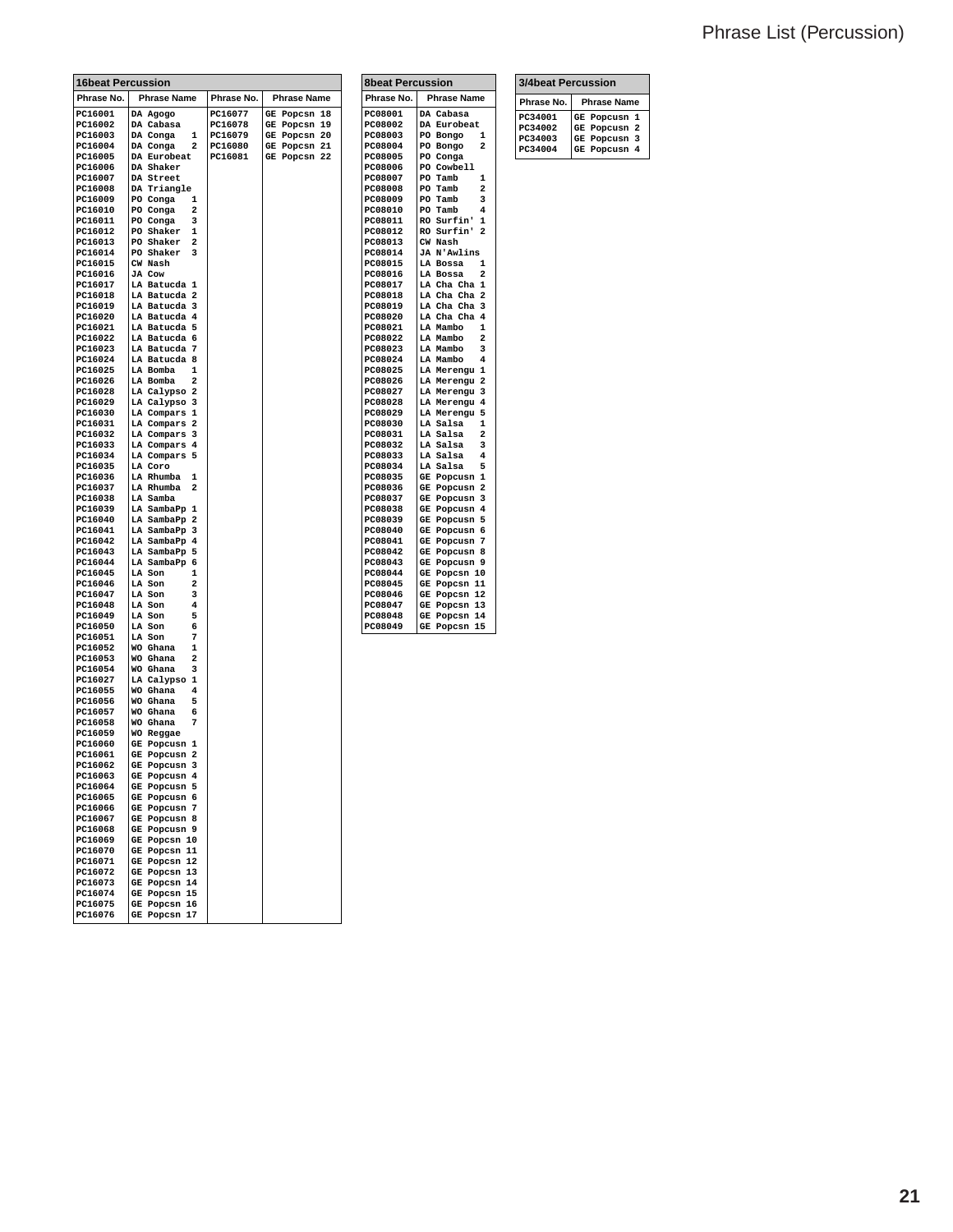### Phrase List (Percussion Fill)

**Phrase No.** Phrase Name<br>PF08001 LA Abanico 1<br>PF08002 LA Abanico 2 **8beat Percussion Fill**

PF08001 LA Abanico 1<br>
PF08002 LA Abanico 2<br>
PF08003 LA Abanico 3<br>
PF08005 LA Cha Cha 2<br>
PF08006 LA Cha Cha 2<br>
PF08006 LA Mambo 2<br>
PF08007 LA Mambo 2<br>
PF08009 LA Mambo 3<br>
PF08010 LA Mambo 4<br>
PF08011 LA Mambo 5

**PF08012 LA Mambo 6 PF08013 LA Mambo 7**

**PF08014 LA Mambo 8 PF08015 LA Merengu 1 PF08016 LA Merengu 2 PF08017 LA Merengu 3 PF08018 LA Merengu 4**

**PF08019 LA Merengu 5 PF08020 LA Merengu 6 PF08021 LA Merengu 7 PF08022 LA Salsa 1 PF08023 LA Salsa 2 PF08024 LA Salsa 3 PF08025 LA Salsa 4**

**PF08026 LA Salsa 5 PF08027 GE Popcusn**

|                    | <b>16beat Percussion Fill</b>                                 |
|--------------------|---------------------------------------------------------------|
| Phrase No.         | <b>Phrase Name</b>                                            |
| PF16001            | DA Triangle                                                   |
| PF16002<br>PF16003 | PO<br>Abanico<br>$\mathbf{1}$<br>PO Abanico<br>2              |
| PF16004            | PO Abanico<br>3                                               |
| PF16005            | LA Abanico                                                    |
| PF16006<br>PF16007 | $\mathbf{1}$<br>LA Batucda<br>LA Batucda<br>$\overline{a}$    |
| PF16008            | 3<br>LA Batucda                                               |
| PF16009            | LA Batucda<br>4                                               |
| PF16010<br>PF16011 | LA Batucda<br>5<br>LA Batucda<br>6                            |
| PF16012            | LA Batucda<br>7                                               |
| PF16013            | LA Batucda<br>8                                               |
| PF16014<br>PF16015 | LA Batucda<br>9<br>LA Batcda<br>10                            |
| PF16016            | LA Batcda<br>11                                               |
| PF16017            | LA Bomba<br>$\mathbf{1}$                                      |
| PF16018<br>PF16019 | LA Bomba<br>2<br>LA Bomba<br>3                                |
| PF16020            | LA Bomba<br>$\overline{4}$                                    |
| PF16021            | LA Bomba<br>5                                                 |
| PF16022<br>PF16023 | LA Bomba<br>6<br>LA Calypso<br>$\mathbf{1}$                   |
| PF16024            | LA Calypso<br>$\overline{2}$                                  |
| PF16025            | LA Calypso<br>3                                               |
| PF16026<br>PF16027 | LA Calypso<br>$\overline{\mathbf{4}}$<br>5<br>LA Calypso      |
| PF16028            | LA Compars<br>1                                               |
| PF16029            | 2<br>LA Compars                                               |
| PF16030<br>PF16031 | LA Compars<br>3<br>LA Compars<br>$\overline{\mathbf{4}}$      |
| PF16032            | LA<br>5<br>Compars                                            |
| PF16033            | LA Compars<br>6                                               |
| PF16034<br>PF16035 | LA Compars<br>7<br>LA Compars<br>8                            |
| PF16036            | LA<br>Espagno<br>1                                            |
| PF16037<br>PF16038 | LA Espagno<br>$\overline{\mathbf{z}}$<br>LA Espagno<br>3      |
| PF16039            | LA<br>Espagno<br>4                                            |
| PF16040            | LA Rhumba<br>$\mathbf{1}$                                     |
| PF16041<br>PF16042 | LA Rhumba<br>2<br>LA Rhumba<br>3                              |
| PF16043            | LA Rhumba<br>4                                                |
| PF16044            | LA Rhumba<br>5                                                |
| PF16045<br>PF16046 | LA Rhumba<br>6<br>$\overline{1}$<br>LA<br>Samba               |
| PF16047            | $\overline{a}$<br>LA Samba                                    |
| PF16048            | 3<br>LA Samba                                                 |
| PF16049<br>PF16050 | LA SambaPp<br>$\mathbf{1}$<br>$\overline{a}$<br>LA<br>SambaPp |
| PF16051            | LA Son<br>$\mathbf{1}$                                        |
| PF16052            | LA<br>2<br>Son                                                |
| PF16053<br>PF16054 | LA<br>3<br>Son<br>LA<br>4<br>Son                              |
| PF16055            | 5<br>LA Son                                                   |
| PF16056            | LA Son<br>6                                                   |
| PF16057<br>PF16058 | 7<br>LA<br>Son<br>LA Son<br>8                                 |
| PF16059            | WO Ghana<br>1                                                 |
| PF16060            | WO Ghana<br>2                                                 |
| PF16061<br>PF16062 | 3<br>WO Ghana<br>WO Ghana<br>4                                |
| PF16063            | WO Ghana<br>5                                                 |
| PF16064            | WO<br>Ghana<br>6                                              |
| PF16065<br>PF16066 | WO<br>Ghana<br>7<br>WO<br>8<br>Ghana                          |
| PF16067            | 9<br>WO<br>Ghana                                              |
| PF16068            | WO<br>10<br>Ghana                                             |
| PF16069<br>PF16070 | GE Ballad<br>GЕ<br>Popcusn<br>1                               |
| PF16071            | GЕ<br>2<br>Popcusn                                            |
| PF16072<br>PF16073 | GЕ<br>3<br>Popcusn                                            |
| PF16074            | GЕ<br>Popcusn<br>4<br>GЕ<br>5<br>Popcusn                      |
| PF16075            | GЕ<br>Popcusn<br>6                                            |
|                    |                                                               |

|            | <b>3/4beat Percussion Fill</b> |   |
|------------|--------------------------------|---|
| Phrase No. | <b>Phrase Name</b>             |   |
| PF34001    | GE Tamb                        |   |
| PF34002    | GE Tamb                        | 2 |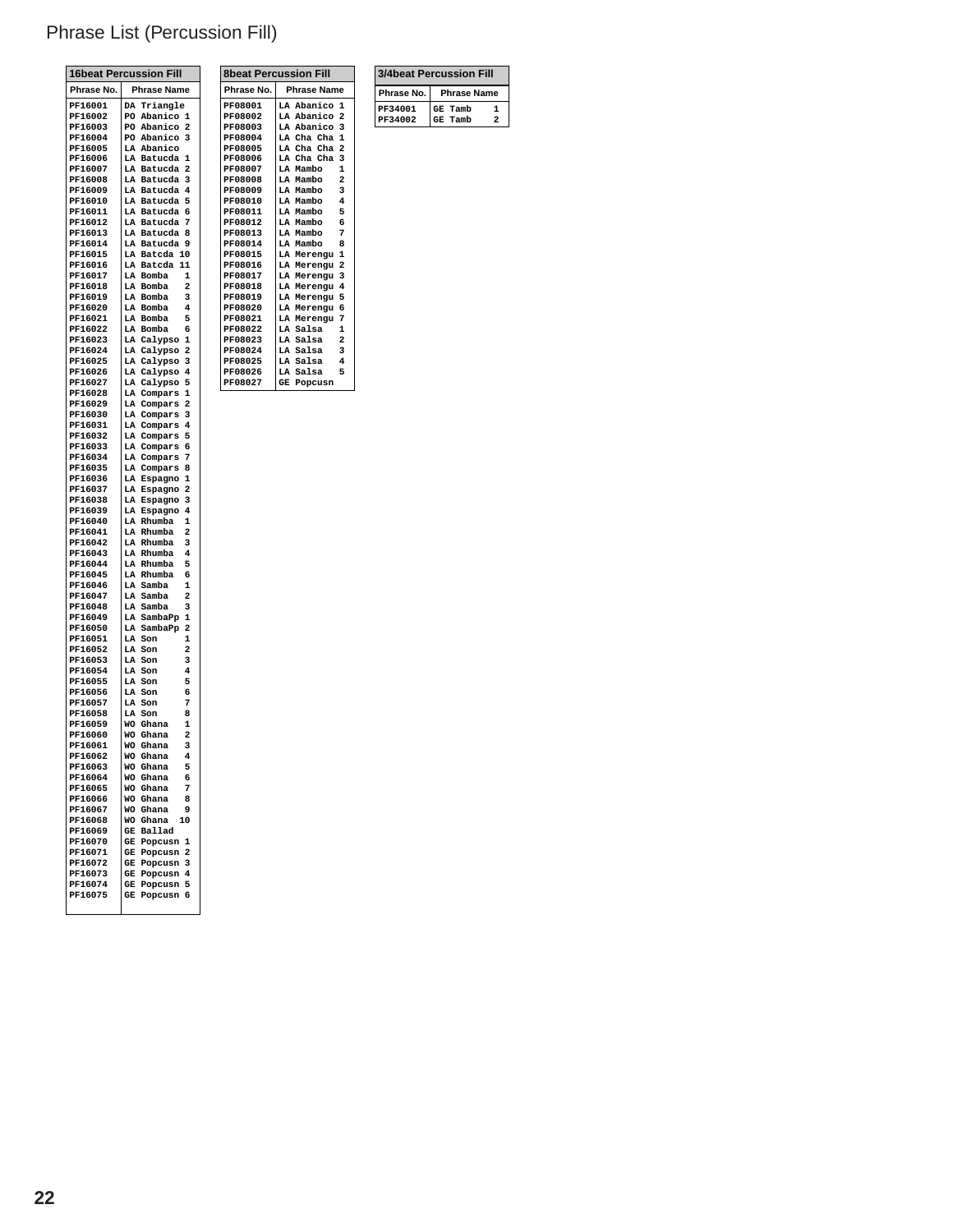| 16beat Bass -a                   |                                           |                                  |                                              |                    |                                                           | 8beat Bass -a             |                                                        |                           |                                             |                                  |                                                             |
|----------------------------------|-------------------------------------------|----------------------------------|----------------------------------------------|--------------------|-----------------------------------------------------------|---------------------------|--------------------------------------------------------|---------------------------|---------------------------------------------|----------------------------------|-------------------------------------------------------------|
| Phrase No.                       | <b>Phrase Name</b>                        | Phrase No.                       | <b>Phrase Name</b>                           | Phrase No.         | <b>Phrase Name</b>                                        | Phrase No                 | <b>Phrase Name</b>                                     | Phrase No.                | <b>Phrase Name</b>                          | Phrase No.                       | <b>Phrase Name</b>                                          |
| Ba16001                          | DA ComeOn! 1                              | <b>Ba16090</b>                   | RB Funkier 6                                 | <b>Ba16179</b>     | LA Rhumba<br>1                                            | Ba08001                   | DA Acid                                                | Ba08077                   | <b>RO Hard</b><br>$\overline{\mathbf{2}}$   | <b>Ba08153</b>                   | JA Fission                                                  |
| Ba16002                          | DA ComeOn! 2                              | <b>Ba16091</b>                   | RB Funkier 7                                 | Ba16180            | LA Rhumba<br>2                                            | Ba08002                   | DA Disco<br>1                                          | Ba08078                   | RO Harder<br>1                              | Ba08154                          | JA Maiden 1                                                 |
| Ba16003                          | DA ComeOn! 3                              | <b>Ba16092</b>                   | <b>RB Funkier 8</b>                          | Ba16181            | LA Rhumba<br>3                                            | Ba08003                   | 2<br>DA Disco                                          | Ba08079                   | <b>RO Harder</b><br>$\overline{\mathbf{2}}$ | Ba08155                          | JA Maiden<br>$\overline{\mathbf{2}}$                        |
| <b>Ba16004</b><br>Ba16005        | DA Disco<br>DA DisFunk 1                  | <b>Ba16093</b><br><b>Ba16094</b> | <b>RB Funkier 9</b><br>RB Fnkier 10          | Ba16182<br>Ba16183 | LA Salsa<br>1                                             | Ba08004<br>Ba08005        | з<br>DA Disco<br>DA Much                               | Ba08080                   | <b>RO Harder</b><br>3<br>RO Hardest<br>1    | Ba08156                          | JA Maiden 3<br>JA Maiden                                    |
| Ba16006                          | DA DisFunk 2                              | <b>Ba16095</b>                   | RB Fnkier 11                                 | Ba16184            | LA Salsa<br>2<br>LA Salsa<br>з                            | Ba08006                   | PO Ethno<br>1                                          | Ba08081<br>Ba08082        | RO Hardest<br>$\overline{\mathbf{2}}$       | Ba08157<br>Ba08158               | $\overline{4}$<br>JA Maiden<br>5                            |
| Ba16007                          | DA DisFunk 3                              | <b>Ba16096</b>                   | RB Fnkier 12                                 | Ba16185            | LA Salsa<br>4                                             | Ba08007                   | PO Ethno<br>2                                          | Ba08083                   | RO Hardest 3                                | Ba08159                          | JA Maiden<br>6                                              |
| <b>Ba16008</b>                   | DA DisFunk 4                              | <b>Ba16097</b>                   | RB Fnkier 13                                 | <b>Ba16186</b>     | LA Samba<br>1                                             | <b>Ba08008</b>            | PO Ethno<br>3                                          | Ba08084                   | RO Heavy<br>1                               | <b>Ba08160</b>                   | JA Swing                                                    |
| Ba16009                          | DA DisFunk 5                              | <b>Ba16098</b>                   | RB Fnkier 14                                 | Ba16187            | 2<br>LA Samba                                             | Ba08009                   | PO Fly                                                 | Ba08085                   | RO Heavy<br>2                               | Ba08161                          | JA Walkin 1                                                 |
| Ba16010<br>Ba16011               | DA DisFunk 6<br>DA DisFunk 7              | <b>Ba16099</b><br><b>Ba16100</b> | RB Funkyst 1<br>RB Funkyst 2                 | Ba16188<br>Ba16189 | LA Samba<br>з<br>LA Samba<br>4                            | Ba08010<br>Ba08011        | PO Gated<br>1<br>2<br>PO Gated                         | Ba08086<br>Ba08087        | RO Jammin' 1<br>RO Jammin' 2                | Ba08162<br>Ba08163               | $\overline{\mathbf{2}}$<br>JA Walkin<br>JA Walkin<br>$_{3}$ |
| Ba16012                          | DA EuroBt. 1                              | <b>Ba16101</b>                   | RB FunkBay 1                                 | Ba16190            | LA Samba<br>5                                             | Ba08012                   | PO Gated<br>з                                          | Ba08088                   | RO Rockaby 1                                | Ba08164                          | $\overline{\mathbf{4}}$<br>JA Walkin                        |
| Ba16013                          | DA EuroBt.<br>$\overline{\mathbf{2}}$     | <b>Ba16102</b>                   | RB FunkBay 2                                 | Ba16191            | 6<br>LA Samba                                             | <b>Ba08013</b>            | PO Gated<br>4                                          | Ba08089                   | RO Rockaby 2                                | Ba08165                          | JA Walkin<br>5                                              |
| Ba16014                          | DA Get'Nuff                               | <b>Ba16103</b>                   | RB FunkBay 3                                 | Ba16192            | 7<br>LA Samba                                             | Ba08014                   | 5<br>PO Gated                                          | Ba08090                   | <b>RO Roll</b>                              | Ba08166                          | JA Walkin<br>6                                              |
| Ba16015<br>Ba16016               | DA Hip<br>1<br>DA Hip<br>2                | <b>Ba16104</b><br>Ba16105        | RB FunkBay 4<br>RB FunkBay 5                 | Ba16193<br>Ba16194 | LA Samba<br>8<br>9<br>LA Samba                            | <b>Ba08015</b><br>Ba08016 | 6<br>PO Gated<br>7<br>PO Gated                         | Ba08091<br>Ba08092        | RO Sharon<br>RO Surfin' 1                   | Ba08167<br><b>Ba08168</b>        | JA Walkin<br>- 7<br>JA Walkin 8                             |
| Ba16017                          | DA Hip<br>з                               | Ba16106                          | RB FunkBay 6                                 | Ba16195            | LA Samba<br>10                                            | <b>Ba08017</b>            | PO Gated<br>8                                          | Ba08093                   | RO Surfin' 2                                | Ba08169                          | JA Walkin 9                                                 |
| Ba16018                          | 4<br>DA Hip                               | <b>Ba16107</b>                   | RB FunkBay 7                                 | <b>Ba16196</b>     | LA SambaPp 1                                              | Ba08018                   | 9<br>PO Gated                                          | Ba08094                   | RO Surfin' 3                                | Ba08170                          | JA Walkin 10                                                |
| Ba16019                          | DA Hip<br>5                               | Ba16108                          | RB NAwlins 1                                 | Ba16197            | LA SambaPp 2                                              | Ba08019                   | PO Gated<br>10                                         | Ba08095                   | RO Surfin'<br>$\overline{4}$                | Ba08171                          | JA Walkin 11                                                |
| Ba16020<br>Ba16021               | DA Hip<br>6<br>7<br>DA Hip                | Ba16109<br>Ba16110               | RB NAwlins 2<br><b>RB NAwlins 3</b>          | Ba16198<br>Ba16199 | LA SambaPp<br>-3<br>LA SambaPp<br>$\overline{\mathbf{4}}$ | <b>Ba08020</b><br>Ba08021 | PO Gated<br>11<br>PO Hustler 1                         | Ba08096<br>Ba08097        | RO Surfin'<br>- 5<br>RO Surfin' 6           | Ba08172<br>Ba08173               | JA Walkin 12<br>JA Walkin 13                                |
| Ba16022                          | DA Hop<br>1                               | <b>Ba16111</b>                   | RB NAwlins 4                                 | Ba16200            | LA SambaPp<br>5                                           | <b>Ba08022</b>            | <b>PO Hustler 2</b>                                    | Ba08098                   | RO Surfin' 7                                | Ba08174                          | LA Bossa<br>1                                               |
| Ba16023                          | DA Hop<br>2                               | Ba16112                          | RB R&B<br>1                                  | Ba16201            | LA Soca<br>1                                              | Ba08023                   | PO Hustler 3                                           | Ba08099                   | RO Surfin' 8                                | Ba08175                          | $\overline{\mathbf{2}}$<br>LA Bossa                         |
| Ba16024                          | DA Hop<br>з                               | Ba16113                          | RB R&B<br>2                                  | Ba16202            | LA Soca<br>2                                              | <b>Ba08024</b>            | <b>PO Hustler 4</b>                                    | Ba08100                   | RO Surfin' 9                                | <b>Ba08176</b>                   | LA Bossa<br>з                                               |
| Ba16025<br>Ba16026               | 4<br>DA Hop<br>DA Hop<br>5                | <b>Ba16114</b><br>Ba16115        | RB R&B<br>3<br>RB Slow Jam                   | Ba16203<br>Ba16204 | з<br>LA Soca<br>LA Soca<br>4                              | Ba08025<br>Ba08026        | <b>PO Hustler 5</b><br>PO Hustler 6                    | Ba08101<br>Ba08102        | RO Surfin 10<br>RO TheKing 1                | Ba08177<br>Ba08178               | $\overline{\mathbf{4}}$<br>LA Bossa<br>LA Cha Cha 1         |
| Ba16027                          | 1<br>DA Rap                               | Ba16116                          | RB Soulful 1                                 | Ba16205            | LA Son<br>1                                               | <b>Ba08027</b>            | PO Hustler 7                                           | Ba08103                   | <b>RO TheKing 2</b>                         | Ba08179                          | LA Cha Cha 2                                                |
| Ba16028                          | 2<br>DA Rap                               | Ba16117                          | RB Soulful 2                                 | Ba16206            | 2<br><b>LA Son</b>                                        | Ba08028                   | PO Hustler 8                                           | Ba08104                   | CW BothKinds                                | Ba08180                          | LA Cha Cha 3                                                |
| Ba16029                          | DA Rap<br>3                               | <b>Ba16118</b>                   | RB Soulful 3                                 | Ba16207            | <b>LA Son</b><br>з                                        | <b>Ba08029</b>            | <b>PO Hustler 9</b>                                    | Ba08105                   | CW Nash<br>1                                | Ba08181                          | LA Cha Cha 4                                                |
| Ba16030                          | DA Rap<br>4<br>5                          | Ba16119                          | RB Soulful 4                                 | Ba16208            | LA Son<br>4<br>5<br>LA Son                                | Ba08030<br>Ba08031        | PO Hustler10                                           | Ba08106                   | CW Nash<br>2<br>3                           | Ba08182                          | LA Cumbia 1                                                 |
| Ba16031<br>Ba16032               | DA Rap<br>DA Rave<br>1                    | Ba16120<br><b>Ba16121</b>        | RB Soulful 5<br>RB Soulful 6                 | Ba16209<br>Ba16210 | 6<br>LA Son                                               | Ba08032                   | PO Hustler11<br>PO Hustler12                           | Ba08107<br>Ba08108        | CW Nash<br>4<br>CW Nash                     | <b>Ba08183</b><br>Ba08184        | LA Cumbia 2<br>LA Cumbia 3                                  |
| Ba16033                          | DA Rave<br>2                              | Ba16122                          | RB Soulful 7                                 | Ba16211            | LA Son<br>7                                               | Ba08033                   | PO Hustler13                                           | Ba08109                   | CW Nash<br>5                                | Ba08185                          | LA Espagnol                                                 |
| Ba16034                          | 3<br>DA Rave                              | Ba16123                          | RB Soulful 8                                 | Ba16212            | LA Tejano<br>1                                            | <b>Ba08034</b>            | PO Look For                                            | Ba08110                   | CW Nash<br>6                                | Ba08186                          | LA Mambo<br>1                                               |
| Ba16035                          | 4<br>DA Rave<br>5                         | <b>Ba16124</b>                   | <b>RB Soulful 9</b>                          | Ba16213            | LA Tejano<br>2                                            | Ba08035                   | PO Love<br>1                                           | Ba08111                   | 7<br>CW Nash                                | Ba08187                          | $\mathbf{2}$<br>LA Mambo                                    |
| <b>Ba16036</b><br>Ba16037        | DA Rave<br>DA SynBass 1                   | <b>Ba16125</b><br>Ba16126        | RB Soulfl 10<br>RB Soulfl 11                 | Ba16214<br>Ba16215 | LA Tejano<br>3<br>LA Tejano<br>4                          | <b>Ba08036</b><br>Ba08037 | PO Love<br>2<br>PO Love<br>з                           | Ba08112<br>Ba08113        | CW Nash<br>8<br>RB Eastsid 1                | <b>Ba08188</b><br>Ba08189        | 3<br>LA Mambo<br>LA Mambo<br>4                              |
| Ba16038                          | $\overline{\mathbf{2}}$<br>DA SynBass     | <b>Ba16127</b>                   | RB Soulfl 12                                 | Ba16216            | WO Hi-Life 1                                              | Ba08038                   | PO Love<br>4                                           | Ba08114                   | RB Eastsid 2                                | <b>Ba08190</b>                   | LA Rhumba<br>1                                              |
| Ba16039                          | DA SynBass 3                              | <b>Ba16128</b>                   | RB Soulfl 13                                 | Ba16217            | WO Hi-Life 2                                              | Ba08039                   | PO Push<br>1                                           | Ba08115                   | RB Motor<br>1                               | Ba08191                          | $\overline{\mathbf{2}}$<br>LA Rhumba                        |
| Ba16040                          | DA SynBass 4                              | <b>Ba16129</b>                   | RB Soulfl 14                                 | Ba16218            | WO Hi-Life 3                                              | Ba08040                   | PO Push<br>2                                           | Ba08116                   | RB Motor<br>2                               | Ba08192                          | 3<br>LA Rhumba                                              |
| Ba16041<br>Ba16042               | DA SynBass 5<br>DA SynBass 6              | <b>Ba16130</b><br><b>Ba16131</b> | RB Soulfl 15<br>RB SynBass 1                 | Ba16219<br>Ba16220 | WO Hi-Life 4<br>WO Hi-Life 5                              | <b>Ba08041</b><br>Ba08042 | PO Push<br>з<br>4<br>PO Push                           | Ba08117<br>Ba08118        | RB Motor<br>з<br>RB Motor<br>4              | Ba08193<br><b>Ba08194</b>        | LA Rhumba<br>$\overline{\mathbf{4}}$<br>LA Rhumba<br>5      |
| Ba16043                          | DA SynBass 7                              | <b>Ba16132</b>                   | RB SynBass 2                                 | <b>Ba16221</b>     | WO Hi-Life 6                                              | <b>Ba08043</b>            | 5<br>PO Push                                           | Ba08119                   | 5<br><b>RB</b> Motor                        | <b>Ba08195</b>                   | LA Rhumba<br>6                                              |
| Ba16044                          | DA SynBass 8                              | <b>Ba16133</b>                   | RB SynBass 3                                 | Ba16222            | WO Mozambiqu                                              | Ba08044                   | PO Push<br>6                                           | Ba08120                   | RB Motor<br>6                               | <b>Ba08196</b>                   | LA Rhumba<br>7                                              |
| Ba16045                          | DA SynBass 9                              | <b>Ba16134</b>                   | RB SynBass 4                                 | Ba16223            | WO Reggae<br>1                                            | <b>Ba08045</b>            | 7<br>PO Push                                           | Ba08121                   | 7<br>RB Motor                               | <b>Ba08197</b>                   | LA Rhumba<br>8                                              |
| <b>Ba16046</b><br><b>Ba16047</b> | DA SyBass 10<br>DA SyBass 11              | <b>Ba16135</b><br><b>Ba16136</b> | RB SynBass 5<br>RB SynBass 6                 | Ba16224<br>Ba16225 | WO<br>Reggae<br>2<br>WO Reggae<br>3                       | Ba08046<br>Ba08047        | PO Push<br>8<br>PO Push<br>9                           | Ba08122<br>Ba08123        | 8<br>RB Motor<br>RB R&B<br>1                | Ba08198<br>Ba08199               | LA Rhumba<br>و.<br>LA Rhumba 10                             |
| Ba16048                          | DA Tekno<br>1                             | <b>Ba16137</b>                   | RB SynBass 7                                 | Ba16226            | WO Reggae<br>$\overline{4}$                               | <b>Ba08048</b>            | PO Push<br>10                                          | Ba08124                   | RB<br>R&B<br>2                              | Ba08200                          | LA Rhumba 11                                                |
| Ba16049                          | 2<br>DA Tekno                             | <b>Ba16138</b>                   | JA AfroJaz 1                                 | Ba16227            | WO Reggae<br>5                                            | Ba08049                   | PO Push<br>11                                          | Ba08125                   | RB SlowJam 1                                | <b>Ba08201</b>                   | LA Rhumba 12                                                |
| <b>Ba16050</b>                   | DA Tekno<br>з                             | <b>Ba16139</b>                   | JA AfroJaz 2                                 | Ba16228            | WO Reggae<br>6                                            | <b>Ba08050</b>            | PO Push<br>12                                          | Ba08126                   | RB SlowJam 2                                | <b>Ba08202</b>                   | LA Rhumba 13                                                |
| Ba16051<br>Ba16052               | DA Tekno<br>4<br>5<br>DA Tekno            | Ba16140<br>Ba16141               | JA AfroJaz 3<br>JA AfroJaz 4                 | Ba16229<br>Ba16230 | WO Reggae<br>7<br>WO Reggae<br>8                          | Ba08051<br><b>Ba08052</b> | PO Push<br>13<br>14<br>PO Push                         | Ba08127<br>Ba08128        | RB SlowJam 3<br>RB SlowJam 4                | <b>Ba08203</b><br><b>Ba08204</b> | LA Rhumba 14<br>LA Salsa<br>1                               |
| Ba16053                          | PO Feel                                   | <b>Ba16142</b>                   | JA Fission 1                                 | <b>Ba16231</b>     | WO Reggae<br>-9                                           | Ba08053                   | 15<br>PO Push                                          | Ba08129                   | RB SlowJam 5                                | Ba08205                          | LA Salsa<br>2                                               |
| <b>Ba16054</b>                   | PO Playbak 1                              | <b>Ba16143</b>                   | JA Fission 2                                 | Ba16232            | WO Reggae 10                                              | Ba08054                   | PO Shuvlin 1                                           | Ba08130                   | RB SlowJam 6                                | Ba08206                          | LA Ska                                                      |
| Ba16055                          | Playbak 2<br>PO                           | <b>Ba16144</b>                   | JA Fission 3                                 | Ba16233            | WO Reggae 11                                              | <b>Ba08055</b>            | PO Shuvlin 2                                           | Ba08131                   | RB SlowJam 7                                | Ba08207                          | WO Ju-Ju<br>1                                               |
| Ba16056<br>Ba16057               | PO Siren<br>1<br>PO Siren<br>2            | <b>Ba16145</b><br><b>Ba16146</b> | JA Fission 4<br>JA Fission 5                 | Ba16234<br>Ba16235 | WO Soweto<br>1<br>WO Soweto<br>2                          | Ba08056<br><b>Ba08057</b> | PO Shuvlin 3<br>PO Soupy<br>1                          | Ba08132<br>Ba08133        | RB SlowJam 8<br>RB SlowJam 9                | Ba08208<br>Ba08209               | WO Ju-Ju<br>$\mathbf{2}$<br>3<br>WO Ju-Ju                   |
| Ba16058                          | PO Soupy<br>1                             | <b>Ba16147</b>                   | JA Fission 6                                 | Ba16236            | WO Soweto<br>3                                            | Ba08058                   | PO Soupy<br>2                                          | Ba08134                   | RB SloJam 10                                | Ba08210                          | $\overline{\mathbf{4}}$<br>WO Ju-Ju                         |
| Ba16059                          | 2<br>PO Soupy                             | <b>Ba16148</b>                   | JA JazFunk 1                                 | Ba16237            | WO Soweto<br>4                                            | Ba08059                   | 3<br>PO Soupy                                          | Ba08135                   | RB SloJam 11                                | <b>Ba08211</b>                   | WO Ju-Ju<br>5                                               |
| Ba16060                          | PO Value<br>1                             | <b>Ba16149</b>                   | JA JazFunk 2                                 | Ba16238            | WO<br>Zydeco<br>1                                         | <b>Ba08060</b>            | 4<br>PO Soupy                                          | Ba08136                   | RB SloJam 12                                | <b>Ba08212</b>                   | WO New Age 1                                                |
| <b>Ba16061</b><br>Ba16062        | PO Value<br>2                             | Ba16150<br>Ba16151               | JA JazFunk 3                                 | Ba16239            | WO Zydeco<br>$\overline{\mathbf{2}}$<br>3                 | Ba08061                   | PO Soupy<br>5                                          | Ba08137                   | RB SloJam 13                                | Ba08213                          | WO New Age 2                                                |
| Ba16063                          | RO Dirge<br>1<br>RO Dirge<br>2            | Ba16152                          | JA JazFunk 4<br>JA JazFunk 5                 | Ba16240<br>Ba16241 | WO Zydeco<br>WO Zydeco 4                                  | Ba08062<br><b>Ba08063</b> | PO Soupy<br>6<br>PO Soupy                              | Ba08138<br><b>Ba08139</b> | RB SloJam 14<br>RB SloJam 15                |                                  |                                                             |
| <b>Ba16064</b>                   | RO Dirge<br>3                             | Ba16153                          | JA JazFunk 6                                 | Ba16242            | WO Zydeco 5                                               | Ba08064                   | PO Tense                                               | Ba08140                   | RB SloJam 16                                |                                  |                                                             |
| <b>Ba16065</b>                   | RO Dirge<br>4                             | Ba16154                          | JA JazFunk 7                                 | Ba16243            | WO Zydeco 6                                               | Ba08065                   | PO Uzure                                               | Ba08141                   | RB SloJam 17                                |                                  |                                                             |
| <b>Ba16066</b><br>Ba16067        | RO Metal<br>$\mathbf{1}$<br>RO Metal<br>2 | Ba16155<br>Ba16156               | LA Bomba<br>$\mathbf{1}$<br>LA Bomba<br>2    | Ba16244<br>Ba16245 | b# Acid<br>b# Tekno                                       | Ba08066<br>Ba08067        | PO Vision<br>PO Water                                  | Ba08142<br>Ba08143        | RB SloJam 18<br>RB SloJam 19                |                                  |                                                             |
| <b>Ba16068</b>                   | RO Metal<br>3                             | Ba16157                          | LA Bomba<br>3                                |                    |                                                           | Ba08068                   | RO 2Z Top                                              | Ba08144                   | RB SloJam 20                                |                                  |                                                             |
| <b>Ba16069</b>                   | RO Rocker<br>$\mathbf{1}$                 | Ba16158                          | LA Bomba<br>$4\phantom{1}$                   |                    |                                                           | Ba08069                   | RO Anthem                                              | Ba08145                   | RB SloJam 21                                |                                  |                                                             |
| <b>Ba16070</b>                   | RO Rocker 2                               | Ba16159                          | LA Bomba<br>5                                |                    |                                                           | Ba08070                   | RO Boogie 1                                            | Ba08146                   | RB SloJam 22                                |                                  |                                                             |
| Ba16071<br><b>Ba16072</b>        | RO Rocker 3<br>RO Rocker 4                | Ba16160<br>Ba16161               | LA Bomba<br>6<br>LA Bomba<br>$7\phantom{.0}$ |                    |                                                           | Ba08071<br>Ba08072        | RO Boogie<br>$\overline{\mathbf{2}}$<br>RO Boogie<br>3 | Ba08147<br>Ba08148        | RB SloJam 23<br>RB Soul<br>1                |                                  |                                                             |
| <b>Ba16073</b>                   | RO Rocker 5                               | Ba16162                          | LA Calient 1                                 |                    |                                                           | Ba08073                   | RO Boogie<br>$\overline{4}$                            | Ba08149                   | RB Soul<br>2                                |                                  |                                                             |
| Ba16074                          | RO Rocker 6                               | Ba16163                          | LA Calient 2                                 |                    |                                                           | Ba08074                   | RO Boogie<br>- 5                                       | Ba08150                   | RB Soul<br>3                                |                                  |                                                             |
| <b>Ba16075</b>                   | RO Rockin' 1                              | Ba16164                          | LA Calient 3                                 |                    |                                                           | Ba08075                   | RO Boogie<br>- 6                                       | Ba08151                   | RB Soul<br>4                                |                                  |                                                             |
| <b>Ba16076</b><br><b>Ba16077</b> | RO Rockin' 2<br>RB Esteem 1               | Ba16165<br>Ba16166               | LA Calypso 1<br>LA Calypso 2                 |                    |                                                           | Ba08076                   | RO Hard<br>1                                           | Ba08152                   | RB Soul<br>5                                |                                  |                                                             |
| <b>Ba16078</b>                   | RB Esteem 2                               | Ba16167                          | LA Calypso 3                                 |                    |                                                           |                           |                                                        |                           |                                             |                                  |                                                             |
| <b>Ba16079</b>                   | RB Esteem 3                               | Ba16168                          | LA Calypso 4                                 |                    |                                                           | 3/4beat                   | Drum -a                                                |                           |                                             |                                  |                                                             |
| <b>Ba16080</b>                   | RB Funkie 1                               | Ba16169                          | LA Calypso 5                                 |                    |                                                           | Phrase No.                | <b>Phrase Name</b>                                     | Phrase No.                | <b>Phrase Name</b>                          |                                  |                                                             |
| Ba16081<br><b>Ba16082</b>        | RB Funkie 2<br>RB Funkie 3                | Ba16170<br>Ba16171               | LA Calypso 6<br>LA Espagnol                  |                    |                                                           | Ba34001                   | CW Tenasee 1                                           | Ba34009                   | JA Vince<br>5                               |                                  |                                                             |
| <b>Ba16083</b>                   | RB Funkie 4                               | Ba16172                          | LA Mambo                                     |                    |                                                           | Ba34002                   | CW Tenasee 2                                           | Ba34010                   | JA Vince<br>6                               |                                  |                                                             |
| <b>Ba16084</b>                   | RB Funkie 5                               | Ba16173                          | LA Merengu 1                                 |                    |                                                           | Ba34003                   | CW Tenasee 3                                           | Ba34011                   | RO Harder                                   |                                  |                                                             |
| <b>Ba16085</b>                   | RB Funkier 1                              | Ba16174                          | LA Merengu 2                                 |                    |                                                           | Ba34004                   | CW Tenasee 4                                           |                           |                                             |                                  |                                                             |
| <b>Ba16086</b><br><b>Ba16087</b> | RB Funkier 2<br>RB Funkier 3              | Ba16175<br>Ba16176               | LA Merengu 3<br>LA Merengu 4                 |                    |                                                           | Ba34005<br>Ba34006        | JA Vince<br>1<br>JA Vince<br>2                         |                           |                                             |                                  |                                                             |
| <b>Ba16088</b>                   | RB Funkier 4                              | Ba16177                          | LA Merengu 5                                 |                    |                                                           | Ba34007                   | JA Vince<br>з                                          |                           |                                             |                                  |                                                             |
| <b>Ba16089</b>                   | RB Funkier 5                              | Ba16178                          | LA Merengu 6                                 |                    |                                                           | Ba34008                   | JA Vince<br>4                                          |                           |                                             |                                  |                                                             |
|                                  |                                           |                                  |                                              |                    |                                                           |                           |                                                        |                           |                                             |                                  |                                                             |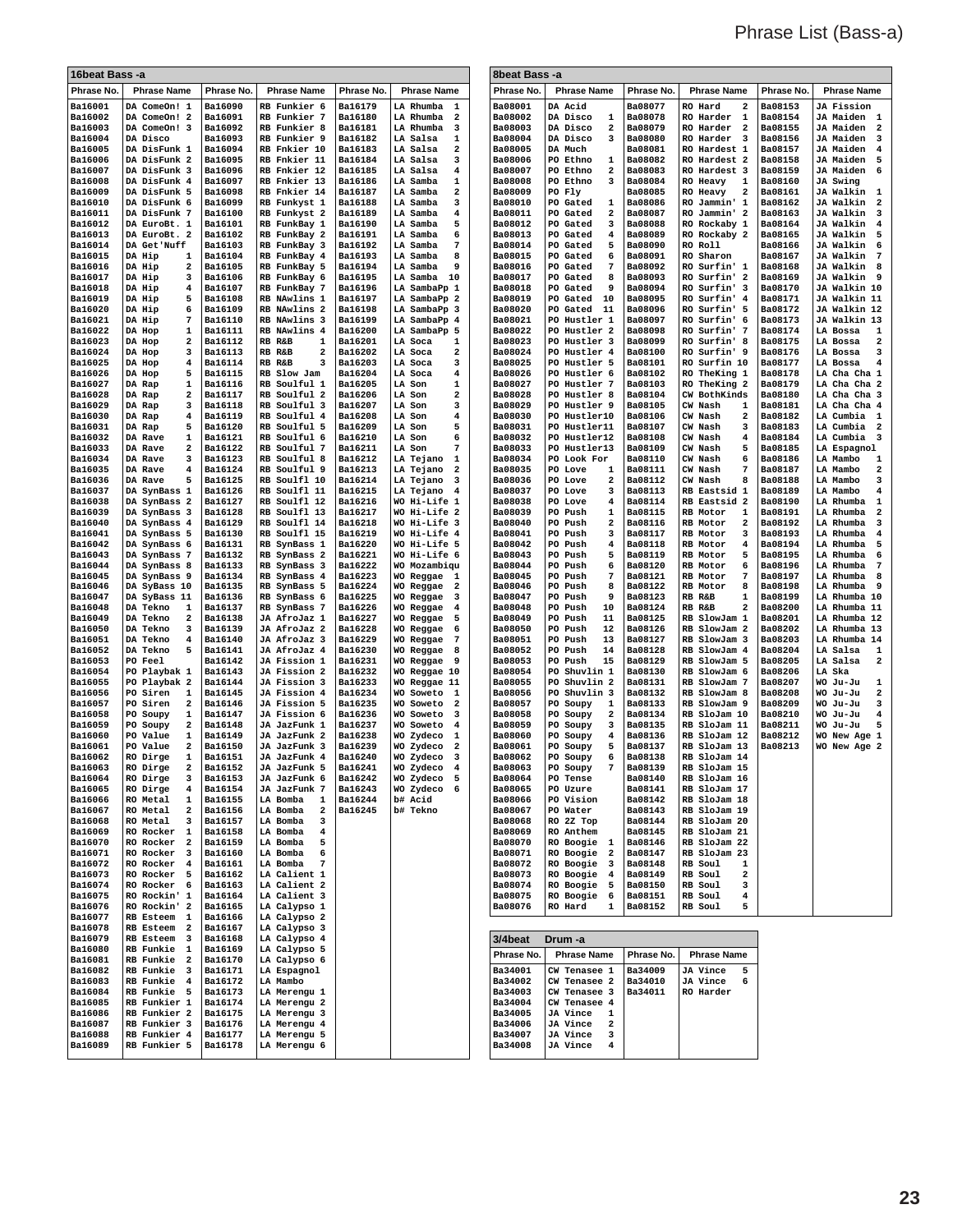|                           | 16beat Bass-b(General)              |                    | 8beat Bass-b(General)                     |                    |                                  |
|---------------------------|-------------------------------------|--------------------|-------------------------------------------|--------------------|----------------------------------|
| Phrase No.                | <b>Phrase Name</b>                  | Phrase No.         | <b>Phrase Name</b>                        | Phrase No.         | <b>Phrase Name</b>               |
| <b>Bb16001</b>            | GE Ballad<br>1                      | Bb08001            | GE 68Shufl 1                              | Bb08119            | 9<br><b>GE Free</b>              |
| Bb16002                   | GE Ballad<br>2                      | Bb08002            | GE 68Shufl 2                              | Bb08120            | 10<br>GE Free                    |
| Bb16003                   | GE Ballad<br>з                      | Bb08003            | GE 68Shufl<br>-3                          | Bb08121            | <b>GE Free</b><br>11             |
| Bb16004                   | GE Ballade 1                        | Bb08004            | GE Ballad<br>ı                            | Bb08122            | GE Free<br>12                    |
| <b>Bb16005</b>            | GE Ballade 2                        | Bb08005            | GE Ballad<br>2                            | Bb08123            | GE Light<br>1                    |
| Bb16006<br><b>Bb16007</b> | GE Ballot<br>1<br>GE Ballot<br>2    | Bb08006<br>Bb08007 | GE Ballad<br>з<br>GE Ballad<br>4          | Bb08124<br>Bb08125 | GE Light<br>2<br>3               |
| Bb16008                   | GE Ballot<br>з                      | Bb08008            | GE Ballad<br>5                            | Bb08126            | GE Light<br>GE Light<br>4        |
| Bb16009                   | GE Ballot<br>4                      | Bb08009            | GE Ballad<br>6                            | Bb08127            | GE Light<br>5                    |
| Bb16010                   | GE Ballot<br>5                      | Bb08010            | GE Ballad<br>7                            | Bb08128            | GE Light<br>6                    |
| Bb16011                   | GE Ballot<br>6                      | Bb08011            | GE Ballad<br>8                            | Bb08129            | 7<br>GE Light                    |
| Bb16012                   | GE Ballot<br>7                      | Bb08012            | GE Ballad<br>9                            | Bb08130            | GE Lighter 1                     |
| Bb16013                   | GE Ballot<br>8                      | Bb08013            | GE Ballad 10                              | Bb08131            | GE Lighter 2                     |
| <b>Bb16014</b>            | GE Ballot<br>9                      | Bb08014            | GE Ballad 11                              | Bb08132            | GE Lighter 3                     |
| Bb16015                   | GE Bassics 1                        | Bb08015            | GE Ballad 12                              | Bb08133<br>Bb08134 | GE Lighter 4<br>GE Lighter 5     |
| Bb16016<br>Bb16017        | GE Bassics 2<br>GE Bassics 3        | Bb08016<br>Bb08017 | GE Ballad 13<br>GE Ballad 14              | Bb08135            | GE Lighter 6                     |
| Bb16018                   | GE Bassics 4                        | Bb08018            | GE Ballad 15                              | Bb08136            | GE Litest<br>1                   |
| Bb16019                   | GE Bassics 5                        | Bb08019            | GE Ballad 16                              | Bb08137            | GE Litest<br>2                   |
| Bb16020                   | GE Bassics 6                        | Bb08020            | GE Ballade 1                              | Bb08138            | GE Litest<br>з                   |
| Bb16021                   | GE Bassics 7                        | Bb08021            | GE Ballade 2                              | Bb08139            | GE Litest<br>4                   |
| Bb16022                   | GE Boy<br>1                         | Bb08022            | GE Ballade 3                              | Bb08140            | GE Pushed<br>1                   |
| Bb16023                   | GE Boy<br>2                         | Bb08023            | GE Ballade 4                              | Bb08141            | GE Pushed<br>2                   |
| Bb16024                   | з<br>GE Boy                         | Bb08024            | GE Ballade 5                              | Bb08142            | <b>GE</b> Pushed<br>3            |
| Bb16025<br>Bb16026        | GE Boy<br>4<br><b>GE Bread</b><br>1 | Bb08025<br>Bb08026 | GE Ballade 6<br>GE Ballade 7              | Bb08143<br>Bb08144 | GE Pushed<br>4<br>GE Pushed<br>5 |
| Bb16027                   | GE Bread<br>2                       | Bb08027            | GE Ballade 8                              | Bb08145            | <b>GE</b> Pushed<br>6            |
| Bb16028                   | GE Bread<br>з                       | Bb08028            | GE BalladG 1                              | Bb08146            | <b>GE</b> Pushed<br>7            |
| Bb16029                   | GE Bread<br>4                       | Bb08029            | GE BalladG 2                              | Bb08147            | GE Pushed<br>8                   |
| Bb16030                   | 5<br><b>GE Bread</b>                | Bb08030            | GE BalladG 3                              | Bb08148            | 9<br><b>GE</b> Pushed            |
| Bb16031                   | GE Bread<br>6                       | Bb08031            | GE BalladP 1                              | Bb08149            | GE Pushed 10                     |
| Bb16032                   | 7<br>GE Bread                       | Bb08032            | GE BalladP 2                              | Bb08150            | GE Pushed 11                     |
| Bb16033                   | <b>GE Bread</b><br>8                | Bb08033            | GE BalladP 3                              | Bb08151            | GE Pushed 12                     |
| Bb16034                   | <b>GE Bread</b><br>9                | Bb08034            | GE BalladP 4                              | Bb08152            | GE Shuffle 1                     |
| Bb16035                   | GE Bread<br>10<br>GE Bread<br>11    | Bb08035            | GE BalladP 5                              | Bb08153            | GE Shuffle 2<br>GE Shuffle 3     |
| Bb16036<br>Bb16037        | GE Bread<br>12                      | Bb08036<br>Bb08037 | GE BalladP 6<br>GE BalladP 7              | Bb08154<br>Bb08155 | GE Shuffle 4                     |
| Bb16038                   | <b>GE Bread</b><br>13               | Bb08038            | GE BalldEP 1                              | Bb08156            | GE Shuffle 5                     |
| Bb16039                   | <b>GE Bread</b><br>14               | Bb08039            | GE BalldEP 2                              | Bb08157            | GE Shuffle 6                     |
| <b>Bb16040</b>            | GE Bread<br>15                      | Bb08040            | GE BalldEP 3                              | Bb08158            | GE Shuffle 7                     |
| Bb16041                   | GE Bread<br>16                      | Bb08083            | GE Bumpin' 9                              | Bb08159            | GE Shuffle 8                     |
| Bb16042                   | GE Butter<br>1                      | Bb08084            | GE Bumpin 10                              | Bb08160            | GE Shuffle 9                     |
| Bb16043                   | GE Butter<br>2                      | Bb08085            | GE Bumpin 11                              | Bb08161            | GE Shuffl 10                     |
| Bb16044                   | GE Hustlin 1                        | Bb08086            | GE Bumpin 12                              | Bb08162            | GE Shuffl 11                     |
| Bb16045<br>Bb16046        | GE Hustlin 2<br>GE Hustlin 3        | Bb08087<br>Bb08088 | GE Bumpin 13<br>GE Bumpin 14              | Bb08163<br>Bb08164 | GE Shuffl 12<br>GE Shuffled      |
| Bb16047                   | GE Hustlin 4                        | Bb08089            | GE Bumpin 15                              | Bb08165            | GE Shuflin 1                     |
| Bb16048                   | GE Hustlin 5                        | Bb08090            | GE Bumpin 16                              | Bb08166            | GE Shuflin 2                     |
| Bb16049                   | GE Primer<br>1                      | Bb08091            | GE Bumpin 17                              | Bb08167            | GE Shuflin 3                     |
| <b>Bb16050</b>            | GE Primer<br>2                      | Bb08092            | GE Bumpin 18                              | Bb08168            | GE Shuflin 4                     |
| Bb16051                   | GE Primer<br>з                      | Bb08093            | GE Butter<br>1                            | Bb08169            | GE Shuflin 5                     |
| Bb16052                   | GE Shtuff                           | Bb08094            | <b>GE Butter</b><br>2                     | Bb08170            | GE Shuflin 6                     |
| Bb16053                   | GE Vanilla 1                        | Bb08095            | GE Butter<br>з                            |                    |                                  |
| Bb16054                   | GE Vanilla 2                        | Bb08096            | <b>GE Butter</b><br>4<br><b>GE Butter</b> |                    |                                  |
|                           |                                     | Bb08097<br>Bb08098 | 5<br><b>GE Butter</b><br>6                |                    |                                  |
|                           |                                     | Bb08099            | <b>GE Butter</b><br>7                     |                    |                                  |
|                           |                                     | Bb08100            | 8<br>GE Butter                            |                    |                                  |
|                           |                                     | Bb08101            | <b>GE Butter</b><br>9                     |                    |                                  |
|                           |                                     | Bb08102            | GE Butter 10                              |                    |                                  |
|                           |                                     | Bb08103            | GE Butter 11                              |                    |                                  |
|                           |                                     | Bb08104            | GE Butter 12                              |                    |                                  |
|                           |                                     | Bb08105            | GE Butter 13                              |                    |                                  |
|                           |                                     | Bb08106<br>Bb08107 | GE Butter 14                              |                    |                                  |
|                           |                                     | Bb08108            | GE Butter 15<br>GE Butter 16              |                    |                                  |
|                           |                                     | Bb08109            | GE Butter 17                              |                    |                                  |
|                           |                                     | Bb08110            | GE Butter 18                              |                    |                                  |
|                           |                                     | Bb08111            | <b>GE Free</b><br>1                       |                    |                                  |
|                           |                                     | Bb08112            | <b>GE Free</b><br>$\overline{\mathbf{2}}$ |                    |                                  |
|                           |                                     | Bb08113            | <b>GE Free</b><br>$\overline{\mathbf{3}}$ |                    |                                  |
|                           |                                     | Bb08114            | <b>GE Free</b><br>$\overline{4}$          |                    |                                  |
|                           |                                     | Bb08115            | <b>GE Free</b><br>5                       |                    |                                  |
|                           |                                     | Bb08116            | <b>GE Free</b><br>6                       |                    |                                  |
|                           |                                     | Bb08117<br>Bb08118 | 7<br><b>GE Free</b><br>8                  |                    |                                  |
|                           |                                     |                    | <b>GE Free</b>                            |                    |                                  |

| 3/4beat Bass-b(General) |    |                    |                         |
|-------------------------|----|--------------------|-------------------------|
| Phrase No.              |    | <b>Phrase Name</b> |                         |
| Bb34001                 | GE | <b>Ballad</b>      | $\mathbf{1}$            |
| Bb34002                 |    | GE Ballad          | $\overline{a}$          |
| Bb34003                 |    | GE Pop             | $\mathbf{1}$            |
| Bb34004                 | GE | Pop                | $\overline{a}$          |
| Bb34005                 |    | GE Pop             | 3                       |
| Bb34006                 |    | GE Pop             | $\overline{\mathbf{4}}$ |
| Bb34007                 |    | GE Pop             | 5                       |
| Bb34008                 | GE | Pop                | 6                       |
| Bb34009                 |    | GE Pop             | 7                       |
| Bb34010                 |    | GE Pop             | 8                       |
| Bb34011                 |    | GE Pop             | 9                       |
| Bb34012                 | GE | Pop                | 10                      |
| Bb34013                 |    | GE Pop             | 11                      |
| Bb34014                 |    | GE Pop             | 12                      |
| Bb34015                 |    | GE Pop             | 13                      |
| Bb34016                 | GE | Pop                | 14                      |
| Bb34017                 |    | GE Pop             | 15                      |
| Bb34018                 |    | GE Pop             | 16                      |
| Bb34019                 |    | GE Pop             | 17                      |
| Bb34020                 | GE | Pop                | 18                      |
| Bb34021                 |    | GE Pop             | 19                      |
| Bb34022                 |    | GE Pop             | - 20                    |
| Bb34023                 |    | GE Pop             | 21                      |
| Bb34024                 | GE | Pop                | - 22                    |
| Bb34025                 | GE | Pop                | 23                      |
| Bb34026                 | GE | Pop                | 24                      |
| Bb34027                 | GE | Shuffled           |                         |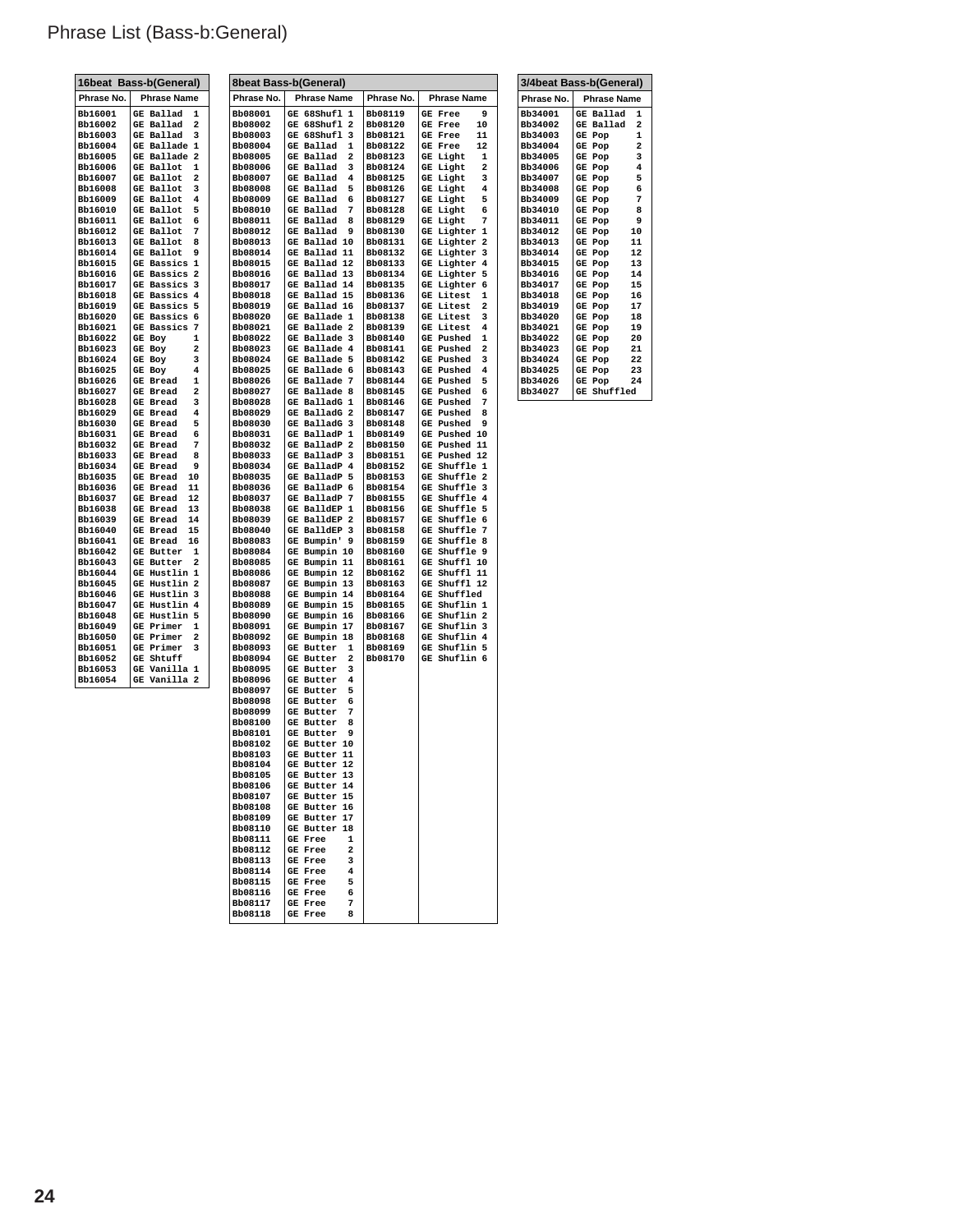### Phrase List (Guitar Chord)

|                    | 16beat Guitar Chord                                  |                    |                                   | <b>8beat Guitar Chord</b> |                                     |                    |                                       |                    |                                                                     |                    |                                                     |
|--------------------|------------------------------------------------------|--------------------|-----------------------------------|---------------------------|-------------------------------------|--------------------|---------------------------------------|--------------------|---------------------------------------------------------------------|--------------------|-----------------------------------------------------|
| Phrase No.         | <b>Phrase Name</b>                                   | Phrase No.         | <b>Phrase Name</b>                | Phrase No.                | <b>Phrase Name</b>                  | Phrase No.         | <b>Phrase Name</b>                    | Phrase No.         | <b>Phrase Name</b>                                                  | Phrase No.         | <b>Phrase Name</b>                                  |
| GC16001            | DA ComeOn! 1                                         | GC16088            | LA Bomba<br>6                     | GC08001                   | <b>DA Celeb</b>                     | GC08077            | RO Surfin' 5                          | GC08153            | GE Ballad<br>1                                                      | GC08229            | GE Shufled 3                                        |
| GC16002            | DA ComeOn! 2                                         | GC16089            | LA Bomba<br>7                     | GC08002                   | DA Disco<br>1                       | GC08078            | RO TheKing 1                          | GC08154            | GE Ballad<br>$\overline{\mathbf{2}}$                                | GC08230            | GE Shufled 4                                        |
| GC16003            | DA ComeOn! 3                                         | GC16090            | LA Bomba<br>8                     | GC08003                   | DA Disco<br>2                       | GC08079            | RO TheKing 2                          | GC08155            | GE Ballad<br>$\overline{\mathbf{3}}$                                | GC08231            | GE Shuflin 1                                        |
| GC16004<br>GC16005 | DA Dis "Y" 1<br>DA Dis "Y" 2                         | GC16091<br>GC16092 | LA Bomba<br>9<br>LA Bomba<br>10   | GC08004<br>GC08005        | DA Disco<br>з<br>DA Disco<br>4      | GC08080<br>GC08081 | RO TheKing 3<br>RO TheKing 4          | GC08156<br>GC08157 | GE Ballad<br>$\overline{4}$<br>GE Ballad<br>5                       | GC08232<br>GC08233 | GE Shuflin 2<br>GE Shuflin 3                        |
| GC16006            | DA DisFunk 1                                         | GC16093            | LA Bomba<br>-11                   | GC08006                   | DA Disco<br>5                       | GC08082            | RO TheKing 5                          | GC08158            | GE BalladG 1                                                        | GC08234            | GE Shuflin 4                                        |
| GC16007            | DA DisFunk 2                                         | GC16094            | LA Calypso                        | GC08007                   | DA Disco<br>6                       | GC08083            | CW BothKin 1                          | GC08159            | GE BalladG 2                                                        | GC08235            | GE Shuflin 5                                        |
| GC16008            | DA DisFunk 3                                         | GC16095            | LA Espagno 1                      | GC08008                   | DA Disco<br>7                       | GC08084            | CW BothKin 2                          | GC08160            | GE BalladG 3                                                        | GC34001            | GE Ballad                                           |
| GC16009<br>GC16010 | DA DisFunk 4<br>DA DisFunk 5                         | GC16096<br>GC16097 | LA Espagno 2<br>LA Espagno 3      | GC08009<br>GC08010        | DA Disco<br>8<br>DA Disco<br>9      | GC08085<br>GC08086 | CW BothKin 3<br>CW BothKin 4          | GC08161<br>GC08162 | GE BalladG 4<br>GE BalladG 5                                        | GC34002<br>GC34003 | CW Tenasee 1<br>CW Tenasee 2                        |
| GC16011            | DA DisFunk 6                                         | GC16098            | LA Espagno 4                      | GC08011                   | DA Disco<br>10                      | GC08087            | CW Nash<br>1                          | GC08163            | GE BalladG 6                                                        | GC34004            | CW Tenasee 3                                        |
| GC16012            | DA DisGirl 1                                         | GC16099            | LA Espagno 5                      | GC08012                   | PO Drive<br>1                       | GC08088            | CW Nash<br>2                          | GC08164            | GE BalladG 7                                                        | GC34005            | CW Tenasee 4                                        |
| GC16013            | DA DisGirl 2                                         | GC16100            | LA Espagno 6                      | GC08013<br>GC08014        | PO Drive<br>2                       | GC08089            | CW Nash<br>з                          | GC08165            | GE BalladG 8                                                        | GC34006            | GE Swaltz 1                                         |
| GC16014<br>GC16015 | DA Hip<br>DA Hop<br>1                                | GC16101<br>GC16102 | LA Espagno 7<br>LA Espagno 8      | GC08015                   | PO Ethno<br>1<br>PO Ethno<br>2      | GC08090<br>GC08091 | CW Nash<br>4<br>CW Nash<br>5          | GC08166<br>GC08167 | GE BalladG 9<br>GE BalldG 10                                        | GC34007<br>GC34008 | GE Swaltz<br>$\overline{\mathbf{2}}$<br>GE Swaltz 3 |
| GC16016            | 2<br>DA HOD                                          | GC16103            | LA Espagno 9                      | GC08016                   | PO Feel                             | GC08092            | CW Nash<br>6                          | GC08168            | GE BalldG 11                                                        | GC34009            | GE Swaltz<br>$\overline{4}$                         |
| GC16017            | 1<br>DA Rap                                          | GC16104            | LA Espagn 10                      | GC08017                   | PO Gated<br>1                       | GC08093            | 7<br>CW Nash                          | GC08169            | GE BalldG 12                                                        | GC34010            | GE Swaltz<br>5                                      |
| GC16018<br>GC16019 | DA Rap<br>2<br>DA Rap<br>з                           | GC16105<br>GC16106 | LA Merengu 1<br>LA Merengu 2      | GC08018<br>GC08019        | PO Gated<br>2<br>Gated<br>PO<br>з   | GC08094<br>GC08095 | CW Nash<br>8<br>CW Nash<br>9          | GC08170<br>GC08171 | GE BalldG 13<br>GE BalldG 14                                        | GC34011            | GE Swaltz<br>- 6                                    |
| GC16020            | DA Rap<br>4                                          | GC16107            | LA Merengu 3                      | GC08020                   | PO Gated<br>4                       | GC08096            | 10<br>CW Nash                         | GC08172            | GE BalldG 15                                                        |                    |                                                     |
| GC16021            | PO Departur1                                         | GC16108            | LA Merengu 4                      | GC08021                   | PO<br>Gated<br>5                    | GC08097            | CW Nash<br>11                         | GC08173            | GE BalldG 16                                                        |                    |                                                     |
| GC16022            | PO Departur2                                         | GC16109            | LA Merengu 5                      | GC08022                   | PO Gated<br>6                       | GC08098            | CW Nash<br>12                         | GC08174            | GE BalldG 17                                                        |                    |                                                     |
| GC16023<br>GC16024 | PO Funkyst 1<br>PO Funkyst 2                         | GC16110<br>GC16111 | LA Merengu 6<br>LA Merengu 7      | GC08023<br>GC08024        | PO Gated<br>7<br>PO Gino            | GC08099<br>GC08100 | CW Nash<br>13<br>RB Motor<br>1        | GC08175<br>GC08176 | GE BalldG 18<br>GE BalldG 19                                        |                    |                                                     |
| GC16025            | PO Hustler 1                                         | GC16112            | LA Merengu 8                      | GC08025                   | PO Heart                            | GC08101            | RB Motor<br>2                         | GC08177            | GE BalldG 20                                                        |                    |                                                     |
| GC16026            | PO Hustler 2                                         | GC16113            | LA Merengu 9                      | GC08026                   | PO<br>Hustler 1                     | GC08102            | RB R&B                                | GC08178            | GE BalldG 21                                                        |                    |                                                     |
| GC16027<br>GC16028 | PO Hustler 3<br>PO Hustler 4                         | GC16114<br>GC16115 | LA Mereng 10<br>LA Mereng 11      | GC08027<br>GC08028        | PO Hustler 2<br>PO LookFor 1        | GC08103<br>GC08104 | RB Slow Jam<br>RB Soul                | GC08179<br>GC08180 | GE BalldG 22<br>GE Bumpin' 1                                        |                    |                                                     |
| GC16029            | PO Hustler 5                                         | GC16116            | LA Mereng 12                      | GC08029                   | PO LookFor 2                        | GC08105            | 1<br>RB Soul<br>2                     | GC08181            | GE Bumpin' 2                                                        |                    |                                                     |
| GC16030            | PO Hustler 6                                         | GC16117            | LA Rhumba 1                       | GC08030                   | PO LookFor 3                        | GC08106            | RB Soul<br>з                          | GC08182            | GE Bumpin' 3                                                        |                    |                                                     |
| GC16031            | PO Hustler 7                                         | GC16118            | LA Rhumba<br>2                    | GC08031                   | PO Lovin'                           | GC08107            | RB Soul<br>4                          | GC08183            | GE Bumpin' 4                                                        |                    |                                                     |
| GC16032<br>GC16033 | PO Hustler 8<br>PO Hustler 9                         | GC16119<br>GC16120 | LA Rhumba<br>3<br>LA Rhumba<br>4  | GC08032<br>GC08033        | PO Place<br>PO<br>Push              | GC08108<br>GC08109 | RB Soul<br>5<br>RB Soul<br>6          | GC08184<br>GC08185 | GE Bumpin' 5<br>GE Bumpin' 6                                        |                    |                                                     |
| GC16034            | PO Hustler10                                         | GC16121            | LA Rhumba<br>5                    | GC08034                   | PO<br>Shuflin 1                     | GC08110            | 7<br>RB Soul                          | GC08186            | GE Bumpin' 7                                                        |                    |                                                     |
| GC16035            | PO Hustler11                                         | GC16122            | LA Rhumba<br>6                    | GC08035                   | PO Shuflin 2                        | GC08111            | RB Soul<br>8                          | GC08187            | GE Bumpin' 8                                                        |                    |                                                     |
| GC16036            | PO Hustler12                                         | GC16123            | LA Salsa<br>1                     | GC08036                   | PO Shuflin 3                        | GC08112            | RB Soul<br>9                          | GC08188            | GE Bumpin' 9                                                        |                    |                                                     |
| GC16037<br>GC16038 | PO Hustler13<br>PO Hustler14                         | GC16124<br>GC16125 | LA Salsa<br>2<br>LA Salsa<br>з    | GC08037<br>GC08038        | PO Shuflin 4<br>PO Shuflin 5        | GC08113<br>GC08114 | 10<br>RB Soul<br>JA Compin' 1         | GC08189<br>GC08190 | GE Bumpin 10<br>GE Bumpin 11                                        |                    |                                                     |
| GC16039            | PO Soupy                                             | GC16126            | LA Salsa<br>4                     | GC08039                   | PO Soupy<br>1                       | GC08115            | JA Compin' 2                          | GC08191            | GE Butter<br>1                                                      |                    |                                                     |
| GC16040            | RO Dirge<br>1                                        | GC16127            | LA Samba<br>1                     | GC08040                   | PO<br>Soupy<br>2                    | GC08116            | JA Compin' 3                          | GC08192            | GE Butter<br>$\overline{\mathbf{2}}$                                |                    |                                                     |
| GC16041<br>GC16042 | RO Dirge<br>2<br>RO Hotel                            | GC16128<br>GC16129 | LA Samba<br>2<br>LA Samba<br>3    | GC08041<br>GC08042        | PO Soupy<br>3<br>PO Soupy<br>4      | GC08117<br>GC08118 | JA Compin' 4<br>JA Compin' 5          | GC08193<br>GC08194 | GE Butter<br>$\overline{\mathbf{3}}$<br>GE Butter<br>$\overline{4}$ |                    |                                                     |
| GC16043            | RO Metal<br>1                                        | GC16130            | LA Samba<br>4                     | GC08043                   | PO Suhwing                          | GC08119            | JA Compin' 6                          | GC08195            | GE Butter<br>5                                                      |                    |                                                     |
| GC16044            | RO Metal<br>2                                        | GC16131            | LA Samba<br>5                     | GC08044                   | PO Tense<br>1                       | GC08120            | JA Compin' 6                          | GC08196            | GE Butter<br>6                                                      |                    |                                                     |
| GC16045            | RO Metal<br>з                                        | GC16132<br>GC16133 | LA Samba<br>6<br>7                | GC08045<br>GC08046        | PO Tense<br>2                       | GC08121<br>GC08122 | JA Fission 1                          | GC08197            | GE Butter<br>7                                                      |                    |                                                     |
| GC16046<br>GC16047 | RO Metal<br>4<br>RO Rockin' 1                        | GC16134            | LA Samba<br>LA SambaPp 1          | GC08047                   | PO Truckin 1<br>PO<br>Truckin 2     | GC08123            | JA Fission 2<br>JA Maiden<br>1        | GC08198<br>GC08199 | <b>GE Butter</b><br>8<br>GE Free<br>1                               |                    |                                                     |
| GC16048            | RO Rockin' 2                                         | GC16135            | LA SambaPp 2                      | GC08048                   | PO Truckin 3                        | GC08124            | JA Maiden<br>$\overline{\mathbf{2}}$  | GC08200            | GE Free<br>2                                                        |                    |                                                     |
| GC16049            | RO Rockin' 3                                         | GC16136            | LA SambaPp 3                      | GC08049                   | PO Truckin 4                        | GC08125            | JA Maiden<br>3                        | GC08201            | GE Free<br>3                                                        |                    |                                                     |
| GC16050<br>GC16051 | RO Rockin' 4<br>RO Rockin' 5                         | GC16137<br>GC16138 | LA SambaPp 4<br>LA Son<br>1       | GC08050<br>GC08051        | PO Truckin 5<br>PO Truckin 6        | GC08126<br>GC08127 | JA Maiden<br>4<br>JA Maiden<br>5      | GC08202<br>GC08203 | GE Free<br>4<br><b>GE Free</b><br>5                                 |                    |                                                     |
| GC16052            | RO Rockin' 6                                         | GC16139            | LA Son<br>2                       | GC08052                   | PO Truckin 7                        | GC08128            | JA Maiden<br>6                        | GC08204            | GE Light<br>1                                                       |                    |                                                     |
| GC16053            | RO Rockin' 7                                         | GC16140            | LA Son<br>3                       | GC08053                   | PO Truckin 8                        | GC08129            | LA Bossa<br>1                         | GC08205            | GE Light<br>2                                                       |                    |                                                     |
| GC16054            | RO Rockin' 8                                         | GC16141<br>GC16142 | LA Son<br>4<br>5                  | GC08054<br>GC08055        | PO<br>Uptown                        | GC08130<br>GC08131 | LA Bossa<br>2<br>3                    | GC08206<br>GC08207 | GE Light<br>з<br>GE Light                                           |                    |                                                     |
| GC16055<br>GC16056 | RB Funkie 1<br>RB Funkie<br>$\overline{\mathbf{2}}$  | GC16143            | LA Son<br>LA Son<br>6             | GC08056                   | RO 2ZTop<br>1<br>RO 2ZTop<br>2      | GC08132            | LA Bossa<br>LA Merengue               | GC08208            | 4<br>GE Light<br>5                                                  |                    |                                                     |
| GC16057            | RB Funkie 3                                          | GC16144            | LA Son<br>7                       | GC08057                   | RO Hard<br>1                        | GC08133            | LA Rhumba<br>1                        | GC08209            | GE Light<br>6                                                       |                    |                                                     |
| GC16058            | RB Funkyst 1                                         | GC16145            | LA Son<br>8                       | GC08058                   | <b>RO Hard</b><br>2                 | GC08134            | LA Rhumba<br>2                        | GC08210            | GE Lighter 1                                                        |                    |                                                     |
| GC16059<br>GC16060 | RB Funkyst 2<br>RB Funkyst 3                         | GC16146<br>GC16147 | WO Reggae<br>1<br>WO Reggae<br>2  | GC08059<br>GC08060        | RO Hard<br>з<br><b>RO</b> Hard<br>4 | GC08135<br>GC08136 | LA Rhumba<br>з<br>LA Rhumba<br>4      | GC08211<br>GC08212 | GE Lighter 2<br>GE Primer                                           |                    |                                                     |
| GC16061            | RB Funkyst 4                                         | GC16148            | WO Reggae<br>3                    | GC08061                   | <b>RO</b> Hard<br>5                 | GC08137            | LA Rhumba<br>5                        | GC08213            | <b>GE Pushed</b><br>1                                               |                    |                                                     |
| GC16062            | RB FunkBay 1                                         | GC16149            | GE BalladG 1                      | GC08062                   | RO Harder<br>1                      | GC08138            | LA Rhumba<br>6                        | GC08214            | GE Pushed<br>$\overline{\mathbf{2}}$                                |                    |                                                     |
| GC16063<br>GC16064 | RB FunkBay 2<br>RB FunkBay 3                         | GC16150<br>GC16151 | GE BalladG 2<br>GE BalladG 3      | GC08063<br>GC08064        | RO Harder 2<br>RO Harder 3          | GC08139<br>GC08140 | LA Rhumba<br>- 7<br>LA Rhumba 8       | GC08215<br>GC08216 | <b>GE Pushed 3</b><br>GE Shtuff                                     |                    |                                                     |
| GC16065            | RB FunkBay 4                                         | GC16152            | GE BalladG 4                      | GC08065                   | RO Heavy                            | GC08141            | LA Rhumba 9                           | GC08217            | GE Shuff 1                                                          |                    |                                                     |
| GC16066            | RB FunkBay 5                                         | GC16153            | GE BalladG 5                      | GC08066                   | RO Rockin' 1                        | GC08142            | LA Rhumba 10                          | GC08218            | GE Shuff<br>2                                                       |                    |                                                     |
| GC16067            | RB FunkBay 6                                         | GC16154            | GE BalladG 6                      | GC08067                   | RO Rockin' 2                        | GC08143            | LA Rhumba 11                          | GC08219            | GE Shuffle 1                                                        |                    |                                                     |
| GC16068<br>GC16069 | RB FunkBay 7<br>RB FunkBay 8                         | GC16155<br>GC16156 | GE Boy<br>1<br>GE Boy<br>2        | GC08068<br>GC08069        | RO Rockin' 3<br>RO Rockin' 4        | GC08144<br>GC08145 | LA Ska<br>WO Ju-Ju<br>1               | GC08220<br>GC08221 | GE Shuffle 2<br>GE Shuffle 3                                        |                    |                                                     |
| GC16070            | RB FunkBay 9                                         | GC16157            | GE Bread 1                        | GC08070                   | RO Roll<br>$\mathbf{1}$             | GC08146            | WO Ju-Ju<br>$\overline{a}$            | GC08222            | GE Shuffle 4                                                        |                    |                                                     |
| GC16071            | JA Fission 1                                         | GC16158            | <b>GE Bread</b><br>$\overline{2}$ | GC08071                   | RO Roll<br>$\mathbf{2}$             | GC08147            | WO Ju-Ju<br>3                         | GC08223            | GE Shuffle 5                                                        |                    |                                                     |
| GC16072            | JA Fission 2                                         | GC16159<br>GC16160 | GE Bread 3                        | GC08072<br>GC08073        | RO Roll<br>3<br>RO Surfin' 1        | GC08148<br>GC08149 | WO Ju-Ju<br>$\overline{4}$<br>WO Roxy | GC08224<br>GC08225 | GE Shuffle 6                                                        |                    |                                                     |
| GC16073<br>GC16074 | JA Fission 3<br>JA JazFunk 1                         | GC16161            | GE Bread 4<br>GE Bread<br>5       | GC08074                   | RO Surfin' 2                        | GC08150            | GE 68Shufl 1                          | GC08226            | GE Shuffle 7<br>GE Shuffle 8                                        |                    |                                                     |
| GC16075            | JA JazFunk 2                                         | GC16162            | <b>GE Bread</b><br>6              | GC08075                   | RO Surfin' 3                        | GC08151            | GE 68Shufl 2                          | GC08227            | GE Shufled 1                                                        |                    |                                                     |
| GC16076            | JA JazFunk                                           | GC16163            | <b>GE Bread</b><br>$\overline{7}$ | GC08076                   | RO Surfin' 4                        | GC08152            | GE 68Shufl 3                          | GC08228            | GE Shufled 2                                                        |                    |                                                     |
| GC16077<br>GC16078 | JA JazFunk 4<br>JA JazFunk 5                         | GC16164<br>GC16165 | GE Hustlin 1<br>GE Hustlin 2      |                           |                                     |                    |                                       |                    |                                                                     |                    |                                                     |
| GC16079            | JA Waaou 1                                           | GC16166            | GE Hustlin 3                      | 3/4beat Guitar Chord      |                                     |                    |                                       |                    |                                                                     |                    |                                                     |
| GC16080            | JA Waaou<br>-2                                       | GC16167            | GE Primer 1                       | Phrase No.                | <b>Phrase Name</b>                  |                    |                                       |                    |                                                                     |                    |                                                     |
| GC16081<br>GC16082 | JA Waaou<br>$\overline{\mathbf{3}}$<br>JA Waaou<br>4 | GC16168<br>GC16169 | GE Primer 2<br>GE Primer 3        | GC34001                   | GE Ballad                           |                    |                                       |                    |                                                                     |                    |                                                     |
| GC16083            | LA Bomba<br>$\mathbf{1}$                             | GC16170            | GE Shtuff 1                       | GC34002                   | CW Tenasee 1                        |                    |                                       |                    |                                                                     |                    |                                                     |
| GC16084            | LA Bomba<br>$\mathbf{2}$                             | GC16171            | GE Shtuff 2                       | GC34003                   | CW Tenasee 2                        |                    |                                       |                    |                                                                     |                    |                                                     |
| GC16085            | LA Bomba<br>3                                        | GC16172            | GE Shtuff 3                       | GC34004<br>GC34005        | CW Tenasee 3                        |                    |                                       |                    |                                                                     |                    |                                                     |
| GC16086<br>GC16087 | LA Bomba<br>$\overline{4}$<br>LA Bomba<br>5          | GC16173            | GE Shtuff 4                       | GC34006                   | CW Tenasee 4<br>GE Swaltz 1         |                    |                                       |                    |                                                                     |                    |                                                     |

| 3/4beat Guitar Chord |                    |  |  |  |  |
|----------------------|--------------------|--|--|--|--|
| Phrase No.           | <b>Phrase Name</b> |  |  |  |  |
| GC34001              | GE Ballad          |  |  |  |  |
| GC34002              | CW Tenasee 1       |  |  |  |  |
| GC34003              | CW Tenasee 2       |  |  |  |  |
| GC34004              | CW Tenasee 3       |  |  |  |  |
| GC34005              | CW Tenasee 4       |  |  |  |  |
| GC34006              | GE Swaltz          |  |  |  |  |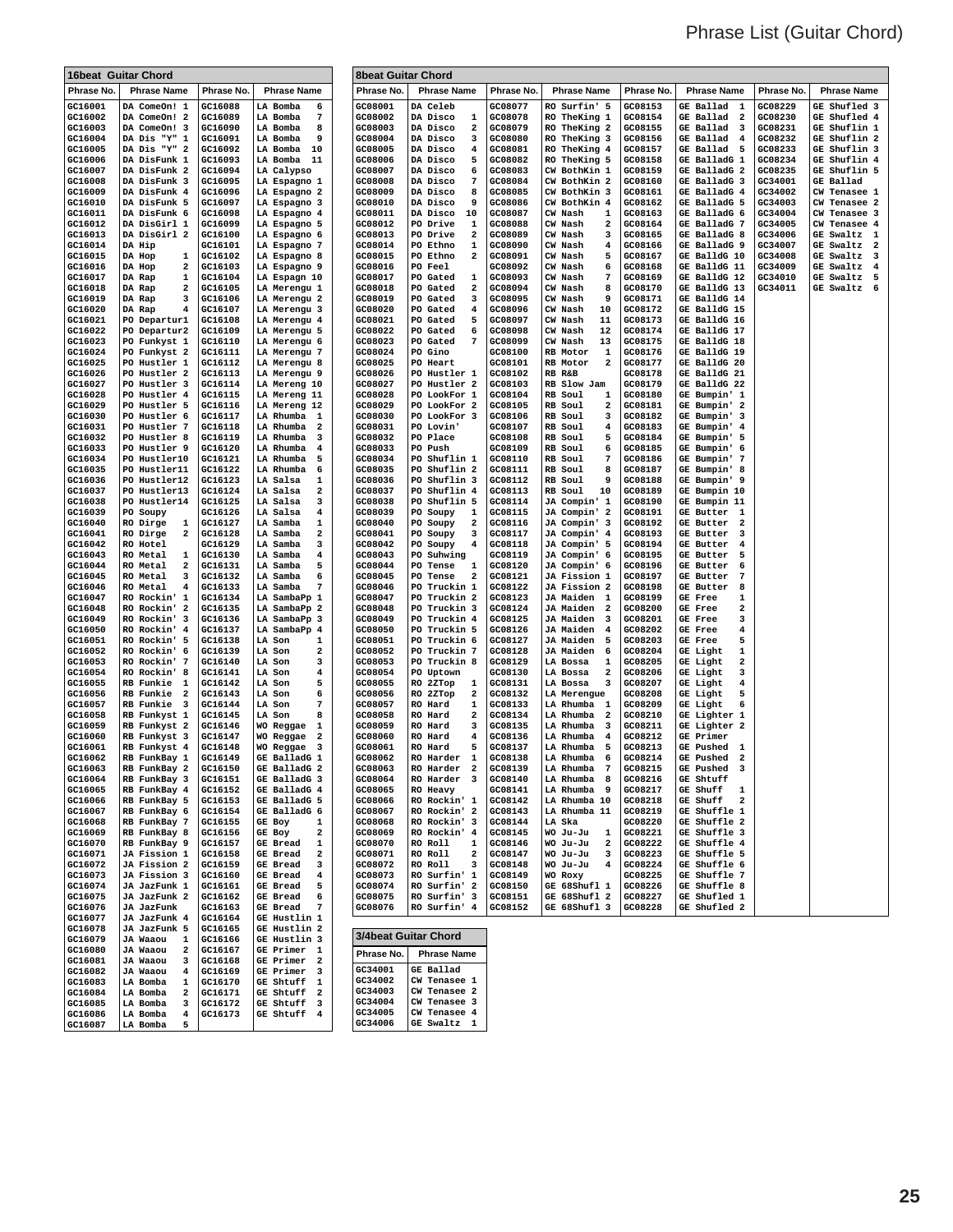### Phrase List (Guitar Arpeggio/Guitar Riff)

| 16beat Guitar Arpeggio |                           |  |  |  |  |
|------------------------|---------------------------|--|--|--|--|
| Phrase No.             | <b>Phrase Name</b>        |  |  |  |  |
| GA16001                | PO Soupy                  |  |  |  |  |
| GA16002                | RB Funkie<br>1            |  |  |  |  |
| GA16003                | RB Funkie<br>$\mathbf{z}$ |  |  |  |  |
| GA16004                | JA Fission                |  |  |  |  |

| Phrase No. | <b>Phrase Name</b>                    |  |
|------------|---------------------------------------|--|
| GA08001    | Mirage<br>PO.                         |  |
| GA08002    | PO<br>Soupy                           |  |
| GA08003    | <b>RO</b><br>Rol1                     |  |
| GA08004    | CW<br><b>Ballad</b><br>1              |  |
| GA08005    | $\overline{a}$<br>CW Ballad           |  |
| GA08006    | 3<br>CW Ballad                        |  |
| GA08007    | $\mathbf{1}$<br>LA Bossa              |  |
| GA08008    | $\overline{a}$<br>LA Bossa            |  |
| GA08009    | WO New Age                            |  |
| GA08010    | GE BalladG<br>1                       |  |
| GA08011    | GE BalladG<br>$\overline{a}$          |  |
| GA08012    | 3<br>GE BalladG                       |  |
| GA08013    | $\overline{\mathbf{4}}$<br>GE BalladG |  |
| GA08014    | 5<br>GE BalladG                       |  |
| GA08015    | 6<br>GE BalladG                       |  |
| GA08016    | 7<br>GE BalladG                       |  |
| GA08017    | GE BalladG<br>8                       |  |
| GA08018    | 9<br>BalladG<br>GE                    |  |
| GA08019    | GE<br>Bumpin'                         |  |
| GA08020    | GE<br>Free<br>1                       |  |
| GA08021    | $\overline{a}$<br>GE<br>Free          |  |
| GA08022    | <b>GE Free</b><br>3                   |  |
| GA08023    | $\mathbf{1}$<br>GE<br>Light           |  |
| GA08024    | $\overline{a}$<br>Light<br>GE         |  |
| GA08025    | Light<br>3<br>GE                      |  |
| GA08026    | Pushed<br>$\mathbf{1}$<br>GE          |  |
| GA08027    | $\overline{a}$<br>GE<br>Pushed        |  |
| GA08028    | GE Shuffle                            |  |
| GA08029    | GE Shufled<br>1                       |  |
| GA08030    | $\overline{a}$<br>GE Shufled          |  |
| GA08031    | 3<br>GE Shufled                       |  |
| GA08032    | GE Shufled<br>4                       |  |
| GA08033    | GE Shuflin<br>$\mathbf{1}$            |  |
| GA08034    | $\overline{a}$<br>GE<br>Shuflin       |  |

**Phrase No. Phrase Name 8beat Guitar Riff**

**GR08027 CW Ville 7 GR08028 CW Ville 8 GR08029 JA Compin' 1 GR08030 JA Compin' 2 GR08031 JA Compin' 3**

**GR08032 b# Jazzy GR08033 b# Slide GR08034 GE Butter GR08035 GE Shuffle**

**GR08001 PO Mine GR08002 PO Tense** GR08003 PO Truckin 1<br>
GR08004 PO Truckin 2 **GR08004 PO Truckin 2 GR08005 PO Truckin 3 GR08006 PO Truckin 4 GR08007 RO Boogie 1 GR08008 RO Boogie 2 GR08009 RO Boogie 3 GR08010 RO Boogie 4** GR08011 RO Heavy<br>GR08012 RO Roll **GR08012 RO Roll GR08013 RO Surfin' 1 GR08014 RO Surfin' 2 GR08015 RO Surfin' 3 GR08016 RO Surfin' 4 GR08017 RO Surfin' 5 GR08018** RO Surfin' 6<br> **GR08019** RO Surfin' 7 **GR08019 RO Surfin' 7 GR08020 RO Surfin' 8 GR08021 CW Ville 1 GR08022 CW Ville 2 GR08023 CW Ville 3 GR08024 CW Ville 4 GR08025 CW Ville 5 GR08026 CW Ville 6**

**8beat Guitar Arpeggio**

| <b>16beat Guitar Riff</b> |                                  |
|---------------------------|----------------------------------|
| Phrase No.                | <b>Phrase Name</b>               |
| GR16001                   | DA Disco                         |
| GR16002                   | DA DisFunk                       |
| GR16003                   | DA DisGirl                       |
| GR16004                   | DA Funkiest                      |
| GR16005                   | DA Hip                           |
| GR16006                   | PO Funkyst 1                     |
| GR16007                   | PO Funkyst 2                     |
| GR16008                   | PO Funkvst<br>3                  |
| GR16009                   | PO Funkyst 4                     |
| GR16010                   | PO Hustler 1                     |
| GR16011                   | PO Hustler<br>$\overline{a}$     |
| GR16012                   | PO LookFor 1                     |
| GR16013                   | PO LookFor 2                     |
| GR16014                   | <b>PO Sledge</b><br>$\mathbf{1}$ |
| GR16015                   | PO Sledge 2                      |
| GR16016                   | PO Soupy<br>1                    |
| GR16017                   | $\overline{2}$<br>PO Soupy       |
| GR16018                   | PO Tiger                         |
| GR16019                   | RO Dirge<br>1                    |
| GR16020                   | RO Dirge<br>$\overline{a}$       |
| GR16021                   | RO Funkyst 1                     |
| GR16022                   | RO Funkyst 2                     |
| GR16023                   | RO Funkyst 3                     |
| GR16024                   | RO Funkyst 4                     |
| GR16025                   | <b>RO Heavy</b>                  |
| GR16026                   | RO Rocker<br>1                   |
| GR16027                   | $\overline{a}$<br>RO Rocker      |
| GR16028                   | RB Funkier 1                     |
| GR16029                   | RB Funkier 2                     |
| GR16030                   | RB Funkier 3                     |
| GR16031                   | RB Funkyst 1                     |
| GR16032                   | RB Funkyst 2                     |
| GR16033                   | RB Slow Jam                      |
| GR16034                   | <b>JA Fission</b>                |
| GR16035                   | JA JazFunk                       |
| GR16036                   | JA Waaou                         |
| GR16037                   | WO Soweto<br>1                   |
| GR16038                   | $\overline{a}$<br>WO Soweto      |
| GR16039                   | b# Funked                        |
| GR16040                   | b# Funkyst<br>1                  |
| GR16041                   | b# Funkyst 2                     |
| GR16042                   | GE Shtuff                        |

| <b>3/4beat Guitar Riff</b> |                                     |  |  |  |
|----------------------------|-------------------------------------|--|--|--|
| Phrase No.                 | <b>Phrase Name</b>                  |  |  |  |
| GR34001                    | b# Night<br>1                       |  |  |  |
| GR34002                    | b# Night<br>$\overline{\mathbf{z}}$ |  |  |  |
| GR34003                    | GE Ride<br>1                        |  |  |  |
| GR34004                    | GE Ride<br>2                        |  |  |  |

**Phrase No. Phrase Name**<br> **GA34001 CW Tenasee 1**<br> **GA34002 CW Tenasee 2**<br> **GA34003 CW Tenasee 3**<br> **GA34004 GE Swaltz** 

**GA34001 CW Tenasee 1 GA34002 CW Tenasee 2 GA34003 CW Tenasee 3 GA34004 GE Swaltz**

**3/4beat Guitar Arpeggio**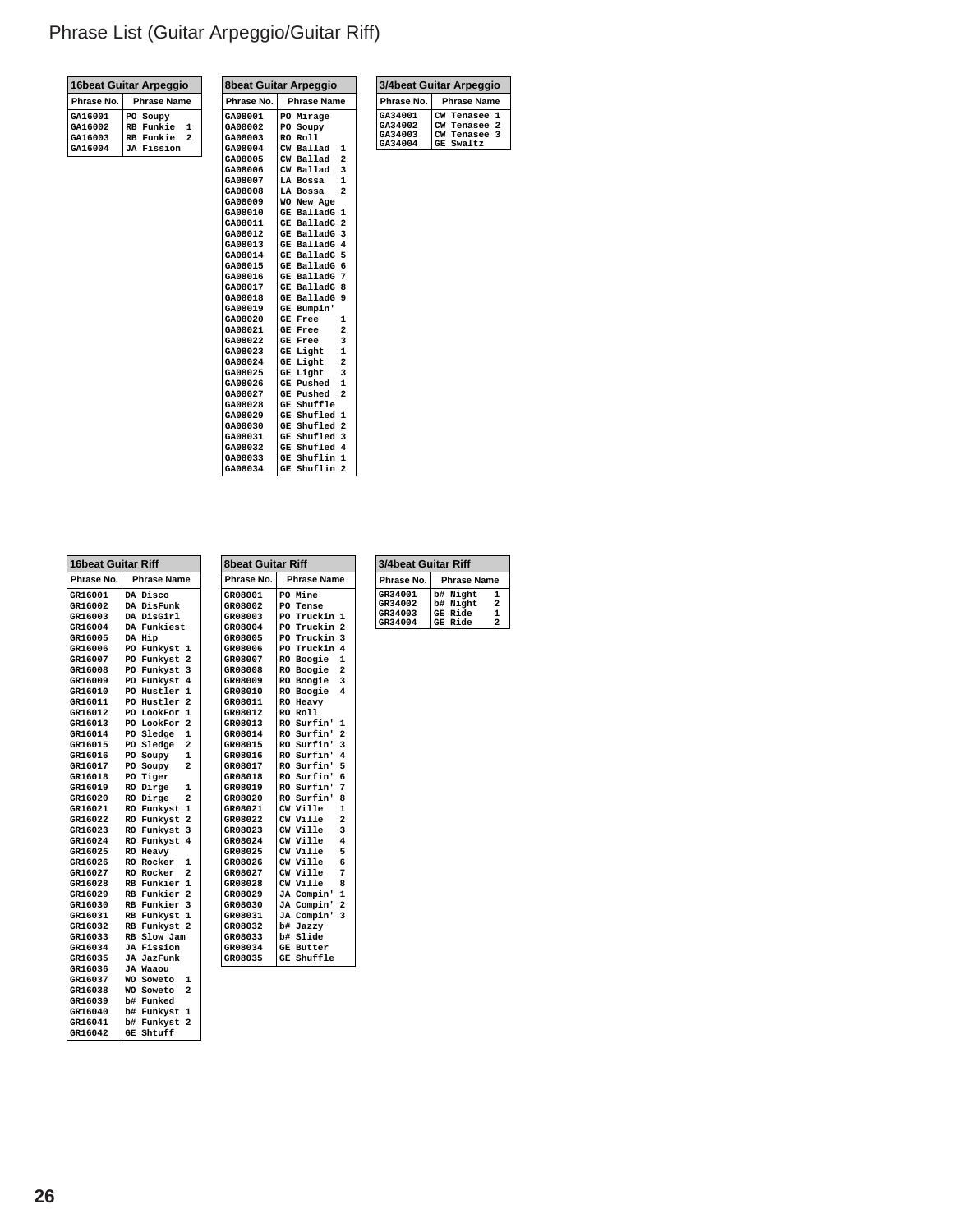### Phrase List (Keyboard Chord)

|                    | 16beat Keyboard Chord        |                              |                    | <b>8beat Keyboard Chord</b>                             |
|--------------------|------------------------------|------------------------------|--------------------|---------------------------------------------------------|
| Phrase No.         | <b>Phrase Name</b>           |                              | Phrase No.         | <b>Phrase Name</b>                                      |
| KC16001            | DA Come On                   |                              | KC08001            | 1<br>DA Disco                                           |
| KC16002            | DA DisFunk 1                 |                              | KC08002            | DA Disco<br>$\overline{\mathbf{z}}$                     |
| KC16003            | DA DisFunk 2                 |                              | KC08003            | PO Ethno                                                |
| KC16004<br>KC16005 | DA DisFunk 3<br>DA DisFunk 4 |                              | KC08004<br>KC08005 | PO Gated<br>PO Love                                     |
| KC16006            | DA EuroBt.                   | 1                            | KC08006            | PO Suhwing<br>1                                         |
| KC16007            | DA EuroBt.                   | 2                            | KC08007            | PO Suhwing 2                                            |
| KC16008            | DA EuroBt.                   | 3                            | KC08008            | RO Dirge                                                |
| KC16009            | DA Hop                       | 1                            | KC08009            | RO Harder                                               |
| KC16010<br>KC16011 | DA Hop<br>DA Hop             | $\overline{\mathbf{2}}$<br>з | KC08010<br>KC08011 | RO Hardest<br>RO Rockin'                                |
| KC16012            | DA Hop                       | 4                            | KC08012            | RO SirFrock                                             |
| KC16013            | DA Keys                      | $\mathbf{1}$                 | KC08013            | CW Ville<br>1                                           |
| KC16014            | DA Keys                      | 2                            | KC08014            | CW Ville<br>2                                           |
| KC16015            | DA Keys                      | 3                            | KC08015            | CW Ville<br>3                                           |
| KC16016<br>KC16017 | DA Keys<br>DA Keys           | 4<br>5                       | KC08016<br>KC08017 | $\overline{\mathbf{4}}$<br>CW Ville<br>CW Ville<br>5    |
| KC16018            | DA Keys                      | 6                            | KC08018            | CW Ville<br>6                                           |
| KC16019            | DA Keys                      | 7                            | KC08019            | CW Ville<br>7                                           |
| KC16020            | DA Keys                      | 8                            | KC08020            | CW Ville<br>8                                           |
| KC16021            | DA Keys                      | 9                            | KC08021            | 1<br>RB R&B                                             |
| KC16022<br>KC16023 | DA Rap<br>DA Rap             | 1<br>2                       | KC08022<br>KC08023 | RB R&B<br>$\overline{a}$<br>$\mathbf{1}$<br>JA Compin'  |
| KC16024            | DA Rap                       | 3                            | KC08024            | $\overline{a}$<br>JA Compin'                            |
| KC16025            | DA Rap                       | 4                            | KC08025            | 3<br>JA Compin'                                         |
| KC16026            | DA Rave                      | 1                            | KC08026            | JA Compin'<br>$\overline{4}$                            |
| KC16027<br>KC16028 | DA Rave<br>DA Rave           | 2<br>з                       | KC08027<br>KC08028 | JA Compin'<br>5<br>1<br>JA Maiden                       |
| KC16029            | DA Tekno                     |                              | KC08029            | JA Maiden<br>$\overline{2}$                             |
| KC16030            | RB Funkyst 1                 |                              | KC08030            | JA Maiden<br>3                                          |
| KC16031            | RB Funkyst 2                 |                              | KC08031            | $\overline{\mathbf{4}}$<br>JA Maiden                    |
| KC16032            | RB Funkiest                  |                              | KC08032            | LA Mambo<br>1                                           |
| KC16033<br>KC16034 | RB FunkBay 1<br>RB FunkBay 2 |                              | KC08033<br>KC08034 | $\overline{\mathbf{2}}$<br>LA Mambo<br>LA Mambo<br>3    |
| KC16035            | RB FunkBay 3                 |                              | KC08035            | 4<br>LA Mambo                                           |
| KC16036            | RB FunkBay 4                 |                              | KC08036            | LA Rhumba                                               |
| KC16037            | RB FunkBay                   | 5                            | KC08037            | LA Samba                                                |
| KC16038            | RB FunkBay<br>RB FunkBay     | 6<br>7                       | KC08038            | LA Ska<br>GE BalladP<br>$\mathbf{1}$                    |
| KC16039<br>KC16040 | RB FunkBay 8                 |                              | KC08039<br>KC08040 | GE BalladP<br>2                                         |
| KC16041            | RB FunkBay 9                 |                              | KC08041            | GE BalladP<br>3                                         |
| KC16042            | RB FunkBa 10                 |                              | KC08042            | $\overline{4}$<br>GE BalladP                            |
| KC16043            | RB FunkBa 11                 |                              | KC08043            | <b>GE BalladP</b><br>5                                  |
| KC16044<br>KC16045 | RB R&B<br>RB R&B             | 1<br>2                       | KC08044<br>KC08045 | GE BalladP<br>6<br>GE BalladP<br>7                      |
| KC16046            | RB R&B                       | 3                            | KC08046            | GE BalladP<br>8                                         |
| KC16047            | RB R&B                       | 4                            | KC08047            | <b>GE Boy</b>                                           |
| KC16048            | JA Fission 1                 |                              | KC08048            | <b>GE Bread</b><br>1                                    |
| KC16049<br>KC16050 | JA Fission 2<br>JA Fission 3 |                              | KC08049<br>KC08050 | <b>GE Bread</b><br>2<br><b>GE Bread</b><br>3            |
| KC16051            | LA Bossa                     |                              | KC08051            | <b>GE Bread</b><br>4                                    |
| KC16052            | LA Caliente                  |                              | KC08052            | GE Bumpin'<br>$\mathbf{1}$                              |
| KC16053            | LA Samba                     | 1                            | KC08053            | GE Bumpin'<br>$\overline{a}$                            |
| KC16054            | LA Samba                     | 2                            | KC08054            | GE Bumpin'<br>3                                         |
| KC16055<br>KC16056 | LA Samba<br>LA Samba         | 3<br>4                       | KC08055<br>KC08056 | GE Bumpin'<br>$\overline{4}$<br>GE Bumpin'<br>5         |
| KC16057            | LA Samba                     | 5                            | KC08057            | GE Bumpin'<br>6                                         |
| KC16058            | LA Samba                     | 6                            | KC08058            | GE Bumpin'<br>7                                         |
| KC16059            | LA Son                       | 1                            | KC08059            | <b>GE Butter</b><br>1                                   |
| KC16060            | LA Son                       | $\overline{a}$               | KC08060            | GE Butter<br>$\overline{a}$                             |
| KC16061<br>KC16062 | LA Son<br>LA Son             | 3<br>4                       | KC08061<br>KC08062 | <b>GE Free</b><br>1<br><b>GE Free</b><br>$\overline{a}$ |
| KC16063            | WO Reggae                    | 1                            | KC08063            | <b>GE Free</b><br>3                                     |
| KC16064            | WO Reggae                    | 2                            | KC08064            | <b>GE Free</b><br>4                                     |
| KC16065            | WO Reggae                    | з                            | KC08065            | <b>GE Free</b><br>5                                     |
| KC16066            | GE Boy<br><b>GE Free</b>     |                              | KC08066<br>KC08067 | <b>GE Free</b><br>6<br><b>GE Free</b><br>7              |
| KC16067<br>KC16068 | GE Primer                    | 1                            | KC08068            | GE Lighter                                              |
| KC16069            | GE Primer                    | 2                            | KC08069            | GE Litest<br>1                                          |
| KC16070            | GE Shtuff                    |                              | KC08070            | GE Litest<br>2                                          |
|                    |                              |                              | KC08071<br>KC08072 | <b>GE Primer</b>                                        |
|                    |                              |                              | KC08073            | GE Shuff<br>GE Shuffle 1                                |
|                    |                              |                              | KC08074            | GE Shuffle 2                                            |

|  | 3/4beat Keyboard Chord |    |                    |                |  |  |  |
|--|------------------------|----|--------------------|----------------|--|--|--|
|  | Phrase No.             |    | <b>Phrase Name</b> |                |  |  |  |
|  | KC34001                | RO | Ballad             |                |  |  |  |
|  | KC34002                |    | CW Tenasee         | 1              |  |  |  |
|  | KC34003                | CW | Tenasee            | 2              |  |  |  |
|  | KC34004                | CW | Tenasee            | 3              |  |  |  |
|  | KC34005                |    | CW Tenasee         | 4              |  |  |  |
|  | KC34006                | CW | Tenasee            | 5              |  |  |  |
|  | KC34007                | CW | Tenasee            | 6              |  |  |  |
|  | KC34008                |    | JA Vince           | 1              |  |  |  |
|  | KC34009                |    | JA Vince           | $\overline{a}$ |  |  |  |
|  | KC34010                |    | GE Ballad          |                |  |  |  |
|  | KC34011                |    | GE Walt's          | 2              |  |  |  |
|  | KC34012                |    | GE Walt's          | 3              |  |  |  |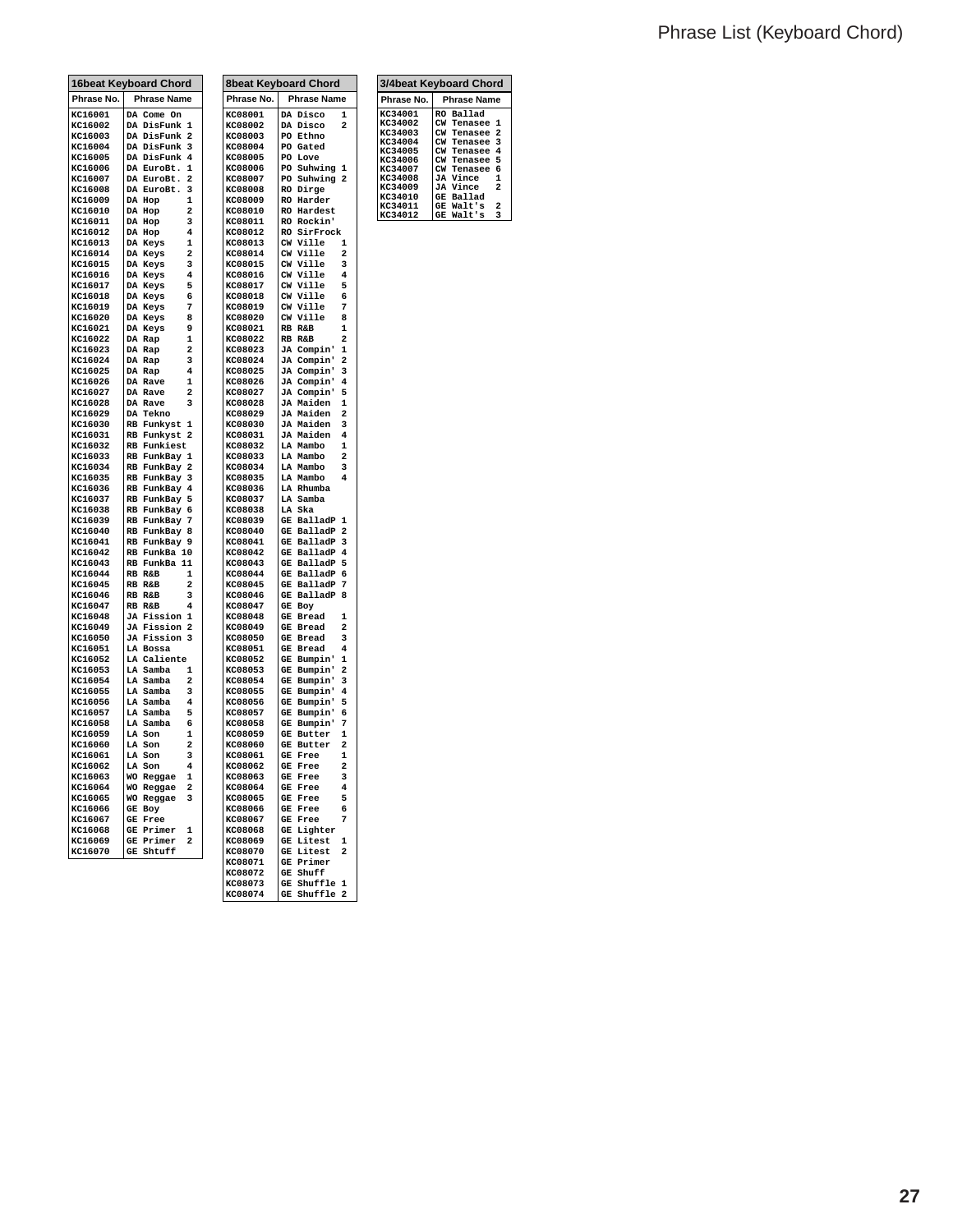# Phrase List (Keyboard Arpeggio/Keyboard Riff)

| 16 <sub>beat</sub> |                              | 8beat      |                              |
|--------------------|------------------------------|------------|------------------------------|
|                    | <b>Keyboard Arpeggio</b>     |            | <b>Keyboard Arpeggio</b>     |
| Phrase No.         | <b>Phrase Name</b>           | Phrase No. | <b>Phrase Name</b>           |
| KA16001            | 1<br>DA ComeOn!              | KA08001    | DA Sequenc<br>1              |
| KA16002            | $\overline{2}$<br>DA ComeOn! | KA08002    | DA Sequenc<br>2              |
| KA16003            | 1<br>DA EuroBt.              | KA08003    | RO Sequenc<br>3              |
| KA16004            | $\overline{a}$<br>DA EuroBt. | KA08004    | RO Sequenc<br>4              |
| KA16005            | 3<br>DA EuroBt.              | KA08005    | LA Rhumba<br>$\mathbf{1}$    |
| KA16006            | 4<br>DA EuroBt.              | KA08006    | $\overline{a}$<br>LA Rhumba  |
| KA16007            | 1<br>DA Sequenc              | KA08007    | 3<br>LA Rhumba               |
| KA16008            | $\overline{a}$<br>DA Sequenc | KA08008    | LA Rhumba<br>4               |
| KA16009            | 3<br>DA Sequenc              | KA08009    | LA Rhumba<br>5               |
| KA16010            | DA Sequenc<br>4              | KA08010    | 6<br><b>LA Rhumba</b>        |
| KA16011            | 5<br>DA Sequenc              | KA08011    | LA Rhumba<br>7               |
| KA16012            | 6<br>DA Sequenc              | KA08012    | LA Rhumba<br>8               |
| KA16013            | 7<br>DA Sequenc              | KA08013    | LA Rhumba<br>q               |
| KA16014            | 8<br>DA Sequenc              | KA08014    | $\mathbf{1}$<br>GE BalladP   |
| KA16015            | DA Sequenc<br>9              | KA08015    | GE BalladP<br>2              |
| KA16016            | DA Sequen 10                 | KA08016    | GE BalladP<br>3              |
| KA16017            | DA Sequen 11                 | KA08017    | BalladP<br>4<br>GE           |
| KA16018            | DA Sequen 12                 | KA08018    | BalladP<br>5<br>GE           |
| KA16019            | DA Sequen 13                 | KA08019    | BalladP<br>6<br>GE           |
| KA16020            | DA Tekno<br>1                | KA08020    | BalladP<br>7<br>GE           |
| KA16021            | $\overline{a}$<br>DA Tekno   | KA08021    | <b>BalladP</b><br>GE<br>я    |
| KA16022            | PO Cherry                    | KA08022    | BalladP<br>9<br>GE           |
| KA16023            | PO Ethno                     | KA08023    | BalldP 10<br>GE              |
| KA16024            | PO Wand                      | KA08024    | BalldP 11<br>GE              |
| KA16025            | RO Hardest<br>1              | KA08025    | BalldP 12<br>GE              |
| KA16026            | RO Hardest<br>$\overline{a}$ | KA08026    | 1<br>GE<br>Harp              |
| KA16027            | $\mathbf{1}$<br>LA Soca      | KA08027    | $\overline{a}$<br>Harp<br>GE |
| KA16028            | $\overline{a}$<br>LA Soca    | KA08028    | 3<br>Harp<br>GE              |
| KA16029            | 3<br>LA Soca                 | KA08029    | 4<br>Harp<br>GE              |
| KA16030            | 4<br>LA Soca                 | KA08030    | 5<br><b>GE Harp</b>          |
|                    |                              | KA08031    | 6<br><b>GE Harp</b>          |

|                    | 16beat Keyboard Riff                             |                    |                        |
|--------------------|--------------------------------------------------|--------------------|------------------------|
|                    |                                                  |                    |                        |
| Phrase No.         | <b>Phrase Name</b>                               | Phrase No.         | <b>Phrase Name</b>     |
| KR16001            | DA Come On                                       | KR16057            | LA Montuno22           |
| KR16002            | DA Disco                                         | KR16058            | LA Tejano<br>1         |
| KR16003            | DA Hop                                           | KR16059            | LA Tejano<br>2         |
| KR16004            | DA Rave                                          | KR16060            | LA Tejano<br>з         |
| KR16005            | DA Sequenc<br>1                                  | KR16061            | LA Tejano<br>4         |
| KR16006            | DA Sequenc <sub>2</sub>                          | KR16062            | LA Tejano<br>5         |
| <b>KR16007</b>     | DA Sequenc<br>з                                  | KR16063            | LA Tejano<br>6         |
| KR16008            | DA Sequenc<br>4                                  | KR16064            | b# AcidPiano           |
| KR16009            | DA Sequenc<br>5                                  | KR16065            | b# Clap                |
| KR16010            | PO Ethno                                         | KR16066            | b# Cutting<br>1        |
| KR16011            | 1<br>RO Dirge                                    | KR16067            | b# Cutting<br>2        |
| KR16012            | RO Dirge<br>2                                    | KR16068            | b# Cutting 3           |
| KR16013            | RO Dirge<br>з                                    | <b>KR16069</b>     | b# Cutting 4           |
| KR16014            | RB Funkyst<br>1                                  | KR16070            | b# Cutting<br>5        |
| KR16015            | RB Funkyst<br>$\overline{\mathbf{2}}$            | KR16071            | b# Funkiest            |
| KR16016            | RB Funk Bay                                      | KR16072            | b# Ground              |
| KR16017            | RB NAwlins 1                                     | KR16073            | b# HousPiano           |
| KR16018            | RB NAwlins<br>-2                                 | KR16074            | b# Rollin'             |
| KR16019            | RB NAwlins<br>3                                  | KR16075            | GE Boy<br>1<br>2       |
| KR16020            | RB NAwlins 4                                     | KR16076            | GE Boy                 |
| KR16021            | <b>RB</b> Ronnie<br>1<br>$\overline{\mathbf{2}}$ | KR16077            | <b>GE Boy</b><br>3     |
| KR16022<br>KR16023 | <b>RB</b> Ronnie<br><b>RB</b> Ronnie<br>3        | KR16078<br>KR16079 | GE Primer<br>GE Shtuff |
| KR16024            | <b>RB</b> Ronnie<br>4                            |                    |                        |
| KR16025            | JA AfroJaz<br>1                                  |                    |                        |
| KR16026            | JA AfroJaz 2                                     |                    |                        |
| KR16027            | JA AfroJaz<br>3                                  |                    |                        |
| KR16028            | JA AfroJaz 4                                     |                    |                        |
| KR16029            | JA Fission 1                                     |                    |                        |
| KR16030            | JA Fission 2                                     |                    |                        |
| KR16031            | LA Calient<br>1                                  |                    |                        |
| KR16032            | LA Calient<br>-2                                 |                    |                        |
| KR16033            | LA Calient<br>3                                  |                    |                        |
| KR16034            | LA Calient<br>4                                  |                    |                        |
| KR16035            | LA Montuno                                       |                    |                        |
| KR16036            | LA Montuno 1                                     |                    |                        |
| KR16037            | LA Montuno<br>$\overline{\mathbf{2}}$            |                    |                        |
| KR16038            | LA Montuno<br>٦                                  |                    |                        |
| KR16039            | LA Montuno<br>$\overline{4}$                     |                    |                        |
| KR16040            | LA Montuno 5                                     |                    |                        |
| KR16041            | LA Montuno<br>6                                  |                    |                        |
| KR16042            | LA Montuno<br>7                                  |                    |                        |
| KR16043            | LA Montuno<br>8                                  |                    |                        |
| KR16044            | LA Montuno 9                                     |                    |                        |
| KR16045            | LA Montuno10                                     |                    |                        |
| KR16046            | LA Montuno11                                     |                    |                        |
| KR16047            | LA Montuno12                                     |                    |                        |
| KR16048            | LA Montuno13                                     |                    |                        |
| KR16049            | LA Montuno14                                     |                    |                        |
| KR16050            | LA Montuno15                                     |                    |                        |
| KR16051            | LA Montuno16                                     |                    |                        |
| KR16052            | LA Montuno17                                     |                    |                        |
| KR16053            | LA Montuno18                                     |                    |                        |
| KR16054            | LA Montuno19                                     |                    |                        |
| KR16055            | LA Montuno20                                     |                    |                        |
| KR16056            | LA Montuno21                                     |                    |                        |

|                | <b>8beat Keyboard Riff</b> |                        |                         |  |  |
|----------------|----------------------------|------------------------|-------------------------|--|--|
| Phrase No.     |                            | <b>Phrase Name</b>     |                         |  |  |
| KR08001        |                            | DA Sequencer           |                         |  |  |
| <b>KR08002</b> |                            | PO Ethno               | $\mathbf{1}$            |  |  |
| <b>KR08003</b> |                            | PO Ethno               | $\overline{2}$          |  |  |
| KR08004        |                            | PO Ethno               | $\overline{\mathbf{3}}$ |  |  |
| KR08005        |                            | PO Ethno               | $\overline{4}$          |  |  |
| <b>KR08006</b> |                            | PO Ethno               | - 5                     |  |  |
| <b>KR08007</b> |                            | PO Ethno               | 6                       |  |  |
| <b>KR08008</b> |                            | RO Harder              |                         |  |  |
| <b>KR08009</b> |                            | RO Roll                |                         |  |  |
| KR08010        |                            | CW Ville               |                         |  |  |
| KR08011        |                            | RB R&B                 | $\mathbf{1}$            |  |  |
| KR08012        |                            | RB R&B                 | $\overline{a}$          |  |  |
| KR08013        |                            | JA Compin' 1           |                         |  |  |
| KR08014        |                            | JA Compin' 2           |                         |  |  |
| <b>KR08015</b> |                            | JA Maiden              |                         |  |  |
| <b>KR08016</b> |                            | LA Montuno 1           |                         |  |  |
| KR08017        |                            | LA Montuno 2           |                         |  |  |
| KR08018        |                            | WO New Age 1           |                         |  |  |
| KR08019        | WO                         | New Age 2              |                         |  |  |
| KR08020        |                            | WO Zydeco              | $\mathbf{1}$            |  |  |
| <b>KR08021</b> |                            | WO Zydeco <sub>2</sub> |                         |  |  |
| KR08022        |                            | WO Zydeco              | $\overline{\mathbf{3}}$ |  |  |
| KR08023        |                            | WO Zydeco              | $\overline{4}$          |  |  |
| KR08024        |                            | WO Zvdeco              | 5                       |  |  |
| KR08025        |                            | b# AcidJazz            |                         |  |  |

**Phrase No. Phrase Name**<br> **RA34001** RO Ballad 1<br> **RA34002** GE Ballad 2<br> **RA34003** GE Ballad 3

**KA34001 RO Ballad 1 KA34002 GE Ballad 2 KA34003 GE Ballad 3**

 **Keyboard Arpeggio**

**3/4beat** 

| 3/4beat Keyboard Riff |                    |  |  |  |
|-----------------------|--------------------|--|--|--|
| Phrase No.            | <b>Phrase Name</b> |  |  |  |
| KR34001               | b# Choppin         |  |  |  |
| KR34002               | b# Tonk            |  |  |  |
| KR34003               | GE Walt's<br>1     |  |  |  |
| KR34004               | GE Walt's<br>っ     |  |  |  |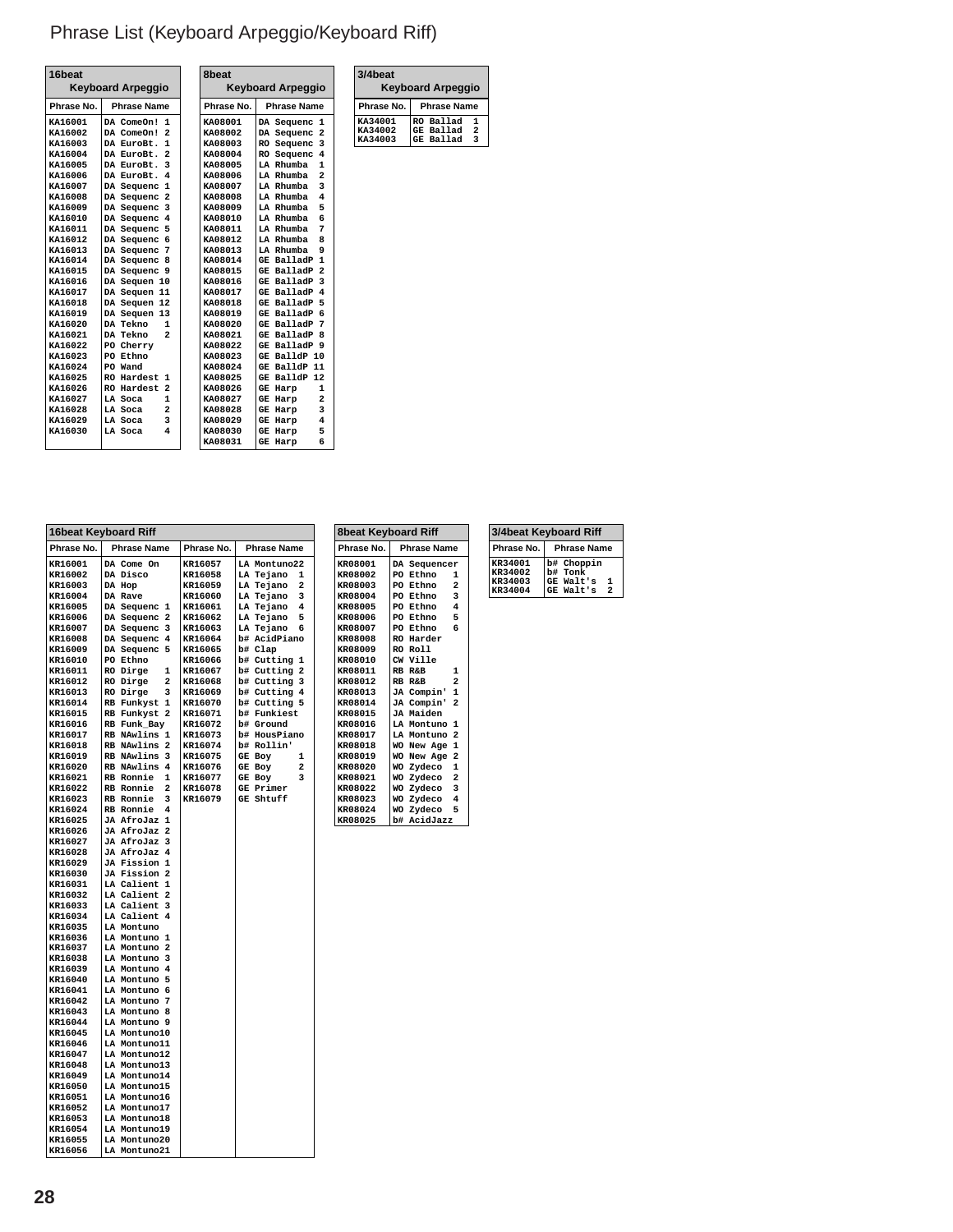|            | 16beat Pad                            |  |  |  |  |
|------------|---------------------------------------|--|--|--|--|
| Phrase No. | <b>Phrase Name</b>                    |  |  |  |  |
| PD16001    | 2 Voice<br>GE<br>1                    |  |  |  |  |
| PD16002    | Voice 2<br>GE <sub>2</sub>            |  |  |  |  |
| PD16003    | $\overline{a}$<br>Voice<br>3<br>GE    |  |  |  |  |
| PD16004    | 3 Voice 1<br>GE                       |  |  |  |  |
| PD16005    | GE 3 Voice 2                          |  |  |  |  |
| PD16006    | GE 3 Voice 3                          |  |  |  |  |
| PD16007    | GE 4 Voice 1                          |  |  |  |  |
| PD16008    | GE 4 Voice 2                          |  |  |  |  |
| PD16009    | GE 4 Voice 3                          |  |  |  |  |
| PD16010    | Voice 4<br>4<br>GЕ                    |  |  |  |  |
| PD16011    | GE 5 Voice 1                          |  |  |  |  |
| PD16012    | GE 5 Voice<br>$\overline{2}$          |  |  |  |  |
| PD16013    | 5 Voice 3<br>GE                       |  |  |  |  |
| PD16014    | GE 5<br>Voice 4                       |  |  |  |  |
| PD16015    | GE 5 Voice 5                          |  |  |  |  |
| PD16016    | $\mathbf{1}$<br>Hi 5th<br>GE          |  |  |  |  |
| PD16017    | $\overline{a}$<br>Hi 5th<br>GE        |  |  |  |  |
| PD16018    | GE Hi 5th<br>3                        |  |  |  |  |
| PD16019    | $\mathbf{1}$<br>GE<br>Hi Oct          |  |  |  |  |
| PD16020    | $\overline{a}$<br>GE Hi Oct           |  |  |  |  |
| PD16021    | 3<br>GE<br>нi<br>Oct.                 |  |  |  |  |
| PD16022    | нi<br>4<br>GE<br>0ct.                 |  |  |  |  |
| PD16023    | Нi<br>$\mathbf{1}$<br>GE<br>Pad       |  |  |  |  |
| PD16024    | $\overline{a}$<br>Нi<br>Pad<br>GE     |  |  |  |  |
| PD16025    | GE Hi<br>3<br>Pad                     |  |  |  |  |
| PD16026    | $\overline{\bf 4}$<br>Нi<br>GE<br>Pad |  |  |  |  |
| PD16027    | GE Low Pad                            |  |  |  |  |

| <b>8beat Pad</b>                                                                                                                                                                                                                                                                           |                                                                                                                                                                                                                                                                                                                                                                                                                                                                                                                                                                                       |                                                                                                                                                                                                                                                                                                     | 3/4beat Pad                                                                                                                                                                                                                                                                                           |                                                                                                                                                                                                                                                                                                     |                                                                                                                                                                                                                                                                                                                                                                                                                                                                                                                                                                                                                                                                                                                                                                  |
|--------------------------------------------------------------------------------------------------------------------------------------------------------------------------------------------------------------------------------------------------------------------------------------------|---------------------------------------------------------------------------------------------------------------------------------------------------------------------------------------------------------------------------------------------------------------------------------------------------------------------------------------------------------------------------------------------------------------------------------------------------------------------------------------------------------------------------------------------------------------------------------------|-----------------------------------------------------------------------------------------------------------------------------------------------------------------------------------------------------------------------------------------------------------------------------------------------------|-------------------------------------------------------------------------------------------------------------------------------------------------------------------------------------------------------------------------------------------------------------------------------------------------------|-----------------------------------------------------------------------------------------------------------------------------------------------------------------------------------------------------------------------------------------------------------------------------------------------------|------------------------------------------------------------------------------------------------------------------------------------------------------------------------------------------------------------------------------------------------------------------------------------------------------------------------------------------------------------------------------------------------------------------------------------------------------------------------------------------------------------------------------------------------------------------------------------------------------------------------------------------------------------------------------------------------------------------------------------------------------------------|
| Phrase No.                                                                                                                                                                                                                                                                                 | <b>Phrase Name</b>                                                                                                                                                                                                                                                                                                                                                                                                                                                                                                                                                                    |                                                                                                                                                                                                                                                                                                     | Phrase No.                                                                                                                                                                                                                                                                                            |                                                                                                                                                                                                                                                                                                     | <b>Phrase Name</b>                                                                                                                                                                                                                                                                                                                                                                                                                                                                                                                                                                                                                                                                                                                                               |
| PD08001<br>PD08002<br>PD08003<br>PD08004<br>PD08005<br>PD08006<br>PD08007<br>PD08008<br>PD08009<br>PD08010<br>PD08011<br>PD08012<br>PD08013<br>PD08014<br>PD08015<br>PD08016<br>PD08017<br>PD08018<br>PD08019<br>PD08020<br>PD08021<br>PD08022<br>PD08023<br>PD08024<br>PD08025<br>PD08026 | $\overline{\mathbf{z}}$<br>Voice<br>GE<br>$\overline{a}$<br>Voice 2<br>GE<br>$\overline{a}$<br>Voice 3<br>GE<br>3<br>Voice<br>GE<br>3<br>Voice<br>GE<br>3<br>Voice 3<br>GE<br>Voice<br>4<br>GE<br>Voice<br>4<br>GE<br>Voice 3<br>4<br>GE<br>4<br>Voice<br>GE<br>5<br>Voice<br>GE<br>5<br>Voice<br>GE<br>5<br>Voice 3<br>GE<br>5<br>Voice<br>GE<br>5<br>Voice<br>GE<br>5th<br>Нi<br>GE<br>Нi<br>5th<br>GE<br>5th<br>нi<br>GE<br>Нi<br>GE<br>Oct.<br>Hi<br>Oct<br>GE<br>Hi<br>GE<br>Oct.<br>Нi<br>Oct<br>GE<br>Нi<br>Pad<br>GE<br>Hi<br>Pad<br>GE<br>Hi<br>Pad<br>GE<br>Нi<br>Pad<br>GE | $\mathbf{1}$<br>$\mathbf{1}$<br>$\overline{2}$<br>$\mathbf{1}$<br>$\overline{2}$<br>4<br>$\mathbf{1}$<br>$\overline{2}$<br>$\overline{a}$<br>5<br>$\mathbf{1}$<br>$\overline{a}$<br>3<br>$\mathbf{1}$<br>$\overline{a}$<br>3<br>4<br>$\mathbf{1}$<br>$\overline{a}$<br>3<br>$\overline{\mathbf{A}}$ | PD34001<br>PD34002<br>PD34003<br>PD34004<br>PD34005<br>PD34006<br>PD34007<br>PD34008<br>PD34009<br>PD34010<br>PD34011<br>PD34012<br>PD34013<br>PD34014<br>PD34015<br>PD34016<br>PD34017<br>PD34018<br>PD34019<br>PD34020<br>PD34021<br>PD34022<br>PD34023<br>PD34024<br>PD34025<br>PD34026<br>PD34027 | <b>GE</b><br>GE<br><b>GE</b><br><b>GE</b><br><b>GE</b><br><b>GE</b><br><b>GE</b><br><b>GE</b><br><b>GE</b><br><b>GE</b><br><b>GE</b><br><b>GE</b><br><b>GE</b><br><b>GE</b><br>GE<br><b>GE</b><br><b>GE</b><br><b>GE</b><br><b>GE</b><br>GE<br>GE<br>GE<br><b>GE</b><br>GE<br><b>GE</b><br>GE<br>GE | $\mathbf{1}$<br>$\overline{a}$<br>Voice<br>$\overline{2}$<br>$\overline{a}$<br>Voice<br>3<br>$\overline{a}$<br>Voice<br>3<br>$\mathbf{1}$<br>Voice<br>$\overline{2}$<br>3<br>Voice<br>$\overline{\mathbf{3}}$<br>3<br>Voice<br>4<br>Voice<br>$\mathbf{1}$<br>$\overline{a}$<br>4<br>Voice<br>3<br>4<br>Voice<br>4<br>$\overline{4}$<br>Voice<br>5<br>$\mathbf{1}$<br>Voice<br>$\overline{2}$<br>5<br>Voice<br>3<br>5<br>Voice<br>4<br>5<br>Voice<br>5<br>5<br>Voice<br>$\mathbf{1}$<br>5th<br>Нi<br>$\overline{a}$<br>5th<br>нi<br>3<br>нi<br>5th<br>$\mathbf{1}$<br>Нi<br>Oct.<br>$\overline{a}$<br>Нi<br>Oct.<br>3<br>Нi<br>Oct.<br>Hi<br>4<br>Oct.<br>$\mathbf{1}$<br>Нi<br>Pad<br>$\overline{a}$<br>Нi<br>Pad<br>3<br>Нi<br>Pad<br>Нi<br>4<br>Pad<br>Low Pad |
| PD08027                                                                                                                                                                                                                                                                                    | Low Pad<br>GE                                                                                                                                                                                                                                                                                                                                                                                                                                                                                                                                                                         |                                                                                                                                                                                                                                                                                                     |                                                                                                                                                                                                                                                                                                       |                                                                                                                                                                                                                                                                                                     |                                                                                                                                                                                                                                                                                                                                                                                                                                                                                                                                                                                                                                                                                                                                                                  |

| 16beat Brass   |                    |                         | <b>8beat Brass</b> |    |                    |                |
|----------------|--------------------|-------------------------|--------------------|----|--------------------|----------------|
| Phrase No.     | <b>Phrase Name</b> |                         | Phrase No.         |    | <b>Phrase Name</b> |                |
| BR16001        | RB Funkie          | 1                       | BR08001            |    | RO Punch           |                |
| BR16002        | RB Funkie          | $\overline{a}$          | BR08002            |    | RB Motor           | 1              |
| BR16003        | RB Funkie          | 3                       | BR08003            |    | RB Motor           | 2              |
| <b>BR16004</b> | RB Funkyst         | 1                       | BR08004            |    | RB Motor           | 3              |
| BR16005        | RB Funkyst 2       |                         | BR08005            |    | RB R&B             | 1              |
| <b>BR16006</b> | RB R&B             |                         | BR08006            |    | RB R&B             | $\overline{a}$ |
| <b>BR16007</b> | JA JazFunk 1       |                         | BR08007            |    | JA Saxtion 1       |                |
| <b>BR16008</b> | JA JazFunk 2       |                         | <b>BR08008</b>     |    | JA Saxtion 2       |                |
| <b>BR16009</b> | JA JazFunk 3       |                         | BR08009            |    | JA Saxtion 3       |                |
| BR16010        | JA JazFunk 4       |                         | <b>BR08010</b>     |    | JA Saxtion 4       |                |
| BR16011        | JA JazFunk 5       |                         | BR08011            |    | LA Mambo           | 1              |
| BR16012        | LA Mambo           | 1                       | BR08012            |    | LA Mambo           | $\overline{a}$ |
| BR16013        | LA Mambo           | $\overline{a}$          | BR08013            |    | LA Mambo           | 3              |
| <b>BR16014</b> | LA Mambo           | 3                       | BR08014            |    | LA Mambo           | 4              |
| BR16015        | LA Merengu 1       |                         | <b>BR08015</b>     |    | LA Merengu 1       |                |
| <b>BR16016</b> | LA Merengu 2       |                         | BR08016            |    | LA Merengu 2       |                |
| BR16017        | LA Merengu 3       |                         | BR08017            |    | LA Merengu 3       |                |
| <b>BR16018</b> | LA Merengu 4       |                         | <b>BR08018</b>     |    | LA Merengu 4       |                |
| <b>BR16019</b> | LA Merengu 5       |                         | BR08019            |    | b# Hit             |                |
| <b>BR16020</b> | LA Salsa           | 1                       | BR08020            |    | b# BigEnd          |                |
| BR16021        | LA Salsa           | $\overline{\mathbf{2}}$ | BR08021            | GE | Shuff              |                |
| BR16022        | LA Salsa           | 3                       |                    |    |                    |                |
| BR16023        | LA Salsa           | 4                       |                    |    |                    |                |
| BR16024        | LA Salsa           | 5                       |                    |    |                    |                |
| BR16025        | LA Salsa           | 6                       |                    |    |                    |                |
| BR16026        | LA Salsa           | 7                       |                    |    |                    |                |
| BR16027        | LA Salsa           | 8                       |                    |    |                    |                |
| BR16028        | LA Son             | 1                       |                    |    |                    |                |
| <b>BR16029</b> | LA Son             | $\overline{\mathbf{2}}$ |                    |    |                    |                |
| <b>BR16030</b> | LA Son             | 3                       |                    |    |                    |                |
| BR16031        | LA Son             | 4                       |                    |    |                    |                |
| BR16032        | LA Son             | 5                       |                    |    |                    |                |
| BR16033        | LA Son             | 6                       |                    |    |                    |                |
| BR16034        | LA Son             | 7                       |                    |    |                    |                |
| <b>BR16035</b> | LA Son             | 8                       |                    |    |                    |                |
| BR16036        | LA Son             | 9                       |                    |    |                    |                |
| BR16037        | b# AcidTrump       |                         |                    |    |                    |                |

| oweat prass    | www                |                |         |
|----------------|--------------------|----------------|---------|
| Phrase No.     | <b>Phrase Name</b> |                | Phrase  |
| BR08001        | RO Punch           |                | BR34001 |
| BR08002        | RB Motor           | 1              | BR34002 |
| BR08003        | RB Motor           | $\overline{2}$ |         |
| <b>BR08004</b> | RB Motor 3         |                |         |
| BR08005        | RB R&B             | $\mathbf{1}$   |         |
| <b>BR08006</b> | RB R&B             | $\overline{a}$ |         |
| BR08007        | JA Saxtion 1       |                |         |
| <b>BR08008</b> | JA Saxtion 2       |                |         |
| BR08009        | JA Saxtion 3       |                |         |
| BR08010        | JA Saxtion 4       |                |         |
| BR08011        | LA Mambo           | 1              |         |
| BR08012        | LA Mambo           | $\overline{2}$ |         |
| BR08013        | LA Mambo           | 3              |         |

| 3/4beat Brass |                       |  |  |  |  |
|---------------|-----------------------|--|--|--|--|
| Phrase No.    | <b>Phrase Name</b>    |  |  |  |  |
| BR34001       | GE Widdly             |  |  |  |  |
| BR34002       | <b>GE Widdly</b><br>2 |  |  |  |  |

| <b>16beatSound Effect</b> |                    |  |  |  |
|---------------------------|--------------------|--|--|--|
| Phrase No.                | <b>Phrase Name</b> |  |  |  |
| SE16001                   | DA Water           |  |  |  |
| SE16002                   | b# Waaou           |  |  |  |
| SE16003                   | b# Dream<br>1      |  |  |  |
| SE16004                   | 2<br>b# Dream      |  |  |  |
| SE16005                   | b# Dream<br>3      |  |  |  |
| SE16006                   | Dream              |  |  |  |

| <b>8beat Sound Effect</b> |                              |                |                                  |                |                    |  |  |  |  |
|---------------------------|------------------------------|----------------|----------------------------------|----------------|--------------------|--|--|--|--|
| Phrase No.                | <b>Phrase Name</b>           | Phrase No.     | <b>Phrase Name</b>               | Phrase No.     | <b>Phrase Name</b> |  |  |  |  |
| SE08001                   | b# Filter<br>1               | SE08023        | GE DoorSlam                      | SE08045        | GE Punch           |  |  |  |  |
| SE08002                   | b# Filter<br>$\overline{a}$  | SE08024        | GE DoorSque                      | SE08046        | GE Rain            |  |  |  |  |
| SE08003                   | Filter<br>h#<br>$\mathbf{a}$ | SE08025        | <b>GE Explosion</b>              | SE08047        | GE ScratchNz       |  |  |  |  |
| SE08004                   | b# Gliss                     | SE08026        | <b>GE</b> Feed                   |                |                    |  |  |  |  |
| SE08005                   | PO.<br>Gated                 | SE08027        | GE Firework                      | SE08048        | Scream<br>GE.      |  |  |  |  |
| SE08006                   | GE Crowd<br>1                | SE08028        | <b>GE Fireworks</b>              | SE08049        | GE Shore           |  |  |  |  |
| SE08007                   | $\overline{2}$<br>GE Crowd   | SE08029        | GE FootSteps                     | SE08050        | GE Siren           |  |  |  |  |
| SE08008                   | GE Bird                      | SE08030        | <b>GE Fret</b><br>1              | SE08051        | GE Starship        |  |  |  |  |
| SE08009                   | GE Birds                     | SE08031        | $\overline{a}$<br><b>GE Fret</b> | SE08052        | Storm<br>GE        |  |  |  |  |
| SE08010                   | <b>GE BrdsTweet</b>          | SE08032        | GE Ghost                         | SE08053        | <b>GE Stream</b>   |  |  |  |  |
| SE08011                   | GE Bubble                    | SE08033        | Ghosts<br>GE                     | <b>SE08054</b> | Submarine<br>GE    |  |  |  |  |
| SE08012                   | <b>GE Burst</b>              | SE08034        | GE Gunshot                       | SE08055        | GE TeleDial        |  |  |  |  |
| SE08013                   | <b>GE CarCrash</b>           | SE08035        | GE Haunted                       | SE08056        | Telphone1<br>GE    |  |  |  |  |
| <b>SE08014</b>            | <b>GE CarEngine</b>          | SE08036        | <b>GE Heart</b>                  | <b>SE08057</b> | Telphone2<br>GE    |  |  |  |  |
| SE08015                   | <b>GE CarPass</b>            | SE08037        | Horreur<br>GE                    | SE08058        | Thunder<br>GE      |  |  |  |  |
| <b>SE08016</b>            | <b>GE CarStop</b>            | <b>SE08038</b> | <b>GE Horse</b>                  | <b>SE08059</b> | Train<br>GE        |  |  |  |  |
| SE08017                   | GE<br>Coaster                | SE08039        | GE Jetplane                      | SE08060        | GE W.Chime 1       |  |  |  |  |
| SE08018                   | GE<br>Copter                 | <b>SE08040</b> | <b>GE Laser</b>                  | SE08061        | W.Chime 2<br>GE    |  |  |  |  |
| SE08019                   | GE Crash                     | SE08041        | GE Laughing                      | SE08062        | <b>GE War</b>      |  |  |  |  |
| SE08020                   | Cutting 1<br>GE              | <b>SE08042</b> | Mach.Gun<br>GE                   | SE08063        | GE Wind            |  |  |  |  |
| SE08021                   | Cutting 2<br>GE              | SE08043        | <b>GE MadMan</b>                 |                |                    |  |  |  |  |
| SE08022                   | GE Dog                       | SE08044        | <b>GE Maou</b>                   |                |                    |  |  |  |  |

| 4beat Sound Effect |                          |  |  |  |  |  |  |  |
|--------------------|--------------------------|--|--|--|--|--|--|--|
|                    | Phrase No.   Phrase Name |  |  |  |  |  |  |  |
| SE34001            | Wonder                   |  |  |  |  |  |  |  |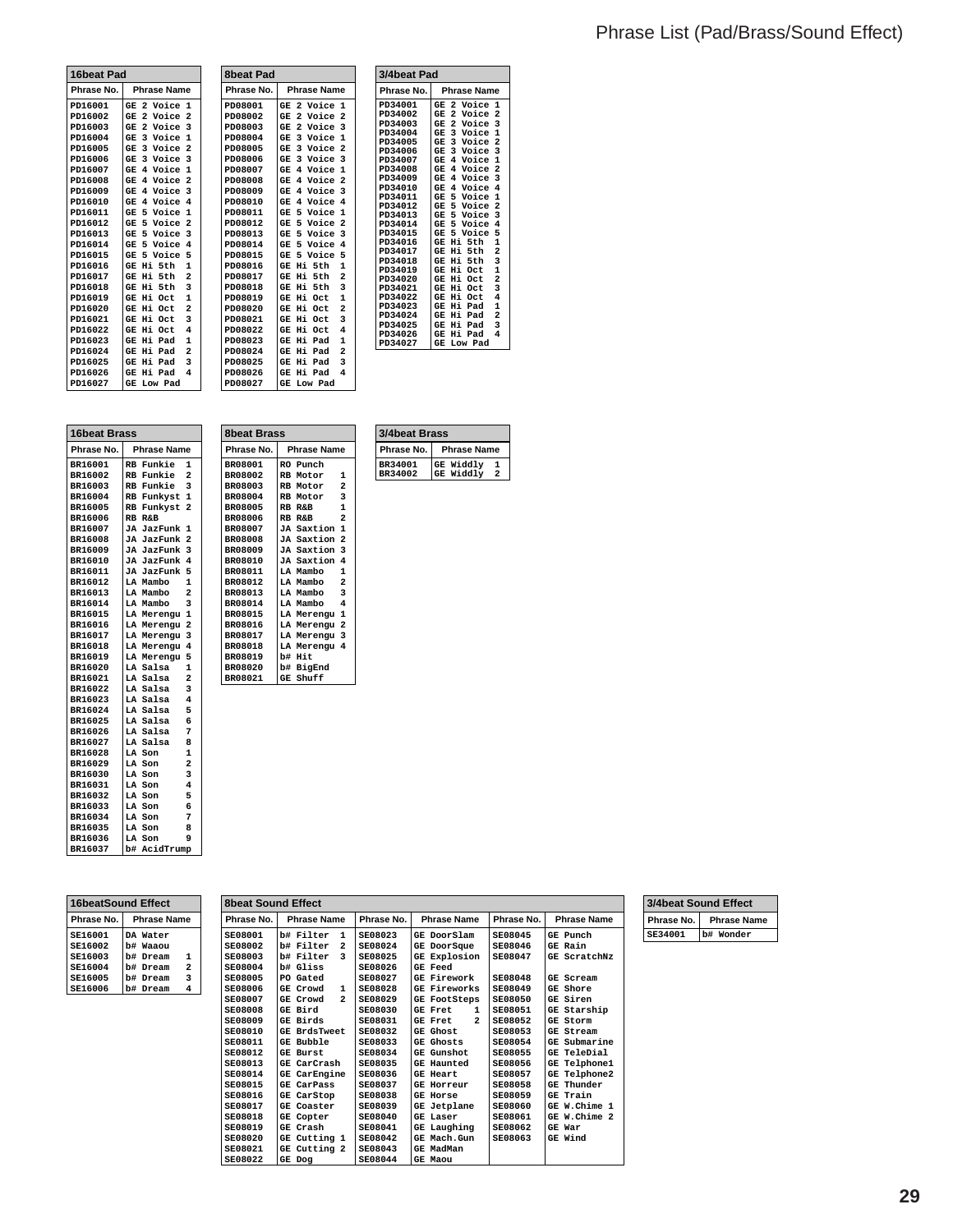### Chord Type List

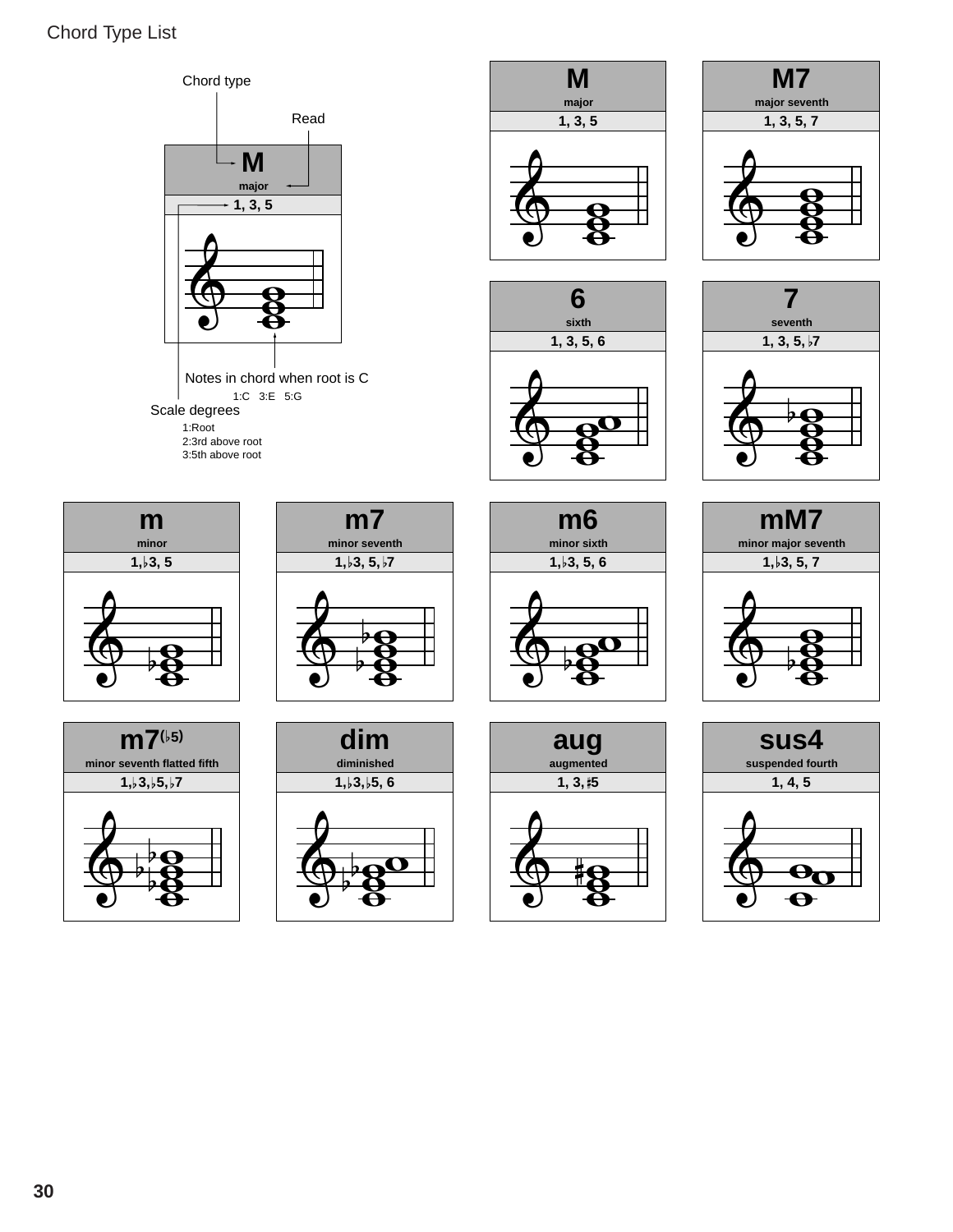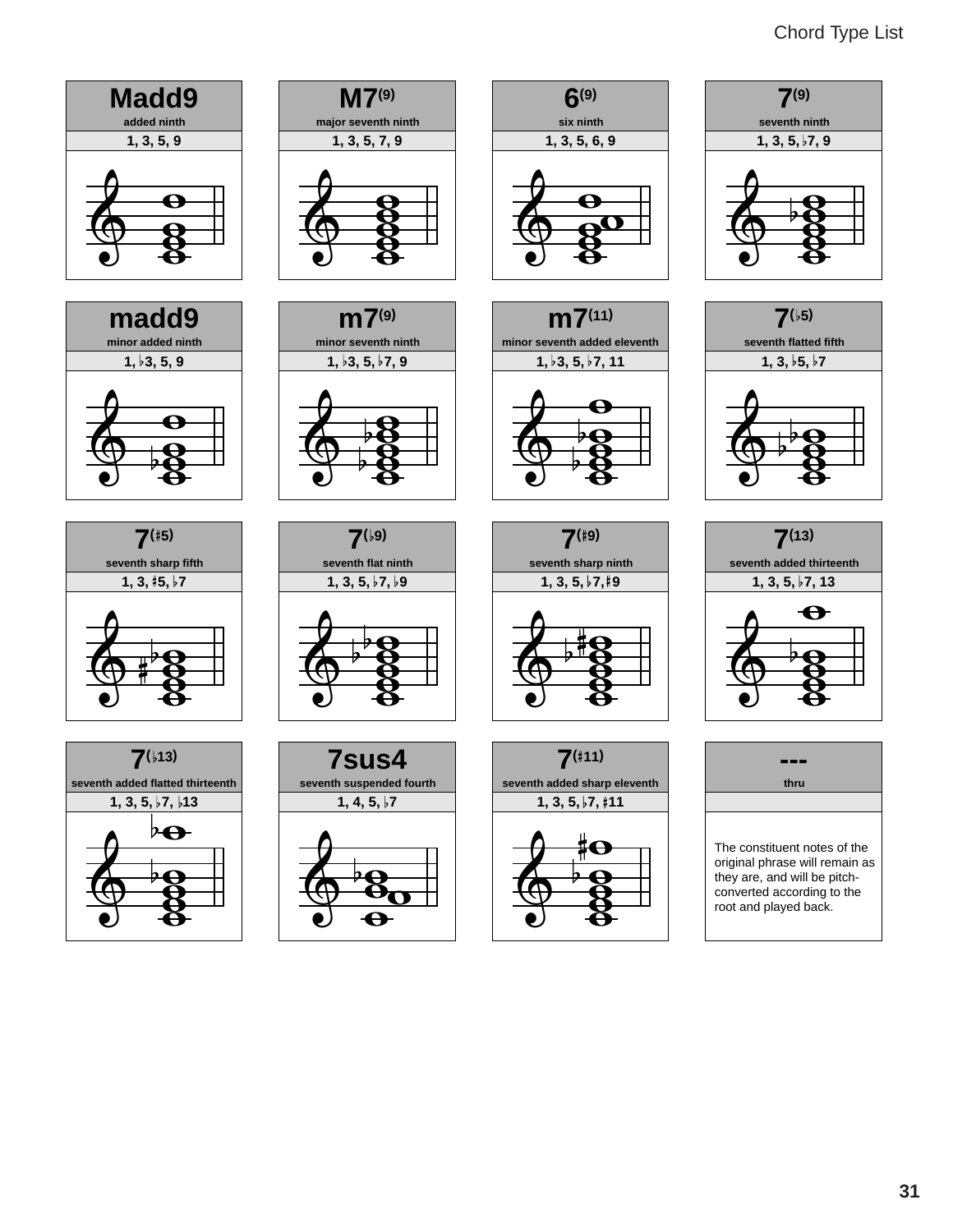| No.            | <b>Template name</b> | No.      | <b>Template name</b>     |
|----------------|----------------------|----------|--------------------------|
| 1              | 32Quantize           | 51       | 16SlipBeat               |
| $\overline{2}$ | 24Quantize           | 52       | 16 Swing                 |
| 3              | 16Quantize           | 53       | 16Swing+24               |
| 4              | 16+24Quant           | 54       | 16LiteSwn1               |
| 5              | 12Quantize           | 55       | 16LiteSwn2               |
| 6              | 08Quantize           | 56       | 16MidSwing               |
| $\overline{7}$ | 08+12Quant           | 57       | 16HevySwng               |
| 8              | 06Quantize           | 58       | 16FullSwng               |
| 9              | 04Quantize           | 59       | 16 Tardy                 |
| 10             | 32 Swing             | 60       | 16 WayBack               |
| 11             | $24 > 16 + 12$       | 61       | 16 Zydeco                |
| 12             | 24>16+12of           | 62       | $12 > 8 + 6$             |
| 13             | 24 Drunk             | 63       | 12>8+6 ofs               |
| 14             | 24 Sambody           | 64       | 12 Ashanti               |
| 15             | 24Shfflin1           | 65       | 12AshntRev               |
| 16             | 24Shfflin2           | 66       | 12 Drunk                 |
| 17             | 16AccntDwn           | 67       | 12 Ju-Ju                 |
| 18             | 16AccentUp           | 68       | 12Ju-JuRev               |
| 19             | 16AcidJazz           | 69       | 12Shfflin1               |
| 20             | 16 Baion             | 70       | 12Shfflin2               |
| 21             | 16BaionBmb           | 71       | 12Shfflin3               |
| 22             | 16Batucada           | 72       | 0870Disco                |
| 23             | 16beatRock           | 73       | 08AccntDwn               |
| 24             | 16 Bomba             | 74       | 08AccentUp               |
| 25             | 16 Caixa             | 75       | 08 Charlie               |
| 26             | 16 Cuban             | 76       | 08 Drunk                 |
| 27             | 16 Drunk             | 77       | 08 Late1&3               |
| 28             | 16 Dun-Dun           | 78       | 08 Late2                 |
| 29             | 16GetFunky           | 79       | 08 Late2&3               |
| 30             | 16Guaguanc           | 80       | 08 Late2&4               |
| 31             | 16 HipHop            | 81       | 08 Late234               |
| 32             | 16 House             | 82       | 08 Push 1                |
| 33             | 16 Jungle            | 83       | 08 Push 3                |
| 34             | 16 Late 2            | 84       | 08 Push1&3               |
| 35             | 16 Late2&4           | 85       | 08 Push2&4               |
| 36             | 16 Late234           | 86       | 08 Push234               |
| 37             | 16 Later             | 87       | 08 PushAll               |
| 38             | 16LatinRck           | 88       | 08PushStrg               |
| 39             | 16Overeasy           | 89       | 08 Swing                 |
|                |                      |          |                          |
| 40<br>41       | 16 Push1&3           | 90<br>91 | 08Swing+12<br>08 HardBop |
| 42             | 16 Push2&4           |          | 08 Bebop                 |
|                | 16 Push234           | 92       |                          |
| 43             | 16 PushAll           | 93       | 08 UpSwing               |
| 44             | 16 Rap               | 94       | 08MidSwing               |
| 45             | 16Repiniqu           | 95       | 08SlowSwng               |
| 46             | 16Roadhous           | 96       | 08JzBallad               |
| 47             | 16 Robot             | 97       | 08 WayBack               |
| 48             | 16Rustaman           | 98       | $06 > 4 + 3$             |
| 49             | 16 Samba             | 99       | 06>4+3 ofs               |
| 50             | 16 UpSamba           | 100      | 04 Swing                 |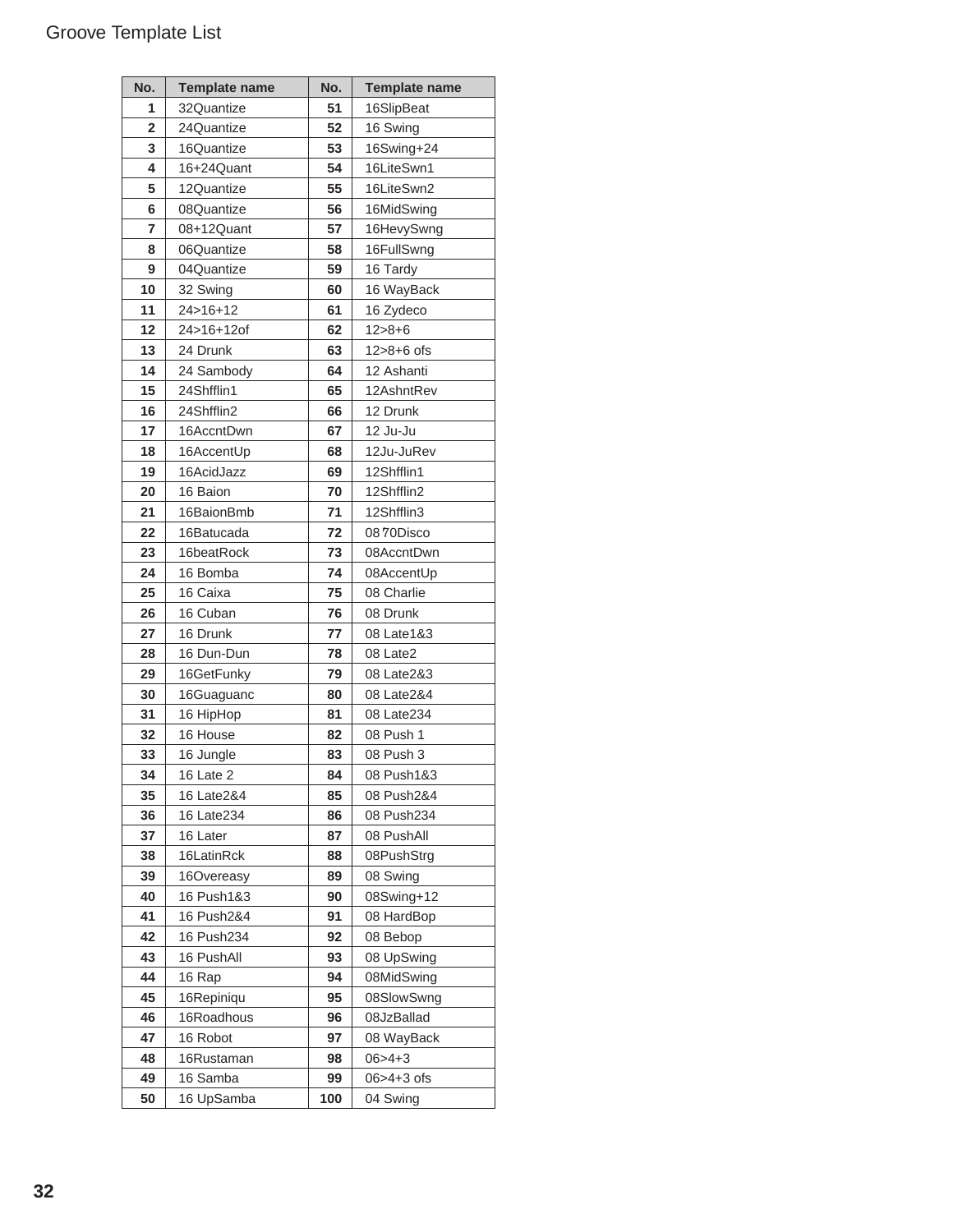### Tone generator parts

(1) TRANSMIT FLOW

|            | SW1                                                  |                                                                       |  |  |  |  |  |  |  |
|------------|------------------------------------------------------|-----------------------------------------------------------------------|--|--|--|--|--|--|--|
|            | $MIDI < -[ ] -- + -- - NOTE ON/OFF$                  | 9nH                                                                   |  |  |  |  |  |  |  |
| <b>OUT</b> | SW2                                                  |                                                                       |  |  |  |  |  |  |  |
|            | +[]-PITCH BEND                                       | EnH, BnH, 01H-77H(except 20H), DnH                                    |  |  |  |  |  |  |  |
|            | SW2                                                  |                                                                       |  |  |  |  |  |  |  |
|            | +[]-ASSIGNABLE WHEEL                                 | EnH, BnH, 01H-77H (except 20H), DnH                                   |  |  |  |  |  |  |  |
|            | SW3                                                  |                                                                       |  |  |  |  |  |  |  |
|            | $+$ $[-$ FOOT SW                                     | Bn, 40H 42H                                                           |  |  |  |  |  |  |  |
|            | ---+--- SYSTEM EXCLUSIV MESSAGE                      |                                                                       |  |  |  |  |  |  |  |
|            | <bulk dump=""></bulk>                                |                                                                       |  |  |  |  |  |  |  |
|            | $------XG$ SYSTEM                                    | FOH 43H OnH 4CH bbH bbH aaH aaH aaH                                   |  |  |  |  |  |  |  |
|            |                                                      | ddHddH ccH F7H                                                        |  |  |  |  |  |  |  |
|            | ------- MULTI EFFECT                                 | FOH 43H OnH 4CH bbH bbH aaH aaH aaH                                   |  |  |  |  |  |  |  |
|            |                                                      | ddHddH ccH F7H                                                        |  |  |  |  |  |  |  |
|            | ------- MULTI PART                                   | FOH 43H OnH 4CH bbH bbH aaH aaH aaH                                   |  |  |  |  |  |  |  |
|            |                                                      | ddHddH ccH F7H                                                        |  |  |  |  |  |  |  |
|            | ------- DRUM SETUP                                   | FOH 43H OnH 4CH bbH bbH aaH aaH aaH                                   |  |  |  |  |  |  |  |
|            |                                                      | ddHddH ccH F7H                                                        |  |  |  |  |  |  |  |
|            | ------- SYSTEM INFOMATION                            | FOH 43H 1nH 4CH bbH bbH aaH aaH aaH                                   |  |  |  |  |  |  |  |
|            |                                                      | ddHddH ccH F7H                                                        |  |  |  |  |  |  |  |
|            | <parameter change=""></parameter>                    |                                                                       |  |  |  |  |  |  |  |
|            |                                                      | ------ MIDI MASTER TUNING FOH 43H 1nH 27H 30H 00H 00H mmH 11H ccH F7H |  |  |  |  |  |  |  |
|            | ------- XG SYSTEM                                    | FOH 43H 1nH 4CH aaH aaH aaH ddHddH F7H                                |  |  |  |  |  |  |  |
|            | ------- MULTI EFFECT                                 | FOH 43H 1nH 4CH aaH aaH aaH ddHddH F7H                                |  |  |  |  |  |  |  |
|            | ------- MULTI PART                                   | FOH 43H 1nH 4CH aaH aaH aaH ddHddH F7H                                |  |  |  |  |  |  |  |
|            | ------- DRUM SETUP                                   | FOH 43H 1nH 4CH aaH aaH aaH ddHddH F7H                                |  |  |  |  |  |  |  |
|            | ----+--- SYSTEM EXCLUSIV MESSAGE                     |                                                                       |  |  |  |  |  |  |  |
|            |                                                      | MIDI MASTER VOLUME FOH 7FH 7FH 04H 01H 11H mmH F7H                    |  |  |  |  |  |  |  |
|            | IDENTITY REPLY                                       | FOH 7EH 7FH 06H 02H 43H 00H 41H ddH ddH                               |  |  |  |  |  |  |  |
|            |                                                      | 00H 00H 00H 01H F7H                                                   |  |  |  |  |  |  |  |
|            | +--- ACTIVE SENSING                                  | FEH                                                                   |  |  |  |  |  |  |  |
|            | $SW1$ $[1$<br>MIDI Transmit Channel                  |                                                                       |  |  |  |  |  |  |  |
|            | MIDI Transmit Channel is selected by Output MIDI CH. |                                                                       |  |  |  |  |  |  |  |

SW2 [] Assignable Wheel

selected by the UTILITY parameter WHEEL. SW3 [] FOOT SWITCH

selected by the UTILITY parameter FOOT SWITCH.

### (2) RECEIVE FLOW

| $MIDI \rightarrow++---$ |                                            |                                   |
|-------------------------|--------------------------------------------|-----------------------------------|
| ΙN                      |                                            |                                   |
|                         |                                            |                                   |
| --------                |                                            |                                   |
| SW1                     |                                            |                                   |
|                         | $ -[]$ --+--- NOTE OFF                     | 8nH                               |
|                         | L                                          |                                   |
|                         | +--- NOTE ON/OFF                           | 9nH                               |
|                         |                                            |                                   |
|                         | +--- CONTROL CHANGE                        |                                   |
|                         | BANK SEL MSB                               | BnH, 00H                          |
|                         | BANK SEL LSB                               | <b>BnH, 20H</b>                   |
|                         | MODULATION                                 | <b>BnH, 01H</b>                   |
|                         | PORTAMENTO TIME                            | BnH, 05H                          |
|                         | DATA ENTRY MSB                             | <b>BnH, 06H</b>                   |
|                         | DATA ENTRY LSB                             | <b>BnH.26H</b>                    |
|                         | MAIN VOLUME                                | BnH, 07H                          |
|                         | PANPOT                                     | BnH, OAH                          |
|                         | EXPRESSION                                 | BnH, OBH                          |
|                         | AC1 CONTROLLER                             | <b>BnH, 10H</b>                   |
|                         | SUSTAIN SWITCH                             | BnH, 40H                          |
|                         |                                            |                                   |
|                         | PORTAMENTO SWITCH<br>SOSTENUTO             | BnH, 41H<br><b>BnH, 42H</b>       |
|                         |                                            |                                   |
|                         | SOFT PEDAL                                 | <b>BnH, 43H</b>                   |
|                         | HARMONIC CONTENT<br>RELEASE TIME           | <b>BnH, 47H</b>                   |
|                         |                                            | BnH, 48H                          |
|                         | ATTACK TIME                                | BnH, 49H                          |
|                         | <b>BRIGHTNESS</b>                          | BnH, 4AH                          |
|                         | PORTAMENTO CONTROL                         | <b>BnH, 54H</b>                   |
|                         | EFFECT SEND LEVEL 1                        | BnH, 5BH                          |
|                         | EFFECT SEND LEVEL 3<br>EFFECT SEND LEVEL 4 | BnH, 5DH                          |
|                         |                                            | BnH, 5EH                          |
|                         | DATA ENTRY INC                             | BnH, 60H                          |
|                         | DATA ENTRY DEC                             | <b>BnH, 61H</b>                   |
|                         | <b>NRPN</b>                                |                                   |
|                         | VIBRATO RATE                               | BnH, 63H, 01H, 62H, 08H, 06H, mmH |
|                         | VIBRATO DEPTH                              | BnH, 63H, 01H, 62H, 09H, 06H, mmH |
|                         | VIBRATO DELAY                              | BnH, 63H, 01H, 62H, 0AH, 06H, mmH |
|                         | FILTER CUTOFF FREQ.                        | BnH, 63H, 01H, 62H, 20H, 06H, mmH |
|                         | FILTER RESONANCE                           | BnH, 63H, 01H, 62H, 21H, 06H, mmH |
|                         | AEG ATTACK TIME                            | BnH, 63H, 01H, 62H, 63H, 06H, mmH |
|                         | AEG DECAY TIME                             | BnH, 63H, 01H, 62H, 64H, 06H, mmH |
|                         | AEG RELEASE TIME                           | BnH, 63H, 01H, 62H, 66H, 06H, mmH |
|                         | DRUM INST                                  |                                   |
|                         | CUTOFF FREQ.                               | BnH, 63H, 14H, 62H, rrH, 06H, mmH |
|                         | FILTER RESONANCE                           | BnH, 63H, 15H, 62H, rrH, 06H, mmH |
|                         | AEG ATTACK RATE                            | BnH, 63H, 16H, 62H, rrH, 06H, mmH |
|                         | AEG DECAY RATE                             | BnH, 63H, 17H, 62H, rrH, 06H, mmH |
|                         | PITCH COARSE                               | BnH, 63H, 18H, 62H, rrH, 06H, mmH |
|                         | LEVEL                                      | BnH, 63H, 1AH, 62H, rrH, 06H, mmH |
|                         | PANPOT                                     | BnH, 63H, 1CH, 62H, rrH, 06H, mmH |
|                         | REVERB SEND                                | BnH, 63H, 1DH, 62H, rrH, 06H, mmH |

|   | CHORUS SEND                                  | BnH, 63H, 1EH, 62H, rrH, 06H, mmH                                                                                                                          |  |
|---|----------------------------------------------|------------------------------------------------------------------------------------------------------------------------------------------------------------|--|
|   | VARIATION SEND                               | BnH, 63H, 1FH, 62H, rrH, 06H, mmH                                                                                                                          |  |
|   | RPN                                          |                                                                                                                                                            |  |
|   | PITCH BEND SENS.                             | BnH, 64H, 00H, 65H, 00H, 06H, mmH                                                                                                                          |  |
|   | $\Box$<br>FINE TUNING                        | BnH, 64H, 01H, 65H, 00H, 06H, mmH, 26H, 11H                                                                                                                |  |
|   | COARSE TUNING                                | BnH, 64H, 02H, 65H, 00H, 06H, mmH                                                                                                                          |  |
|   | RPN RESET                                    | BnH, 64H, 7FH, 65H, 7FH                                                                                                                                    |  |
|   | $\mathsf{L}$<br>ALL SOUND OFF                | BnH, 78H, 00H                                                                                                                                              |  |
|   | RESET ALL CONTROLLERS                        | BnH, 79H, 00H                                                                                                                                              |  |
|   | ALL NOTE OFF                                 | BnH, 7BH                                                                                                                                                   |  |
|   | $\mathbf{1}$<br>OMNI MODE OFF                | BnH, 7CH                                                                                                                                                   |  |
|   | OMNI MODE ON                                 | BnH, 7DH                                                                                                                                                   |  |
|   | MONO MODE                                    | BnH, 7EH                                                                                                                                                   |  |
|   | POLY MODE                                    | BnH, 7FH                                                                                                                                                   |  |
|   |                                              |                                                                                                                                                            |  |
|   | +--- PROGRAM CHANGE                          | CnH                                                                                                                                                        |  |
|   |                                              |                                                                                                                                                            |  |
|   | +--- CHANNEL AFTER TOUCH DnH                 |                                                                                                                                                            |  |
|   |                                              |                                                                                                                                                            |  |
|   | +--- PITCH BEND CHANGE                       | EnH                                                                                                                                                        |  |
|   |                                              |                                                                                                                                                            |  |
|   | ------ SYSTEM EXCLUSIV MESSAGE               |                                                                                                                                                            |  |
| Н | <bulk dump=""></bulk>                        |                                                                                                                                                            |  |
|   | $ -----$ XG SYSTEM                           | FOH 43H OnH 4CH bbH bbH aaH aaH aaH                                                                                                                        |  |
|   |                                              | ddHddH ccH F7H                                                                                                                                             |  |
|   |                                              | $ \hbox{\tt \texttt{-----} } \hspace*{0.5cm} \text{MULTI EFFECT} \hspace*{1.5cm} \text{FOH 43H 0nH 4CH bbH bbH aaH aaH}$                                   |  |
|   |                                              | $ddH$ $ddH$ ccH F7H                                                                                                                                        |  |
|   | ------- MULTI PART                           | FOH 43H OnH 4CH bbH bbHaaH aaH aaH ddHddH                                                                                                                  |  |
|   |                                              | CCH F7H                                                                                                                                                    |  |
|   | ------- DRUM SETUP                           | F0H 43H 0nH 4CH bbH bbH aaH aaH aaH ddH  ddH                                                                                                               |  |
|   | $\mathbf{I}$                                 | CCH F7H                                                                                                                                                    |  |
|   | <parameter change=""></parameter>            |                                                                                                                                                            |  |
|   |                                              | $ ----- MIDI MASTER TUNING FOH 43H 1nH 27H 30H 00H 00H mmH 11H ccH F7H$                                                                                    |  |
| I | $\vert$ ------- XG SYSTEM ON                 |                                                                                                                                                            |  |
|   | $ -----$ XG SYSTEM                           |                                                                                                                                                            |  |
|   | ------- MULTI EFFECT                         |                                                                                                                                                            |  |
|   | $ -----$ MULTI PART<br>$\vert \ \ \vert$     |                                                                                                                                                            |  |
|   | $\vert \ \ \vert$<br>$ -----$ DRUM SETUP     | FOH 43H 1nH 4CH aaH aaH aaH ddHddH F7H                                                                                                                     |  |
|   | <bulk dump="" request=""></bulk>             |                                                                                                                                                            |  |
| ı | $ -----$ XG SYSTEM                           | FOH 43H 2nH 4CH aaH aaH aaH F7H                                                                                                                            |  |
|   | $ -----$ MULTI EFFECT                        |                                                                                                                                                            |  |
|   | ------- MULTI PART                           |                                                                                                                                                            |  |
|   | $ -----$ DRUM SETUP                          | FOH 43H 2nH 4CH aaH aaH aaH F7H<br>FOH 43H 2nH 4CH aaH aaH aaH F7H<br>FOH 43H 2nH 4CH aaH aaH aaH F7H                                                      |  |
|   |                                              | ------ SYSTEM INFOMATION FOH 43H 2nH 4CH aaH aaH aaH F7H                                                                                                   |  |
|   | <parameter request=""></parameter>           |                                                                                                                                                            |  |
|   | $ -----$ XG SYSTEM                           | FOH 43H 3nH 4CH aaH aaH aaH F7H                                                                                                                            |  |
|   |                                              |                                                                                                                                                            |  |
|   |                                              |                                                                                                                                                            |  |
|   |                                              | ------- MULTI EFFECT   FOH 43H 3nH 4CH aaH aaH aaH F7H  ------- MULTI PART   FOH 43H 3nH 4CH aaH aaH R7H  ------- DRUM SETUP   FOH 43H 3nH 4CH aaH aaH R7H |  |
|   |                                              |                                                                                                                                                            |  |
|   |                                              |                                                                                                                                                            |  |
|   | -----+ SYSTEM EXCLUSIV MESSAGE<br>GM MODE ON | FOH 7EH 7FH 09H 01H F7H                                                                                                                                    |  |
|   | MIDI MASTER VOLUME                           | FOH 7FH 7FH 04H 01H 11H mmH F7H                                                                                                                            |  |
|   | IDENTITY REQUEST                             | FOH 7EH OnH 06H 01H F7H                                                                                                                                    |  |
|   |                                              |                                                                                                                                                            |  |
|   | $\vert$ -------+ ACTIVE SENSING              | FEH                                                                                                                                                        |  |
|   |                                              |                                                                                                                                                            |  |

SW1 [] Data received from MIDI-A will be sounded by Part gn h ( gn h being the receive channel),and data received from MIDI-B will be sounded by Part gn + 16 h.

#### (3) TRANSMIT/RECEIVE DATA

(3-1) CHANNEL VOICE MESSAGES

(3-1-1) NOTE OFF

|                        |                |                                      |            | STATUS $1000 \text{nnnn}(8 \text{ nH})$ $n = 0$ ' 15 VOICE CHANNEL NUMBER |  |
|------------------------|----------------|--------------------------------------|------------|---------------------------------------------------------------------------|--|
| NOTE NUMBER Okkkkkkk   |                |                                      |            | $k = 0$ (C-2) $\cdot$ 127 (G8)                                            |  |
| VELOCITY 0vvvvvvv      |                |                                      |            | av h is ignored                                                           |  |
|                        | Received only. |                                      |            |                                                                           |  |
| (3-1-2) NOTE ON/OFF    |                |                                      |            |                                                                           |  |
|                        |                |                                      |            | STATUS $1001$ nnnn $(9nH)$ $n = 0$ '15 VOICE CHANNEL NUMBER               |  |
| NOTE NUMBER Okkkkkkk   |                |                                      |            | $k = 0$ (C-2) $\sqrt{127}$ (G8)                                           |  |
| VELOCITY 0vvvvvvv      |                |                                      | $(v \t 0)$ | NOTE ON                                                                   |  |
|                        | 00000000       |                                      | $(v \t 0)$ | NOTE OFF                                                                  |  |
| (3-1-3) PROGRAM CHANGE |                |                                      |            |                                                                           |  |
|                        |                |                                      |            | STATUS $1100 \text{nnnn}(\text{CH})$ $n = 0$ ' 15 VOICE CHANNEL NUMBER    |  |
|                        |                | PROGRAM NUMBER 0pppppppp $p = 0$ 127 |            |                                                                           |  |
|                        |                |                                      |            | * Correspondence between XG Drum Voice number and Program Number          |  |
| $P = 1$ DR1 Standard   |                |                                      |            |                                                                           |  |
| $P = 2$ DR2 Standard2  |                |                                      |            |                                                                           |  |
| $P = 9$ DR3 Room       |                |                                      |            |                                                                           |  |
| $P = 17$               | DR4 Rock       |                                      |            |                                                                           |  |
| $P = 25$               |                | DR5 Eletrnic                         |            |                                                                           |  |
| $P = 26$               |                | DR6 Analog                           |            |                                                                           |  |
| $P = 33$ DR7 Jazz      |                |                                      |            |                                                                           |  |
| $P = 41$ DR8 Brush     |                |                                      |            |                                                                           |  |
| $P = 49$ DR9 Classic   |                |                                      |            |                                                                           |  |
|                        |                |                                      |            | * Correctordence between YC CFY Kit number and Brogram number             |  |

 $\ast$  Correspondence between XG SFX Kit number and Program P = 1  $\,$  DR10  $\,$  SFX1 P = 1 DR10 SFX1 P = 2 DR11 SFX2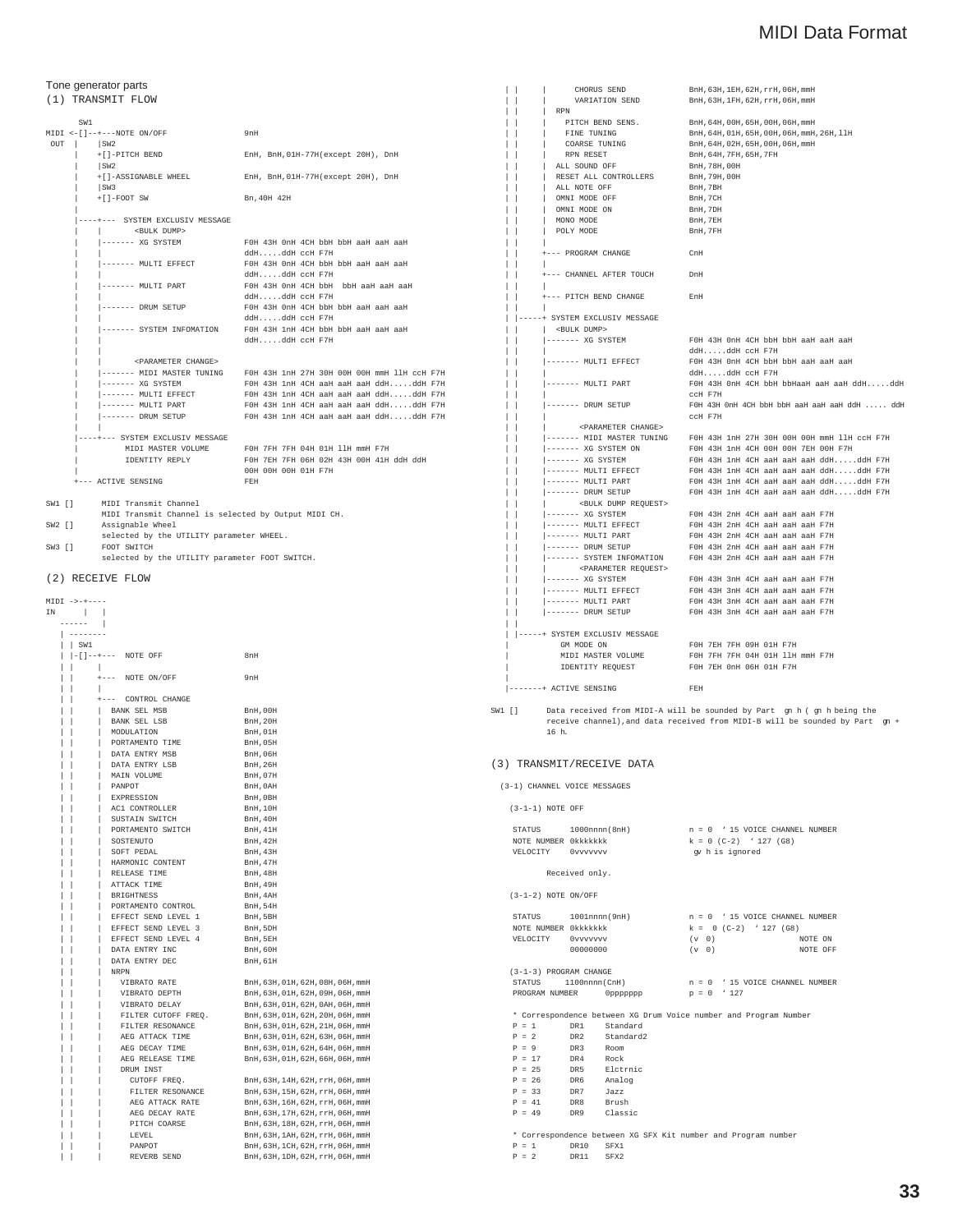If while a Drum Voice is being selected, a program change for a different Drum Voice is received, the Drum Setup that was currently being used by the Drum Voice will be reset to the setting of the new Drum Voice.

(3-1-4) CHANNEL AFTER TOUCH

| STATUS | 1101nnnn(DnH) |  |  |  |                                 | $n = 0$ ' 15 VOICE CHANNEL NUMBER |
|--------|---------------|--|--|--|---------------------------------|-----------------------------------|
| VALUE  | 0vvvvvvv      |  |  |  | $v = 0$ ' 127 AFTER TOUCH VALUE |                                   |

Transmitted according to the Assignable Wheel and Pitch Bend settings.

(3-1-5) PITCH BEND CHANGE

| STATUS | 1110nnnn(FnH) |                       |  | $n = 0$ ' 15 VOICE CHANNEL NUMBER |
|--------|---------------|-----------------------|--|-----------------------------------|
| LSB    | Ovvvvvv       | PITCH BEND CHANGE LSB |  |                                   |
| MSB    | Ovvvvvv       | PITCH BEND CHANGE MSB |  |                                   |
|        |               |                       |  |                                   |

14 bit resolution ⁄ MSB ⁄ ⁄ ⁄ 00000000B ( 00H ) ⁄ minimum value ⁄ ⁄ 01000000B ( 40H ) ⁄ center value ⁄  $/$  011111111B ( 7FH )  $/$  maximum value

Transmitted according to the Assignable Wheel and Pitch Bend settings.

(3-1-6) CONTROL CHANGE

| STATUS                        | 1011nnnn(BnH) n = 0 '15 VOICE CHANNEL NUMBER |  |  |                 |                       |                               |  |      |
|-------------------------------|----------------------------------------------|--|--|-----------------|-----------------------|-------------------------------|--|------|
| CONTROL NUMBER                | Occccccc                                     |  |  |                 |                       |                               |  |      |
| CONTROL VALUE                 | 0vvvvvvv                                     |  |  |                 |                       |                               |  |      |
| * Control numbers transmitted |                                              |  |  |                 |                       |                               |  |      |
| BANK SEL MSB<br>$C = 0$       |                                              |  |  |                 | $; v = 0: XG$ NORMAL. |                               |  |      |
|                               |                                              |  |  |                 | 64: SFX NORMAL.       |                               |  |      |
|                               |                                              |  |  |                 | 126:XG SFX KIT.       |                               |  |      |
|                               |                                              |  |  |                 | 127:XG DRUM           |                               |  |      |
| $C = 32$<br>BANK SEL LSB      |                                              |  |  | $: v = 0 - 127$ |                       |                               |  | $*3$ |
| MODULATION<br>$c = 1$         |                                              |  |  | $: v = 0 - 127$ |                       |                               |  | $*2$ |
| $C = 7$<br>MAIN VOLUME        |                                              |  |  | $: v = 0 - 127$ |                       |                               |  |      |
| $c = 11$<br>EXPRESSION        |                                              |  |  | $: v = 0 - 127$ |                       |                               |  |      |
| $c = 16$                      | FOOT CONTROLLER                              |  |  | $; v = 0 - 127$ |                       |                               |  | $*2$ |
| $C = 64$                      | SUSTAIN SWITCH                               |  |  |                 |                       | $V = 0-63:$ OFF $.64-127:$ ON |  | $*2$ |

 $c = 1 - 119$  (except 32) are transmitted according to the Assignable Wheel and Pitch Bend settings.

c = 64, 66 are transmitted according to the Foot Switch setting.

|  |          | * Control numbers received                                |  |                                                                                                                                                                                                                                                                                                                                |      |
|--|----------|-----------------------------------------------------------|--|--------------------------------------------------------------------------------------------------------------------------------------------------------------------------------------------------------------------------------------------------------------------------------------------------------------------------------|------|
|  |          | $c = 0$ BANK SEL MSB                                      |  | $V = 0: XG$ NORMAL.                                                                                                                                                                                                                                                                                                            |      |
|  |          |                                                           |  | 64: SFX NORMAL.                                                                                                                                                                                                                                                                                                                |      |
|  |          |                                                           |  | 126:XG SFX KIT.                                                                                                                                                                                                                                                                                                                |      |
|  |          |                                                           |  | 127:XG DRIM                                                                                                                                                                                                                                                                                                                    |      |
|  | $c = 32$ | BANK SEL LSB                                              |  | $V = 0 - 127$                                                                                                                                                                                                                                                                                                                  |      |
|  | $c = 1$  | MODIJLATION                                               |  | $*2$<br>$: v = 0 - 127$                                                                                                                                                                                                                                                                                                        |      |
|  | $C = 5$  | PORTAMENTO TIME                                           |  | $*2$<br>$; v = 0 - 127$                                                                                                                                                                                                                                                                                                        |      |
|  | $c = 6$  | DATA ENTRY MSB                                            |  | $*1$<br>$V = 0 - 127$                                                                                                                                                                                                                                                                                                          |      |
|  | $C = 38$ | DATA ENTRY LSB                                            |  | $: v = 0 - 127$<br>$*1$                                                                                                                                                                                                                                                                                                        |      |
|  | $c = 7$  | MAIN VOLUME                                               |  | $V = 0 - 127$                                                                                                                                                                                                                                                                                                                  |      |
|  | $C = 10$ | PANPOT                                                    |  | $: v = 0 - 127$                                                                                                                                                                                                                                                                                                                |      |
|  | $c = 11$ | EXPRESSION                                                |  | $: v = 0 - 127$                                                                                                                                                                                                                                                                                                                |      |
|  | $c = 16$ | AC1 CONTROLLER                                            |  | $*2$<br>$V = 0 - 127$                                                                                                                                                                                                                                                                                                          |      |
|  | $C = 64$ | SUSTAIN SWITCH $\qquad$ $; v = 0-63:$ OFF $.64-127:$ ON   |  | $*2$                                                                                                                                                                                                                                                                                                                           |      |
|  | $c = 65$ | PORTAMENTO SWITCH $i \vee j = 0-63:$ OFF $i$ , 64-127: ON |  | $*2$                                                                                                                                                                                                                                                                                                                           |      |
|  | $C = 66$ | SOSTENUTO                                                 |  | $*2$<br>$V = 0-63:OFF$ , $64-127:ON$                                                                                                                                                                                                                                                                                           |      |
|  | $C = 67$ | SOFT PEDAL                                                |  | $*2$<br>$; v = 0-63:OFF$ , $64-127:ON$                                                                                                                                                                                                                                                                                         |      |
|  | $c = 71$ |                                                           |  | HARMONTC CONTENT $; v = 0:-64 - 64:0 - 127:+63$<br>$*2$                                                                                                                                                                                                                                                                        |      |
|  | $C = 72$ | RELEASE TIME                                              |  | $*2$<br>$V = 0:-64 - 64:0 - 127:+63$                                                                                                                                                                                                                                                                                           |      |
|  | $C = 73$ | ATTACK TIME                                               |  | $V = 0:-64 - 64:0 - 127:+63$<br>$*2$                                                                                                                                                                                                                                                                                           |      |
|  | $C = 74$ | BRIGHTNESS                                                |  | $; v = 0:-64 - 64:0 - 127:+63$<br>$*2$                                                                                                                                                                                                                                                                                         |      |
|  | $c = 84$ | PORTAMENT CONTROL                                         |  | $*2$<br>$V = 0 - 127$                                                                                                                                                                                                                                                                                                          |      |
|  | $C = 91$ | EFFECT SEND LEVEL 1                                       |  | $; v = 0 - 127$                                                                                                                                                                                                                                                                                                                |      |
|  | $C = 93$ | EFFECT SEND LEVEL 3                                       |  | $; v = 0 - 127$                                                                                                                                                                                                                                                                                                                |      |
|  | $c = 94$ |                                                           |  | EFFECT SEND LEVEL $4$ $\qquad$ $\qquad$ $\qquad$ $\qquad$ $\qquad$ $\qquad$ $\qquad$ $\qquad$ $\qquad$ $\qquad$ $\qquad$ $\qquad$ $\qquad$ $\qquad$ $\qquad$ $\qquad$ $\qquad$ $\qquad$ $\qquad$ $\qquad$ $\qquad$ $\qquad$ $\qquad$ $\qquad$ $\qquad$ $\qquad$ $\qquad$ $\qquad$ $\qquad$ $\qquad$ $\qquad$ $\qquad$ $\qquad$ |      |
|  | $C = 96$ | DATA ENTRY INC                                            |  | $; v = 127$                                                                                                                                                                                                                                                                                                                    | $*1$ |
|  | $c = 97$ | DATA ENTRY DEC                                            |  | $*1$<br>$; v = 127$                                                                                                                                                                                                                                                                                                            |      |

\*1 Used only to set the parameter specified by RPN.

\*2 Not valid for rhythm voices.

\*3 When MSB is other than 0 or 127, this is 0.

When MSB = 0, this is

0,1,3,5,8,12,14,16,17,18,19,20,24,25,27,28,32,33,34,35,36,37,38,39,40,41, 42,43,45,64,65,66,67,68,69,70,71,72,96,97,98,99,100,101 When  $MSB = 127$ , this is 0.

Modulation controls the depth of vibrato.

Portamento Time adjust the speed of the pitch change if Portamento Switch = ON. A setting of 0 produces the shortest portamento time, and 127 produces the longest portamento time.

.<br>For consistency with the GMx portamento control standard, this value is valid only for the portamento switch (Ctr#65).

Panpot produces change relative to the preset value of the voice, both for melody voices and for rhythm voices.

For Portamento Control, the portamento time is always fixed at 0.

Effect Send Level 1 controls the reverb send. Effect Send Level 3 controls the chorus send. Effect Send Level 4 controls the variation send.

Harmonic Content adjusts the resonance specified by the voice. This is a relative parameter, and specifies an increase or decrease centered at 64. Higher values will produce a more distinctive tone. For some voices, the effective range may be less than the range of the setting. Release Time adjusts the envelope release time specified by the voice. This is a relative parameter, and specifies an increase or decrease centered at 64. Attack Time adjusts the envelope attack time specified by the voice. This is a relative parameter, and specifies an increase or decrease centered at 64. Brightness adjusts the cutoff frequency specified by the voice. This is a relative parameter, and specifies an increase or decrease centered at 64. Decreasing the value will make the sound more mellow. For some voices, the effective range may be less than the range of the setting. The following Bank Select -related operations will all occur when a Program Change is received. Bank Select MSB: 60h-6Fh are not sounded on models which do not support GMx, but since on the QY700 these are for future expansion of melodic voices, they will be sounded for the present by MSB 00h. If Bank Select MSB is other than 0, 40H, 60H-6FH, 7EH, or 7FH, voice OFF will be selected. If Bank Select MSB = 0, 40H, 60H-6FH, 7EH, or 7FH is selected, unsupported Bank Select LSB numbers will be ignored. (3-2) CHANNEL MODE MESSAGES STATUS 1011nnnn(BnH)  $n = 0$  ' 15 VOICE CHANNEL NUMBER<br>CONTROL NUMBER 0ccccccc c = CONTROL NUMBER CONTROL NUMBER 0cccccccc c c = CONTROL NUMBER<br>CONTROL VALUE 0vvvvvvvv c = DATA VALUE  $\begin{array}{ccc} 0 & \text{v}\\ \text{v} & \text{v} \end{array} \xrightarrow{\text{DATA}} \text{VALUE}$  $(3-2-1)$  ALL SOUND OFF  $(CONTROL NUMBER = 78H , DATA VALUE = 0)$ Turn off the sound of all currently sounding notes on the corresponding channel. The status of channel messages such as Note On and Hold On is also turned off.  $(3-2-2)$  RESET ALL CONTROLLERS  $(COMTROIL)$  MIMBER = 79H, DATA VALUE = 0) Resets the values of the following controllers.<br>PITCH BEND CHANGE 0 (center) PITCH BEND CHANGE 0 (center)<br>AFTER TOUCH 0 (minimum) AFTER TOUCH 0 (minimum)<br>MODULATION 0 (off) MODULATION 0 (off)<br>ACL CONTROLLER 0 (minimum) AC1 CONTROLLER 0 (minimum) EXPRESSION 127 (maximum)<br>SUSTAIN SWITCH 0 (off)<br>PORTAMENTO SWITCH 1 (on)  ${\tt SUSTAIN} \begin{tabular}{l} \multicolumn{2}{l}{{\bf SUTALN}} \end{tabular}$ PORTAMENTO SWITCH 1 (on) SOSTENUTO SWITCH 0 (off)<br>SOFT PEDAL 0 (off) SOFT PEDAL NEDDA NRPN Un-set status. Internal data will not change. RPN Un-set status. Internal data will not change. PORTAMENT CONTROL reset The following data will not change. PROGRAM CHANGE, BANK SELECT MSB/LSB, VOLUME, PAN. HARMONIC CONTENT, RELEASE TIME, ATTACK TIME, BRIGHTNESS, DRY SEND LEVEL, EFFECT SEND LEVEL 1, EFFECT SEND LEVEL 3, EFFECT SEND LEVEL 4, PITCH BEND SENSITIBITY, FINE TUNING, COURSE TUNING (3-2-3) ALL NOTE OFF (CONTROL NUMBER = 7BH , DATA VALUE = 0) Turns off all notes of the corresponding channel which are on. However if Sustain or Sostenuto are on, the sound will continue until these are turned off. (3-2-4) OMNI MODE OFF  $(COMTROI, NIMBER = 7CH \t DATA VATIIR = 0)$ Performs the same processing as when All Note Off is received. Sets the Voice Receive Channel to OMNI OFF and channel 1. (3-2-5) OMNI MODE ON  $(COMTROL NUMBER = 7DH, DATA VALUE = 0)$ Performs the same processing as when All Note Off is received. Sets the Voice Receive Channel to OMNI ON. (3-2-6) MONO (CONTROL NUMBER = 7EH , DATA VALUE = 0) Performs the same processing as when All Sound Off is received, and if the 3rd byte (mono number) is in the range 0--16, sets the corresponding channel to Mode 4 (m 1). If in Voice mode, Mode 2 ( m=1) is also possible, according to the Voice Receive Channel. (3-2-7) POLY (CONTROL NUMBER = 7FH , DATA VALUE = 0) Performs the same processing as when All Sound Off is received, and sets the corresponding channel to Mode 3. When in Voice mode, Mode 2 ( m=1) is also possible, according to the Voice Receive Channel. (3-3) REGISTERED PARAMETER NUMBER STATUS 1011nnnn(BnH) n = 0 ' 15 VOICE CHANNEL NUMBER LSB 01100100(64H)  $p = RPN$  LSB (refer to table on following page) MSB 01100101(65H)  $0qqqqqqqq$ <br>  $q = RPN MSB$  (refer to table on following page)<br>  $00000110(068)$ DATA ENTRY MSB DATA VALUE  $0$ mmmmmmm  $m = Data Value$ <br>DATA ENTEV LSB  $0.0100110/264$ 

 $l = Data Value$ 

DATA ENTRY LSB 00100110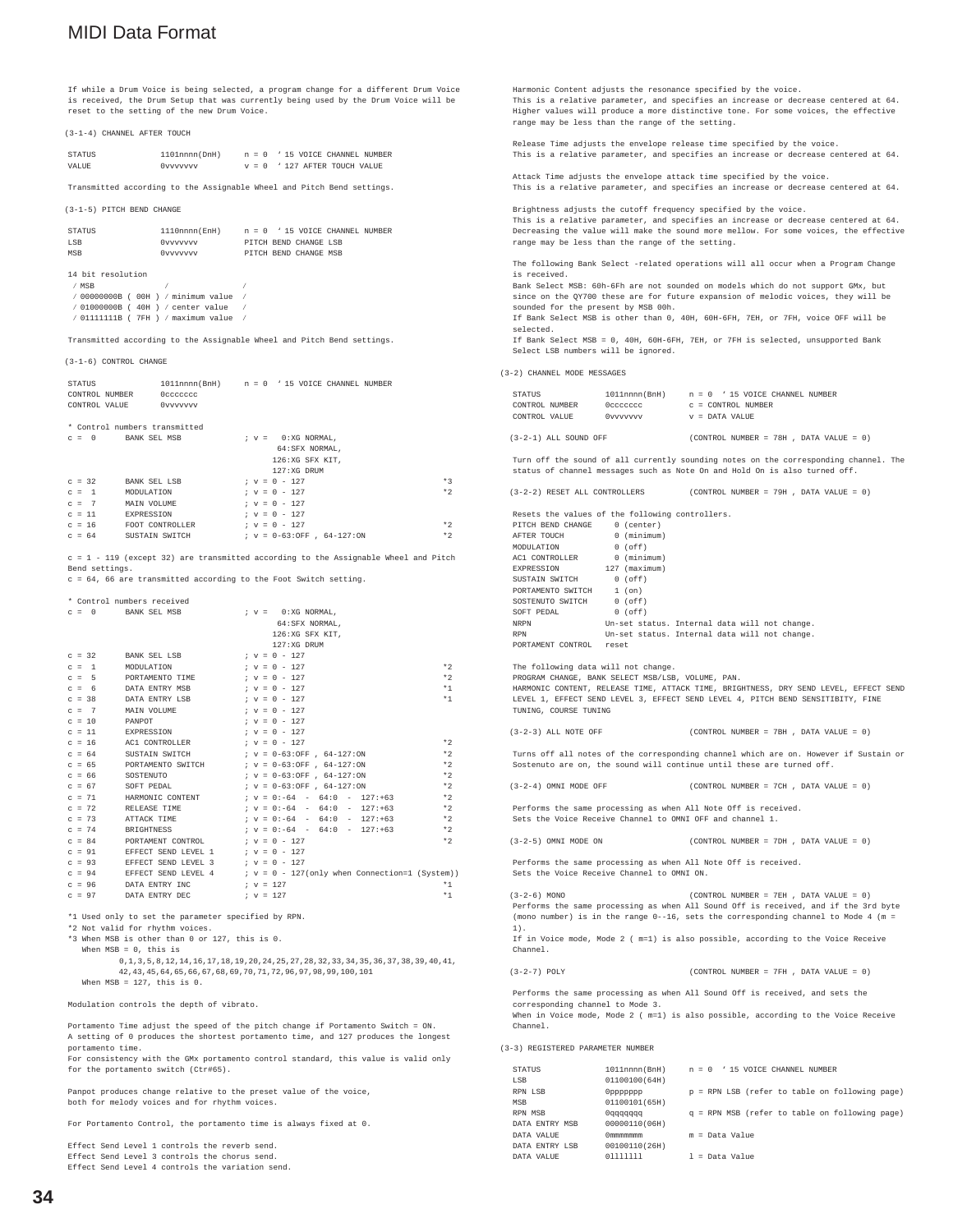First transmit an RPN MSB and RPN LSB to specify the parameter that is to be controlled. Then use Data Entry to set the value of the specified parameter.

| <b>RPN</b>           | D . ENTRY               |                         |                    |                                                   |
|----------------------|-------------------------|-------------------------|--------------------|---------------------------------------------------|
| LSB MSB MSB LSB      |                         |                         | PARAMETER NAME     | DATA RANGE                                        |
|                      | $0.0H$ $0.0H$ mmH $---$ |                         |                    | PITCH BEND SENSITIVITY 00H - 18H (0-24 semitones) |
|                      |                         | 01H 00H mmH 11H         | MASTER FINE TUNE   | $\{mmH, 11H\} = \{00H, 00H\} - \{40H, 00H\} -$    |
|                      |                         |                         |                    | ${7FH,7FH} (-8192*100/8192) - 0 - (+8192)$        |
|                      |                         |                         |                    | $*100/8192)$                                      |
|                      |                         | $0.2H$ $0.0H$ mmH $---$ | MASTER COARSE TUNE | 28H - 40H - 58H (-24-0-+24 semitones)             |
| $7FH$ $7FH$ $-- ---$ |                         |                         | RPN RESET          | Set to a condition in which RPN number is         |
|                      |                         |                         |                    | unspecified. Internal settings will not           |
|                      |                         |                         |                    | change                                            |

#### (3-4) NON-REGISTERED PARAMETER NUMBER

NRPND. ENTRY

| <b>STATUS</b>  | 1011nnnn(BnH) | $n = 0$ ' 15 VOICE CHANNEL NUMBER    |
|----------------|---------------|--------------------------------------|
| LSB            | 01100010(62H) |                                      |
| <b>RPN LSB</b> | 0ppppppp      | p = NRPN LSB irefer to table below j |
| MSB            | 01100011(63H) |                                      |
| <b>RPN MSB</b> | Oaaaaaaa      | q = NRPN MSB irefer to table below j |
| DATA ENTRY MSB | 00000110(06H) |                                      |
| DATA VALUE     | 0mmmmmmm      | m = Data Value                       |

First transmit an NRPN MSB and NRPN LSB to specify the parameter that is to be controlled. Then use Data Entry to set the value of the specified parameter.

|  |                     | MSB LSB MSB LSB PARAMETER NAME THE DATA RANGE |                                                                               |
|--|---------------------|-----------------------------------------------|-------------------------------------------------------------------------------|
|  |                     |                                               | 01H 08H mmH --- VIBRATO RATE 00H - 40H - 7FH (-64 - 0 - +63)                  |
|  |                     |                                               | 01H 09H mmH --- VIBRATO DEPTH 00H - 40H - 7FH (-64 - 0 - +63)                 |
|  |                     | 01H 0AH mmH --- VIBRATO DELAY                 | $00H - 40H - 7FH (-64 - 0 - +63)$                                             |
|  |                     |                                               | 01H 20H mmH --- FILTER CUTOFF FREQUENCY00H - 40H - 7FH (-64 - 0 - +63)        |
|  | $01H$ 21H mmH $---$ |                                               | FILTER RESONANCE $00H - 40H - 7FH (-64 - 0 - +63)$                            |
|  |                     |                                               | 01H 63H mmH --- EG ATTACK TIME 00H - 40H - 7FH (-64 - 0 - +63)                |
|  | $01H$ 64H mmH $---$ | EG DECAY TIME                                 | $00H - 40H - 7FH (-64 - 0 - +63)$                                             |
|  |                     |                                               | 01H 66H mmH --- EG RELEASE TIME 00H - 40H - 7FH (-64 - 0 - +63)               |
|  | $14H$ rrH mmH $---$ |                                               |                                                                               |
|  |                     | CUTOFF FREO.                                  | DRUM INST FILTER 00H - 40H - 7FH (-64 - 0 - +63)                              |
|  | $15H$ rrH $mmH$ --- |                                               | DRUM INST FILTER 00H - 40H - 7FH (-64 - 0 - +63)                              |
|  |                     | RESONANCE                                     |                                                                               |
|  |                     |                                               | 16H rrH mmH --- DRUM INST AEG ATTACK 00H - 40H - 7FH (-64 - 0 - +63)          |
|  |                     | <b>RATE</b>                                   |                                                                               |
|  |                     |                                               | 17H rrH mmH --- DRUM INST AEG DECAY 00H - 40H - 7FH (-64 - 0 - +63)           |
|  |                     |                                               | 18H rrH mmH --- DRUM INST PITCH COARSE 00H - 40H - 7FH (-64 - 0 - +63)        |
|  |                     | RATE                                          |                                                                               |
|  |                     |                                               | 19H rrH mmH --- DRUM INST PITCH FINE 00H - 40H - 7FH (-64 - 0 - +63)          |
|  |                     |                                               | 1AH rrH mmH --- DRUM INST LEVEL 00H - 7FH (0 - maximum)                       |
|  |                     | 1CH rrH mmH --- DRUM INST PANPOT              | 00H .01H - 40H - 7FH                                                          |
|  |                     |                                               | (random.left - center - right)                                                |
|  |                     |                                               | 1DH rrH mmH --- DRUM INST REVERB SEND 00H - 7FH (0 - maximum)                 |
|  |                     | LEVEL                                         |                                                                               |
|  |                     |                                               | 1EH rrH mmH --- DRUM INST CHORUS SEND 00H - 7FH (0 - maximum)                 |
|  |                     | LEVEL                                         |                                                                               |
|  |                     |                                               | 1FH rrH mmH --- DRUM INST VARIATION 00H - 7FH (0 - maximum)                   |
|  |                     | SEND LEVEL                                    |                                                                               |
|  |                     |                                               | MSB 14h-1Fh (for drum) are valid only if that channel is set to Drum Set mode |

rrH : drum instrument note number

#### (3-5) SYSTEM REAL TIME MESSAGES

(3-5-1) ACTIVE SENSING

| <b>STATUS</b> | 11111110 | (FEH) |
|---------------|----------|-------|

Transmitted at intervals of approximately 200 msec. Not transmitted during disk read/write operations.

Once this message is received, sensing will begin. If neither status nor data messages are received for an interval longer than approximately 350 msec, the MIDI receive buffer will be cleared, and all sounding notes and the Sustain switch will be forced off. Also, the various controls will be reset to specific values.

#### (3-6) SYSTEM EXCLUSIVE MESSAGE

(3-6-1)UNIVERSAL NON REALTIME MESSAGE

#### (3-6-1-1)GENERAL MIDI MODE ON

F0H 7EH 7FH 09H 01H F7H

The following controller values will be reset.

| <b>VOLUME</b>          | 100                              |
|------------------------|----------------------------------|
| PAN                    | Center                           |
| PROGRAM CHANGE         | 1 (Grandpno)                     |
| <b>BANK SELECT MSB</b> | $\Omega$                         |
| REVERB DEPTH           | $\overline{4}$                   |
| PITCH BEND CHANGE      | $0$ (center)                     |
| MODIILATION            | $0$ (off)                        |
| <b>EXPRESSION</b>      | 127 (maximum)                    |
| SUSTAIN SWITCH         | $0$ (off)                        |
| SOSTENUTO SWITCH       | $0$ (off)                        |
| <b>RPN</b>             | condition of un-specified number |
| PORTAMENT CONTROL      | reset                            |
| MIDI MASTER VOLUME     | 127 (maximum)                    |
| PITCH BEND SENSITIBITY | 02 (2 semitones i                |
| FINE TUNING            | $\Omega$                         |
| COURSE TUNING          | $\Omega$                         |
|                        |                                  |

(3-6-1-2)IDENTITY REQUEST (received only)

F0H 7EH 0nH 06H 01H F7H( gn h is the device number, but the QY700 receives this in Omni)

(3-6-1-3)IDENTITY REPLY (transmitted only)

F0H 7EH 7FH 06H 02H 43H 00H 41H ddH ddH 00H 00H 00H 01H F7H dd;Device Number Code

(3-6-2)UNIVERSAL REALTIME MESSAGE

(3-6-2-1) MIDI MASTER VOLUME

F0H 7FH 7FH 04H 01H llH mmH F7H

Modifies the Master Volume value. The value of gmm h is used as the MIDI master volume. ( gll h value is ignored)

(3-6-3)PARAMETER CHANGE

(3-6-3-1) MIDI MASTER TUNING

F0H 43H 1nH 27H 30H 00H 00H mmH llH ccH F7H

Modifies the Master Tune value. The gmm h and gll h values are used as the MIDI master tuning. (gn h and gcc h values are ignored)

 $T = M*200/256 - 100$ 

Where T: actual tuning value (-99 - +99) M: a one-byte value with MSB of gmm h bits 0-3, and LSB of gll h bits 0-3.

(3-6-3-2) XG SYSTEM ON

| 11110000    | F0             | Exclusive status |
|-------------|----------------|------------------|
| 01000011    | 43             | YAMAHA ID        |
| $0001$ nnnn | 1n             | device Number    |
| 01001100    | 4C             | Model ID         |
| 0aaaaaaa    | 0 <sub>0</sub> | Address High     |
| 0aaaaaaa    | 0 <sub>0</sub> | Address Mid      |
| 0aaaaaaa    | <b>7F</b>      | Address Low      |
| 00000000    | 0 <sub>0</sub> | Data             |
| 11110111    | F7             | End of Exclusive |

When ON is received, the System Mode will be changed to XG.

Since approximately 50 ms is required in order to execute this message, an

appropriate interval must be allowed before the next message. Controllers will be reset, and all Multi Part and Effect data of the attached table, together with the values of all data of All System that are noted as (XG), will be reset to the default values.

(3-6-3-3) XG PARMETER CHANGE

| 11110000        | F()     | Exclusive status |
|-----------------|---------|------------------|
| 01000011        | 43      | YAMAHA TD        |
| $0001$ nnnn     | 1n      | device Number    |
| 01001100        | 4C      | Model ID         |
| 0aaaaaaa        | aaaaaaa | Address High     |
| 0aaaaaaa        | aaaaaaa | Address Mid      |
| 0aaaaaaa        | aaaaaaa | Address Low      |
| <b>DAAAAAAA</b> | hhhhhhh | Data             |
| $\mathbf b$     | ħ       |                  |
| 11110111        | F7      | End of Exclusive |

For parameters with a data size of 2 or 4, the corresponding amount of data will be transmitted.

For addresses and byte counts, refer to the attached tables.

The following four types are transmitted and received. (Transmitted only if a Parameter Change Request is received.)

| Multi Effect Data | iignored in Voice mode j |  |  |
|-------------------|--------------------------|--|--|
| Multi Part Data   | iignored in Voice mode i |  |  |
| Drums Setup Data  |                          |  |  |

#### (3-6-4)BULK DUMP  $(3-6-4-1)$  XG BULK DUMP

| 11110000    | F0             | Exclusive status |
|-------------|----------------|------------------|
| 01000011    | 43             | YAMAHA TD        |
| $0000$ nnnn | 0n             | device Number    |
| 01001100    | 4C             | Model ID         |
| 0bbbbbbb    | bbbbbbb        | ByteCount        |
| 0bbbbbbb    | bbbbbbb        | ByteCount        |
| 0aaaaaaa    | aaaaaaa        | Address High     |
| 0aaaaaaa    | aaaaaaa        | Address Mid      |
| 0aaaaaaa    | aaaaaaa        | Address Low      |
| 000000000   | 0 <sub>0</sub> | Data             |
| b           | b              |                  |
| Occccccc    | ccccccc        | Check-sum        |
| 11110111    | F7             | End of Exclusive |
|             |                |                  |

For addresses and byte counts, refer to the attached tables.

Check sum is the value which produces a lower 7 bits of zero when the Byte Count, Start Address, Data, and the Check-sum itself are added.

513 bytes or more must not be transmitted at once. Thus, if a dump request for 513 or more bytes is received, the data will be divided into packets of 512 bytes or less, and transmitted at an appropriate timing interval (120 msec or longer).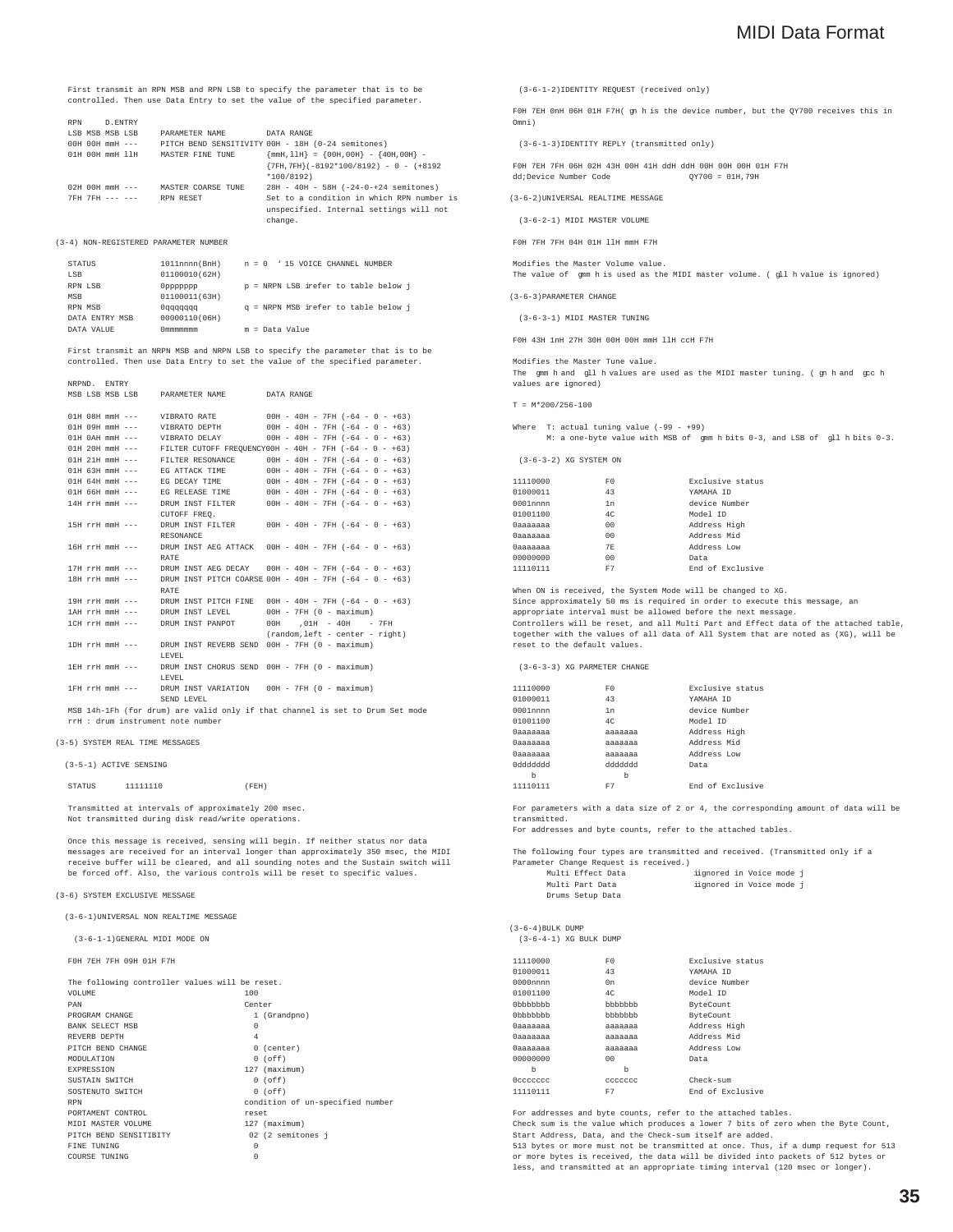The following five types are transmitted and received. (Transmitted only if a Bulk Dump Request Request is received) System Data

| Multi Effect Data  | (for each module)  |
|--------------------|--------------------|
| Multi Part Data    | (for each part)    |
| Drums Setup Data   | (for each note)    |
| System Information | (transmitted only) |
|                    |                    |

(3-6-6) DUMP REQUEST (3-6-6-1) XG DUMP REQUEST

| 11110000    | F0      | Exclusive status |
|-------------|---------|------------------|
| 01000011    | 43      | YAMAHA TD        |
| $0010$ nnnn | 2n      | device Number    |
| 01001100    | 4C      | Model ID         |
| Оааааааа    | ааааааа | Address High     |
| Оааааааа    | ааааааа | Address Mid      |
| Оааааааа    | ааааааа | Address Low      |
| 11110111    | F7      | End of Exclusive |

Refer to the appended tables for Address and Byte Count. The following four types are received. System Dat Multi Effect Data (for each module j Multi Part Data (for each part j Drums Setup Data (for each note j

(3-6-5)XG PARAMETER REQUEST

| 11110000    | F()     | Exclusive status |
|-------------|---------|------------------|
| 01000011    | 43      | YAMAHA TD        |
| $0011$ nnnn | 3n      | device Number    |
| 01001100    | 4C      | Model ID         |
| Оааааааа    | ааааааа | Address High     |
| Оааааааа    | aaaaaaa | Address Mid      |
| Оааааааа    | aaaaaaa | Address Low      |
| 11110111    | F7      | End of Exclusive |
|             |         |                  |

Refer to the appended tables for Address and Byte Count. The following four types are received.

- System Data
- Multi Effect Data
- Multi Part Data
- Drums Setup Data

(4) Diagram of connections between the keyboard/switch block, sequencer block, and tone generator block



### Sequencer part

```
(1) TRANSMIT FLOW
```

| SW1 SW3                                    |                                             |
|--------------------------------------------|---------------------------------------------|
| MIDI <-[ ]--[ ]-- CHANNEL VOICE MESSAGE    |                                             |
| OUT<br>NOTE ON/OFF                         | 9nH                                         |
| KEY'S AFTER TOUCH                          | AnH                                         |
| CONTROL CHANGE                             | BnH                                         |
| PROGRAM CHANGE                             | CnH                                         |
| CHANNEL AFTER TOUCH DnH                    |                                             |
| PITCH BEND CHANGE EnH                      |                                             |
| SW3                                        |                                             |
| ----[ ]-- CHANNEL MODE MESSAGE             |                                             |
| ALL SOUND OFF BRH 78H                      |                                             |
| RESET ALL CONTROLLERS BnH 79H              |                                             |
| LOCAL CONTROL BnH 7AH                      |                                             |
| OMNI MODE OFF BnH 7CH                      |                                             |
| OMNI MODE ON                               | BnH 7DH                                     |
| MONO MODE ON                               | BnH 7EH                                     |
| POLY MODE ON                               | BnH 7FH                                     |
| SW <sub>2</sub>                            |                                             |
| -[ ]-+--- SYSTEM REALTIME MESSAGE          |                                             |
| TIMING CLOCK                               | F8H                                         |
| START                                      | FAH                                         |
| CONTINUE                                   | FBH                                         |
| STOP                                       | FCH                                         |
|                                            |                                             |
| +--- SYSTEM COMMON MESSAGE                 |                                             |
| SONG POSITION POINTER F2H                  |                                             |
| SW <sub>3</sub>                            |                                             |
| ----[ ]-- SYSTEM EXCLUSIV MESSAGE FOH  F7H |                                             |
| SW2 SW4                                    |                                             |
| -[ ]-[ ]-- MIDI MACHINE CONTROL            |                                             |
| STOP                                       | F0H 7FH 7FH 06H 01H F7H                     |
| DEFERRED PLAY                              | F0H 7FH 7FH 06H 03H F7H                     |
| LOCATE                                     | FOH 7FH 7FH 06H 44H 06H 01H hrH mnH scH frH |
|                                            | ffH F7H                                     |
|                                            |                                             |
| SW1 [] MIDI Transmit Channel               |                                             |

- For each track, transmission can be turned on/off, and the transmit channel can be set. SW2 [] MIDI Control Out
- Transmission can be turned on/off.
- SW3 [] MIDI Filter Transmission can be turned on/off.
- SW4 [] MIDI Sync Transmitted when MIDI Sync = MTC

#### (2) RECEIVE FLOW

ow1

|  |     | MIDI >-[ ]-+ < CHANNEL VOICE MESSAGE>                                                                           |  |                             |  |  |  |
|--|-----|-----------------------------------------------------------------------------------------------------------------|--|-----------------------------|--|--|--|
|  |     | IN    ----- NOTE OFF                                                                                            |  | 8nH                         |  |  |  |
|  |     | $-$ [SW3] - NOTE ON/OFF                                                                                         |  | 9nH                         |  |  |  |
|  |     | ----- KEY'S AFTER TOUCH AnH                                                                                     |  |                             |  |  |  |
|  |     | $\vert$ ----- CONTROL CHANGE                                                                                    |  | BnH                         |  |  |  |
|  |     | $\begin{tabular}{ c c c c c } \hline \texttt{---} & \texttt{PROGRAPH} & \texttt{CHANGE} \\\hline \end{tabular}$ |  | CnH                         |  |  |  |
|  |     | ----- CHANNEL AFTER TOUCH                                                                                       |  | $_{\rm{DMH}}$               |  |  |  |
|  |     | ----- PITCH BEND CHANGE                                                                                         |  | EnH                         |  |  |  |
|  |     |                                                                                                                 |  |                             |  |  |  |
|  |     | ----- CHANNEL MODE MESSAGE                                                                                      |  |                             |  |  |  |
|  |     | ALL SOUND OFF BnH 78H                                                                                           |  |                             |  |  |  |
|  |     | RESET ALL CONTROLLERS BnH 79H                                                                                   |  |                             |  |  |  |
|  |     | LOCAL CONTROL                                                                                                   |  | BnH 7AH                     |  |  |  |
|  |     | OMNI MODE OFF                                                                                                   |  | BnH 7CH                     |  |  |  |
|  |     | OMNI MODE ON                                                                                                    |  | BnH 7DH                     |  |  |  |
|  |     | MONO MODE ON                                                                                                    |  | BnH 7EH                     |  |  |  |
|  |     | POLY MODE ON                                                                                                    |  | BnH 7FH                     |  |  |  |
|  |     |                                                                                                                 |  |                             |  |  |  |
|  |     | ----- SYSTEM EXCLUSIV MESSAGE FOH  F7H                                                                          |  |                             |  |  |  |
|  |     |                                                                                                                 |  |                             |  |  |  |
|  | SW4 |                                                                                                                 |  |                             |  |  |  |
|  |     | $-[$ $]$ $--  TIMING$ $CLOCK$                                                                                   |  | F8H                         |  |  |  |
|  |     |                                                                                                                 |  |                             |  |  |  |
|  | SW4 |                                                                                                                 |  |                             |  |  |  |
|  |     | -[ ]------ MTC QUATER FRAME MESSAGE F1H                                                                         |  |                             |  |  |  |
|  |     |                                                                                                                 |  |                             |  |  |  |
|  | SW2 |                                                                                                                 |  |                             |  |  |  |
|  |     | -[]-+---- SYSTEM REALTIME MESSAGE                                                                               |  |                             |  |  |  |
|  |     | START                                                                                                           |  | FAH                         |  |  |  |
|  |     | CONTINUE                                                                                                        |  | FBH                         |  |  |  |
|  |     | STOP                                                                                                            |  | FCH                         |  |  |  |
|  |     |                                                                                                                 |  |                             |  |  |  |
|  |     | +---- SYSTEM COMMON MESSAGE                                                                                     |  |                             |  |  |  |
|  |     | SONG POSITION POINTER F2H                                                                                       |  |                             |  |  |  |
|  |     |                                                                                                                 |  |                             |  |  |  |
|  |     | +--------- SYSTEM EXCLUSIV MESSAGE                                                                              |  |                             |  |  |  |
|  |     | SECTION CONTROL FOH 43H 7EH OOH SSH ddH F7H                                                                     |  |                             |  |  |  |
|  |     | TEST ENTRY                                                                                                      |  | F0H 43H 10H 18H 5AH 00H F7H |  |  |  |
|  |     | LCD HARD COPY FOH 43H 10H 18H 5AH 01H F7H                                                                       |  |                             |  |  |  |
|  |     |                                                                                                                 |  |                             |  |  |  |

SW1 [] Input Filter

Reception can be turned on/off using the various Input Filter settings. SW2 [] MIDI Control In

Reception can be turned on/off. SW3 [] Velocity Filter

Step recording and editing input of velocity can be turned on/off.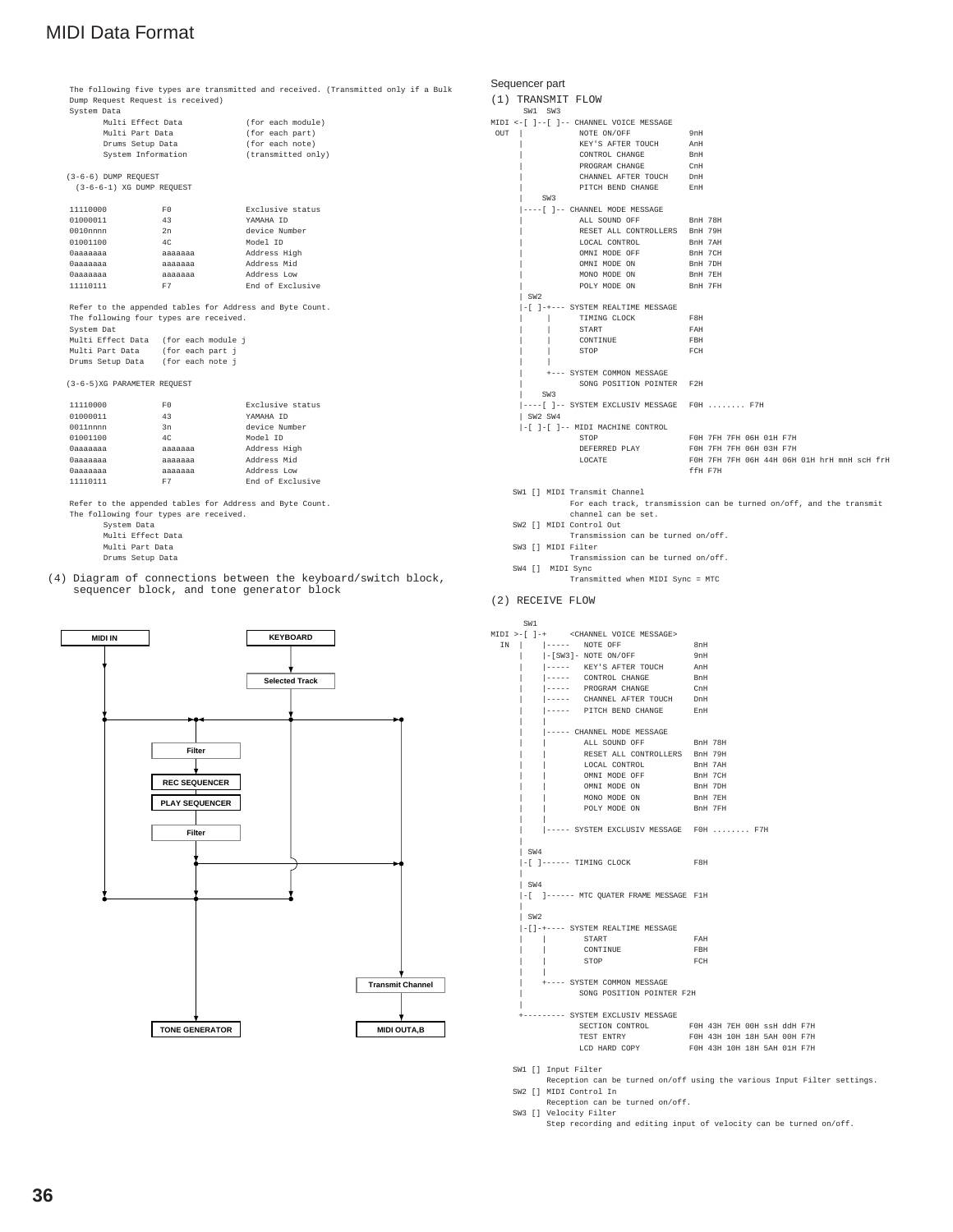|  | SW4 [ ] MIDI Sync |  |
|--|-------------------|--|

SW4 [] MIDI Sync Select whether timing will be determined by the internal clock, or by MIDI Clock messages or MTC received at MIDI IN.

#### (3) TRANSMIT/RECEIVE DATA

(3-1) CHANNEL VOICE MESSAGE

Transmitted only during recording and playback. Transmission channel can be turned on/off and the transmit channel set for each track.

Received only during recording. All channels are always received. During multi track record, data of MIDI channels 0-15 received on either MIDI IN A or B will be recorded separately onto tracks 1-16.

\* In Record mode, recording is normally Omni ON. However during multi track record, this will be Omni OFF, and data of MIDI channels 0-15 received on either MIDI IN A or B will be recorded separately onto tracks 1-16.

#### (3-1-1) NOTE OFF

| STATUS      | 1000nnnn(8nH) |  |  |              |                                | $n = 0$ ' 15 TRACK CHANNEL NUMBER |  |
|-------------|---------------|--|--|--------------|--------------------------------|-----------------------------------|--|
| NOTE NUMBER | Okkkkkkk      |  |  |              | $k = 0$ (C-2) $\cdot$ 127 (G8) |                                   |  |
| VELOCITY    | 0vvvvvvv      |  |  | v is ignored |                                |                                   |  |

Only recorded. During recording, converted into 9nH kkH 00H.

#### (3-1-2) NOTE ON/OFF

| STATUS      | $1001$ nnnn $(9nH)$ |                   |  |                               | $n = 0$ ' 15 TRACK CHANNEL NUMBER |         |          |
|-------------|---------------------|-------------------|--|-------------------------------|-----------------------------------|---------|----------|
| NOTE NUMBER | Okkkkkkk            |                   |  | $k = 0$ (C-2) $\mid$ 127 (G8) |                                   |         |          |
| VELOCITY    | Ovvvvvvv            | (v <sub>0</sub> ) |  |                               |                                   | NOTE ON |          |
|             | 00000000            | $(v \t 0)$        |  |                               |                                   |         | NOTE OFF |

During recording, step recording and edit input of velocity can be turned on/off.

#### (3-1-3) POLYPHONIC KEY PRESSURE

| STATUS                 | 1010nnnn(AnH) |  |               |                                | $n = 0$ ' 15 TRACK CHANNEL NUMBER |  |
|------------------------|---------------|--|---------------|--------------------------------|-----------------------------------|--|
| NOTE NUMBER            | Okkkkkkk      |  |               | $k = 0$ (C-2) $\cdot$ 127 (G8) |                                   |  |
| VALUE                  | Ovvvvvvv      |  | $v = 0 - 127$ |                                |                                   |  |
|                        |               |  |               |                                |                                   |  |
| (3-1-4) CONTROL CHANGE |               |  |               |                                |                                   |  |
|                        |               |  |               |                                |                                   |  |
| STATUS                 | 1011nnnn(BnH) |  |               |                                | $n = 0$ ' 15 TRACK CHANNEL NUMBER |  |
| CONTROL NUMBER         | Occoccoc      |  |               |                                |                                   |  |
| CONTROL VALUE          | Ovvvvvvv      |  |               |                                |                                   |  |

All control change messages are recorded and played back.

#### (3-1-5) PROGRAM CHANGE

| STATUS                   | $1100$ nnnn $(CnH)$ |           |               |         | $n = 0$ ' 15 TRACK CHANNEL NUMBER |  |
|--------------------------|---------------------|-----------|---------------|---------|-----------------------------------|--|
| PROGRAM NUMBER           | 0ppppppp            |           | $p = 0 \t127$ |         |                                   |  |
|                          |                     |           |               |         |                                   |  |
| (3-1-6) CHANNEL PRESSURE |                     |           |               |         |                                   |  |
|                          |                     |           |               |         |                                   |  |
| STATUS                   | 1101nnnn(DnH)       |           | $n = 0$       |         | ' 15 TRACK CHANNEL NUMBER         |  |
| VALUE                    | Ovvvvvvv            | <b>TT</b> | $= 0$         | 1 1 2 7 |                                   |  |

(3-1-7) PITCH BEND CHANGE

| STATUS      | 1110nnnn(EnH) |  |                       | $n = 0$ ' 15 TRACK CHANNEL NUMBER |
|-------------|---------------|--|-----------------------|-----------------------------------|
| <b>T.SB</b> | Ovvvvvvv      |  | PITCH BEND LSB 0 '127 |                                   |
| MSB         | 0vvvvvvv      |  | PITCH BEND MSB 0 127  |                                   |

(3-2) CHANNEL MODE MESSAGE

The following messages are recorded and played back.

|               | RESET ALL CONTROLLERS | BnH 78H |  |
|---------------|-----------------------|---------|--|
| LOCAL CONTROL |                       | BnH 7AH |  |
|               |                       |         |  |
| OMNI MODE OFF |                       | BnH 7CH |  |
| OMNI MODE ON  |                       | BnH 7DH |  |
| MONO MODE ON  |                       | BnH 7EH |  |
| POLY MODE ON  |                       | BnH 7FH |  |

#### (3-3) SYSTEM COMMON MESSAGE

hese are transmitted and received as control messages for QY700 functions. They are not recorded as sequence data.

#### (3-3-1) SONG POSITION POINTER

| STATUS | 11110010(F2H) |                   |  |
|--------|---------------|-------------------|--|
| LSB    | 0vvvvvvv      | SONG POSITION LSB |  |
| MSB    | 0vvvvvvv      | SONG POSITION MSB |  |

Transmitted when you move to a different measure in Song Play mode. Received when in Song Play standby.

#### (3-4) SYSTEM REAL TIME MESSAGE

Not recorded as sequence data.

#### (3-4-1) TIMING CLOCK

STATUS 11111000(F8H)

You can select whether the internal clock will be used as the timing clock, or whether Timing Clock messages from MIDI IN will be used. Transmission and reception can be turned on/off independently.

(3-4-2) START

STATUS 11111010(FAH)

Transmission/reception can be turned on/off.

(3-4-3) CONTINUE

STATUS 11111011(FBH)

Transmission/reception can be turned on/off.

(3-4-4) STOP

STATUS 11111100(FCH)

Transmission/reception can be turned on/off.

#### (3-5) SYSTEM EXCLUSIVE MESSAGE

All system exclusive messages are recorded and played back. Even if time intervals existed within the actual data that was received, the entire message between F0 and F7 will be recorded into one timing location. For playback, an interval time can be specified for each 1K bytes.

(3-6) SECTION CONTROL

| 11110000 | F0             | Exclusive status |
|----------|----------------|------------------|
| 01000011 | 43             | YAMAHA ID        |
| 01111110 | <b>7E</b>      | Style            |
| 00000000 | 0 <sub>0</sub> | Section Control  |
| Osssssss | SS             | Section          |
| hhhhhhhh | dd             | On/Off           |
| 11110111 | F7             | End of Exclusive |

gSystem Software h = 08H-0FH, dd=ON is received, and the Pattern will be converted into QY700 sections A-H respectively.

(3-7) MIDI TIME CODE(QUARTER FRAME MESSAGE)

STATUS 11110001(F1H) 0nnnxxxx

#### If MTC is selected as the Timing Clock, MTC Quarter Frame messages will be received.

(3-8) MIDI MACHINE CONTROL

These will be received if MTC is selected as the Timing Clock.

#### (3-8-1) STOP(MCS)

| 11110000 | F0 | Exclusive status    |
|----------|----|---------------------|
| 01111111 | 7F | RealTime Header     |
| 01111111 | 7F | device ID           |
| 00000110 | 06 | MMC Command Message |
| 00000001 | 01 | STOP (MCS)          |
| 11110111 | F7 | End of Exclusive    |

Transmitted when the STOP key is pressed.

(3-8-2) DEFERRED PLAY(MCS)

| 11110000 | F0 | Exclusive status    |
|----------|----|---------------------|
| 01111111 | 7F | RealTime Header     |
| 01111111 | 7F | device ID           |
| 00000110 | 06 | MMC Command Message |
| 00000001 | 01 | DEFERRED PLAY(MCS)  |
| 11110111 | F7 | End of Exclusive    |

Transmitted when the RUN key is pressed.

 $(3-8-3)$  LOCATE(MCP)

| 11110000  | F0 | Exclusive status                            |
|-----------|----|---------------------------------------------|
| 01111111  | 7F | RealTime Header                             |
| 01111111  | 7F | device ID                                   |
| 00000110  | 06 | MMC Command Message                         |
| 00000001  | 01 | LOCATE (MCP)                                |
| 00000110  | 06 | Byte Count                                  |
| 00000001  | 01 | "TERGET" Sub Command                        |
| Otthhhhh  | hr | standard time specification with sub-frames |
| 0 cmmmmmm | mn |                                             |
| Okssssss  | SC |                                             |
| Ogifffff  | fr |                                             |
| 0bbbbbbb  | ff |                                             |
| 11110111  | F7 | End of Exclusive                            |

Transmitted when you move between measures in Song Play mode.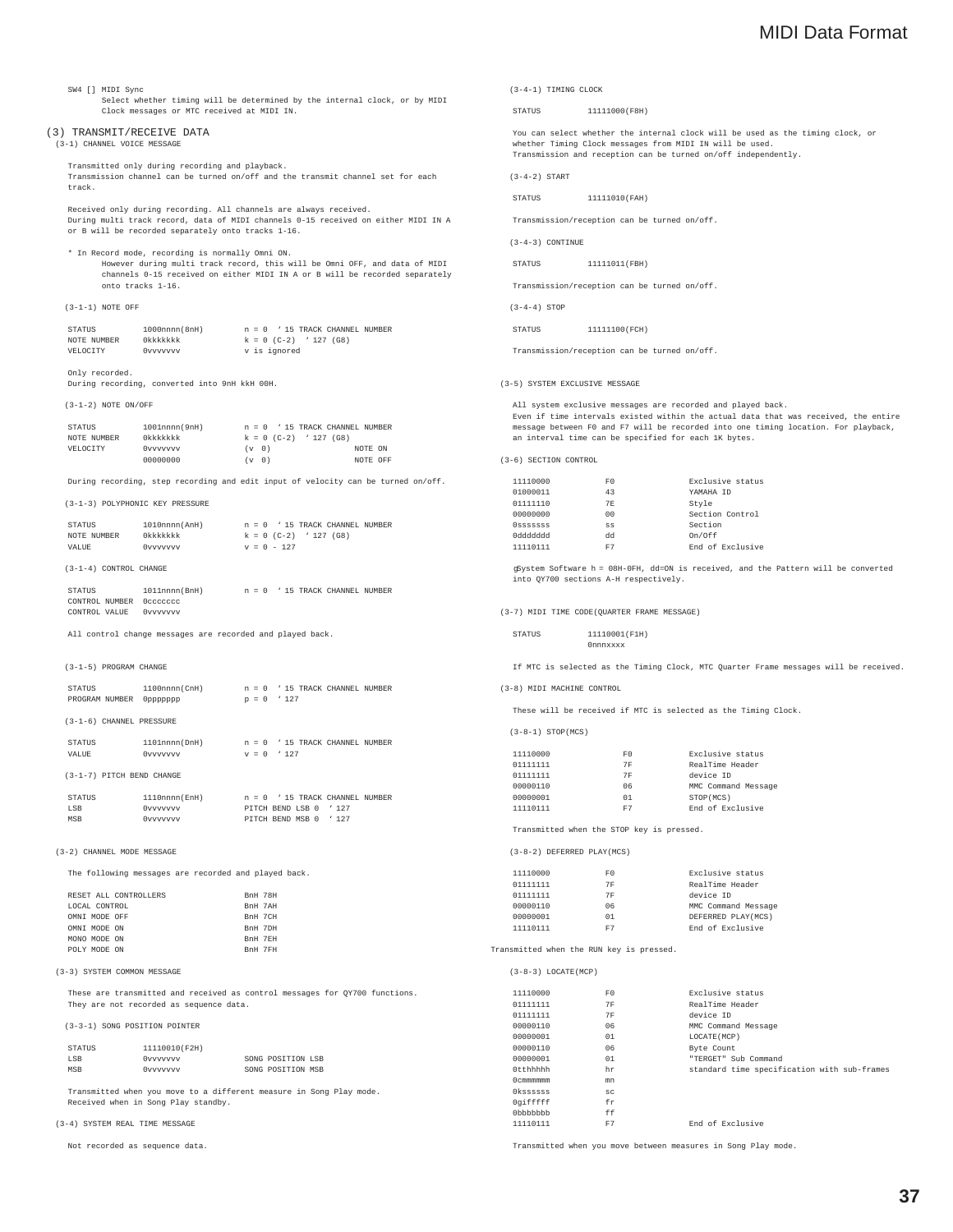#### <Table 1-1>

Parmeter Bass Address

|             |                   |                | Parameter Change     |                                       |                   |       |  |                         |  |
|-------------|-------------------|----------------|----------------------|---------------------------------------|-------------------|-------|--|-------------------------|--|
|             | Address           |                |                      |                                       |                   |       |  |                         |  |
|             | $(H)$ $(M)$ $(L)$ |                |                      | Description                           |                   |       |  |                         |  |
| SYSTEM      | 00 <sup>o</sup>   | 00             | 00                   | System                                |                   |       |  |                         |  |
|             | 0 <sup>0</sup>    | 00             | 7D                   | Drum Setup Reset                      |                   |       |  |                         |  |
|             | 00 00             |                | 7E                   | XG System On                          |                   |       |  |                         |  |
|             | 00 <sup>o</sup>   | 0 <sup>0</sup> | 7F                   | All Parameter Reset                   |                   |       |  |                         |  |
| INFORMATION | 01 00             |                | 00                   | System Information                    |                   |       |  |                         |  |
| EFFECT 1    | 02                | 01             | 00                   | Effectl(Reverb, Chorus, Variation)    |                   |       |  |                         |  |
|             | 02                | 40             | 00                   | Reserved                              |                   |       |  |                         |  |
|             | $\mathbf{r}$      | $\sim$         | $\ddot{\phantom{a}}$ | ÷                                     |                   |       |  |                         |  |
| MULTI PART  | 08                | 0 <sup>0</sup> | 00                   | Multi Part 1<br>÷                     |                   |       |  |                         |  |
|             | 08                | 0F             | 00                   | Multi Part 32                         |                   |       |  |                         |  |
|             | 08                | 10             | 0 <sup>0</sup>       | Reserved                              |                   |       |  |                         |  |
|             | $1 - 1 - 1$       |                |                      | $\ddot{\phantom{a}}$                  |                   |       |  |                         |  |
| DRIJM       | 30                | 18             | 00                   | Drum Setup 1------->Address Parameter |                   |       |  |                         |  |
|             | 31                | 18             | 00                   | Drum Setup 2                          | <b>Contractor</b> |       |  | ÷                       |  |
|             |                   |                |                      |                                       |                   |       |  | 3n 18 00 note number 24 |  |
|             | 32<br>18          |                | 00                   | Reserved                              |                   | 3n 19 |  | 00 note number 25       |  |
|             | ٠                 | ÷              | ÷                    | ÷                                     |                   | ÷.    |  | ÷                       |  |
|             | 3F                | nn             | nn                   | Reserved                              |                   | 3n 54 |  | 00 note number 84       |  |

<Table 1-2>

MIDI Parameter Change table ( SYSTEM )

| Address |     |           | Size Data Prameter Name | Default<br>Description |                               |                                 |                     |
|---------|-----|-----------|-------------------------|------------------------|-------------------------------|---------------------------------|---------------------|
|         | (H) |           |                         | $(H)$ (H)              |                               | value(H)                        |                     |
|         |     |           |                         | 00 00 00 4 0000        | Master Tune                   | $-102.4$ $+102.3$ [cent]        | 00004<br>nn<br>00   |
|         |     | 01        |                         | .07FF                  |                               | $1st$ bit $3-0$ $db$ it $15-12$ | (0400)              |
|         |     | 02        |                         |                        |                               | 2nd bit3-0 $\phi$ it11-8        | (not reset by XG or |
|         |     | 03        |                         |                        | $3rd$ bit $3-0$ $ab$ it $7-4$ | GM ON)                          |                     |
|         |     |           |                         |                        |                               | $4th$ bit3-0 $4th3-0$           |                     |
|         |     |           |                         |                        | 04 1 007F Master Volume       | 0.127                           | 7F                  |
|         |     |           |                         |                        | 05 1 007F Not Used            |                                 |                     |
|         |     |           |                         |                        | 06 1 2858 Transpose           | $-24. . + 24$ semitones         | 40                  |
|         |     | 7D        |                         | n                      | Drum Setup Reset              | n=Drum Setup Number             |                     |
|         |     | <b>7E</b> |                         | 0 <sup>0</sup>         | XG System On                  | 00=XG Sytem on (receive only)   |                     |
|         |     | 7F        |                         | 0 <sup>0</sup>         | All Parameter Reset           | 00=on (receive only)            |                     |
|         |     |           |                         |                        |                               |                                 |                     |

TOTAL SIZE 06

<Table 1-3>

MIDI Parameter table ( System information )

|     |   |                 |        | Address Size Data Prameter Name | Description |   |
|-----|---|-----------------|--------|---------------------------------|-------------|---|
| (H) |   |                 | (H)(H) |                                 |             |   |
|     |   |                 |        | 01 00 00 E 207F Model Name      | (°OY700     | " |
|     | ÷ |                 |        |                                 |             |   |
|     |   | 0E <sub>1</sub> | 00     |                                 |             |   |
|     |   | 0F <sub>1</sub> | 00     | XG Support Level                | 0.127       |   |
|     |   |                 |        |                                 |             |   |

TOTAL SIZE 10 iTransmitted in response to a Dump Request. Not received. Bulk Dump Only j

### <Table 1-4>

MIDI Parameter Change table ( EFFECT 1)

|               |  |             | Address Size Data Prameter Name      |             | Description                                                                       | Default        |
|---------------|--|-------------|--------------------------------------|-------------|-----------------------------------------------------------------------------------|----------------|
| (H)           |  | $(H)$ $(H)$ |                                      |             | value(H)                                                                          |                |
|               |  |             |                                      |             | 02 01 00 2 007F Reverb Type MSB refer to Effect Type List 01(=HALL1)              |                |
|               |  |             | 007F Reverb Type LSB 00 : basic type |             |                                                                                   | 0 <sup>0</sup> |
|               |  |             |                                      |             | 02 1 007F Reverb Parameter 1 refer to Ef. Parameter List depends on Reverb        |                |
|               |  |             |                                      |             |                                                                                   | type           |
|               |  |             | 03 1 007F Reverb Parameter 2         |             | $\mathbf{V}$                                                                      | $\mathbf{V}$   |
|               |  |             | 04 1 007F Reverb Parameter 3 V       |             |                                                                                   | V              |
|               |  |             | 05 1 00.7F Reverb Parameter 4 V      |             |                                                                                   | V              |
|               |  |             | 06 1 007F Reverb Parameter 5 V       |             |                                                                                   | V              |
|               |  |             | 07 1 007F Reverb Parameter 6         |             | V                                                                                 | V              |
|               |  |             | 08 1 007F Reverb Parameter 7         |             | $\mathbf v$                                                                       | V              |
|               |  |             | 09 1 007F Reverb Parameter 8         | $\mathbf v$ |                                                                                   | V              |
|               |  |             | 0A 1 007F Reverb Parameter 9 V       |             |                                                                                   | V              |
|               |  |             | 0B 1 007F Reverb Parameter 10 V      |             |                                                                                   | V              |
|               |  |             |                                      |             | 0C 1 007F Reverb Return - 0+6dB(096127)                                           | 60             |
|               |  |             |                                      |             | 0D 1 017F Reverb Pan L63CR63(164127)                                              | 40             |
| TOTAL SIZE OR |  |             |                                      |             |                                                                                   |                |
|               |  |             |                                      |             | 02 01 10 1 007F Reverb Parameter 11 refer to Ef. Parameter List depends on Reverb |                |
|               |  |             |                                      |             |                                                                                   | type           |
|               |  |             | 11 1 007F Reverb Parameter 12        |             | V                                                                                 | V              |
|               |  |             | 12 1 007F Reverb Parameter 13        |             | V                                                                                 | $\mathbf{V}$   |
|               |  |             | 13 1 007F Reverb Parameter 14 V      |             |                                                                                   | V              |
|               |  |             | 14 1 007F Reverb Parameter 15        |             | V                                                                                 | V              |
|               |  |             | 15 1 007F Reverb Parameter 16        |             | V                                                                                 | V              |
| TOTAL SIZE    |  | - 6         |                                      |             |                                                                                   |                |

|                        | 02 01 20 2 007F Chorus Type MSB                                                      | refer to Effect Type List                                                    | $41$ (=Chorus1)                           |
|------------------------|--------------------------------------------------------------------------------------|------------------------------------------------------------------------------|-------------------------------------------|
|                        | 007F Chorus Type LSB                                                                 | 00 : basic type                                                              | 00                                        |
|                        | 22 1 007F Chorus Parameter 1                                                         | refer to Ef. Parameter List                                                  | depends on<br>Chorus Type                 |
|                        | 23 1 007F Chorus Parameter 2                                                         | $\mathbf{v}$                                                                 | V                                         |
|                        | 24 1 007F Chorus Parameter 3                                                         | V                                                                            | $\mathbf v$                               |
|                        | 25 1 007F Chorus Parameter 4                                                         | V                                                                            | V                                         |
|                        | 26 1 007F Chorus Parameter 5                                                         | V                                                                            | $\boldsymbol{\nabla}$                     |
| 271                    | 007F Chorus Parameter 6                                                              | V                                                                            | V                                         |
|                        | 28 1 007F Chorus Parameter 7                                                         | V<br>V                                                                       | V                                         |
|                        | 29 1 007F Chorus Parameter 8<br>2A 1 007F Chorus Parameter 9                         | V                                                                            | $\mathbf V$<br>V                          |
|                        | 2B 1 007F Chorus Parameter 10                                                        | v                                                                            | V                                         |
|                        | 2C 1 007F Chorus Return                                                              | $.0.1 + 6dB(0.096.127)$                                                      | 60                                        |
|                        | 2D 1 017F Chorus Pan                                                                 | L63CR63(164127)                                                              | 40                                        |
|                        |                                                                                      | 2E 1 007F Send Chorus To Reverb - 0+6dB(096127)                              | 0 <sub>0</sub>                            |
| TOTAL SIZE OF          |                                                                                      |                                                                              |                                           |
|                        | 02 01 30 1 007F Chorus Parameter 11                                                  | refer to Ef. Parameter List depends on                                       |                                           |
|                        |                                                                                      |                                                                              | Chorus Type                               |
|                        | 31 1 007F Chorus Parameter 12                                                        | V                                                                            | V                                         |
|                        | 32 1 007F Chorus Parameter 13                                                        | V                                                                            | V                                         |
|                        | 33 1 007F Chorus Parameter 14                                                        | V                                                                            | $\mathbf v$                               |
|                        | 34 1 007F Chorus Parameter 15                                                        | V                                                                            | $\boldsymbol{\nabla}$                     |
|                        | 35 1 007F Chorus Parameter 16                                                        | V                                                                            | V                                         |
| TOTAL SIZE 6           |                                                                                      |                                                                              |                                           |
|                        |                                                                                      | 02 01 40 2 007F Variation Type MSB refer to Ef. Parameter List               | $"05(=\text{DELAY L}, C,$                 |
|                        |                                                                                      |                                                                              | R) "                                      |
|                        | 007F Variation Type LSB 00 : basic type                                              |                                                                              | 00                                        |
| 42 2                   |                                                                                      | 007F Variation Param 1 MSB refer to Ef. Parameter List depends on vari.      |                                           |
|                        |                                                                                      |                                                                              | type                                      |
| 44 2                   | 007F Variation Param 1 LSB                                                           | V                                                                            | V                                         |
|                        |                                                                                      | 007F Variation Param 2 MSB refer to Ef. Parameter List                       | depends on vari.                          |
|                        | 007F Variation Param 2 LSB                                                           | $\mathbf{v}$                                                                 | type<br>$\boldsymbol{\nabla}$             |
|                        |                                                                                      | 46 2 007F Variation Param 3 MSB refer to Ef. Parameter List depends on vari. |                                           |
|                        |                                                                                      |                                                                              | type                                      |
|                        | 007F Variation Param 3 LSB                                                           | V                                                                            | V                                         |
|                        |                                                                                      | 48 2 007F Variation Param 4 MSB refer to Ef. Parameter List                  | depends on vari.                          |
|                        |                                                                                      |                                                                              | type                                      |
| 4A 2                   | 007F Variation Param 4 LSB                                                           | V<br>007F Variation Param 5 MSB refer to Ef. Parameter List                  | $\boldsymbol{\nabla}$<br>depends on vari. |
|                        |                                                                                      |                                                                              | type                                      |
|                        | 007F Variation Param 5 LSB                                                           | V                                                                            | V                                         |
| 4C <sub>2</sub>        |                                                                                      | 007F Variation Param 6 MSB refer to Ef. Parameter List                       | depends on vari.                          |
|                        |                                                                                      |                                                                              | type                                      |
|                        | 007F Variation Param 6 LSB                                                           | $\mathbf{v}$                                                                 | $\boldsymbol{\nabla}$                     |
|                        |                                                                                      | 4E 2 007F Variation Param 7 MSB refer to Ef. Parameter List                  | depends on vari.                          |
|                        |                                                                                      |                                                                              | type<br>V                                 |
|                        | 007F Variation Param 7 LSB                                                           | V<br>50 2 007F Variation Param 8 MSB refer to Ef. Parameter List             | depends on vari.                          |
|                        |                                                                                      |                                                                              | type                                      |
|                        | 007F Variation Param 8 LSB                                                           | V                                                                            | $\boldsymbol{\nabla}$                     |
| 52 2                   |                                                                                      | 007F Variation Param 9 MSB refer to Ef. Parameter List depends on vari.      |                                           |
|                        |                                                                                      |                                                                              | type                                      |
|                        | 007F Variation Param 9 LSB                                                           | V                                                                            | V                                         |
| 54 2                   |                                                                                      | 007F Variation Param 10 MSB refer to Ef. Parameter List                      | depends on vari.                          |
|                        | 007F Variation Param 10 LSB V                                                        |                                                                              | type<br>V                                 |
| 56 1                   |                                                                                      | 007F Variation Return - 0+6dB(096127)                                        | 60                                        |
|                        | 57 1 017F Variation Pan                                                              | L63CR63(164127)                                                              | 40                                        |
|                        |                                                                                      | 58 1 007F Send Variation To Rev. - 0+6dB(096127)                             | 00                                        |
|                        |                                                                                      | 59 1 007F Send Variation To Cho. - 0+6dB(096127)                             | 0 <sub>0</sub>                            |
|                        | 5A 1 0001 Variation Connection 0:insertion, 1:system                                 |                                                                              | 00                                        |
|                        | 5B 1 001F Variation Part                                                             | partl32(031), off(127)                                                       | 7F<br>0 <sub>0</sub>                      |
|                        | 5C 1 017F MW Variation Ctrl Depth -63+63<br>5D 1 017F PB Variation Ctrl Depth -63+63 |                                                                              | 00                                        |
|                        | 5E 1 017F AT Variation Ctrl Depth -63+63                                             |                                                                              | 00                                        |
|                        | 5F 1 017F AC1 Variation CtrlDepth -63+63                                             |                                                                              | 00                                        |
|                        | 60 1 017F AC2 Variation CtrlDepth -63+63                                             |                                                                              | 00                                        |
| TOTAL SIZE 21          |                                                                                      |                                                                              |                                           |
|                        |                                                                                      |                                                                              |                                           |
|                        | 02 01 70 1 007F Variation Parameter 11 option Parameter                              |                                                                              | depends on vari.                          |
|                        | 71 1 007F Variation Parameter 12 V                                                   |                                                                              | type<br>V                                 |
|                        | 72 1 007F Variation Parameter 13 V                                                   |                                                                              | $\boldsymbol{\nabla}$                     |
|                        | 73 1 007F Variation Parameter 14 V                                                   |                                                                              | $\mathbf v$                               |
|                        | 74 1 007F Variation Parameter 15 V                                                   |                                                                              | V                                         |
|                        | 75 1 007F Variation Parameter 16 V                                                   |                                                                              | $\mathbf v$                               |
| TOTAL SIZE 6           |                                                                                      |                                                                              |                                           |
| <table 1-5=""></table> |                                                                                      |                                                                              |                                           |
|                        |                                                                                      |                                                                              |                                           |
|                        | MIDI Parameter Change table ( MULTI PART )                                           |                                                                              |                                           |
|                        |                                                                                      |                                                                              |                                           |
|                        | Address Size Data Prameter Name                                                      | Description                                                                  | Default                                   |

|     |  |        | Address - Size Data Prameter Name - | Description          | Default          |
|-----|--|--------|-------------------------------------|----------------------|------------------|
| (H) |  | (H)(H) |                                     |                      | value(H)         |
|     |  |        | 08 nn 00 1 0020 Element Reserve     | 0.032                | $0 (Part10)$ , 2 |
|     |  |        |                                     |                      | (Others)         |
|     |  |        | nn 01 1 007F Bank Select MSB        | 0.127                | 7F (Part10) , 00 |
|     |  |        |                                     |                      | (Others)         |
|     |  |        | nn 02 1 007F Bank Select LSB        | 0.127                | 0 <sub>0</sub>   |
|     |  |        | nn 03 1 007F Program Number         | 1128                 | 00               |
|     |  |        | nn 04 1 000F.7F Rcv Channel         | $0.15;1.16.127;$ off | Part No.7F       |
|     |  |        | nn 05 1 0001 Mono/Polv Mode         | $0:$ mono. $1:$ polv | 01               |
|     |  |        | nn 06 1 00.02 Same Note Number      | 0:single             | 01               |
|     |  |        | Kev On Assign                       | 1:multi              |                  |
|     |  |        |                                     | 2:inst (for DRUM)    |                  |
|     |  |        |                                     |                      |                  |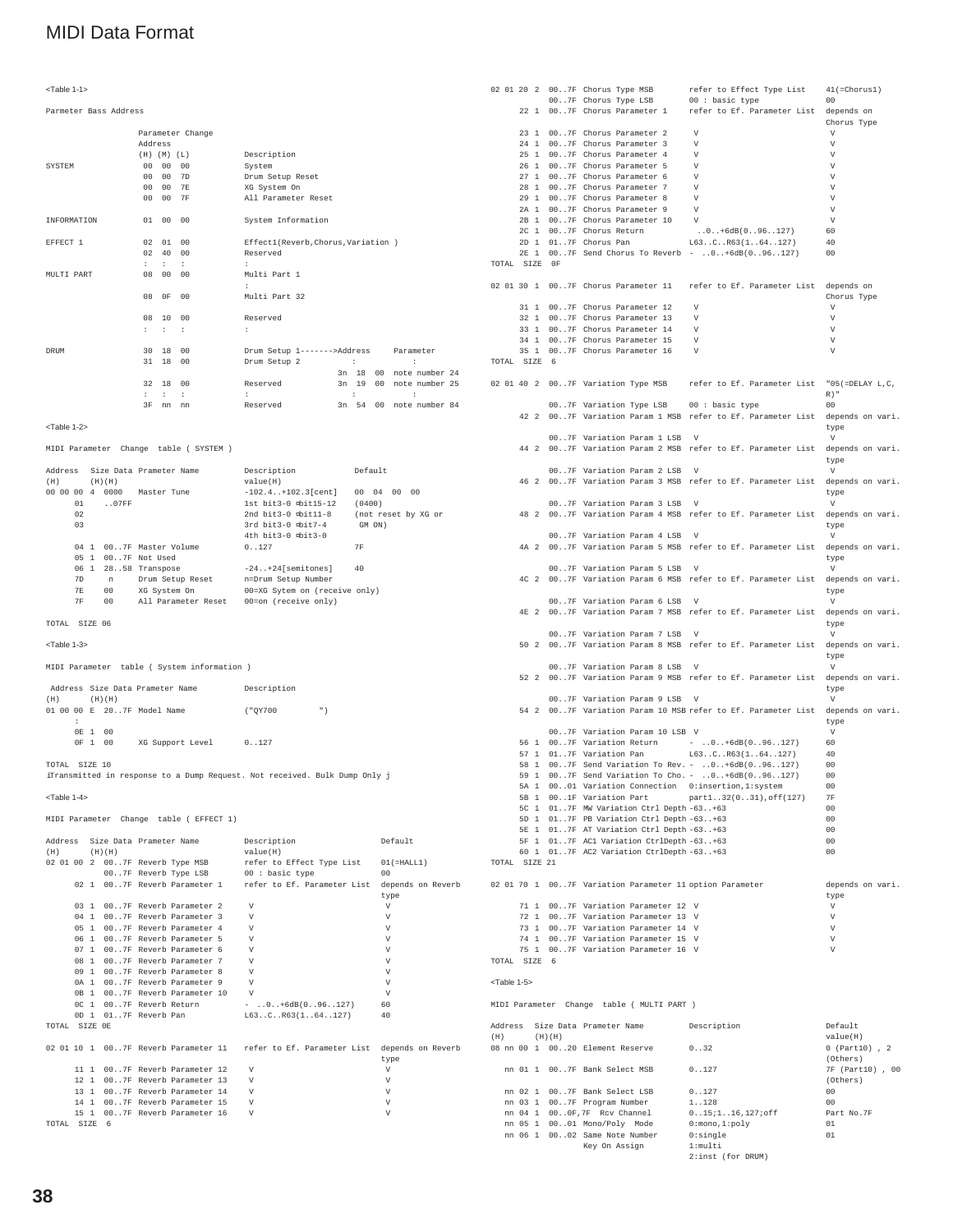|               |            |                     | nn 07 1 0002 Part Mode                                                                                         | 0:normal                                                    |                                  | 00 (other than |
|---------------|------------|---------------------|----------------------------------------------------------------------------------------------------------------|-------------------------------------------------------------|----------------------------------|----------------|
|               |            |                     |                                                                                                                |                                                             |                                  | Part 10)       |
|               |            |                     | nn 08 $1$ 2858 Note Shift                                                                                      | $1.3:$ drum thru,drum $1.2$ 01 (Part10)<br>24+24[semitones] | 40                               |                |
|               |            | nn 09 2 00FF Detune |                                                                                                                | $-12.8$ $+12.7$ [Hz]                                        | 08 00                            |                |
|               | nn $\,$ 0A |                     |                                                                                                                | 1st bit30 dbit74                                            | (80)                             |                |
|               |            |                     |                                                                                                                | 2nd bit30 dbit30                                            |                                  |                |
|               |            | nn 0B 1 007F Volume |                                                                                                                | 0.127                                                       | 64<br>40                         |                |
|               |            |                     | nn OC 1 007F Velocity Sense Depth 0127<br>nn 0D 1 007F Velocity Sense Offset 0127                              |                                                             | 40                               |                |
|               |            | nn 0E 1 007F Pan    |                                                                                                                | $0:$ random                                                 | 40                               |                |
|               |            |                     |                                                                                                                | L63CR63(164127)                                             |                                  |                |
|               |            |                     | nn OF 1 007F Note Limit Low                                                                                    | $C-2. . G8$                                                 | 00                               |                |
|               |            |                     | nn 10 1 007F Note Limit High<br>nn 11 1 007F Dry Level0127                                                     | $C-2. . G8$                                                 | 7F<br>7F                         |                |
|               |            |                     | nn 12 1 007F Chorus Send                                                                                       | 0.127                                                       | 0 <sup>0</sup>                   |                |
|               |            |                     | nn 13 1 007F Reverb Send                                                                                       | 0.127                                                       | 28                               |                |
|               |            |                     | nn 14 1 007F Variation Send                                                                                    | 0.127                                                       | 0 <sup>0</sup>                   |                |
|               |            |                     |                                                                                                                |                                                             |                                  |                |
|               |            |                     | nn 15 1 007F Vibrato Rate<br>nn 16 1 007F Vibrato Depth                                                        | $-64. . +63$<br>$-64. . +63$                                | 40<br>40                         |                |
|               |            |                     | nn 17 1 007F Vibrato Delay                                                                                     | $-64. . +63$                                                | 40                               |                |
|               |            |                     | nn 18 1 007F Filter Cutoff Frequency -64+63                                                                    |                                                             | 40                               |                |
|               |            |                     | nn 19 1 007F Filter Resonance -64+63                                                                           |                                                             | 40                               |                |
|               |            |                     | nn 1A 1 007F EG Attack Time                                                                                    | $-64. . +63$                                                | 40                               |                |
|               |            |                     | nn 1B 1 007F EG Decay Time<br>nn 1C 1 007F EG Release Time                                                     | $-64+63$<br>$-64+63$                                        | 40<br>40                         |                |
|               |            |                     |                                                                                                                |                                                             |                                  |                |
|               |            |                     |                                                                                                                |                                                             | 40                               |                |
|               |            |                     | nn 1D 1 2858 MW Pitch Control $-24+24$ [semitones]<br>nn 1E 1 007F MW Filter Control $-9600+9450$ [cent]       |                                                             | 40                               |                |
|               |            |                     | nn 1F 1 007F MW Amplitude Control -64+63                                                                       |                                                             | 40                               |                |
|               |            |                     | nn 20 1 007F MW LFO PMod Depth                                                                                 | 0.127                                                       | 0A<br>$00$                       |                |
|               |            |                     | nn 21 1 007F MW LFO FMod Depth<br>nn 22 1 007F MW LFO AMod Depth                                               | 0.127<br>0.127                                              | 0 <sup>0</sup>                   |                |
|               |            |                     |                                                                                                                |                                                             |                                  |                |
|               |            |                     | nn 23 1 2858 Bend Pitch Control $-24$ +24 [semitones]<br>nn 24 1 007F Bend Filter Control $-9600$ +9450 [cent] |                                                             | 42                               |                |
|               |            |                     |                                                                                                                |                                                             | 40                               |                |
|               |            |                     | nn 25 1 007F Bend Amplitude Control -64+63                                                                     |                                                             | 40                               |                |
|               |            |                     | nn 26 1 007F Bend LFO PMod Depth 0127<br>nn 27 1 007F Bend LFO FMod Depth 0127                                 |                                                             | 0 <sub>0</sub><br>0 <sup>0</sup> |                |
|               |            |                     | nn 28 1 007F Bend LFO AMod Depth 0127                                                                          |                                                             | 0 <sup>0</sup>                   |                |
| TOTAL SIZE 29 |            |                     |                                                                                                                |                                                             |                                  |                |
|               |            |                     |                                                                                                                |                                                             |                                  |                |
|               |            |                     | nn 30 1 0001 Not Used                                                                                          |                                                             |                                  |                |
|               |            |                     | nn 31 1 0001 Not Used<br>nn 32 1 0001 Not Used                                                                 |                                                             |                                  |                |
|               |            |                     | nn 33 1 0001 Not Used                                                                                          |                                                             |                                  |                |
|               |            |                     | nn 34 1 0001 Not Used                                                                                          |                                                             |                                  |                |
|               |            |                     | nn 35 1 0001 Not Used                                                                                          |                                                             |                                  |                |
|               |            |                     | nn 36 1 0001 Not Used                                                                                          |                                                             |                                  |                |
|               |            |                     | nn 37 1 0001 Not Used                                                                                          |                                                             |                                  |                |
|               |            |                     | nn 38 1 0001 Not Used<br>nn 39 1 0001 Not Used                                                                 |                                                             |                                  |                |
|               |            |                     | nn 3A 1 0001 Not Used                                                                                          |                                                             |                                  |                |
|               |            |                     | nn 3B 1 0001 Not Used                                                                                          |                                                             |                                  |                |
|               |            |                     | nn 3C 1 0001 Not Used                                                                                          |                                                             |                                  |                |
|               |            |                     | nn 3D 1 0001 Not Used                                                                                          |                                                             |                                  |                |
|               |            |                     | nn 3E 1 0001 Not Used<br>nn 3F 1 0001 Not Used                                                                 |                                                             |                                  |                |
|               |            |                     | nn 40 1 0001 Not Used                                                                                          |                                                             |                                  |                |
|               |            |                     |                                                                                                                |                                                             |                                  |                |
|               |            |                     | nn 41 1 007F Not Used                                                                                          |                                                             |                                  |                |
|               |            |                     | nn 42 1 007F Not Used                                                                                          |                                                             |                                  |                |
|               |            |                     | nn 43 1 007F Not Used                                                                                          |                                                             |                                  |                |
|               | nn 44 1    |                     | 007F Not Used<br>nn 45 1 007F Not Used                                                                         |                                                             |                                  |                |
|               |            |                     | nn 46 1 007F Not Used                                                                                          |                                                             |                                  |                |
|               |            |                     | nn 47 1 007F Not Used                                                                                          |                                                             |                                  |                |
|               |            |                     | nn 48 1 007F Not Used                                                                                          |                                                             |                                  |                |
|               |            |                     | nn 49 1 007F Not Used                                                                                          |                                                             |                                  |                |
|               |            |                     | nn 4A 1 007F Not Used                                                                                          |                                                             |                                  |                |
|               |            |                     | nn 4B 1 007F Not Used<br>nn 4C 1 007F Not Used                                                                 |                                                             |                                  |                |
|               |            |                     |                                                                                                                |                                                             |                                  |                |
|               |            |                     | nn 4D 1 2858 Ch's AT Pitch Control -24+24[semitones]                                                           |                                                             | 40                               |                |
|               |            |                     | nn 4E 1 007F Ch's AT Filter Control -9600+9450[cent]                                                           |                                                             | 40                               |                |
|               |            |                     | nn 4F 1 007F Ch's AT Amp. Control                                                                              | $-100+100$ [%]                                              | 40                               |                |
|               |            |                     | nn 50 1 007F Ch's AT LFO PMod Depth 0127<br>nn 51 1 007F Ch's AT LFO FMod Depth 0127                           |                                                             | 00<br>0 <sup>0</sup>             |                |
|               | nn 52 1 00 |                     | Ch's AT LFO AMod Depth 0127                                                                                    |                                                             | 00                               |                |
|               |            |                     |                                                                                                                |                                                             |                                  |                |
|               |            |                     | nn 53 1 2858 Not Used                                                                                          |                                                             |                                  |                |
|               |            |                     | nn 54 1 007F Not Used                                                                                          |                                                             |                                  |                |
|               |            |                     | nn 55 1 007F Not Used                                                                                          |                                                             |                                  |                |
|               |            |                     | nn 56 1 007F Not Used<br>nn 57 1 007F Not Used                                                                 |                                                             |                                  |                |
|               |            | nn 58 1 00          | Not Used                                                                                                       |                                                             |                                  |                |
|               |            |                     |                                                                                                                |                                                             |                                  |                |
|               |            |                     | nn 59 1 005F Not Used                                                                                          |                                                             |                                  |                |
|               |            |                     | nn 5A 1 2858 Not Used                                                                                          |                                                             |                                  |                |
|               |            |                     | nn 5B 1 007F Not Used<br>nn 5C 1 007F Not Used                                                                 |                                                             |                                  |                |
|               |            |                     | nn 5D 1 007F Not Used                                                                                          |                                                             |                                  |                |
|               |            |                     | nn 5E 1 007F Not Used                                                                                          |                                                             |                                  |                |
|               |            |                     | nn 5F 1 007F Not Used                                                                                          |                                                             |                                  |                |
|               |            |                     |                                                                                                                |                                                             |                                  |                |
|               |            |                     | nn 60 1 005F Not Used                                                                                          |                                                             |                                  |                |
|               |            |                     | nn 61 1 2858 Not Used<br>nn 62 1 007F Not Used                                                                 |                                                             |                                  |                |
|               |            |                     | nn 63 1 007F Not Used                                                                                          |                                                             |                                  |                |
|               |            |                     |                                                                                                                |                                                             |                                  |                |

|                                                      |                                          | nn 64 1 007F Not Used<br>nn 65 1 007F Not Used                                                                                |                                                             |                                   |
|------------------------------------------------------|------------------------------------------|-------------------------------------------------------------------------------------------------------------------------------|-------------------------------------------------------------|-----------------------------------|
|                                                      |                                          | nn 66 1 007F Not Used                                                                                                         |                                                             |                                   |
|                                                      |                                          | nn 67 1 0001 Portamento Switch off/on                                                                                         |                                                             | 0 <sub>0</sub>                    |
|                                                      |                                          | nn 68 1 007F Portamento Time                                                                                                  | 0.127                                                       | 00                                |
|                                                      |                                          | nn 69 1 007F Pitch EG Initial Level -64+63                                                                                    |                                                             | $40$                              |
|                                                      |                                          | nn 6A 1 007F Pitch EG Attack Time -64+63                                                                                      |                                                             | 40                                |
|                                                      |                                          | nn 6B 1 007F Pitch EG Release Level -64+63                                                                                    |                                                             | 40                                |
|                                                      |                                          | nn 6C 1 007F Pitch EG Release Time -64+63                                                                                     |                                                             | 40                                |
|                                                      |                                          | nn 6D 1 007F Not Used                                                                                                         |                                                             |                                   |
|                                                      |                                          | nn 6E 1 007F Not Used                                                                                                         |                                                             |                                   |
| TOTAL SIZE 3F                                        |                                          |                                                                                                                               |                                                             |                                   |
| $nn = PartNumber$                                    | EAmp EG<br><b>Mono/Poly</b><br>EPitch EG | For the Drum Part, the following parameters have no effect.<br>EBank Select LSB<br>Portamento<br>ESoft Pedal<br>EScale Tuning |                                                             |                                   |
| <table 1-6=""></table>                               |                                          | MIDI Parameter Change table ( DRUM SETUP )                                                                                    |                                                             |                                   |
|                                                      |                                          |                                                                                                                               |                                                             |                                   |
| (H)                                                  | $(H)$ $(H)$                              | Address Size Data Prameter Name                                                                                               | Description                                                 | Default<br>value(H)               |
|                                                      |                                          | 3n rr 00 1 007F Pitch Coarse                                                                                                  | $-64. . +63$                                                | relative effect                   |
|                                                      |                                          |                                                                                                                               |                                                             | 0 <sup>0</sup>                    |
| 3n rr 01 1                                           |                                          | 007F Pitch Fine                                                                                                               | $-64. . +63[cent]$                                          | relative effect                   |
|                                                      |                                          |                                                                                                                               |                                                             | 00                                |
| 3n rr 02 1                                           |                                          | $00.7F$ Level                                                                                                                 | 0.127                                                       | absolute effect                   |
|                                                      |                                          |                                                                                                                               |                                                             | XG Druml                          |
| 3n rr 03 1                                           |                                          | 007F Alternate Group                                                                                                          | $0:$ of f.1. $.127$                                         | absolute effect                   |
|                                                      |                                          |                                                                                                                               |                                                             | XG Druml                          |
| 3n rr 04 1                                           |                                          | $00 \ldots 7$ F Pan                                                                                                           | $0:$ random                                                 | absolute effect                   |
|                                                      |                                          |                                                                                                                               |                                                             | XG Druml                          |
|                                                      |                                          |                                                                                                                               | L63CR63(164127)                                             |                                   |
| 3n rr 05 1                                           |                                          | 007F Reverb Send Level                                                                                                        | 0.127                                                       | absolute effect                   |
|                                                      |                                          |                                                                                                                               |                                                             | XG Druml                          |
| 3n rr 06 1                                           |                                          | 007F Chorus Send Level                                                                                                        | 0.127                                                       | absolute effect                   |
|                                                      |                                          |                                                                                                                               |                                                             | XG Druml                          |
|                                                      |                                          | 3n rr 07 1 007F Variation Send Level 0127                                                                                     |                                                             | absolute effect                   |
|                                                      |                                          |                                                                                                                               |                                                             | XG Druml                          |
|                                                      |                                          | 3n rr 08 1 0001 Key Assign                                                                                                    | 0; single, 1; multi                                         | absolute effect                   |
|                                                      |                                          |                                                                                                                               |                                                             | XG Druml                          |
|                                                      |                                          | 3n rr 09 1 0001 Rcv Note Off                                                                                                  | off/on                                                      | absolute effect                   |
|                                                      |                                          |                                                                                                                               |                                                             | XG Druml                          |
|                                                      |                                          |                                                                                                                               | (invalid for voices for which GMx does not specify Note-Off |                                   |
|                                                      |                                          | recognition)                                                                                                                  |                                                             |                                   |
|                                                      |                                          |                                                                                                                               | off/on                                                      | absolute effect<br>XG Druml       |
|                                                      |                                          | 0001 Rcv Note On                                                                                                              |                                                             |                                   |
|                                                      |                                          |                                                                                                                               |                                                             |                                   |
|                                                      |                                          | 007F Filter Cutoff Frequency -6463                                                                                            |                                                             | relative effect                   |
|                                                      |                                          |                                                                                                                               |                                                             | 00                                |
|                                                      |                                          | 007FFilter Resonance                                                                                                          | $-6463$                                                     | relative effect                   |
|                                                      |                                          |                                                                                                                               |                                                             | 00                                |
|                                                      |                                          | 007FEG Attack Rate                                                                                                            | $-6463$                                                     | relative effect                   |
| 3n rr 0A 1<br>3n rr 0B 1<br>3n rr 0C 1<br>3n rr 0D 1 |                                          |                                                                                                                               |                                                             | n <sub>0</sub>                    |
|                                                      |                                          | 3n rr OE 1 007FEG Decayl Rate                                                                                                 | $-64.063$                                                   | relative effect<br>n <sub>0</sub> |
|                                                      |                                          |                                                                                                                               |                                                             |                                   |
|                                                      |                                          | 3n rr OF 1 007FEG Decay2 Rate                                                                                                 | $-6463$                                                     | 0 <sup>0</sup>                    |
|                                                      |                                          |                                                                                                                               |                                                             | relative effect                   |
| TOTAL SIZE 10                                        |                                          |                                                                                                                               |                                                             |                                   |

When XG System ON or GM System ON messages are received, all Drum Setup parameters will<br>be initialized.<br>Drum Setup Reset message allows individual Drum Setup parameters to be initialized.

<Table 1-7>

|              | Effect Type List |                   |                 |                                |
|--------------|------------------|-------------------|-----------------|--------------------------------|
|              | REVERB TYPE      |                   |                 | [ ] is the order<br>of display |
| TYPE MSB     |                  | TYPE LSB          |                 |                                |
| DEC          | HEX              | 00                | 01              | 02                             |
| 000          | $\Omega$         | [00]No Effect     |                 |                                |
| 001          | 1                | [01]Rev Hall 1    | [02]Rev Hall 2  |                                |
| 002          | $\overline{2}$   | [03]Rev Rooml     | [04]Rev Room 2  | [05]Rev Room 3                 |
| 003          | $\mathbf{R}$     | [06]Rev Stage 1   | [07]Rev Stage 2 |                                |
| 004          | $\overline{4}$   | [08]Rev Plate     |                 |                                |
| 005          | 5                | No Effect         |                 |                                |
| $\mathbf{r}$ | ٠                | ÷                 |                 |                                |
| 015          | $\mathbf{F}$     | No Effect         |                 |                                |
| 016          | 10               | [09]Rev WhiteRm   |                 |                                |
| 017          | 11               | [10]Rev Tunnel    |                 |                                |
| 018          | 12               | No Effect         |                 |                                |
| 019          | 13               | [11] Rev Basement |                 |                                |
| 020          | 14               | No Effect         |                 |                                |
| t.           | ÷                | ÷                 |                 |                                |
| 127          | <b>7F</b>        | No Effect         |                 |                                |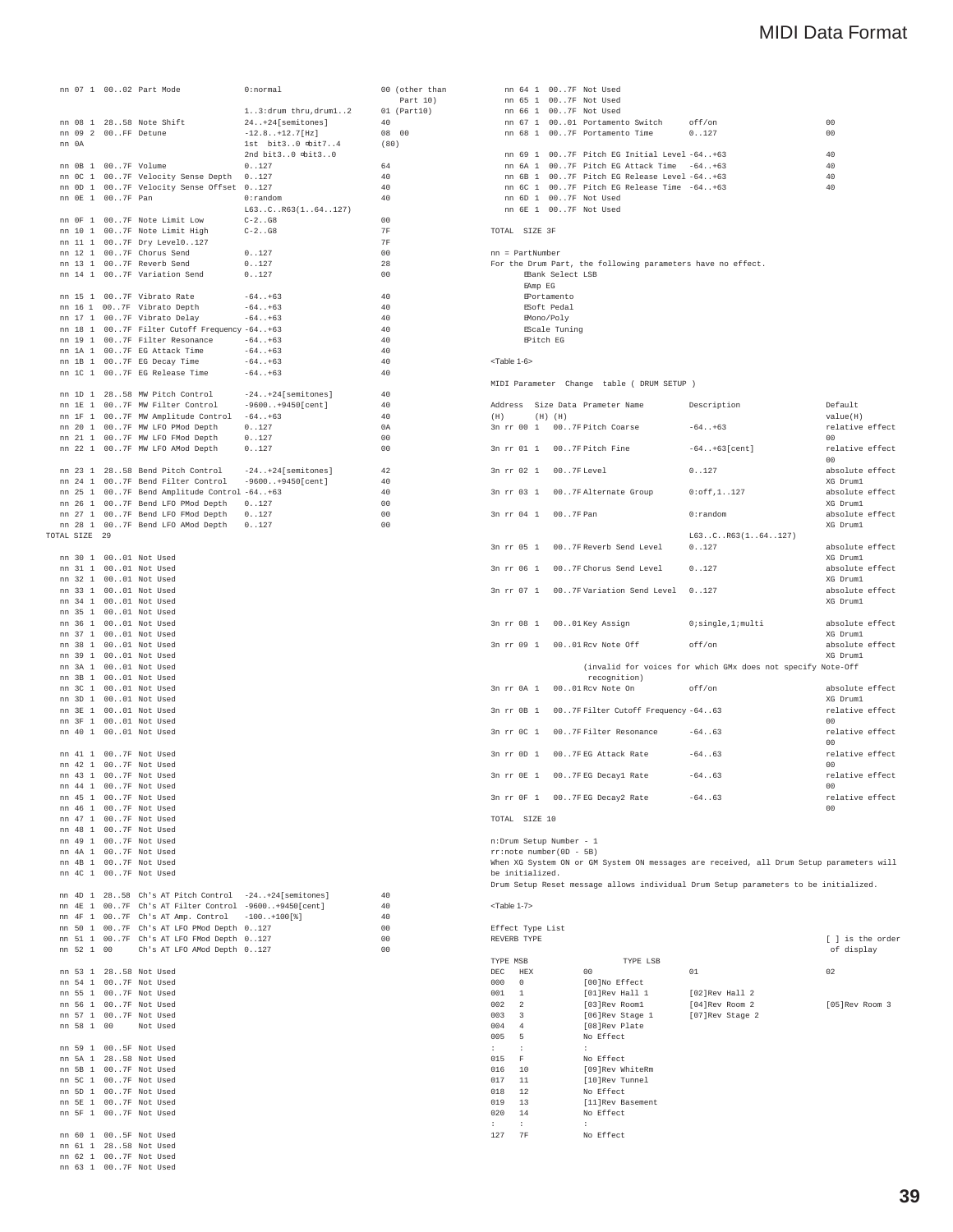|                       | CHORUS TYPE             |                           |               |                             |                               |  |  |  |
|-----------------------|-------------------------|---------------------------|---------------|-----------------------------|-------------------------------|--|--|--|
| TYPE MSB              |                         | TYPE LSB                  |               |                             |                               |  |  |  |
| DEC.                  | <b>HEX</b>              | 0 <sub>0</sub>            | 01            | 02                          | 08                            |  |  |  |
| 000                   | $\Omega$                | [00]No Effect             |               |                             |                               |  |  |  |
| 001                   | $\mathbf{1}$            | No Effect                 |               |                             |                               |  |  |  |
| t.                    | $\ddot{\phantom{a}}$    | $\ddot{\phantom{a}}$      |               |                             |                               |  |  |  |
| 064                   | 40                      | No Effect                 |               |                             |                               |  |  |  |
| 065                   | 41                      | [01]Chorus 1              | [02]Chorus 2  | [03]Chorus 3                | [04]Chorus 4                  |  |  |  |
| 066                   | 42                      | [05]Celeste 1             | [06]Celeste 2 | [07]Celeste 3 [08]Celeste 4 |                               |  |  |  |
| 067                   | 43                      | $[09]$ Flanger 1          | [10]Flanger 2 |                             | $[11]$ Flanger 3              |  |  |  |
| 068                   | 46                      | No Effect                 |               |                             |                               |  |  |  |
| 069                   | 45                      | No Effect                 |               |                             |                               |  |  |  |
| $\ddot{\phantom{a}}$  | $\ddot{\phantom{a}}$    | ÷                         |               |                             |                               |  |  |  |
| ÷                     | ÷                       | ÷                         |               |                             |                               |  |  |  |
| 127                   | 7F                      | No Effect                 |               |                             |                               |  |  |  |
|                       |                         |                           |               |                             |                               |  |  |  |
| VARIATION TYPE(0 '63) |                         |                           |               |                             |                               |  |  |  |
| TYPE MSB              |                         | TYPE LSB                  |               |                             |                               |  |  |  |
| <b>DEC</b>            | <b>HEX</b>              | 0 <sub>0</sub>            |               | 01                          | 02                            |  |  |  |
| 000                   | $\Omega$                | [00]No Effect             |               |                             |                               |  |  |  |
| 001                   | 1                       | [01]Rev Hall 1            |               | [02]Rev Hall 2              |                               |  |  |  |
| 002                   | $\overline{a}$          | [03]Rev Room 1            |               |                             | [04]Rev Room 2 [05]Rev Room 3 |  |  |  |
| 003                   | $\overline{\mathbf{3}}$ | [06]Rev Stagel            |               | [07]Rev Stage2              |                               |  |  |  |
| 004                   | 4                       | [08]Rev Plate             |               |                             |                               |  |  |  |
| 005                   | 5                       | [09]DelayL, C, R          |               |                             |                               |  |  |  |
| 006                   | 6                       | [10]Delay L,R             |               |                             |                               |  |  |  |
| 007                   | 7                       | [11]Echo                  |               |                             |                               |  |  |  |
| 008                   | 8                       | [12] CrossDelay           |               |                             |                               |  |  |  |
| 009                   | 9                       | [13]EarlyRef.1            |               | [14]EarlyRef.               |                               |  |  |  |
| 010                   | А                       | [15]GateReverb            |               |                             |                               |  |  |  |
| 011                   | $\mathbb{R}$            | [16]ReversGate            |               |                             |                               |  |  |  |
| 012                   | Ċ.                      | No Effect(sys), THRU(ins) |               |                             |                               |  |  |  |
| $\mathbf{r}$          | ÷                       | ÷                         |               |                             |                               |  |  |  |
| 019                   | 13                      | No Effect(sys), THRU(ins) |               |                             |                               |  |  |  |
| 020                   | 14                      | [17]RevKaraok1            |               |                             | [18]RevKaraok2 [19]RevKaraok3 |  |  |  |
| 021                   | 15                      | No Effect(sys), THRU(ins) |               |                             |                               |  |  |  |
| $\mathbf{r}$          | ÷                       | $\ddot{\phantom{a}}$      |               |                             |                               |  |  |  |
| 063                   | 3F                      | No Effect(sys), THRU(ins) |               |                             |                               |  |  |  |
|                       |                         |                           |               |                             |                               |  |  |  |

### VARIATION TYPE(64 '127)

| TYPE MSB             |            | TYPE LSB         |               |               |               |
|----------------------|------------|------------------|---------------|---------------|---------------|
| <b>DEC</b>           | <b>HEX</b> | 00               | 01            | 02            | 08            |
| 064                  | 40         | $[43]$ THRU      |               |               |               |
| 065                  | 41         | [20]Chorus 1     | [21]Chorus 2  | [22]Chorus 3  | [23]Chorus 4  |
| 066                  | 42         | [24] Celeste 1   | [25]Celeste 2 | [26]Celeste 3 | [27]Celeste 4 |
| 067                  | 43         | [28]Flanger 1    | [29]Flanger 2 |               | [30]Flanger 3 |
| 068                  | 44         | [31] Symphonic   |               |               |               |
| 069                  | 45         | [32]RotarySp.    |               |               |               |
| 070                  | 46         | [33]Tremolo      |               |               |               |
| 071                  | 47         | [34]Auto PAN     |               |               |               |
| 072                  | 48         | [35]Phaser 1     |               |               | [36]Phaser 2  |
| 073                  | 49         | [37]Distortion   |               |               |               |
| 074                  | 4A         | [38]Overdrive    |               |               |               |
| 075                  | 4B         | $[39]G-amp.Sim.$ |               |               |               |
| 076                  | 4C         | [40]3 Band EQ    |               |               |               |
| 077                  | 4D         | $[41]2$ Band EQ  |               |               |               |
| 078                  | 4E         | [42]Auto Wah     |               |               |               |
| 079                  | 4F         | THRI             |               |               |               |
| $\ddot{\phantom{a}}$ | ÷          | ÷                |               |               |               |
| 127                  | 7F         | THRU             |               |               |               |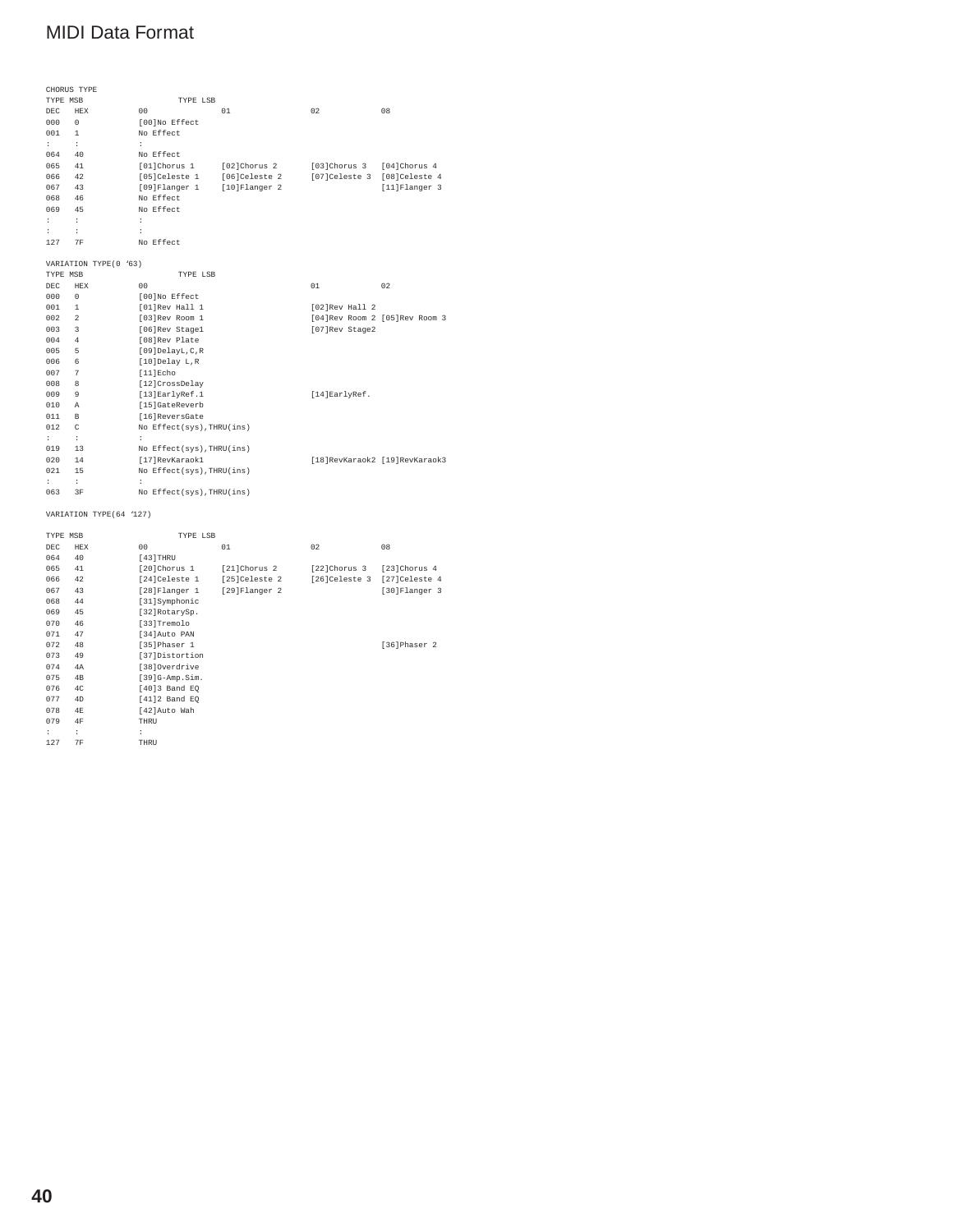|                             | YAMAHA [ Music Sequencer --- voice part ]                                                                                                                                                       | Date: 22-MAR-1996<br>Model QY700 MIDI Implementation Chart Version: 1.0               |                                                                                                                |                                                                                                                                                                                                   |
|-----------------------------|-------------------------------------------------------------------------------------------------------------------------------------------------------------------------------------------------|---------------------------------------------------------------------------------------|----------------------------------------------------------------------------------------------------------------|---------------------------------------------------------------------------------------------------------------------------------------------------------------------------------------------------|
|                             | Function  :                                                                                                                                                                                     | Transmitted : Recognized<br>$\ddot{\cdot}$                                            |                                                                                                                | : Remarks                                                                                                                                                                                         |
|                             | $: Basic$ Default : $1 - 16$<br>: Channel Changed $: 1 - 16$                                                                                                                                    |                                                                                       | $: 1 - 16$<br>$: 1 - 16$                                                                                       | : Memorized                                                                                                                                                                                       |
| :Mode                       | Default $: 3$                                                                                                                                                                                   | Messages : x<br>Altered : ************** : x                                          | $: 1 - 4(m=1)$<br>$: 1 - 4(m=1)$                                                                               | : Memorized                                                                                                                                                                                       |
| :Note                       |                                                                                                                                                                                                 | $: 0 - 127$ : $0 - 127$<br>:Number : True voice: ************** : 0 - 127             |                                                                                                                | Transpose                                                                                                                                                                                         |
|                             |                                                                                                                                                                                                 | :Velocity Note ON : o $9nH, v=1-127$ : o $v=1-127$<br>Note OFF : $x$ 9nH, $v=0$ : $x$ |                                                                                                                |                                                                                                                                                                                                   |
| :After Key's<br>:Touch Ch's | $\mathbf{X}$ : $\mathbf{X}$                                                                                                                                                                     | $\colon$ 0                                                                            | ∶ o<br>$\circ$                                                                                                 |                                                                                                                                                                                                   |
| :Pitch Bender               | $\overline{\phantom{a}}$ : $\overline{\phantom{a}}$                                                                                                                                             |                                                                                       |                                                                                                                | : o 0-24 semi :7 bit resolution:                                                                                                                                                                  |
| Change                      | $0,32:$ 0<br>$1, 7, 11, 16, 64$ : o<br>$5, 6, 10, 38, 65 - 67 : x$<br>Control $0-95: x$<br>71-74 : x<br>84 : x<br>91, 93, 94 : x<br>96,97 : x<br>98,99: x<br>100, 101 : x<br>120 : x<br>121 : x |                                                                                       | $\circ$<br>$\circ$<br>$\circ$<br>$\circ$<br>$\circ$<br>$\circ$<br>$\circ$<br>O<br>O<br>O<br>$\circ$<br>$\circ$ | :Bank Select<br>:Assignable Cntrl:<br>:Sound Controller:<br>:Portamento Cntrl:<br>:Effect SendLevel:<br>:Data Inc, Dec<br>:NRPN LSB, MSB<br>:RPN LSB, MSB<br>:All Sound Off<br>:Reset All Cntrls: |
| :Prog                       |                                                                                                                                                                                                 | $: 00 - 127$<br>:Change : True # : ********** : $0 - 127$                             | $: 00 - 127$                                                                                                   |                                                                                                                                                                                                   |
|                             | :System Exclusive : o                                                                                                                                                                           |                                                                                       | $\cdot$ 0                                                                                                      |                                                                                                                                                                                                   |
| :Common : Tune              | :System : Song Pos : x<br>: Song Sel : x                                                                                                                                                        | : x                                                                                   | : x<br>: х<br>∶ x                                                                                              |                                                                                                                                                                                                   |
|                             | :System :Clock : x<br>:Real Time : Commands: x                                                                                                                                                  |                                                                                       | : x<br>: x                                                                                                     |                                                                                                                                                                                                   |
|                             | :Aux :Local ON/OFF : x<br>:All Notes OFF: x<br>:Mes- :Active Sense : o<br>:sages:Reset : x                                                                                                      |                                                                                       | : x<br>$: 0(123-127)$<br>$\circ$<br>: x                                                                        |                                                                                                                                                                                                   |
| :Notes:                     | Mode 1 : OMNI ON, POLY                                                                                                                                                                          |                                                                                       | Mode $2:OMNI ON, MONO$                                                                                         | o: Yes                                                                                                                                                                                            |
|                             | Mode 3 : OMNI OFF, POLY                                                                                                                                                                         |                                                                                       | Mode 4 : OMNI OFF, MONO                                                                                        | x : No                                                                                                                                                                                            |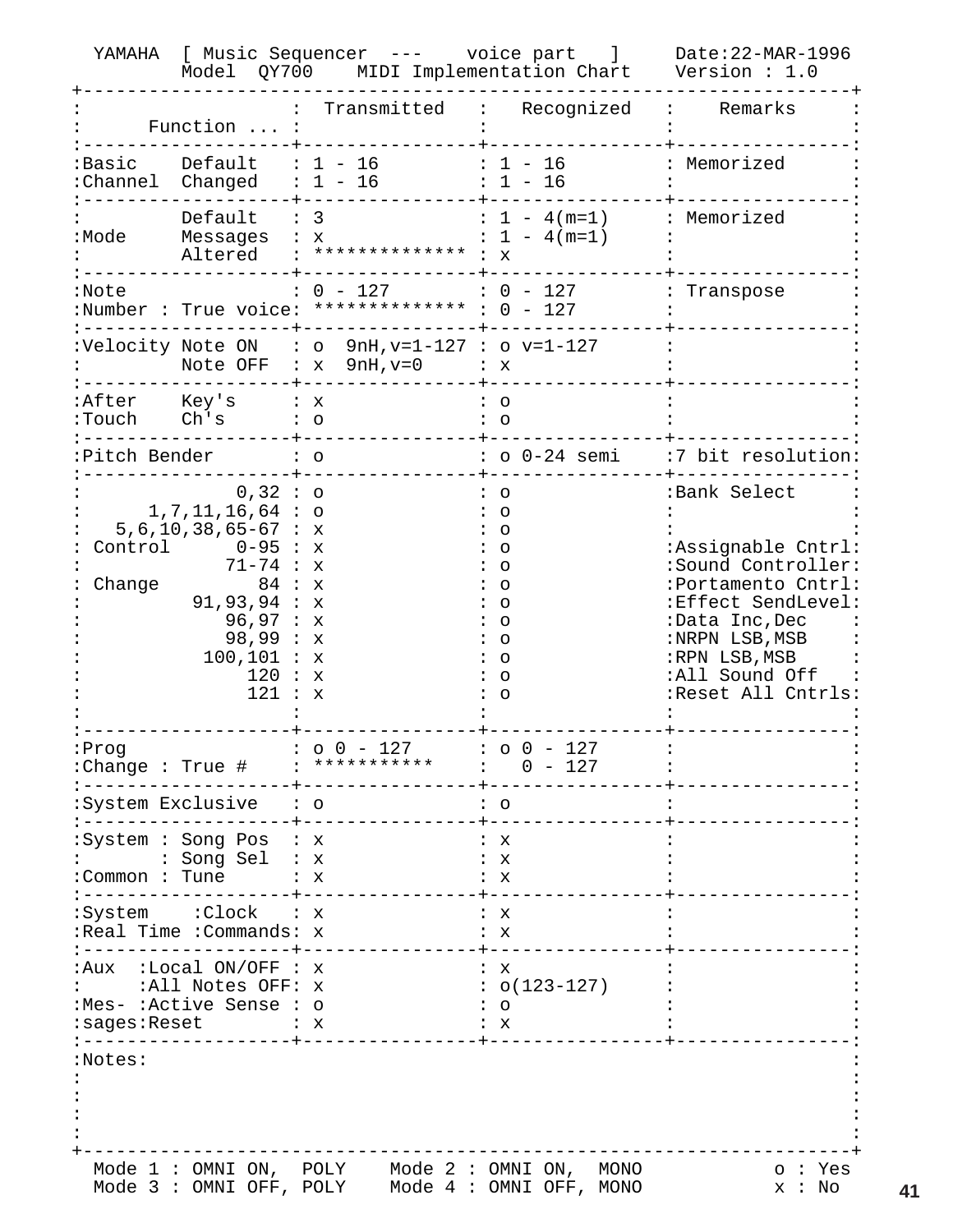|                                           |                                                                         | YAMAHA [ Music Sequencer --- sequencer part ]<br>Model QY700 MIDI Implementation Chart Version: 1.0                                                                                                                                                                                                       |                                                      | Date:22-MAR-1996 |
|-------------------------------------------|-------------------------------------------------------------------------|-----------------------------------------------------------------------------------------------------------------------------------------------------------------------------------------------------------------------------------------------------------------------------------------------------------|------------------------------------------------------|------------------|
|                                           | Function  :                                                             | Transmitted                                                                                                                                                                                                                                                                                               | Recognized : Remarks                                 |                  |
|                                           | $: Basic$ Default : $1 - 16$<br>: Channel Changed : x                   |                                                                                                                                                                                                                                                                                                           | $: 1 - 16$<br>: x                                    | : Memorized      |
| :Mode                                     | Default $: x$<br>Messages : x<br>Altered                                | $:$ ************** : $X$                                                                                                                                                                                                                                                                                  | : x<br>$\mathbf{x}$                                  |                  |
| :Note                                     |                                                                         | $: 0 - 127$ *1: $0 - 127$ *2:<br>:Number : True voice: ************* :                                                                                                                                                                                                                                    |                                                      |                  |
|                                           |                                                                         | :Velocity Note ON : o $9nH, v=1-127$ : o $v=1-127$<br>Note OFF : $x$ 9nH, $v=0$<br>$\mathbf{X}$ : $\mathbf{X}$                                                                                                                                                                                            |                                                      |                  |
| $: \text{Touch}$ $\overrightarrow{Ch}$ 's | :After Key's                                                            | $\colon$ 0<br>$\colon$ $\circ$                                                                                                                                                                                                                                                                            | $*2:$<br>$*1:$ 0<br>$*2:$<br>$*1:$ $\circ$           |                  |
| :Pitch Bender                             |                                                                         | $\colon$ $\circ$                                                                                                                                                                                                                                                                                          | $*2:$<br>$*1:$ 0                                     |                  |
|                                           | $0 - 121 : o$                                                           |                                                                                                                                                                                                                                                                                                           | $*1:$ 0<br>$*2:$                                     |                  |
| Control                                   |                                                                         |                                                                                                                                                                                                                                                                                                           |                                                      |                  |
| Change                                    |                                                                         |                                                                                                                                                                                                                                                                                                           |                                                      |                  |
|                                           |                                                                         |                                                                                                                                                                                                                                                                                                           |                                                      |                  |
|                                           |                                                                         |                                                                                                                                                                                                                                                                                                           |                                                      |                  |
|                                           |                                                                         |                                                                                                                                                                                                                                                                                                           |                                                      |                  |
|                                           |                                                                         |                                                                                                                                                                                                                                                                                                           |                                                      |                  |
| :Prog                                     | :Change : True #                                                        | $: 00 - 127$<br><b>:</b> ***********                                                                                                                                                                                                                                                                      | $*2:$<br>*1: $\circ$ 0 - 127                         |                  |
|                                           | :System Exclusive : o                                                   |                                                                                                                                                                                                                                                                                                           | $*1:$ $\circ$<br>$*2:$                               |                  |
| :Common : Tune                            | :System : Song Pos : o<br>: Song Sel                                    | : x<br>: x                                                                                                                                                                                                                                                                                                | $*5:$<br>$*4:$ 0<br>: x<br>: x                       |                  |
|                                           | :System :Clock : o<br>Real Time :Commands: o:                           |                                                                                                                                                                                                                                                                                                           | $*4: \circ$<br>$*3:$<br>$*5:$<br>$*4: \Omega$        |                  |
| :sages:Reset                              | :Aux  :Local ON/OFF : o<br>:All Notes OFF: x<br>:Mes- :Active Sense : o | : x                                                                                                                                                                                                                                                                                                       | $\circ$<br>: x<br>: х<br>: х                         |                  |
|                                           |                                                                         | :Notes:*1 Transmit if filter out is pass.<br>*2 receive if filter in is pass.<br>*3 receive clock at MIDI sync mode.<br>*4 if MIDI control in is on. *5 if MIDI control out is on.<br>send MMC(stop, deffered play, locate) if sync mode is MTC.<br>receive MTC quater frame message if sync mode is MTC. |                                                      |                  |
|                                           | Mode 1 : OMNI ON, POLY<br>Mode 3 : OMNI OFF, POLY                       |                                                                                                                                                                                                                                                                                                           | Mode 2 : OMNI ON,<br>MONO<br>Mode 4 : OMNI OFF, MONO | o: Yes<br>x : No |